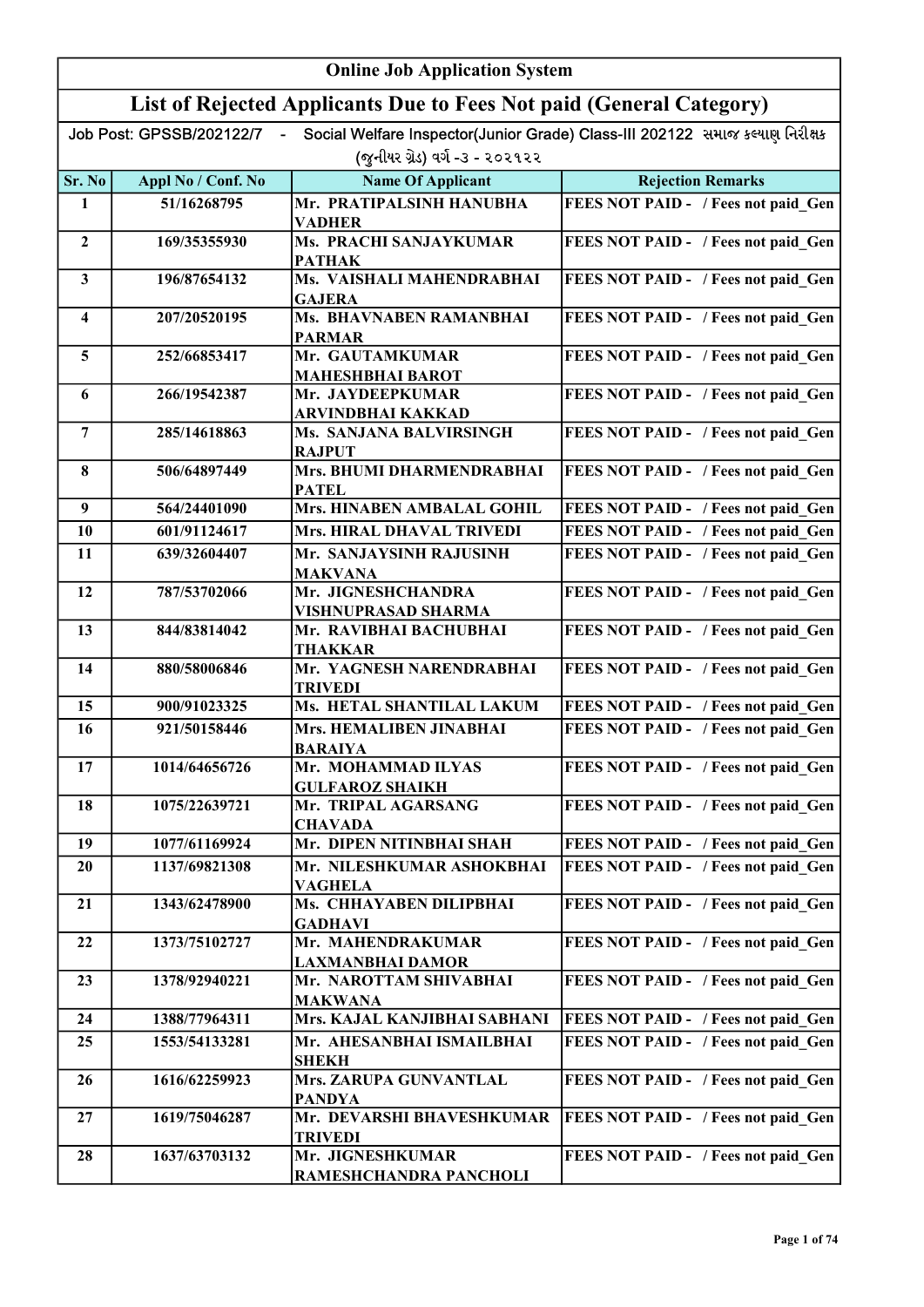|          | <b>Online Job Application System</b> |                                                                     |                                                                              |
|----------|--------------------------------------|---------------------------------------------------------------------|------------------------------------------------------------------------------|
|          |                                      | List of Rejected Applicants Due to Fees Not paid (General Category) |                                                                              |
|          | Job Post: GPSSB/202122/7             |                                                                     | Social Welfare Inspector(Junior Grade) Class-III 202122 સમાજ કલ્યાણ નિરીક્ષક |
|          |                                      | (જુનીયર ગ્રેડ) વર્ગ -૩ - ૨૦૨૧૨૨                                     |                                                                              |
| 29       | 1641/90830268                        | Ms. PARULBEN BHALABHAI<br><b>RATHOD</b>                             | FEES NOT PAID - / Fees not paid_Gen                                          |
| 30       | 1681/42765163                        | Mr. VIRAJ NAROTTAM BHAI                                             | FEES NOT PAID - / Fees not paid Gen                                          |
|          |                                      | <b>MAKWANA</b>                                                      |                                                                              |
| 31       | 1770/30558586                        | Mr. PRAKASH KUMAR<br>RAGHUBHAI DORIYA                               | FEES NOT PAID - / Fees not paid Gen                                          |
| 32       | 1902/69321771                        | Mr. SANJAYSINH KESHRISINH                                           | FEES NOT PAID - / Fees not paid Gen                                          |
| 33       | 1950/13114476                        | <b>CHAUHAN</b><br>Ms. VAISHALI MAHENDRABHAI                         | FEES NOT PAID - / Fees not paid Gen                                          |
|          |                                      | <b>GAJERA</b>                                                       |                                                                              |
| 34       | 1993/21571712                        | Mr. DIGVIJAYKUMAR                                                   | FEES NOT PAID - / Fees not paid Gen                                          |
| 35       | 1996/39972456                        | <b>MAHENDRASINH RAJ</b><br>Mr. RAHUL UMESH KUMAR                    | FEES NOT PAID - / Fees not paid Gen                                          |
|          |                                      | <b>PANCHAL</b>                                                      |                                                                              |
| 36       | 2046/68692643                        | Mr. FARISH MOH FARUK SHAIKH                                         | <b>FEES NOT PAID - / Fees not paid Gen</b>                                   |
| 37       | 2073/79247974                        | Mrs. ANILABEN PARSOTAMBHAI<br><b>PANSURIYA</b>                      | FEES NOT PAID - / Fees not paid Gen                                          |
| 38       | 2201/78810334                        | Mr. JAGDISHKUMAR                                                    | FEES NOT PAID - / Fees not paid Gen                                          |
|          |                                      | <b>JERAMBHAI DABHEE</b>                                             |                                                                              |
| 39       | 2208/35264350                        |                                                                     | Mrs. MANISHA DIPAK THAPALIYA   FEES NOT PAID - / Fees not paid Gen           |
| 40       | 2241/74650139                        | Mr. VIVEK PRAVINBHAI                                                | FEES NOT PAID - / Fees not paid Gen                                          |
| 41       | 2318/69439867                        | Ms. TRUSHABEN MAHESHBHAI                                            | FEES NOT PAID - / Fees not paid Gen                                          |
| 42       | 2354/13616425                        | <b>PATEL</b><br>Mr. HIRENKUMAR RAJUBHAI<br><b>PATIL</b>             | FEES NOT PAID - / Fees not paid Gen                                          |
| 43       | 2359/66853243                        | Mrs. MITTALBEN VIRENDRASINH                                         | FEES NOT PAID - / Fees not paid Gen                                          |
| 44       | 2376/71522029                        | <b>PARMAR</b><br>Mr. JIGNESH MANSUKHBHAI                            | FEES NOT PAID - / Fees not paid Gen                                          |
|          |                                      | <b>MANGUKIYA</b>                                                    |                                                                              |
| 45       | 2461/58770443                        | Mr. KISHOR BHIKHABHAI<br><b>VADHER</b>                              | FEES NOT PAID - / Fees not paid Gen                                          |
| 46       | 2492/43873577                        | Mr. MANISH VIJAYBHAI                                                | FEES NOT PAID - / Fees not paid Gen                                          |
| 47       | 2505/30359401                        | <b>KALOTRA</b><br>Ms. DHARTI UMAKANTBHAI                            | FEES NOT PAID - / Fees not paid Gen                                          |
|          |                                      | <b>THAKOR</b>                                                       |                                                                              |
| 48       | 2560/87505438                        | Mr. JAYMIN DASHARATHBHAI<br><b>PATEL</b>                            | FEES NOT PAID - / Fees not paid Gen                                          |
| 49       | 2624/85369111                        | Mr. NAUSHADBHAI MOMINBHAI                                           | FEES NOT PAID - / Fees not paid Gen                                          |
|          |                                      | GAHA                                                                |                                                                              |
| 50       | 2636/61821418                        | Mr. RUDRADATTSINH<br><b>THAKORSINH MAHIDA</b>                       | FEES NOT PAID - / Fees not paid Gen                                          |
| 51       | 2674/96151895                        | Mr. ISMAIL BHAI MAHMMAD                                             | FEES NOT PAID - / Fees not paid Gen                                          |
|          |                                      | <b>BHAI SIPAI</b>                                                   |                                                                              |
| 52<br>53 | 2689/11428731<br>2691/57811174       | Ms. DHRUVA VIPUL JOSHI<br>Mr. KAUSHIKKUMAR                          | FEES NOT PAID - / Fees not paid Gen<br>FEES NOT PAID - / Fees not paid Gen   |
|          |                                      | ASHOKBHAI PATEL                                                     |                                                                              |
| 54       | 2723/78842530                        | Mrs. MANALI JOSHI                                                   | FEES NOT PAID - / Fees not paid Gen                                          |
| 55       | 2848/17278215                        | Mrs. RASHMIDEVI SITARAMBHAI                                         | FEES NOT PAID - / Fees not paid Gen                                          |
| 56       | 2884/13882099                        | PAL<br>Ms. PRAJAKTA RAJESH AKHADE                                   | FEES NOT PAID - / Fees not paid Gen                                          |
| 57       | 2934/50764672                        | Mr. YASH MAYURKUMAR                                                 | FEES NOT PAID - / Fees not paid Gen                                          |
|          |                                      | <b>CHUNAWALA</b>                                                    |                                                                              |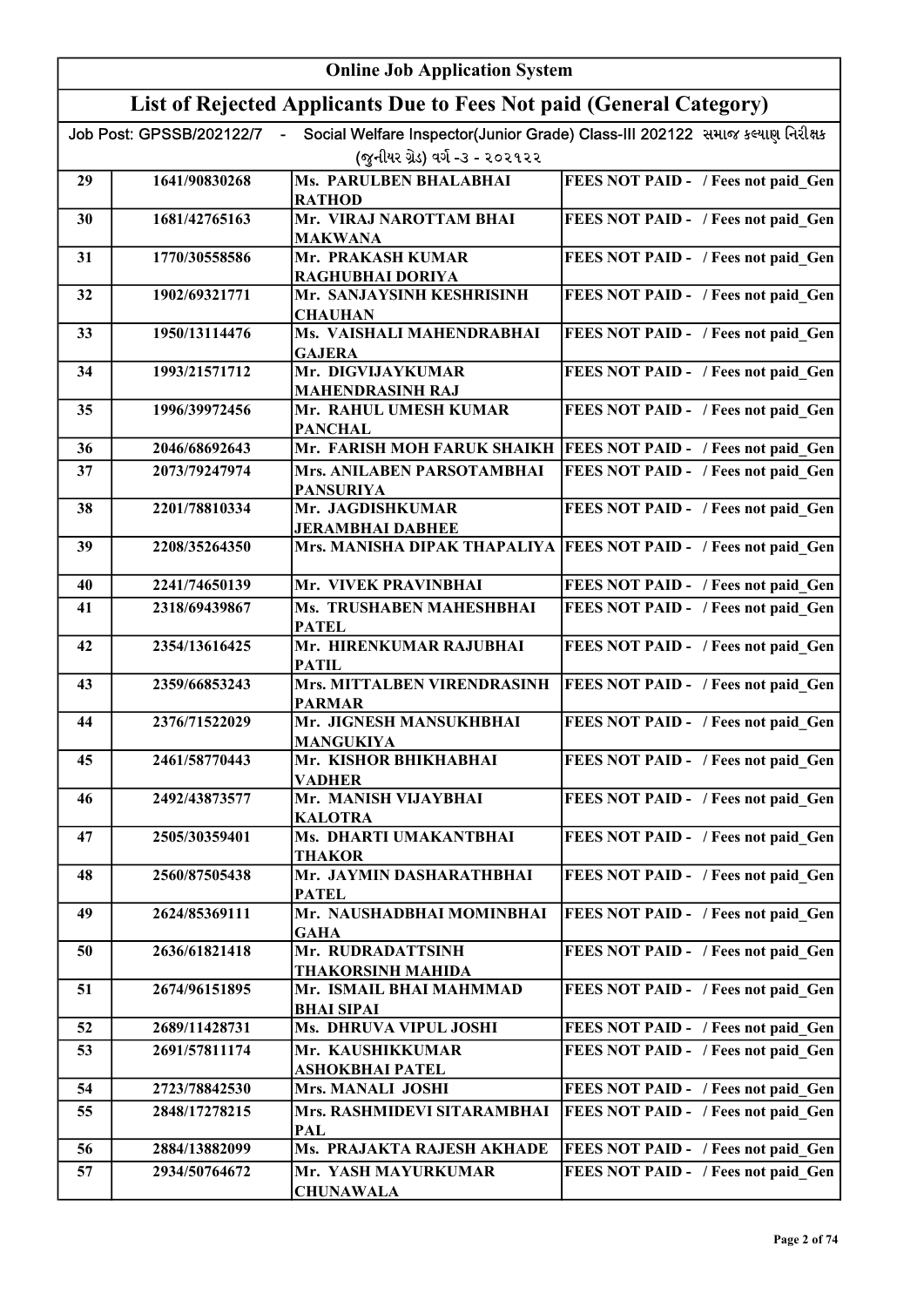|    | <b>Online Job Application System</b> |                                                                     |                                                                              |
|----|--------------------------------------|---------------------------------------------------------------------|------------------------------------------------------------------------------|
|    |                                      | List of Rejected Applicants Due to Fees Not paid (General Category) |                                                                              |
|    | Job Post: GPSSB/202122/7             |                                                                     | Social Welfare Inspector(Junior Grade) Class-III 202122 સમાજ કલ્યાણ નિરીક્ષક |
|    |                                      | (જનીયર ગ્રેડ) વર્ગ -૩ - ૨૦૨૧૨૨                                      |                                                                              |
| 58 | 3005/41544365                        | Mr. HARSHAL MANOJKUMAR<br>MODI                                      | FEES NOT PAID - / Fees not paid Gen                                          |
| 59 | 3029/73377225                        | Ms. KAJOL ZALAJI THAKOR                                             | FEES NOT PAID - / Fees not paid Gen                                          |
| 60 | 3065/98269041                        | Mr. ASHOKBHAI CHAKUBHAI<br><b>DABHI</b>                             | FEES NOT PAID - / Fees not paid Gen                                          |
| 61 | 3148/67772655                        | Mr. NIKUNJ ASHOKBHAI SHIR                                           | FEES NOT PAID - / Fees not paid Gen                                          |
| 62 | 3287/43907029                        | Mr. MAHENDRAKUMAR<br><b>SHAMLAJI PADHIYAR</b>                       | FEES NOT PAID - / Fees not paid Gen                                          |
| 63 | 3331/23711194                        | Ms. JAGRUTI PRATAP PATIL                                            | FEES NOT PAID - / Fees not paid Gen                                          |
| 64 | 3349/62381132                        | Mr. DILIPKUMAR<br>HITENDRAKUMAR SHARMA                              | FEES NOT PAID - / Fees not paid Gen                                          |
| 65 | 3397/51428314                        | Mr. NITIN BATUKBHAI JOTANIYA                                        | FEES NOT PAID - / Fees not paid_Gen                                          |
| 66 | 3460/49040025                        | Mr. PANKAJKUMAR<br>RAJESHBHAI RAVAL                                 | FEES NOT PAID - / Fees not paid Gen                                          |
| 67 | 3498/68397162                        | Mr. MEET JAYESHKUMAR<br><b>SHUKLA</b>                               | FEES NOT PAID - / Fees not paid Gen                                          |
| 68 | 3539/82642835                        | Mr. NAITIKKUMAR<br><b>MAHESHBHAI PANCHAL</b>                        | FEES NOT PAID - / Fees not paid Gen                                          |
| 69 | 3549/81391513                        | Mr. KRUNALKUMAR<br><b>BHAGVANBHAI PARMAR</b>                        | FEES NOT PAID - / Fees not paid Gen                                          |
| 70 | 3564/85114668                        | Mr. SANJAY UMESHKUMAR<br><b>RATHOD</b>                              | FEES NOT PAID - / Fees not paid Gen                                          |
| 71 | 3625/98772523                        | <b>MODIYA</b>                                                       | Dr. DHARMISTHABEN SOMABHAI   FEES NOT PAID - / Fees not paid Gen             |
| 72 | 3650/39842684                        | Mr. AMARATBHAI THANAJI<br><b>GOHIL</b>                              | FEES NOT PAID - / Fees not paid Gen                                          |
| 73 | 3744/28606746                        | Mr. BRIJESHKUMAR<br><b>BHARATBHAI TRIVEDI</b>                       | FEES NOT PAID - / Fees not paid Gen                                          |
| 74 | 3852/93845951                        | Mr. MILAN ASHOKBHAI BHATT                                           | FEES NOT PAID - / Fees not paid_Gen                                          |
| 75 | 3867/69298245                        | Mr. PUNJABHAI GOGANBHAI<br>ZAIYA                                    | FEES NOT PAID - / Fees not paid Gen                                          |
| 76 | 3940/60888100                        | Mr. ASLAMKHAN HANIFKHAN<br><b>PATHAN</b>                            | FEES NOT PAID - / Fees not paid Gen                                          |
| 77 | 4010/16905571                        | Mr. RAVIKUMAR KIRITBHAI<br><b>PATEL</b>                             | FEES NOT PAID - / Fees not paid Gen                                          |
| 78 | 4021/54004489                        | Mr. PARASKUMAR<br>NARENDRABHAI SIROYA                               | FEES NOT PAID - / Fees not paid Gen                                          |
| 79 | 4139/68844692                        | Ms. SWETABEN BALDEVGIRI<br><b>GOSAI</b>                             | FEES NOT PAID - / Fees not paid Gen                                          |
| 80 | 4210/75650935                        |                                                                     | Mr. SAGAR MOHANBHAI GADHER FEES NOT PAID - / Fees not paid Gen               |
| 81 | 4235/18691112                        | Ms. NIRALIBEN MUKESHBHAI<br><b>DUDHAT</b>                           | FEES NOT PAID - / Fees not paid Gen                                          |
| 82 | 4250/54707852                        | Mrs. CHETNABEN KHENGARJI<br><b>GOHIL</b>                            | FEES NOT PAID - / Fees not paid Gen                                          |
| 83 | 4296/13154493                        | Mr. RAHUL VINODKUMAR MORE                                           | FEES NOT PAID - / Fees not paid Gen                                          |
| 84 | 4361/42634872                        | Mr. BIRAJUKUMAR GOVINDBHAI<br><b>GHETIYA</b>                        | FEES NOT PAID - / Fees not paid Gen                                          |
| 85 | 4393/49277649                        | Ms. DIPIKA DINESHBHAI GOHIL                                         | FEES NOT PAID - / Fees not paid Gen                                          |
| 86 | 4419/19587028                        | Ms. SNEHALBAHEN<br><b>MAHESHBHAI DAVE</b>                           | FEES NOT PAID - / Fees not paid Gen                                          |
| 87 | 4426/97516031                        | Mr. HARKISHAN VANMALEEDAS<br><b>HAREEYANI</b>                       | FEES NOT PAID - / Fees not paid Gen                                          |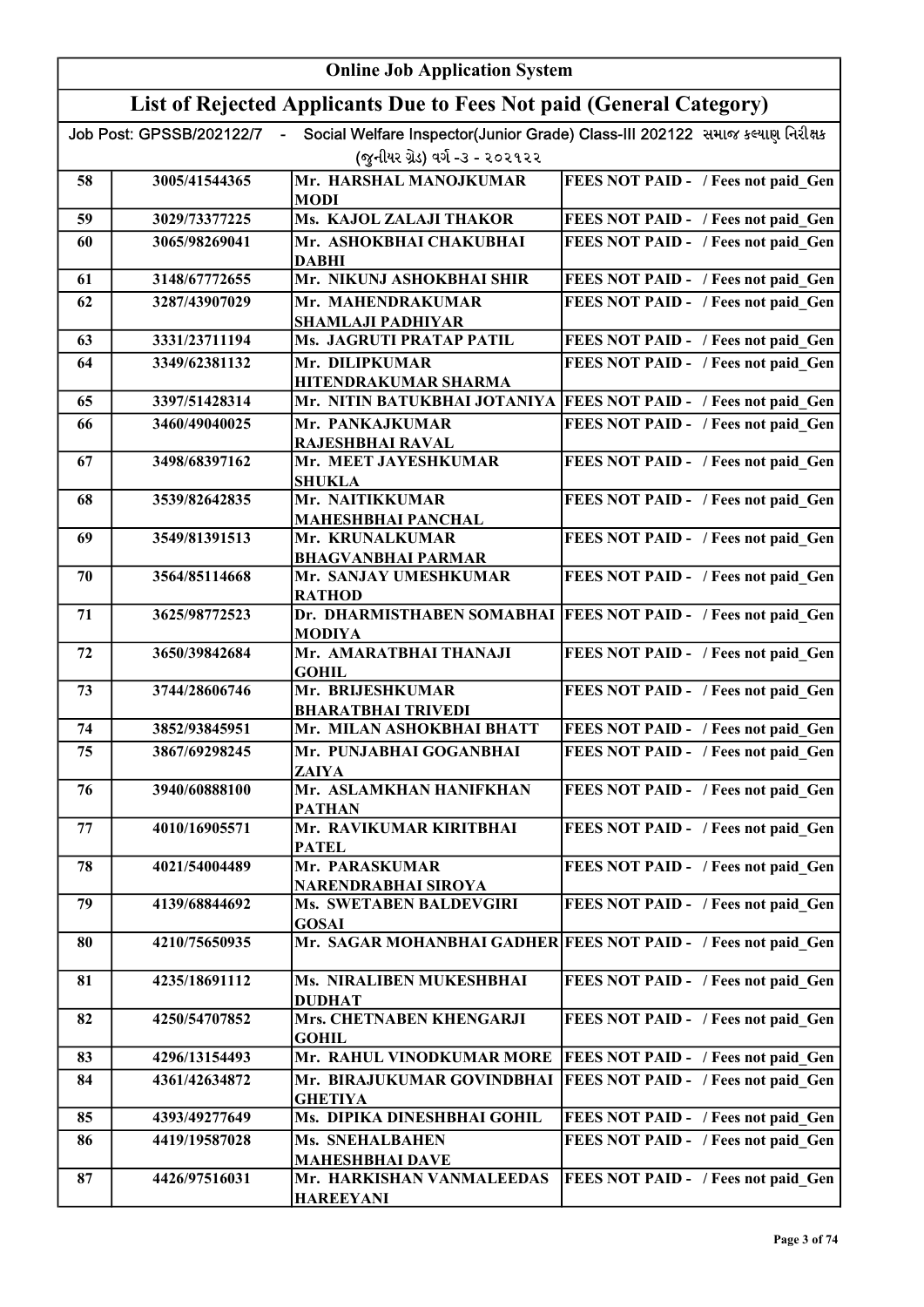|            | <b>Online Job Application System</b> |                                                                     |                                                                              |
|------------|--------------------------------------|---------------------------------------------------------------------|------------------------------------------------------------------------------|
|            |                                      | List of Rejected Applicants Due to Fees Not paid (General Category) |                                                                              |
|            | Job Post: GPSSB/202122/7             |                                                                     | Social Welfare Inspector(Junior Grade) Class-III 202122 સમાજ કલ્યાણ નિરીક્ષક |
|            |                                      | (જુનીયર ગ્રેડ) વર્ગ -૩ - ૨૦૨૧૨૨                                     |                                                                              |
| 88         | 4515/87471011                        | Mr. ASHISH JAYSUKHBHAI                                              | FEES NOT PAID - / Fees not paid_Gen                                          |
|            |                                      | <b>CHANDRALA</b>                                                    |                                                                              |
| 89         | 4553/19686128                        | Mr. NEEL DEVYANGBHAI NAIK                                           | FEES NOT PAID - / Fees not paid Gen                                          |
| 90         | 4567/56498762                        | Mr. RINKESHKUMAR DIPAKBHAI<br><b>PRAJAPATI</b>                      | FEES NOT PAID - / Fees not paid Gen                                          |
| 91         | 4603/69368617                        | Mr. RAKESHKUMAR                                                     | FEES NOT PAID - / Fees not paid Gen                                          |
|            |                                      | <b>MANGALBHAI PATEL</b>                                             |                                                                              |
| 92         | 4711/44812665                        | Mr. DIGVIJAYSINH JAGDISHSINH                                        | <b>FEES NOT PAID - / Fees not paid Gen</b>                                   |
|            |                                      | <b>PARMAR</b>                                                       |                                                                              |
| 93         | 4769/17425803                        | Ms. KOMALBEN HARISHBHAI<br><b>PATEL</b>                             | FEES NOT PAID - / Fees not paid Gen                                          |
| 94         | 4793/65075173                        |                                                                     | Ms. ISHANI JAYESHKUMAR SHAH FEES NOT PAID - / Fees not paid Gen              |
| 95         | 4798/35013105                        | Mr. PANDYA BABULAL                                                  | FEES NOT PAID - / Fees not paid Gen                                          |
|            |                                      | <b>DAHYALALA</b>                                                    |                                                                              |
| 96         | 4855/34598868                        | Mr. VISHAL MANUBHAI MIRANI                                          | FEES NOT PAID - / Fees not paid Gen                                          |
| 97         | 4915/24373511                        | Mrs. SHABNAMJAHAN                                                   | FEES NOT PAID - / Fees not paid Gen                                          |
|            |                                      | ABDULGANI HARADWALA                                                 |                                                                              |
| 98         | 4918/19256178                        | <b>Mrs. DIVYAKUMARI</b><br><b>MITULKUMAR PATEL</b>                  | FEES NOT PAID - / Fees not paid Gen                                          |
| 99         | 4960/35164156                        | Ms. FORAM MANOJKUMAR                                                | FEES NOT PAID - / Fees not paid_Gen                                          |
|            |                                      | <b>PATEL</b>                                                        |                                                                              |
| <b>100</b> | 5021/47093438                        | Mr. CHIRAG GIRDHARBHAI<br><b>VASANI</b>                             | FEES NOT PAID - / Fees not paid Gen                                          |
| 101        | 5122/78789556                        |                                                                     | Mr. RAJAJI RAMSANGJI HADIYOL FEES NOT PAID - / Fees not paid Gen             |
| 102        | 5162/21063547                        | Ms. PINALBEN ANILBHAI BHATT                                         | FEES NOT PAID - / Fees not paid Gen                                          |
| 103        | 5311/10508866                        | Mrs. MADHU NATVARLAL                                                | FEES NOT PAID - / Fees not paid Gen                                          |
|            |                                      | <b>PANKHANIYA</b>                                                   |                                                                              |
| 104        | 5411/19759600                        | Mrs. ZANKHNABEN NILESHBHAI<br><b>PATEL</b>                          | FEES NOT PAID - / Fees not paid Gen                                          |
| 105        | 5501/59216515                        | Mr. ROHITBHAI KANUBHAI                                              | FEES NOT PAID - / Fees not paid Gen                                          |
|            |                                      | <b>PARMAR</b>                                                       |                                                                              |
| 106        | 5605/57273913                        | Mr. VIJAYBHAI DAMJIBHAI                                             | FEES NOT PAID - / Fees not paid Gen                                          |
| 107        | 5683/15537798                        | YADAV<br>Ms. KARUNA KISHORBHAI                                      | FEES NOT PAID - / Fees not paid Gen                                          |
|            |                                      | VAGHASIYA                                                           |                                                                              |
| 108        | 5724/28923111                        | Mr. VIMAL BHAI RAMA BHAI                                            | FEES NOT PAID - / Fees not paid Gen                                          |
| 109        | 5725/72481623                        | TADVI<br>Mr. ANILSINH KIRANKUMAR                                    |                                                                              |
|            |                                      | <b>RANA</b>                                                         | FEES NOT PAID - / Fees not paid Gen                                          |
| <b>110</b> | 5791/67190218                        | Mr. YOGESHKUMAR                                                     | FEES NOT PAID - / Fees not paid Gen                                          |
|            |                                      | <b>BHIKHABHAI PATEL</b>                                             |                                                                              |
| 111        | 5815/57632959                        | Mr. SRINALKUMAR VINODBHAI<br><b>PATEL</b>                           | FEES NOT PAID - / Fees not paid Gen                                          |
| 112        | 5882/67294050                        | Mr. DHANANJAYKUMAR                                                  | FEES NOT PAID - / Fees not paid Gen                                          |
|            |                                      | <b>BHARATSINH TADVI</b>                                             |                                                                              |
| 113        | 5944/54339012                        | Mr. IMRAN FARUKBHAI<br><b>PANWALA</b>                               | FEES NOT PAID - / Fees not paid Gen                                          |
| 114        | 6127/37474394                        | Mr. ADITYA MANOJBHAI                                                | FEES NOT PAID - / Fees not paid Gen                                          |
|            |                                      | <b>UPADHYAY</b>                                                     |                                                                              |
| 115        | 6153/44551319                        | Mrs. PALIYA SENDHABHAI<br><b>SENDHABHAI</b>                         | FEES NOT PAID - / Fees not paid Gen                                          |
| 116        | 6176/12606214                        |                                                                     | Ms. ANJALI SHRIKRISHNA YADAV FEES NOT PAID - / Fees not paid Gen             |
|            |                                      |                                                                     |                                                                              |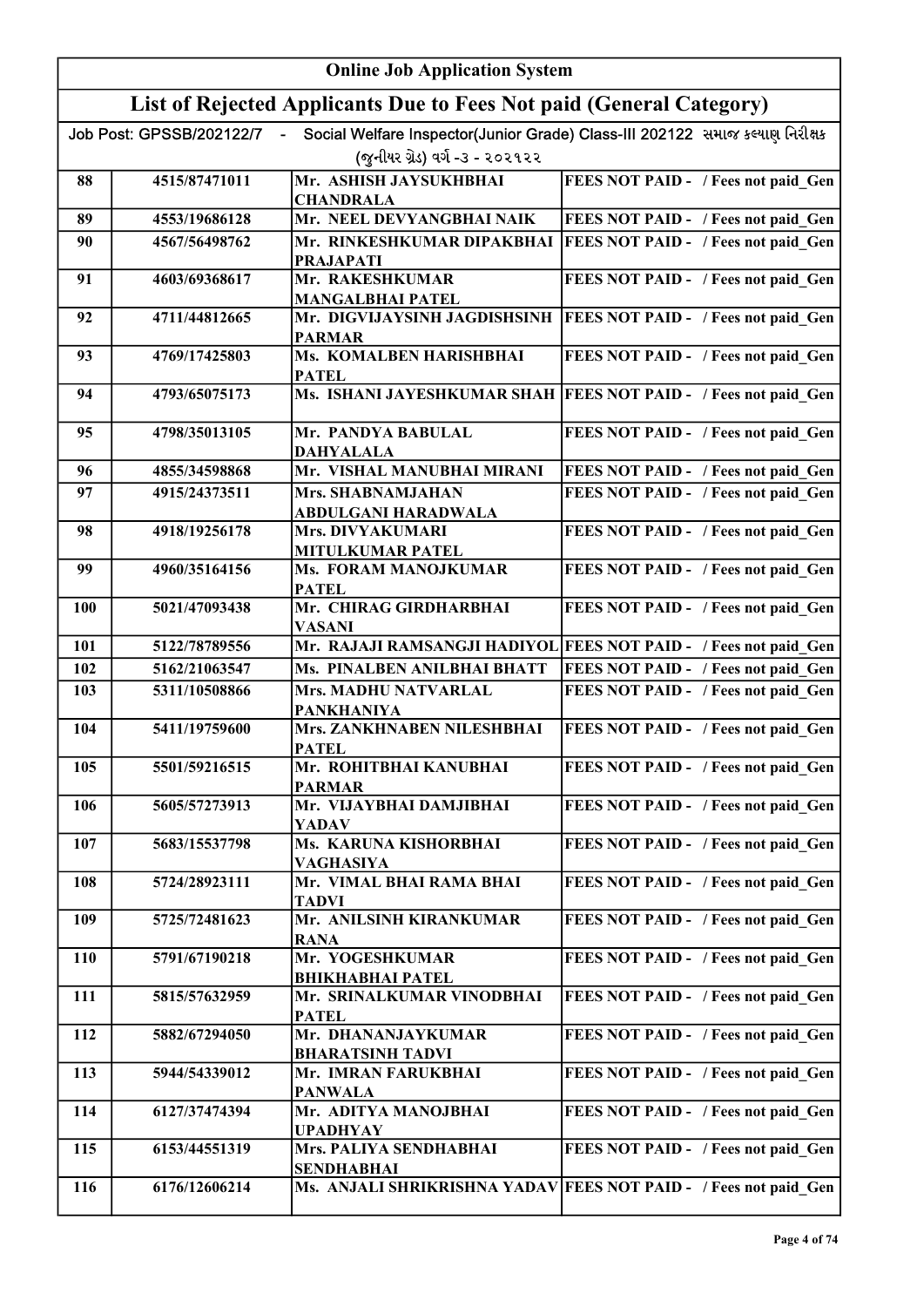|            | <b>Online Job Application System</b> |                                                                     |                                                                              |
|------------|--------------------------------------|---------------------------------------------------------------------|------------------------------------------------------------------------------|
|            |                                      | List of Rejected Applicants Due to Fees Not paid (General Category) |                                                                              |
|            | Job Post: GPSSB/202122/7             |                                                                     | Social Welfare Inspector(Junior Grade) Class-III 202122 સમાજ કલ્યાણ નિરીક્ષક |
|            |                                      | (જુનીયર ગ્રેડ) વર્ગ -૩ - ૨૦૨૧૨૨                                     |                                                                              |
| 117        | 6212/36088301                        | Mrs. KHYATI NARENDRABHAI<br><b>THAKAR</b>                           | FEES NOT PAID - / Fees not paid_Gen                                          |
| 118        | 6229/74208940                        | Mr. RONAK MAFATBHAI RANA                                            | FEES NOT PAID - / Fees not paid Gen                                          |
| 119        | 6319/72270188                        | Mr. VIPULSINH BHARATSINH                                            | FEES NOT PAID - / Fees not paid Gen                                          |
| 120        | 6371/68001452                        | <b>CHAVDA</b><br>Mr. MEENAR SANJAYKUMAR                             | FEES NOT PAID - / Fees not paid Gen                                          |
|            |                                      | <b>SOYANTAR</b>                                                     |                                                                              |
| 121        | 6410/24203536                        |                                                                     | Ms. ANJALI SHRIKRISHNA YADAV FEES NOT PAID - / Fees not paid Gen             |
| 122        | 6468/15457430                        | Mr. ARPIT JITENDRAKUMAR<br><b>PANDYA</b>                            | FEES NOT PAID - / Fees not paid_Gen                                          |
| 123        | 6594/48651087                        | Mr. KARAN JAGDISHBHAI<br><b>CHUDASAMA</b>                           | FEES NOT PAID - / Fees not paid Gen                                          |
| 124        | 6703/26038681                        | Mr. GAURAV ATULBHAI SONI                                            | FEES NOT PAID - / Fees not paid Gen                                          |
| 125        | 6714/10032012                        | Mr. DHARMENDRA<br>NAROTTAMBHAI RATHVA                               | FEES NOT PAID - / Fees not paid Gen                                          |
| 126        | 6958/15075315                        | Mr. KAMLESHBHAI<br>KARSHANBHAI CHANDEGARA                           | FEES NOT PAID - / Fees not paid Gen                                          |
| 127        | 6965/10449872                        | Dr. HARDIKA GIRISHBHAI PATEL                                        | FEES NOT PAID - / Fees not paid Gen                                          |
| 128        | 6975/42667969                        | Mr. AMIT GAUTAM KUKADIA                                             | FEES NOT PAID - / Fees not paid Gen                                          |
| 129        | 7017/63012398                        | Mr. SANJAYKUMAR DANABHAI<br><b>CHAUDHARI</b>                        | FEES NOT PAID - / Fees not paid Gen                                          |
| 130        | 7034/12096347                        | Mr. AJAYSINH DINESHSINH RAOL                                        | FEES NOT PAID - / Fees not paid Gen                                          |
| 131        | 7098/64563278                        | Mr. SAHILBHAI YUSUFBHAI<br><b>BHATTI</b>                            | FEES NOT PAID - / Fees not paid Gen                                          |
| 132        | 7245/18481789                        | Mr. SUNNYKUMAR<br><b>JAGADISHBHAI JOSHI</b>                         | FEES NOT PAID - / Fees not paid_Gen                                          |
| 133        | 7289/36486655                        | Mr. KARTIKKUMAR AMRUTLAL                                            | FEES NOT PAID - / Fees not paid Gen                                          |
| 134        | 7354/49411173                        | PATEL<br>Mr. KULDEEP MAHENDRASINH                                   | <b>FEES NOT PAID - / Fees not paid_Gen</b>                                   |
| 135        | 7374/33654388                        | <b>RATHOD</b><br>Mr. ARVINDBHAI VIKRAMSINH<br><b>BHAGORA</b>        | FEES NOT PAID - / Fees not paid Gen                                          |
| 136        | 7409/30225971                        | Mr. SADDAMHUSEN                                                     | FEES NOT PAID - / Fees not paid Gen                                          |
| 137        | 7454/71778884                        | <b>MAHEBUBKHAN MIYA</b><br>Mr. CHINTAN PRAVINKUMAR<br><b>RAVAL</b>  | FEES NOT PAID - / Fees not paid Gen                                          |
| 138        | 7482/83579122                        | Mr. MILAN ASHOKKUMAR<br><b>DANGARIYA</b>                            | FEES NOT PAID - / Fees not paid Gen                                          |
| 139        | 7483/72477598                        | Ms. MANSHI BABULAL<br><b>DANGARIYA</b>                              | FEES NOT PAID - / Fees not paid Gen                                          |
| <b>140</b> | 7559/21851467                        | Ms. SHOBHANABEN<br><b>BALVANTSINH PARMAR</b>                        | FEES NOT PAID - / Fees not paid Gen                                          |
| 141        | 7610/46726685                        | Ms. DIPSABEN JAGDISHBHAI                                            | FEES NOT PAID - / Fees not paid Gen                                          |
| 142        | 7700/81078472                        | <b>DELWADIYA</b><br>Mr. MAHENDRA SINH                               | FEES NOT PAID - / Fees not paid Gen                                          |
| 143        | 7703/56632178                        | PRADHYUMANSINH RANA<br>Mr. YOGESHKUMAR NITINBHAI                    | FEES NOT PAID - / Fees not paid Gen                                          |
| 144        | 7764/58740661                        | <b>PATEL</b><br>Mr. MOHIT DEVABHAI VASOYA                           | FEES NOT PAID - / Fees not paid Gen                                          |
| 145        | 7796/11070316                        | Mrs. PARUL JAGABHAI SAVALIYA                                        | FEES NOT PAID - / Fees not paid Gen                                          |
| 146        | 7811/56917406                        | Ms. TABASSUM YUSUFBHAI<br><b>RAJSUMRA</b>                           | FEES NOT PAID - / Fees not paid Gen                                          |
|            |                                      |                                                                     |                                                                              |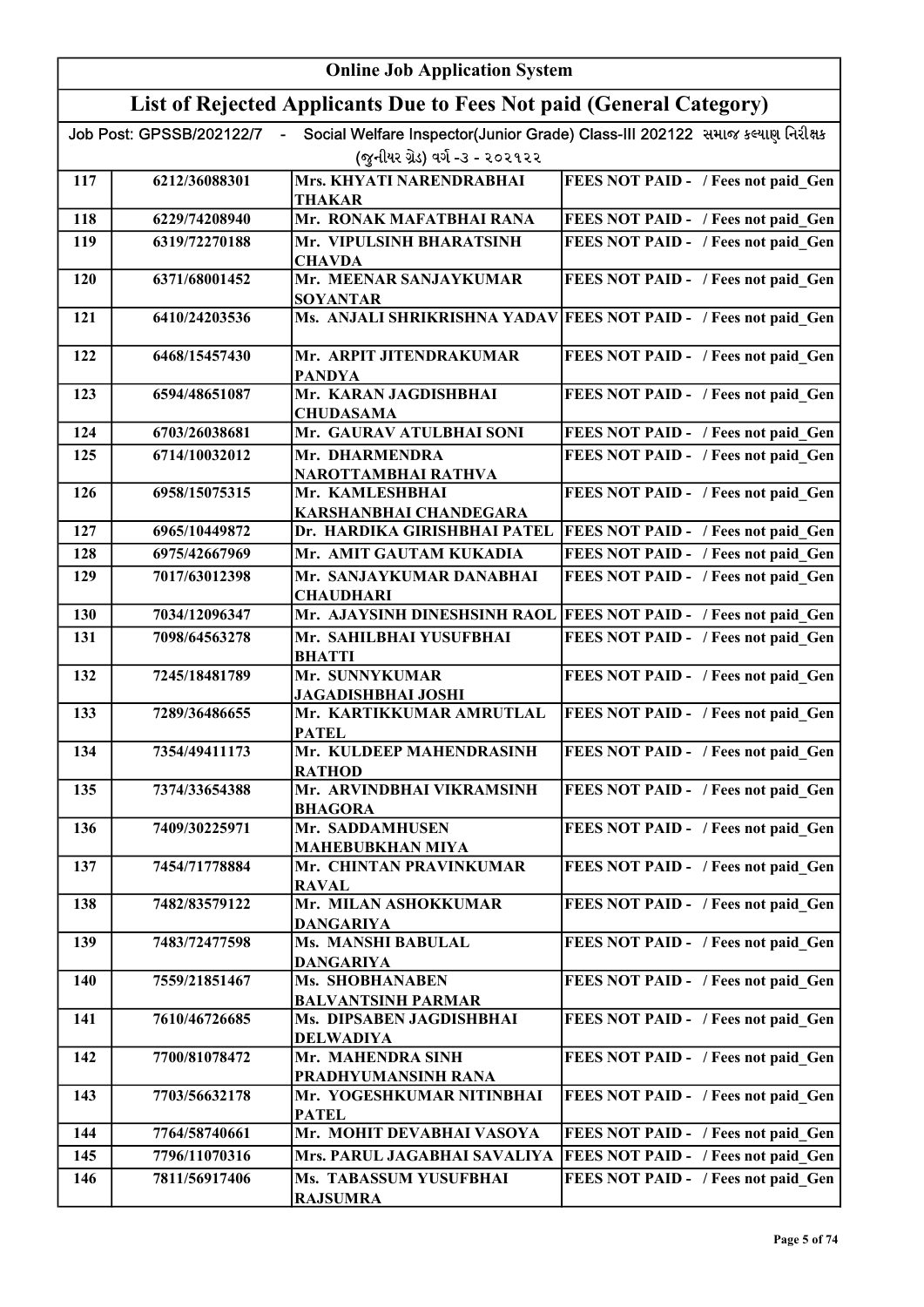|            | <b>Online Job Application System</b> |                                                                     |                                                                              |
|------------|--------------------------------------|---------------------------------------------------------------------|------------------------------------------------------------------------------|
|            |                                      | List of Rejected Applicants Due to Fees Not paid (General Category) |                                                                              |
|            | Job Post: GPSSB/202122/7             |                                                                     | Social Welfare Inspector(Junior Grade) Class-III 202122 સમાજ કલ્યાણ નિરીક્ષક |
|            |                                      | (જુનીયર ગ્રેડ) વર્ગ -૩ - ૨૦૨૧૨૨                                     |                                                                              |
| 147        | 7819/11406530                        | Ms. BHOOMI BHUDARBHAI                                               | FEES NOT PAID - / Fees not paid Gen                                          |
|            |                                      | <b>MAKWANA</b>                                                      |                                                                              |
| 148        | 7862/86679386                        | Ms. DIPEEKABEN JITENDRBHAI                                          | FEES NOT PAID - / Fees not paid Gen                                          |
| 149        | 7896/48771925                        | <b>MAKWANA</b><br>Mr. BHUPESH RAVIPRAKASH                           | FEES NOT PAID - / Fees not paid Gen                                          |
|            |                                      | <b>SHUKLA</b>                                                       |                                                                              |
| 150        | 7967/40165828                        | Ms. KALIBAHEN JESINGBHAI                                            | FEES NOT PAID - / Fees not paid Gen                                          |
|            |                                      | <b>TAVIYAD</b>                                                      |                                                                              |
| 151        | 7982/48228047                        | Mr. JAYESHKUMAR LALLUBHAI<br><b>PARMAR</b>                          | FEES NOT PAID - / Fees not paid Gen                                          |
| 152        | 7992/15444737                        | Mr. ASHISH KAMLESHBHAI                                              | FEES NOT PAID - / Fees not paid Gen                                          |
|            |                                      | <b>BADIYANI</b>                                                     |                                                                              |
| 153        | 8125/76187751                        | Mr. VISHAL RAJUBHAI VALAND                                          | FEES NOT PAID - / Fees not paid Gen                                          |
| 154        | 8254/15901668                        | Mr. AHEJAZAHMED                                                     | FEES NOT PAID - / Fees not paid Gen                                          |
| 155        | 8256/70082865                        | <b>MAHAMMADHANIF SALAR</b><br>Mr. RAJDIPSINH MANHARSINH             | FEES NOT PAID - / Fees not paid Gen                                          |
|            |                                      | <b>ZALA</b>                                                         |                                                                              |
| 156        | 8292/87830989                        | Mr. LAXMANBHAI KESHAVLAL                                            | FEES NOT PAID - / Fees not paid Gen                                          |
|            |                                      | YOGI                                                                |                                                                              |
| 157        | 8302/95556048                        | Ms. SHRUTI JAGDISHBHAI<br><b>VAGHASIYA</b>                          | FEES NOT PAID - / Fees not paid Gen                                          |
| 158        | 8354/68066083                        | Ms. KINJAL BHAISHANKARBHAI                                          | FEES NOT PAID - / Fees not paid_Gen                                          |
|            |                                      | <b>JOSHI</b>                                                        |                                                                              |
| 159        | 8356/81913925                        | Mr. RAJENDRASINH                                                    | FEES NOT PAID - / Fees not paid_Gen                                          |
|            | 8431/76176689                        | <b>GOVINDSINH CHAVADA</b><br>Mr. NARENDRA VIRENDRA                  |                                                                              |
| 160        |                                      | <b>SINGH CHAUHAN</b>                                                | FEES NOT PAID - / Fees not paid_Gen                                          |
| 161        | 8477/82830519                        | Mr. ABHIRAJSINH                                                     | FEES NOT PAID - / Fees not paid Gen                                          |
|            |                                      | <b>NARENDRASINH RANA</b>                                            |                                                                              |
| 162        | 8539/56329487                        | Mr. BHAVIN MAHENDRAKUMAR<br><b>KAGADA</b>                           | FEES NOT PAID - / Fees not paid Gen                                          |
| 163        | 8566/79159501                        | Mrs. KINJALBEN                                                      | FEES NOT PAID - / Fees not paid Gen                                          |
|            |                                      | <b>BHUPENDRABHAI PATEL</b>                                          |                                                                              |
| 164        | 8817/15018970                        | Mr. KEYUL MANOJBHAI                                                 | FEES NOT PAID - / Fees not paid Gen                                          |
|            | 8838/78554948                        | <b>CHAUHAN</b><br>Ms. DEVANGI KISHORBHAI                            |                                                                              |
| 165        |                                      | <b>PARSANIYA</b>                                                    | FEES NOT PAID - / Fees not paid Gen                                          |
| 166        | 8940/21802414                        | Mrs. GANGOTRI NIRAJ KUMAR                                           | FEES NOT PAID - / Fees not paid Gen                                          |
|            |                                      | <b>PATEL</b>                                                        |                                                                              |
| 167        | 8990/14197202                        | Mr. SUMITKUMAR KANUBHAI                                             | FEES NOT PAID - / Fees not paid Gen                                          |
| 168        | 9024/86525577                        | <b>PATEL</b><br>Mr. MILAN DAHYABHAI PATEL                           | FEES NOT PAID - / Fees not paid Gen                                          |
| 169        | 9122/61546579                        | Mr. ASLAMMIYA                                                       | FEES NOT PAID - / Fees not paid Gen                                          |
|            |                                      | ALLAUDDINMIYA SHAIKH                                                |                                                                              |
| 170        | 9160/52156004                        | Mr. ROHITKUMAR                                                      | FEES NOT PAID - / Fees not paid Gen                                          |
|            |                                      | <b>CHHAGANBHAI KALASARIYA</b>                                       |                                                                              |
| 171<br>172 | 9250/42703389<br>9279/21332113       | Ms. JHANVI RAJESHBHAI GOHEL                                         | <b>FEES NOT PAID - / Fees not paid Gen</b>                                   |
|            |                                      | Ms. HETALBEN PUNJABHAI<br><b>PARMAR</b>                             | FEES NOT PAID - / Fees not paid Gen                                          |
| 173        | 9289/40099583                        | Ms. KARUNA KISHORBHAI                                               | FEES NOT PAID - / Fees not paid Gen                                          |
|            |                                      | VAGHASIYA                                                           |                                                                              |
| 174        | 9347/72351256                        | Dr. NISARGKUMAR                                                     | FEES NOT PAID - / Fees not paid Gen                                          |
|            |                                      | <b>TRIBHUVANDAS PATEL</b>                                           |                                                                              |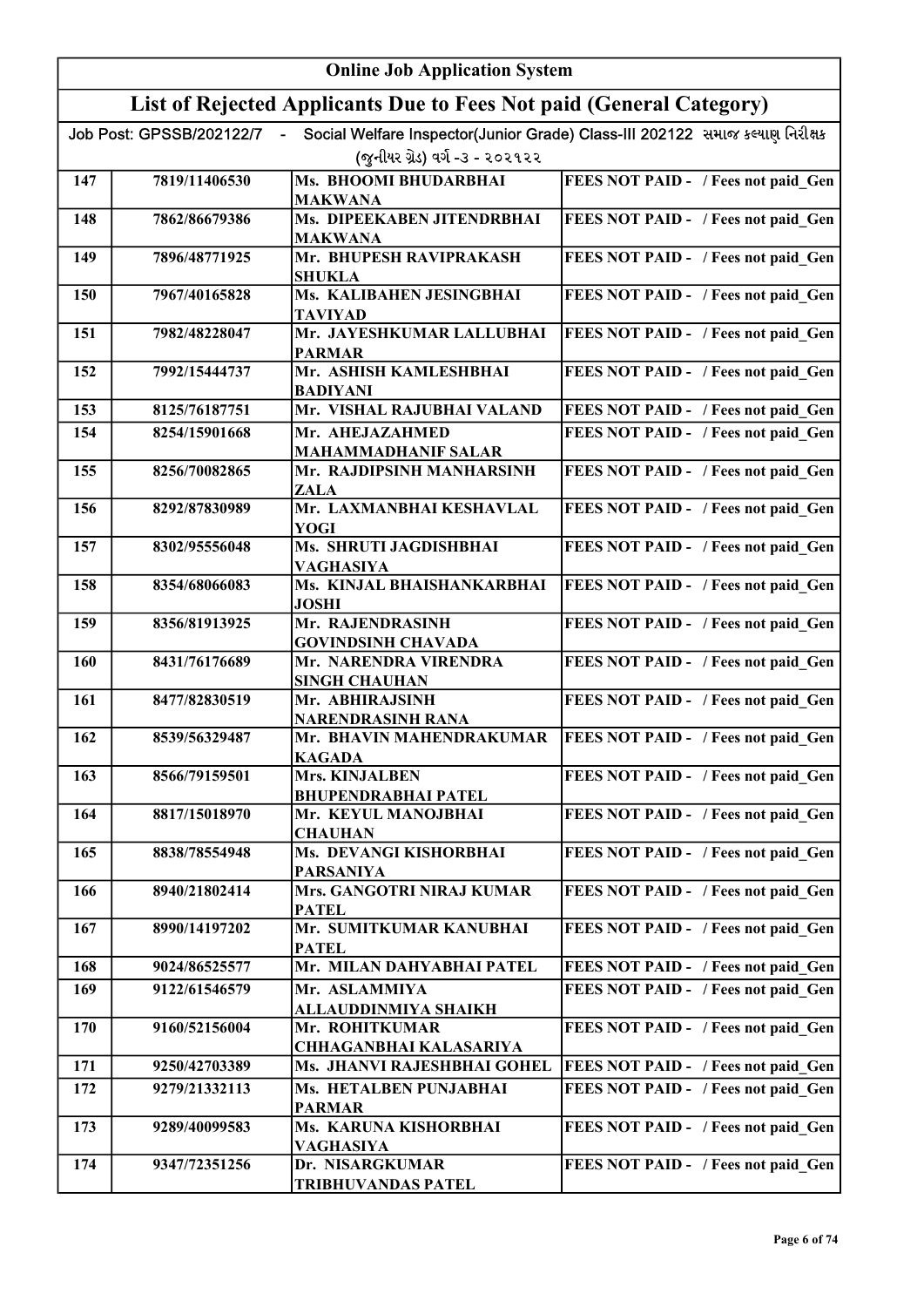|            | <b>Online Job Application System</b>                                |                                                         |                                                                              |
|------------|---------------------------------------------------------------------|---------------------------------------------------------|------------------------------------------------------------------------------|
|            | List of Rejected Applicants Due to Fees Not paid (General Category) |                                                         |                                                                              |
|            | Job Post: GPSSB/202122/7                                            |                                                         | Social Welfare Inspector(Junior Grade) Class-III 202122 સમાજ કલ્યાણ નિરીક્ષક |
|            |                                                                     | (જુનીયર ગ્રેડ) વર્ગ -૩ - ૨૦૨૧૨૨                         |                                                                              |
| 175        | 9354/11740112                                                       | Ms. KARUNA KISHORBHAI                                   | FEES NOT PAID - / Fees not paid Gen                                          |
|            |                                                                     | <b>VAGHASIYA</b>                                        |                                                                              |
| 176        | 9355/57319614                                                       | Mr. ANIRUDDHASINH<br><b>RATANSINH CHAVDA</b>            | FEES NOT PAID - / Fees not paid Gen                                          |
| 177        | 9376/60224623                                                       | Mr. MAHMMADHANIF                                        | FEES NOT PAID - / Fees not paid Gen                                          |
|            |                                                                     | <b>SAGIRODDIN KURESHI</b>                               |                                                                              |
| 178        | 9484/71743738                                                       | Mr. KARTIK VRAJLAL MEHTA                                | FEES NOT PAID - / Fees not paid Gen                                          |
| 179        | 9521/41951126                                                       | Mr. KISHAN KALUBHAI VANJARA                             | FEES NOT PAID - / Fees not paid Gen                                          |
| <b>180</b> | 9525/37670038                                                       | Mr. GAJENDRASINH                                        | FEES NOT PAID - / Fees not paid Gen                                          |
| 181        | 9526/90393255                                                       | <b>DHARMENDRASINH RATHOD</b><br>Mr. VISHESH JAGDISHBHAI | FEES NOT PAID - / Fees not paid_Gen                                          |
|            |                                                                     | <b>PANSURIYA</b>                                        |                                                                              |
| 182        | 9541/50801278                                                       | Mr. TULSIBHAI JAGDISHBHAI                               | FEES NOT PAID - / Fees not paid Gen                                          |
|            |                                                                     | <b>BHOI</b>                                             |                                                                              |
| 183        | 9573/15694000                                                       | Mr. JAYSINH GANPATSINH<br><b>BARAD</b>                  | FEES NOT PAID - / Fees not paid Gen                                          |
| 184        | 9626/94713445                                                       | Mr. AJAJAHAMAD MUSTAK BHAI<br><b>SALEJI</b>             | <b>FEES NOT PAID - / Fees not paid Gen</b>                                   |
| 185        | 9671/15904186                                                       | <b>Ms. PINKIBEN RANJITSINGH</b><br><b>DARBAR</b>        | FEES NOT PAID - / Fees not paid Gen                                          |
| 186        | 9773/44616752                                                       | <b>KAGATHARA</b>                                        | Mr. VIVEKKUMAR GUNVANTRAY FEES NOT PAID - / Fees not paid_Gen                |
| 187        | 9793/48769403                                                       | Mr. ROHITKUMAR                                          | FEES NOT PAID - / Fees not paid_Gen                                          |
|            |                                                                     | <b>BHAVSINGBHAI PATEL</b>                               |                                                                              |
| 188        | 9958/54704533                                                       | Mr. HITESH KUMAR HARSHAD<br><b>BHAI VAGHELA</b>         | FEES NOT PAID - / Fees not paid Gen                                          |
| 189        | 10011/63472513                                                      | Mr. HARSH MANUBHAI PATEL                                | FEES NOT PAID - / Fees not paid Gen                                          |
| 190        | 10054/63146265                                                      | Mr. MITULKUMAR                                          | FEES NOT PAID - / Fees not paid Gen                                          |
|            |                                                                     | JAYVADANBHAI PATEL                                      |                                                                              |
| 191        | 10061/67320962                                                      | Ms. POOJABEN JAYANTILAL<br>VAGH                         | FEES NOT PAID - / Fees not paid Gen                                          |
| 192        | 10070/28403297                                                      | Mr. SHAILESH HANUBHAI<br><b>MATHOLIYA</b>               | FEES NOT PAID - / Fees not paid Gen                                          |
| 193        | 10148/70514977                                                      | Mr. MERAMBHAI BACHUBHAI                                 | FEES NOT PAID - / Fees not paid_Gen                                          |
|            |                                                                     | <b>SHYARA</b>                                           |                                                                              |
| 194        | 10158/98207109                                                      | <b>Ms. HONEYBEN BIPINKUMAR</b>                          | FEES NOT PAID - / Fees not paid Gen                                          |
| 195        | 10190/11204878                                                      | <b>SAYTA</b><br>Mr. RIKESH RAJENDRABHAI                 | FEES NOT PAID - / Fees not paid Gen                                          |
|            |                                                                     | <b>LIMBACHIA</b>                                        |                                                                              |
| 196        | 10217/12764296                                                      | Mr. GABHARU BHAI JETHABHAI<br><b>SAMBAD</b>             | FEES NOT PAID - / Fees not paid Gen                                          |
| 197        | 10224/15999429                                                      | Ms. RAKHI JAYWANT PATIL                                 | FEES NOT PAID - / Fees not paid Gen                                          |
| 198        | 10257/89715561                                                      | Mr. JITENDRA LALUBHAI DAMA                              | FEES NOT PAID - / Fees not paid Gen                                          |
| 199        | 10348/27510391                                                      | Mr. SUFIYAN YAKUB JADI                                  | FEES NOT PAID - / Fees not paid Gen                                          |
| 200        | 10403/39311757                                                      | Mr. VISHNUKUMAR<br>NATVARBHAI PATEL                     | FEES NOT PAID - / Fees not paid Gen                                          |
| 201        | 10580/23907103                                                      | Mr. MILAN VINODBHAI KHUNT                               | FEES NOT PAID - / Fees not paid Gen                                          |
| 202        | 10708/77283247                                                      | Mr. PIYUSH MOHANLAL RAWAL                               | FEES NOT PAID - / Fees not paid Gen                                          |
| 203        | 10727/43477419                                                      | Mrs. DIPIKA BHAGVANDAS<br><b>PARMAR</b>                 | FEES NOT PAID - / Fees not paid Gen                                          |
| 204        | 10787/77372192                                                      | Mr. VIJAYKUMAR CHANDULAL<br><b>SOLANKI</b>              | FEES NOT PAID - / Fees not paid Gen                                          |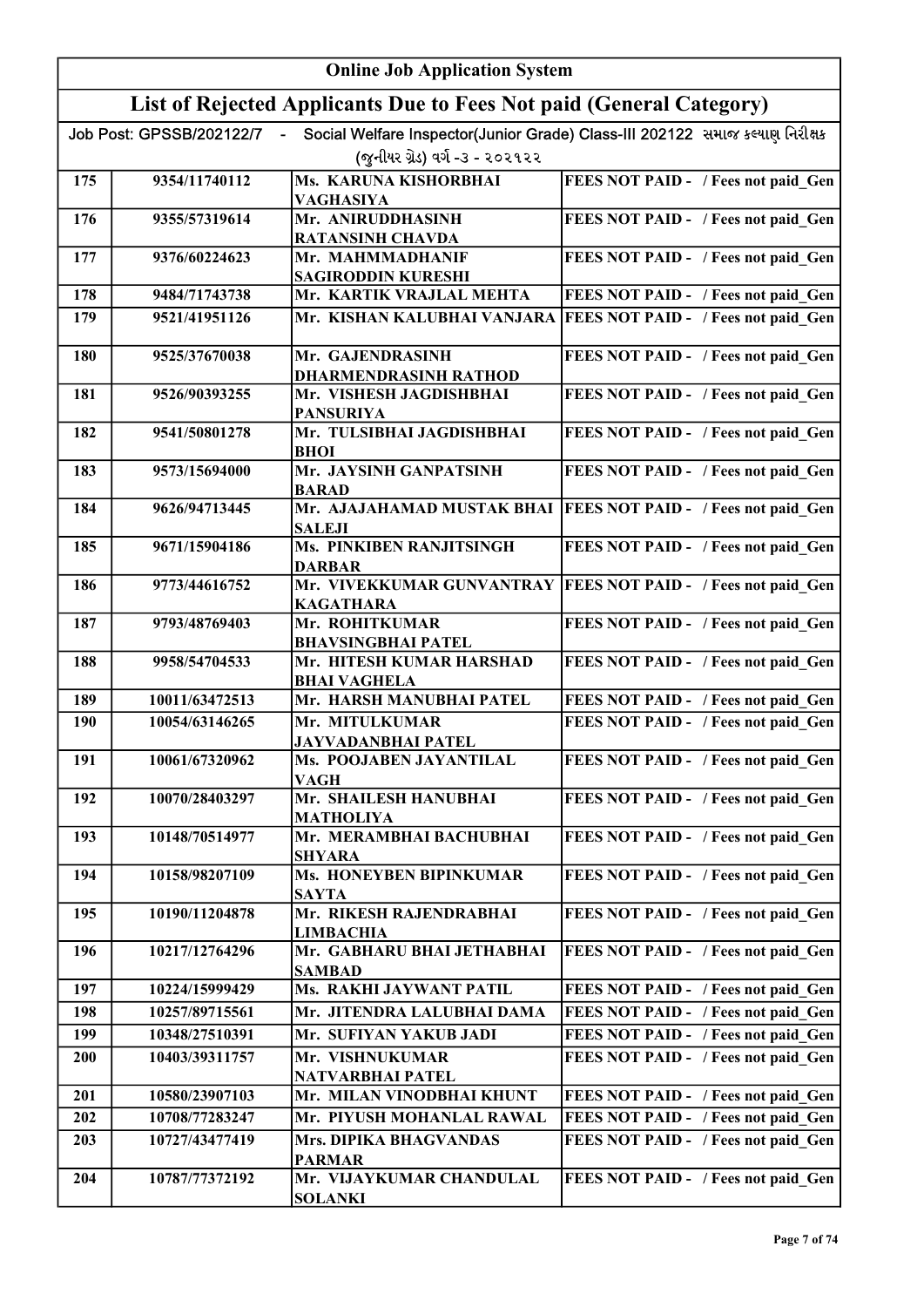|     | <b>Online Job Application System</b> |                                                                     |                                                                              |
|-----|--------------------------------------|---------------------------------------------------------------------|------------------------------------------------------------------------------|
|     |                                      | List of Rejected Applicants Due to Fees Not paid (General Category) |                                                                              |
|     | Job Post: GPSSB/202122/7             | (જુનીયર ગ્રેડ) વર્ગ -૩ - ૨૦૨૧૨૨                                     | Social Welfare Inspector(Junior Grade) Class-III 202122 સમાજ કલ્યાણ નિરીક્ષક |
|     |                                      |                                                                     |                                                                              |
| 205 | 10813/64889003                       | Mr. OMKARSINH<br><b>NARENDRASINH RATHOD</b>                         | FEES NOT PAID - / Fees not paid Gen                                          |
| 206 | 10824/18404865                       | Mr. JAYRAJ CHANDRARAJBHAI<br><b>PARMAR</b>                          | FEES NOT PAID - / Fees not paid Gen                                          |
| 207 | 10880/38633720                       | Ms. KRIMA GHANSHYAMBHAI<br><b>DOBARIYA DOBARIYA</b>                 | FEES NOT PAID - / Fees not paid Gen                                          |
| 208 | 10967/78647981                       | Mr. RANDHIRSINH RAVJIBHAI<br><b>PARMAR</b>                          | FEES NOT PAID - / Fees not paid_Gen                                          |
| 209 | 10986/77414378                       | Mr. PARTH SURESHBHAI<br><b>PARMAR</b>                               | FEES NOT PAID - / Fees not paid Gen                                          |
| 210 | 11042/58607981                       | Ms. AARTIBEN MAHENDRABHAI<br><b>PATEL</b>                           | FEES NOT PAID - / Fees not paid Gen                                          |
| 211 | 11064/96997370                       | Mr. MEHULKUMAR<br><b>MAHESHBHAI GOHIL</b>                           | FEES NOT PAID - / Fees not paid Gen                                          |
| 212 | 11136/52480076                       | Ms. SMITABEN JETHABHAI BHOI                                         | FEES NOT PAID - / Fees not paid Gen                                          |
| 213 | 11145/95602827                       | Mr. DIVYESH MANSUKHBHAI<br><b>KANANI</b>                            | FEES NOT PAID - / Fees not paid Gen                                          |
| 214 | 11157/26478164                       | <b>Ms. STEFFI PARESHKUMAR</b><br><b>BHATT</b>                       | FEES NOT PAID - / Fees not paid Gen                                          |
| 215 | 11202/86443198                       | <b>Ms. VARSHA AMIT PATEL</b>                                        | FEES NOT PAID - / Fees not paid Gen                                          |
| 216 | 11228/59945893                       | Ms. RUTVI YOGESHKUMAR<br>TRIVEDI                                    | FEES NOT PAID - / Fees not paid Gen                                          |
| 217 | 11239/32049206                       | Mr. SAHDEVSINH RANJITSINH<br><b>RAJPUT</b>                          | FEES NOT PAID - / Fees not paid Gen                                          |
| 218 | 11398/34026490                       | Mr. JIGNESH RAMNIKLAL MARU                                          | FEES NOT PAID - / Fees not paid Gen                                          |
| 219 | 11408/83612650                       | Mr. KULDEEPSINH HARDEVSINH<br><b>JADEJA</b>                         | FEES NOT PAID - / Fees not paid Gen                                          |
| 220 | 11423/16739745                       | Mr. BHAVESHKUMAR<br>DAHYABHAI PATEL                                 | FEES NOT PAID - / Fees not paid Gen                                          |
| 221 | 11506/13179423                       | Mr. AHEMADHUSEN SAJIBHAI<br><b>PARASARA</b>                         | FEES NOT PAID - / Fees not paid Gen                                          |
| 222 | 11522/72928234                       | Mr. PRAKRAMSINH<br>DHARMENDRASINH VGHELA                            | FEES NOT PAID - / Fees not paid Gen                                          |
| 223 | 11579/86835874                       | Mr. JENISH LALJIBHAI<br><b>KAVATHIYA</b>                            | FEES NOT PAID - / Fees not paid Gen                                          |
| 224 | 11622/92194463                       | Mrs. NEETABEN RAMANLAL<br><b>TRIVEDI</b>                            | FEES NOT PAID - / Fees not paid Gen                                          |
| 225 | 11717/41562355                       | Mr. DHAVALKUMAR<br><b>SURESHBHAI PATEL</b>                          | FEES NOT PAID - / Fees not paid Gen                                          |
| 226 | 11839/96354244                       | Mr. MAYUR JAYANAND<br>YAGNESHWARI                                   | FEES NOT PAID - / Fees not paid Gen                                          |
| 227 | 11842/77765986                       | Mr. AKASH GUNVANTLAL<br><b>MISTRY</b>                               | FEES NOT PAID - / Fees not paid Gen                                          |
| 228 | 11843/83227114                       | Mr. AMITKUMAR HARIVADAN<br>SHAH                                     | FEES NOT PAID - / Fees not paid Gen                                          |
| 229 | 11855/11785187                       | Mr. DARPAN NARENDRABHAI<br><b>BULSARA</b>                           | FEES NOT PAID - / Fees not paid Gen                                          |
| 230 | 11982/50410085                       | Ms. VRUSHALIKUNVARBA<br>JORAVARSINH VAGHELA                         | FEES NOT PAID - / Fees not paid Gen                                          |
| 231 | 12034/87987570                       | Mr. DARSHANKUMAR<br>VIJAYBHAI PATEL                                 | FEES NOT PAID - / Fees not paid Gen                                          |
| 232 | 12042/88208399                       | Mr. PARTHKUMAR BABUBHAI<br><b>PARMAR</b>                            | FEES NOT PAID - / Fees not paid Gen                                          |
| 233 | 12162/28327805                       | Mr. AJAY SARDARBHAI BARIYA                                          | FEES NOT PAID - / Fees not paid Gen                                          |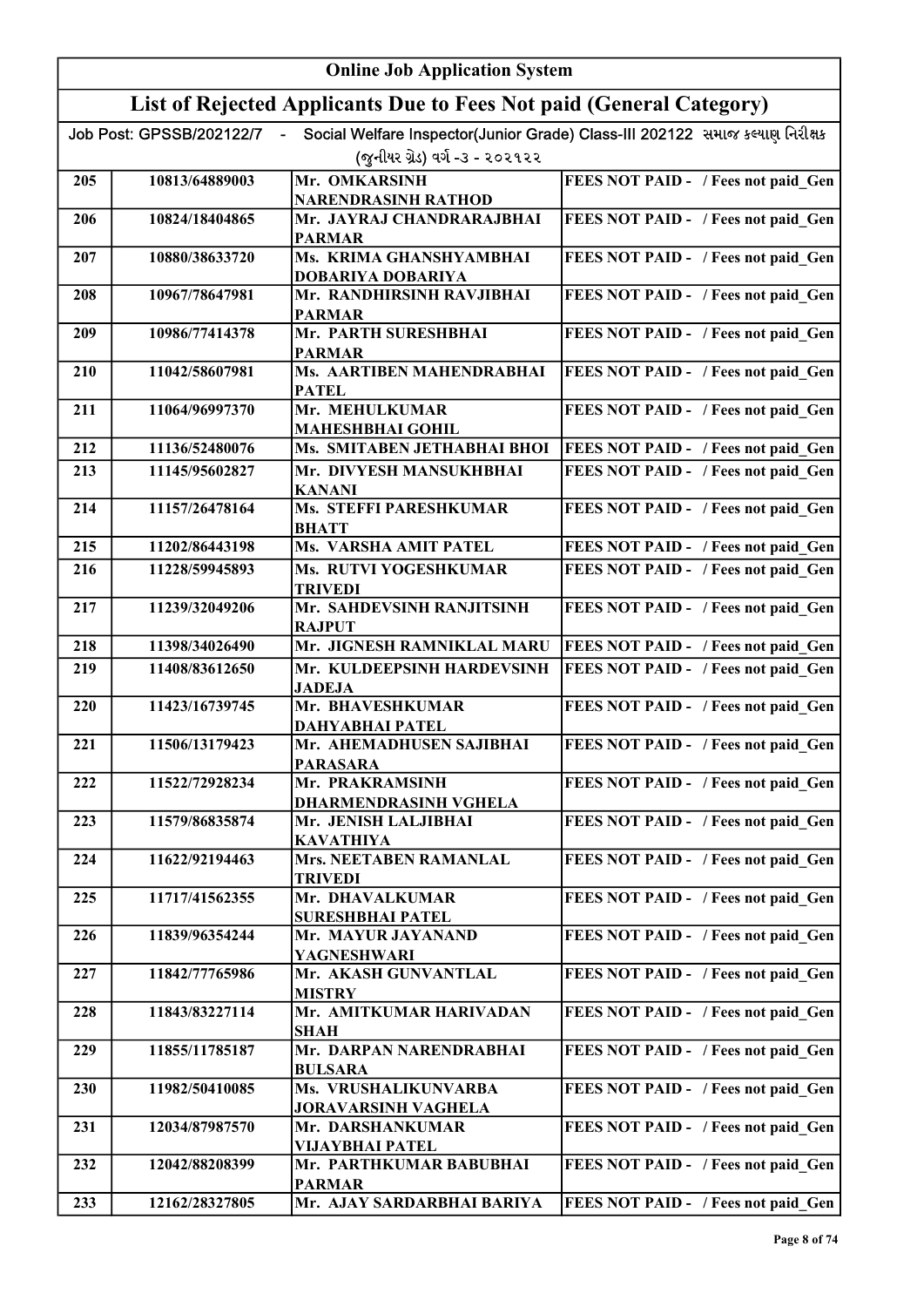| <b>Online Job Application System</b> |                                             |                                                                                                                                                                                                                                                                                                                                                                                                                                                                                                   |
|--------------------------------------|---------------------------------------------|---------------------------------------------------------------------------------------------------------------------------------------------------------------------------------------------------------------------------------------------------------------------------------------------------------------------------------------------------------------------------------------------------------------------------------------------------------------------------------------------------|
|                                      |                                             |                                                                                                                                                                                                                                                                                                                                                                                                                                                                                                   |
| Job Post: GPSSB/202122/7             |                                             | Social Welfare Inspector(Junior Grade) Class-III 202122 સમાજ કલ્યાણ નિરીક્ષક                                                                                                                                                                                                                                                                                                                                                                                                                      |
|                                      | (જુનીયર ગ્રેડ) વર્ગ -૩ - ૨૦૨૧૨૨             |                                                                                                                                                                                                                                                                                                                                                                                                                                                                                                   |
| 12231/11123696                       | Mr. DHIRAJ AMRUTLAL                         | FEES NOT PAID - / Fees not paid Gen                                                                                                                                                                                                                                                                                                                                                                                                                                                               |
| 12262/93586228                       | Mr. DHIRAJ AMRUTLAL                         | FEES NOT PAID - / Fees not paid Gen                                                                                                                                                                                                                                                                                                                                                                                                                                                               |
| 12275/46904770                       | Mr. DHANRAJSINH MANOJSINH<br><b>CHAUHAN</b> | FEES NOT PAID - / Fees not paid Gen                                                                                                                                                                                                                                                                                                                                                                                                                                                               |
| 12291/54526364                       | Mr. UTKARSHKUMAR                            | FEES NOT PAID - / Fees not paid Gen                                                                                                                                                                                                                                                                                                                                                                                                                                                               |
| 12301/30691112                       | Mr. JAGDISHKUMAR KANTIBHAI                  | <b>FEES NOT PAID - / Fees not paid Gen</b>                                                                                                                                                                                                                                                                                                                                                                                                                                                        |
| 12345/39631171                       | Mr. GAURAV MANOJBHAI SONI                   | FEES NOT PAID - / Fees not paid Gen                                                                                                                                                                                                                                                                                                                                                                                                                                                               |
| 12504/29872787                       | Mr. AMITKUMAR KANUBHAI                      | FEES NOT PAID - / Fees not paid Gen                                                                                                                                                                                                                                                                                                                                                                                                                                                               |
| 12544/49959159                       | Mr. VIVEKKUMAR PRAVINBHAI                   | FEES NOT PAID - / Fees not paid Gen                                                                                                                                                                                                                                                                                                                                                                                                                                                               |
| 12573/22526909                       | Mr. ANKURBHAI BHAILALBHAI                   | FEES NOT PAID - / Fees not paid Gen                                                                                                                                                                                                                                                                                                                                                                                                                                                               |
| 12614/24446033                       | Mr. VISHNUBHAI BHAGABHAI                    | FEES NOT PAID - / Fees not paid Gen                                                                                                                                                                                                                                                                                                                                                                                                                                                               |
| 12625/18760064                       | Mr. SANDEEP SUKHPAL SINGH                   | FEES NOT PAID - / Fees not paid_Gen                                                                                                                                                                                                                                                                                                                                                                                                                                                               |
| 12700/85177156                       | <b>Ms. PAYALBEN RAMESHBHAI</b>              | FEES NOT PAID - / Fees not paid_Gen                                                                                                                                                                                                                                                                                                                                                                                                                                                               |
| 12733/63566598                       | Ms. FARHATBANU MOHSINBHAI                   | FEES NOT PAID - / Fees not paid Gen                                                                                                                                                                                                                                                                                                                                                                                                                                                               |
| 12830/26031616                       | Mr. VIPUL PRAVINBHAI SAVNIYA                | FEES NOT PAID - / Fees not paid Gen                                                                                                                                                                                                                                                                                                                                                                                                                                                               |
| 12834/60627848                       | Mr. MITESHKUMAE                             | FEES NOT PAID - / Fees not paid Gen                                                                                                                                                                                                                                                                                                                                                                                                                                                               |
| 12840/22951891                       | Ms. NISALBEN NITINKUMAR                     | FEES NOT PAID - / Fees not paid Gen                                                                                                                                                                                                                                                                                                                                                                                                                                                               |
| 12848/62724097                       | Mr. PARAS PRAVINBHAI SHAH                   | FEES NOT PAID - / Fees not paid Gen                                                                                                                                                                                                                                                                                                                                                                                                                                                               |
| 13042/79610828                       | Mr. SANJAYSINH KISHORSINH                   | FEES NOT PAID - / Fees not paid Gen                                                                                                                                                                                                                                                                                                                                                                                                                                                               |
| 13127/19559427                       | Ms. JINALBEN PRAVINSINH                     | FEES NOT PAID - / Fees not paid Gen                                                                                                                                                                                                                                                                                                                                                                                                                                                               |
| 13131/53841230                       | Mr. JAYDIPSINH HIRABHAI                     | FEES NOT PAID - / Fees not paid Gen                                                                                                                                                                                                                                                                                                                                                                                                                                                               |
| 13250/36816957                       | Mrs. JALPA PRAVINBHAI PATEL                 | FEES NOT PAID - / Fees not paid Gen                                                                                                                                                                                                                                                                                                                                                                                                                                                               |
| 13270/49108127                       | Mr. PRAVINKUMAR                             | FEES NOT PAID - / Fees not paid Gen                                                                                                                                                                                                                                                                                                                                                                                                                                                               |
| 13303/19992499                       | Mrs. SONIYA UMASHANKAR                      | FEES NOT PAID - / Fees not paid_Gen                                                                                                                                                                                                                                                                                                                                                                                                                                                               |
| 13314/45391017                       | Mr. KAUSHIKKUMAR                            | FEES NOT PAID - / Fees not paid Gen                                                                                                                                                                                                                                                                                                                                                                                                                                                               |
| 13321/25018315                       | Ms. NEHI VINODKUMAR PATEL                   | FEES NOT PAID - / Fees not paid Gen                                                                                                                                                                                                                                                                                                                                                                                                                                                               |
| 13415/26010620                       | Mr. MAHERBANALI ISMAILBHAI                  | FEES NOT PAID - / Fees not paid Gen                                                                                                                                                                                                                                                                                                                                                                                                                                                               |
| 13420/47460736                       | Mr. SHAILESHKUMAR                           | FEES NOT PAID - / Fees not paid Gen                                                                                                                                                                                                                                                                                                                                                                                                                                                               |
| 13515/20278145                       | Mr. AKASH NALINKUMAR SONI                   | FEES NOT PAID - / Fees not paid Gen                                                                                                                                                                                                                                                                                                                                                                                                                                                               |
| 13569/61830709                       | Ms. MADHU ARJANBHAI                         | FEES NOT PAID - / Fees not paid Gen                                                                                                                                                                                                                                                                                                                                                                                                                                                               |
|                                      |                                             | List of Rejected Applicants Due to Fees Not paid (General Category)<br><b>KAPADIYA</b><br><b>KAPADIYA</b><br><b>BHARATBHAI PATEL</b><br><b>PARMAR</b><br><b>NAYEE</b><br><b>KALARIYA</b><br><b>PATEL</b><br><b>BHATA</b><br><b>LODHI</b><br><b>PATEL</b><br>SHAIKH<br><b>MAHESHKUMAR SHAH</b><br><b>RAVAL</b><br><b>GOHIL</b><br><b>VAGHELA</b><br><b>SOLANKI</b><br>JITENDRAKUMAR MISHRA<br><b>PANDEY</b><br>NATVARBHAI VANKAR<br><b>KALUSIYA</b><br><b>BHAGVATBHAI JADAV</b><br><b>AMBALIYA</b> |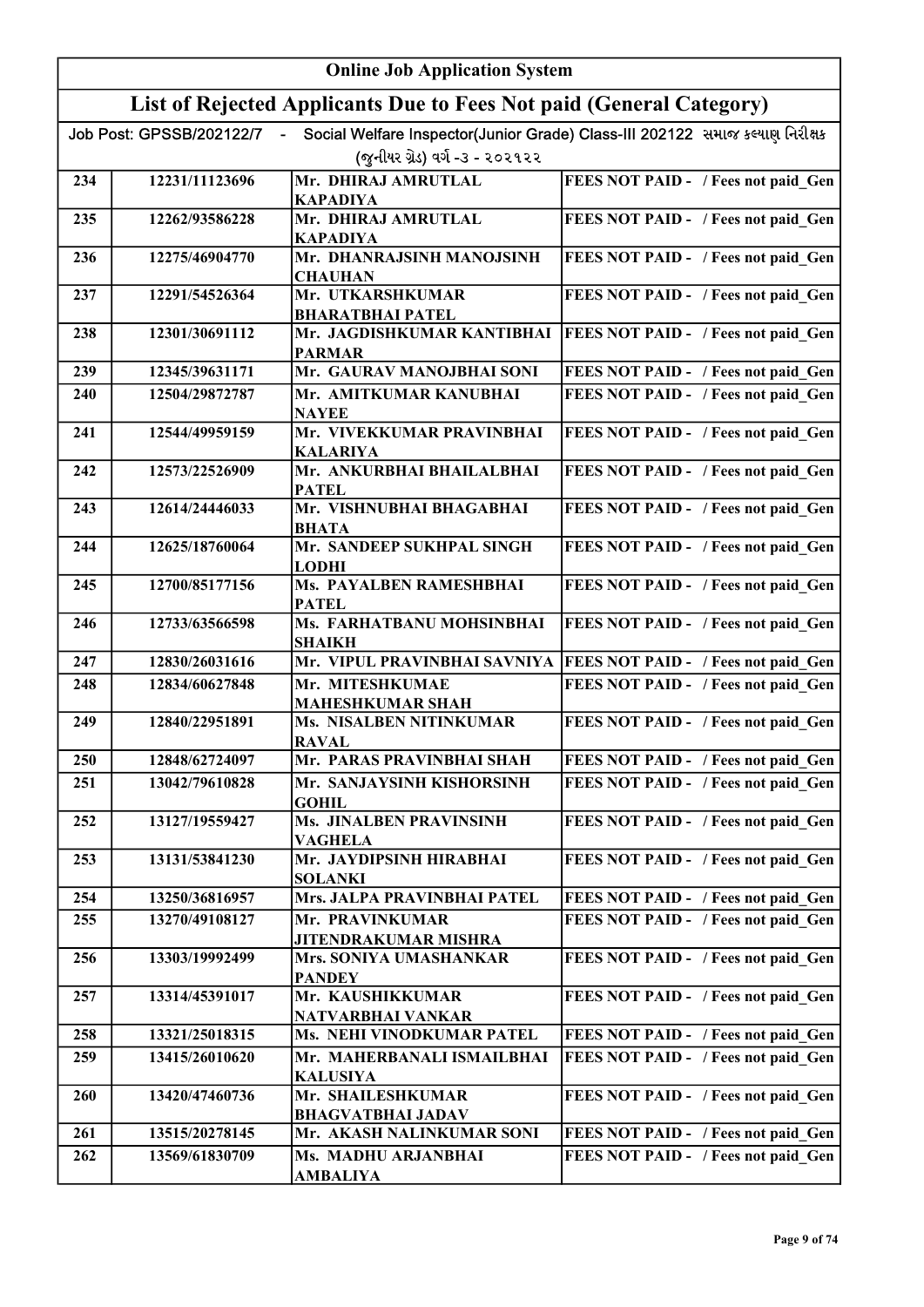|     | <b>Online Job Application System</b> |                                                                     |                                                                              |
|-----|--------------------------------------|---------------------------------------------------------------------|------------------------------------------------------------------------------|
|     |                                      | List of Rejected Applicants Due to Fees Not paid (General Category) |                                                                              |
|     | Job Post: GPSSB/202122/7             |                                                                     | Social Welfare Inspector(Junior Grade) Class-III 202122 સમાજ કલ્યાણ નિરીક્ષક |
|     |                                      | (જુનીયર ગ્રેડ) વર્ગ -૩ - ૨૦૨૧૨૨                                     |                                                                              |
| 263 | 13617/25894622                       | <b>Mrs. ROSHANI HARNILKUMAR</b>                                     | FEES NOT PAID - / Fees not paid Gen                                          |
|     |                                      | <b>PATEL</b>                                                        |                                                                              |
| 264 | 13685/58424153                       | Mrs. ROSHANI HARNILKUMAR                                            | FEES NOT PAID - / Fees not paid_Gen                                          |
| 265 | 13686/90017764                       | <b>PATEL</b><br>Ms. ROZALI RAYMUND PARMAR                           | FEES NOT PAID - / Fees not paid Gen                                          |
| 266 | 13746/86966552                       | Mr. HARENDRASINH                                                    | FEES NOT PAID - / Fees not paid Gen                                          |
|     |                                      | RAJENDRASINH PARMAR                                                 |                                                                              |
| 267 | 13759/62160961                       | Ms. RUHINA AHESANULLAKHAN                                           | FEES NOT PAID - / Fees not paid Gen                                          |
| 268 | 13816/29794003                       | <b>KALYANI</b><br>Ms. PRIYA BHARATKUMAR                             | FEES NOT PAID - / Fees not paid Gen                                          |
|     |                                      | <b>PANCHOLI</b>                                                     |                                                                              |
| 269 | 13909/75206427                       | Mr. TUSHARKUMAR DHIRAJLAL                                           | FEES NOT PAID - / Fees not paid Gen                                          |
| 270 | 14000/24094932                       | <b>PAREKH</b><br>Mr. DHAVAL RAJESHBHAI                              | FEES NOT PAID - / Fees not paid Gen                                          |
|     |                                      | <b>CHAUDHARI</b>                                                    |                                                                              |
| 271 | 14018/49735649                       | Mrs. SONIYA UMASHANKAR                                              | FEES NOT PAID - / Fees not paid Gen                                          |
|     |                                      | <b>PANDEY</b>                                                       |                                                                              |
| 272 | 14024/92603871                       | Mrs. SUSHMA ASHOK MANE                                              | FEES NOT PAID - / Fees not paid Gen                                          |
| 273 | 14044/80071382                       | Mrs. PARULBEN SHASHIKUMAR<br><b>TIVARI</b>                          | FEES NOT PAID - / Fees not paid Gen                                          |
| 274 | 14060/88705108                       | Mr. SAGAR RAMESHKUMAR                                               | FEES NOT PAID - / Fees not paid Gen                                          |
|     |                                      | <b>KANGAD</b>                                                       |                                                                              |
| 275 | 14111/91861493                       | <b>Ms. SHENOOR ABDULKADAR</b>                                       | FEES NOT PAID - / Fees not paid Gen                                          |
| 276 | 14142/87410793                       | <b>ENGINEER</b><br>Mr. NIKHIL JAYANTIBHAI VORA                      | <b>FEES NOT PAID - / Fees not paid Gen</b>                                   |
| 277 | 14187/82028483                       | Mr. BHAVIK GIRISHKUMAR                                              | FEES NOT PAID - / Fees not paid Gen                                          |
|     |                                      | <b>PANDYA</b>                                                       |                                                                              |
| 278 | 14209/18374667                       | Mrs. JYOTIBEN DINESHBHAI                                            | FEES NOT PAID - / Fees not paid Gen                                          |
|     |                                      | <b>MAKAVANA</b>                                                     |                                                                              |
| 279 | 14235/35788194                       | Mr. VIRBHADRASINH<br><b>KANAKSINH JADEJA</b>                        | FEES NOT PAID - / Fees not paid Gen                                          |
| 280 | 14313/72842082                       | Mr. PRAVINKUMAR                                                     | FEES NOT PAID - / Fees not paid Gen                                          |
|     |                                      | <b>JITENDRAKUMAR MISHRA</b>                                         |                                                                              |
| 281 | 14336/28744918                       | Mr. RAJ SANJAYKUMAR MEHTA                                           | FEES NOT PAID - / Fees not paid Gen                                          |
| 282 | 14436/18080217                       | Mr. KALPESHKUMAR<br>PRAVINSINH RATHOD                               | FEES NOT PAID - / Fees not paid Gen                                          |
| 283 | 14547/61292264                       | Mr. VIJAYSINH PRATAPSINH                                            | FEES NOT PAID - / Fees not paid Gen                                          |
|     |                                      | <b>THAKOR</b>                                                       |                                                                              |
| 284 | 14593/13217712                       | Ms. TWINKLE RAJESHBHAI                                              | FEES NOT PAID - / Fees not paid Gen                                          |
| 285 | 14756/71294967                       | <b>TRIVEDI</b><br>Mr. UMANG DILIPBHAI PANDYA                        | FEES NOT PAID - / Fees not paid Gen                                          |
| 286 | 14870/19851001                       | Mr. VISHAL MANUBHAI MIRANI                                          | FEES NOT PAID - / Fees not paid Gen                                          |
| 287 | 14897/43262225                       | Mr. VIVEKKUMAR PRAVINBHAI                                           | FEES NOT PAID - / Fees not paid Gen                                          |
|     |                                      | <b>KALARIYA</b>                                                     |                                                                              |
| 288 | 14943/59644211                       | Mr. MRUNAL SATISHKUMAR<br><b>GANDHI</b>                             | FEES NOT PAID - / Fees not paid Gen                                          |
| 289 | 14977/48969686                       | Ms. RITIKA RAJENDRAKUMAR                                            | FEES NOT PAID - / Fees not paid_Gen                                          |
|     |                                      | <b>JOSHI</b>                                                        |                                                                              |
| 290 | 14997/27666002                       | Ms. MITTALKUMARI                                                    | FEES NOT PAID - / Fees not paid Gen                                          |
| 291 | 15000/72119886                       | RAJENDRASINH CHAUHAN<br>Ms. REKHA BIRBANKA GUPTA                    | FEES NOT PAID - / Fees not paid Gen                                          |
| 292 | 15027/10222901                       | Mr. DHARMESH MUKESHBHAI                                             | FEES NOT PAID - / Fees not paid Gen                                          |
|     |                                      | <b>SORATHIYA</b>                                                    |                                                                              |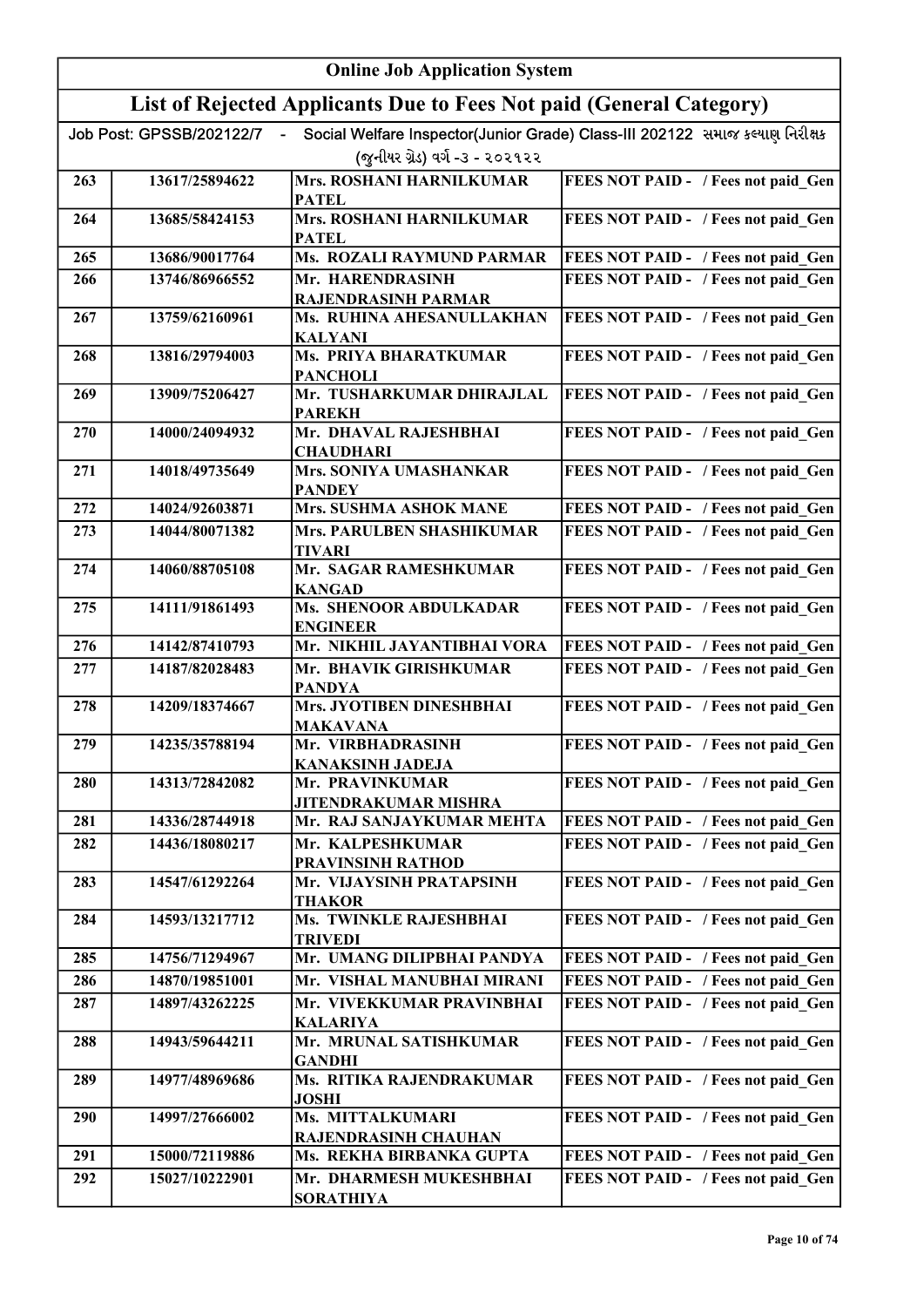|     | <b>Online Job Application System</b> |                                                                     |                                                                              |
|-----|--------------------------------------|---------------------------------------------------------------------|------------------------------------------------------------------------------|
|     |                                      | List of Rejected Applicants Due to Fees Not paid (General Category) |                                                                              |
|     | Job Post: GPSSB/202122/7             |                                                                     | Social Welfare Inspector(Junior Grade) Class-III 202122 સમાજ કલ્યાણ નિરીક્ષક |
|     |                                      | (જુનીયર ગ્રેડ) વર્ગ -૩ - ૨૦૨૧૨૨                                     |                                                                              |
| 293 | 15076/87462109                       | Mr. HITESHKUMAR                                                     | FEES NOT PAID - / Fees not paid Gen                                          |
|     |                                      | DALSUKHBHAI TADVI                                                   |                                                                              |
| 294 | 15150/53288427                       | Mr. MORIZWANALI INAYATALI<br><b>SAIYED</b>                          | FEES NOT PAID - / Fees not paid Gen                                          |
| 295 | 15209/58694223                       | Mr. SANJAYKUMAR<br><b>KANAIYALAL PATEL</b>                          | FEES NOT PAID - / Fees not paid Gen                                          |
| 296 | 15269/44313763                       | Ms. SIDDHI DEVIPRASAD YADAV                                         | FEES NOT PAID - / Fees not paid Gen                                          |
| 297 | 15286/94583013                       | Mr. PRASHANTKUMAR<br><b>VASANTBHAI PATEL</b>                        | FEES NOT PAID - / Fees not paid Gen                                          |
| 298 | 15372/52878524                       | Mr. PRAKASH RAVATA BHAI<br><b>PRAJAPATI</b>                         | FEES NOT PAID - / Fees not paid Gen                                          |
| 299 | 15461/66729406                       | Ms. ASHA BEN GAJA BHAI<br><b>CHAUDHARI</b>                          | FEES NOT PAID - / Fees not paid Gen                                          |
| 300 | 15483/31314103                       | Mr. RIYAJ BHAI RAJBHA RAJ                                           | FEES NOT PAID - / Fees not paid Gen                                          |
| 301 | 15489/44766276                       | Mr. AKASH HARESHBHAI<br><b>PARMAR</b>                               | FEES NOT PAID - / Fees not paid Gen                                          |
| 302 | 15508/24034679                       | Mr. SHANTI BHAI CHEHARABHAI<br><b>CHAUDHARI</b>                     | <b>FEES NOT PAID - / Fees not paid Gen</b>                                   |
| 303 | 15537/57845118                       | Mr. PRATIKKUMAR PRAVINBHAI<br><b>RATHOD</b>                         | FEES NOT PAID - / Fees not paid Gen                                          |
| 304 | 15622/82782266                       | Ms. KOMALBEN HARISHBHAI<br><b>PATEL</b>                             | FEES NOT PAID - / Fees not paid Gen                                          |
| 305 | 15626/94280048                       | Mr. MAYANK PRAVINBHAI<br><b>CHAUDHARI</b>                           | FEES NOT PAID - / Fees not paid_Gen                                          |
| 306 | 15633/54375331                       | Mr. VISHAL KUMAR<br><b>CHHAGANBHAI DHANDHALYA</b>                   | FEES NOT PAID - / Fees not paid Gen                                          |
| 307 | 15660/95132437                       | Ms. URMILA BECHARBHAI<br><b>CHAUDHARI</b>                           | FEES NOT PAID - / Fees not paid Gen                                          |
| 308 | 15678/14756612                       | Ms. FENALIBEN HASMUKHBHAI<br><b>VARAN</b>                           | FEES NOT PAID - / Fees not paid Gen                                          |
| 309 | 15682/56135023                       | Dr. VIVEK RASIKBHAI LADVA                                           | FEES NOT PAID - / Fees not paid Gen                                          |
| 310 | 15792/61440157                       | Mr. MAHESHKUMAR GAMBHIRJI<br><b>MAKWANA</b>                         | FEES NOT PAID - / Fees not paid Gen                                          |
| 311 | 15829/35142976                       | <b>Ms. SARANGIBEN</b>                                               | FEES NOT PAID - / Fees not paid Gen                                          |
| 312 | 15861/79645061                       | PANKAJKUMAR VYAS<br>Mr. RAHUL BHARATKUMAR<br><b>KHER</b>            | FEES NOT PAID - / Fees not paid Gen                                          |
| 313 | 15869/91761277                       | Mrs. HETALBEN ASHOKBHAI                                             | FEES NOT PAID - / Fees not paid Gen                                          |
| 314 | 15982/90670258                       | <b>MAKWANA</b><br>Mr. VISHVASKUMAR                                  | FEES NOT PAID - / Fees not paid Gen                                          |
| 315 | 16028/85713596                       | DAYARAMBHAI JOSHI<br>Mr. MAHMADSOHEL IQBALBHAI                      | FEES NOT PAID - / Fees not paid Gen                                          |
| 316 | 16036/71066651                       | <b>BELIM</b><br>Mr. DINESHBHAI JORABHAI                             | FEES NOT PAID - / Fees not paid Gen                                          |
| 317 | 16110/87979150                       | <b>NONGAS</b><br>Mr. SAURABHSINH                                    | FEES NOT PAID - / Fees not paid Gen                                          |
| 318 | 16219/26256757                       | <b>SURENDRASINH MAHIDA</b><br>Ms. TEJAL NATWARSHINH                 | FEES NOT PAID - / Fees not paid Gen                                          |
| 319 | 16267/91063717                       | <b>PARMAR</b><br>Ms. DHARA ARVINDBHAI                               | FEES NOT PAID - / Fees not paid Gen                                          |
|     |                                      | <b>CHAVDA</b>                                                       |                                                                              |
| 320 | 16424/67010776                       | Mr. CHIRAG GIRDHARBHAI<br><b>VASANI</b>                             | FEES NOT PAID - / Fees not paid Gen                                          |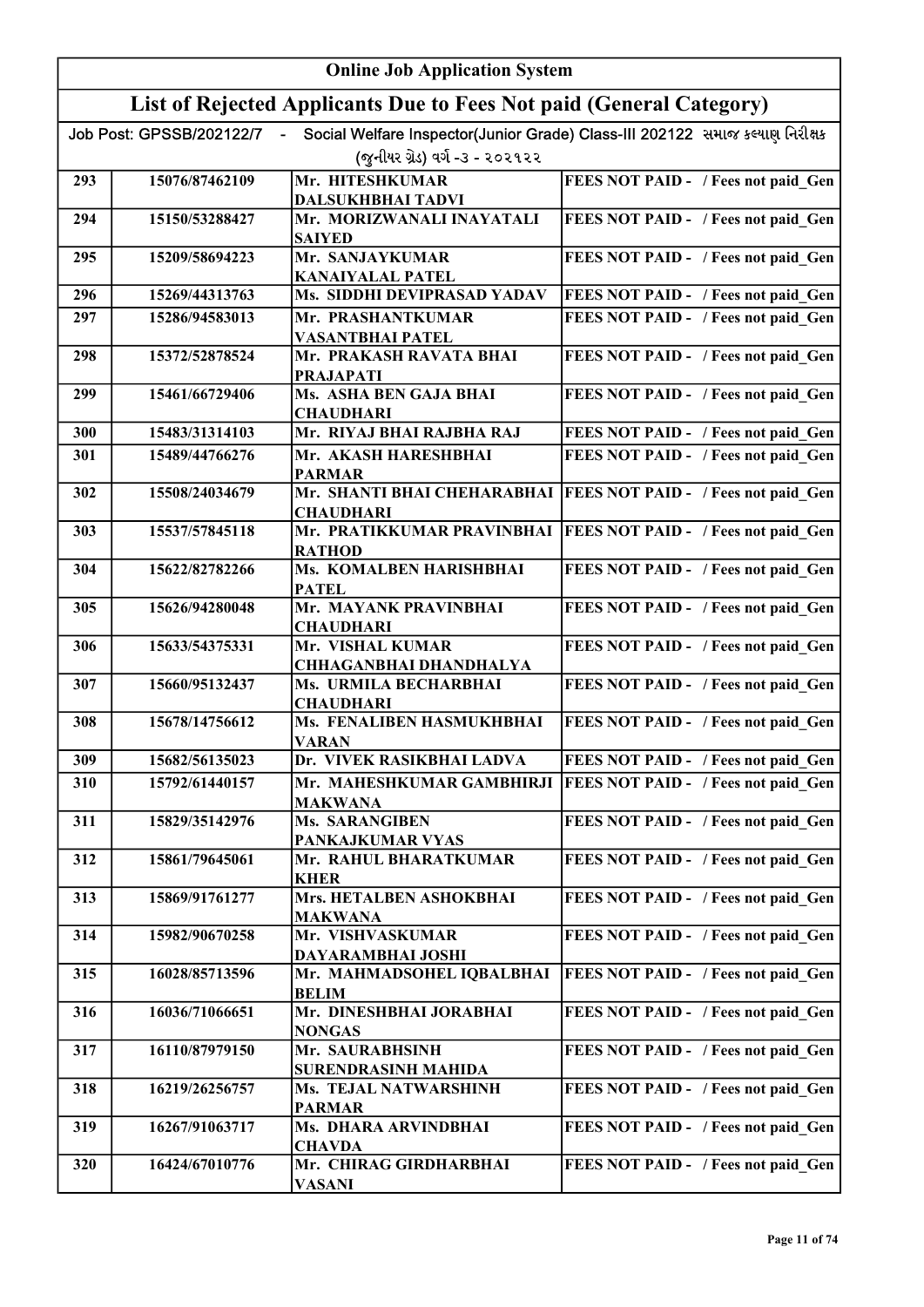|     | <b>Online Job Application System</b>                                |                                                             |                                                                              |
|-----|---------------------------------------------------------------------|-------------------------------------------------------------|------------------------------------------------------------------------------|
|     | List of Rejected Applicants Due to Fees Not paid (General Category) |                                                             |                                                                              |
|     | Job Post: GPSSB/202122/7                                            |                                                             | Social Welfare Inspector(Junior Grade) Class-III 202122 સમાજ કલ્યાણ નિરીક્ષક |
|     |                                                                     | (જુનીયર ગ્રેડ) વર્ગ -૩ - ૨૦૨૧૨૨                             |                                                                              |
| 321 | 16448/38842398                                                      | <b>Mrs. YATRIBEN GIRISHKUMAR</b>                            | FEES NOT PAID - / Fees not paid Gen                                          |
|     |                                                                     | <b>PANDYA</b>                                               |                                                                              |
| 322 | 16509/34051793                                                      | Ms. BHUMIKABEN RASHMIKANT<br><b>PATEL</b>                   | FEES NOT PAID - / Fees not paid Gen                                          |
| 323 | 16602/63999072                                                      | Mr. PRAKASHKUMAR                                            | FEES NOT PAID - / Fees not paid Gen                                          |
|     |                                                                     | <b>RAMJIBHAI MENAT</b>                                      |                                                                              |
| 324 | 16659/16651519                                                      | Mr. KANA RAMABHAI VARU                                      | FEES NOT PAID - / Fees not paid Gen                                          |
| 325 | 16677/83178798                                                      | Mr. AXAR BHARATBHAI BAROT                                   | FEES NOT PAID - / Fees not paid Gen                                          |
| 326 | 16683/67465630                                                      | Ms. KETALBEN BACHUBHAI<br><b>SADAT</b>                      | FEES NOT PAID - / Fees not paid Gen                                          |
| 327 | 16756/49705325                                                      | Mr. MAHAMMADIRFAN                                           | FEES NOT PAID - / Fees not paid Gen                                          |
|     |                                                                     | ABDULRASID ANSHARI                                          |                                                                              |
| 328 | 16765/14560726                                                      | Mr. VIRENDRASINH JAGATSINH                                  | FEES NOT PAID - / Fees not paid Gen                                          |
| 329 | 16774/90212386                                                      | <b>GIRASE</b><br>Mr. MEHULKUMAR                             | FEES NOT PAID - / Fees not paid_Gen                                          |
|     |                                                                     | <b>GHANSHYAMBHAI PATEL</b>                                  |                                                                              |
| 330 | 16901/30993771                                                      | Ms. SANGITABEN                                              | FEES NOT PAID - / Fees not paid_Gen                                          |
|     |                                                                     | <b>MAHENDRABHAI PATEL</b>                                   |                                                                              |
| 331 | 16905/51350920                                                      | Ms. KAJAL UTTAMSINH<br><b>CHAUHAN</b>                       | FEES NOT PAID - / Fees not paid_Gen                                          |
| 332 | 16980/93042896                                                      | Mr. JASHVANTSINH                                            | FEES NOT PAID - / Fees not paid_Gen                                          |
|     |                                                                     | PRABHATSINH PATEL                                           |                                                                              |
| 333 | 17022/45914998                                                      | Mr. HITESHBHAI UBADIYABHAI                                  | FEES NOT PAID - / Fees not paid Gen                                          |
| 334 | 17038/96166191                                                      | <b>VASAVA</b><br>Mr. PARESHBHAI ISHVARBHAI<br><b>MULIYA</b> | FEES NOT PAID - / Fees not paid_Gen                                          |
| 335 | 17054/81038692                                                      | Ms. YAMINI JAGDISH BHAI<br><b>GADARIYA</b>                  | FEES NOT PAID - / Fees not paid Gen                                          |
| 336 | 17072/21373764                                                      | Ms. URVI JAYESHBHAI VYAS                                    | FEES NOT PAID - / Fees not paid Gen                                          |
| 337 | 17143/41341735                                                      | Mr. BIPINKUMAR RAMANBHAI                                    | FEES NOT PAID - / Fees not paid_Gen                                          |
|     |                                                                     | <b>SOLANKI</b>                                              |                                                                              |
| 338 | 17150/76357097                                                      | Mr. YASARKHAN DOSKHAN<br><b>PATHAN</b>                      | FEES NOT PAID - / Fees not paid_Gen                                          |
| 339 | 17279/76603611                                                      | Mr. ATULKUMAR CHANDUBHAI<br><b>PARMAR</b>                   | FEES NOT PAID - / Fees not paid_Gen                                          |
| 340 | 17287/43929739                                                      | Mr. AKASH JAYNTILAL<br><b>BHANUSHALI</b>                    | FEES NOT PAID - / Fees not paid Gen                                          |
| 341 | 17299/56846625                                                      | Ms. NEHAL BHIMABHAI HERBHA                                  | FEES NOT PAID - / Fees not paid_Gen                                          |
| 342 | 17310/69600367                                                      | Mr. ARKESH BHAVIK VORA                                      | FEES NOT PAID - / Fees not paid Gen                                          |
| 343 | 17328/17908577                                                      | Mrs. ANKITABEN PRATIKBHAI                                   | FEES NOT PAID - / Fees not paid Gen                                          |
|     |                                                                     | <b>PAGHADAR</b>                                             |                                                                              |
| 344 | 17543/27302110                                                      | <b>Mrs. MAYURIBEN VIVEK DIXIT</b>                           | FEES NOT PAID - / Fees not paid_Gen                                          |
| 345 | 17554/31156492                                                      | Mrs. HINA VASANTKUMAR<br><b>VALAND</b>                      | FEES NOT PAID - / Fees not paid Gen                                          |
| 346 | 17626/67945803                                                      | Ms. PRIYANKA JAYVIRSINH<br>VAGHELA                          | FEES NOT PAID - / Fees not paid_Gen                                          |
| 347 | 17654/65364652                                                      | Ms. HETAL ASHVINBHAI<br><b>DEDAKIYA</b>                     | FEES NOT PAID - / Fees not paid_Gen                                          |
| 348 | 17682/78024833                                                      | Mr. PRATIK NARENDRAKUMAR<br>JOSHI                           | FEES NOT PAID - / Fees not paid_Gen                                          |
| 349 | 17720/17548099                                                      | Ms. ASHA SHAMBHUSINGH<br><b>PARMAR</b>                      | FEES NOT PAID - / Fees not paid Gen                                          |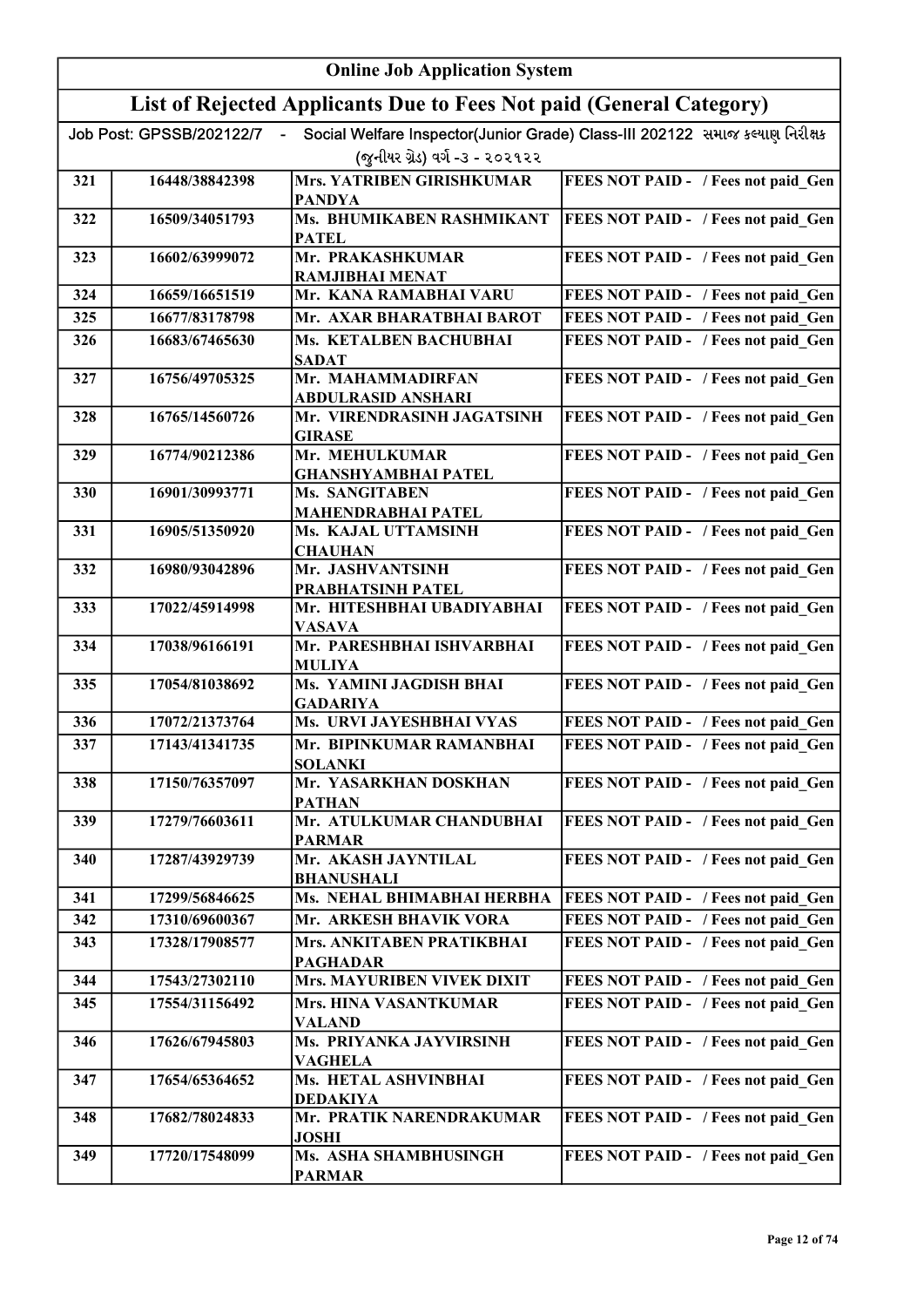|     | <b>Online Job Application System</b> |                                                                     |                                                                              |  |
|-----|--------------------------------------|---------------------------------------------------------------------|------------------------------------------------------------------------------|--|
|     |                                      | List of Rejected Applicants Due to Fees Not paid (General Category) |                                                                              |  |
|     | Job Post: GPSSB/202122/7             | (જુનીયર ગ્રેડ) વર્ગ -૩ - ૨૦૨૧૨૨                                     | Social Welfare Inspector(Junior Grade) Class-III 202122 સમાજ કલ્યાણ નિરીક્ષક |  |
| 350 | 17796/68198251                       | Mr. DHANPALSINH<br><b>NARENDRASINH CHAUHAN</b>                      | FEES NOT PAID - / Fees not paid Gen                                          |  |
| 351 | 17845/57450283                       | Ms. JEEL JAYESHKUMAR DARJI                                          | FEES NOT PAID - / Fees not paid_Gen                                          |  |
| 352 | 17908/49380921                       | Mrs. MANISHABAHEN                                                   | FEES NOT PAID - / Fees not paid Gen                                          |  |
|     |                                      | PRAVINBHAI PATEL                                                    |                                                                              |  |
| 353 | 17971/33537804                       | <b>Mrs. MANISHABAHEN</b><br>PRAVINBHAI PATEL                        | FEES NOT PAID - / Fees not paid Gen                                          |  |
| 354 | 18088/49846905                       | Mr. RAVI KUMAR VALJIBHAI<br><b>MAKWANA</b>                          | FEES NOT PAID - / Fees not paid Gen                                          |  |
| 355 | 18188/12357425                       |                                                                     | Mr. SANDIP SANTOSHBHAI PATIL  FEES NOT PAID - / Fees not paid Gen            |  |
| 356 | 18210/61718769                       | Mr. NISHIT DINESHGIRI                                               | FEES NOT PAID - / Fees not paid Gen                                          |  |
| 357 | 18296/22160834                       |                                                                     | Mr. AKSHAY RAKESHBHAI NAVIK FEES NOT PAID - / Fees not paid Gen              |  |
| 358 | 18307/97864491                       | Mr. ALPESHKUMAR<br><b>BHAILALBHAI THAKOR</b>                        | FEES NOT PAID - / Fees not paid Gen                                          |  |
| 359 | 18353/99178034                       | Mr. NAVABKHAN                                                       | FEES NOT PAID - / Fees not paid Gen                                          |  |
|     |                                      | <b>MAKBULHUSEN QURESHI</b>                                          |                                                                              |  |
| 360 | 18368/41038886                       | Mr. KETANKUMAR KANTIBHAI<br><b>PATEL</b>                            | FEES NOT PAID - / Fees not paid Gen                                          |  |
| 361 | 18516/50745168                       | Mr. YOGESHKUMAR NITINBHAI<br><b>PATEL</b>                           | FEES NOT PAID - / Fees not paid Gen                                          |  |
| 362 | 18626/88952986                       | Mr. YOGESHKUMAR NITINBHAI<br><b>PATEL</b>                           | FEES NOT PAID - / Fees not paid_Gen                                          |  |
| 363 | 18680/96233406                       | Mr. BALVANTSINH JAGDISHSINH<br><b>SOLANKI</b>                       | FEES NOT PAID - / Fees not paid Gen                                          |  |
| 364 | 18727/26692356                       | Mrs. BHARGAVI DEVENDRASINH<br><b>CHAUHAN</b>                        | FEES NOT PAID - / Fees not paid Gen                                          |  |
| 365 | 18780/29757990                       | Mr. JUSTIN JAMES                                                    | FEES NOT PAID - / Fees not paid Gen                                          |  |
| 366 | 18798/92205710                       | Mr. VIMALDAN BHURABHAI<br><b>ROHADIYA</b>                           | FEES NOT PAID - / Fees not paid Gen                                          |  |
| 367 | 18802/90290385                       | Mr. JIGNESHKUMAR                                                    | FEES NOT PAID - / Fees not paid Gen                                          |  |
| 368 | 18951/62440165                       | PANKAJBHAI DESAI<br>Ms. SHAMABANU SABIRAHMED                        | FEES NOT PAID - / Fees not paid Gen                                          |  |
| 369 | 19014/12538949                       | <b>SHAIKH</b><br>Mr. AGNESH DHIRAJLAL SAILOR                        | FEES NOT PAID - / Fees not paid Gen                                          |  |
| 370 | 19055/35971018                       | Ms. NIDHI MUKESHKUMAR                                               | FEES NOT PAID - / Fees not paid Gen                                          |  |
|     |                                      | <b>PARDESHI</b>                                                     |                                                                              |  |
| 371 | 19122/93022115                       | Ms. HASUMATIBEN AJITJI<br><b>CHAVADA</b>                            | FEES NOT PAID - / Fees not paid Gen                                          |  |
| 372 | 19125/35220783                       | Mr. DIPAK JAGDISHBHAI NAYAR                                         | FEES NOT PAID - / Fees not paid Gen                                          |  |
| 373 | 19201/83950463                       | Mr. SACHIN MAHESHBHAI<br><b>AGRAWAL</b>                             | FEES NOT PAID - / Fees not paid Gen                                          |  |
| 374 | 19279/49466883                       | Mr. SHRENIK RAJULKUMAR<br><b>PARMAR</b>                             | FEES NOT PAID - / Fees not paid Gen                                          |  |
| 375 | 19288/28673468                       | Mr. VIRAJ HIMANSHU KUMAR<br><b>TRIPATHI</b>                         | FEES NOT PAID - / Fees not paid Gen                                          |  |
| 376 | 19297/15173070                       | Ms. MEHRAJBANU VALI KOTHI                                           | FEES NOT PAID - / Fees not paid Gen                                          |  |
| 377 | 19310/88347395                       | Ms. RIDDHI DEVIPRASAD YADAV                                         | FEES NOT PAID - / Fees not paid Gen                                          |  |
| 378 | 19333/11933896                       | Mr. HITENDRASINH<br><b>SUKHDEVSINH GOHIL</b>                        | FEES NOT PAID - / Fees not paid Gen                                          |  |
| 379 | 19380/10897302                       | Ms. HARDI RUPESHKUMAR DAVE                                          | FEES NOT PAID - / Fees not paid Gen                                          |  |
| 380 | 19382/87820115                       | Ms. JINALI RAJENDRAKUMAR<br><b>SHETH</b>                            | FEES NOT PAID - / Fees not paid Gen                                          |  |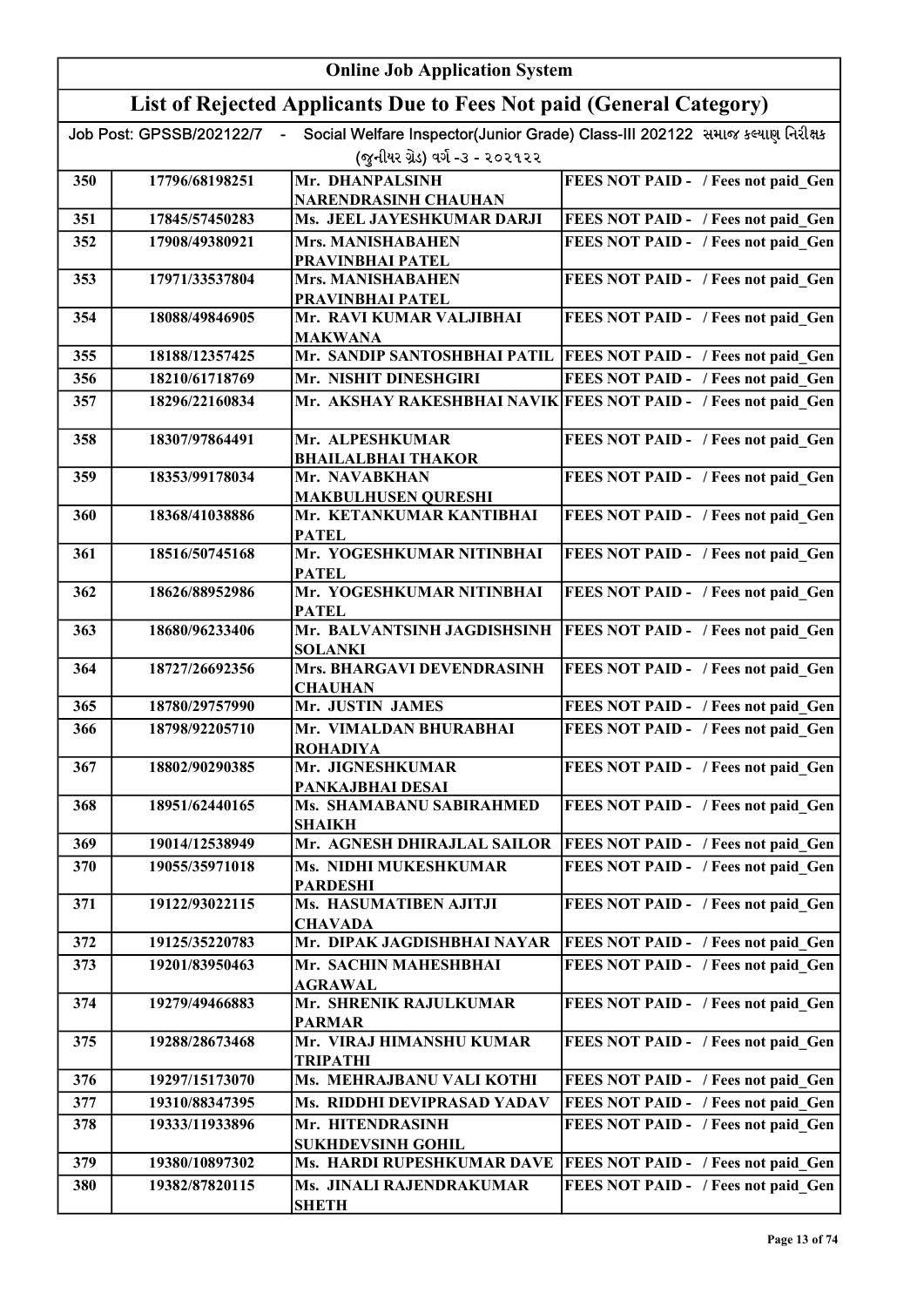| <b>Online Job Application System</b> |                          |                                                                     |                                                                              |
|--------------------------------------|--------------------------|---------------------------------------------------------------------|------------------------------------------------------------------------------|
|                                      |                          | List of Rejected Applicants Due to Fees Not paid (General Category) |                                                                              |
|                                      | Job Post: GPSSB/202122/7 |                                                                     | Social Welfare Inspector(Junior Grade) Class-III 202122 સમાજ કલ્યાણ નિરીક્ષક |
|                                      |                          | (જુનીયર ગ્રેડ) વર્ગ -૩ - ૨૦૨૧૨૨                                     |                                                                              |
| 381                                  | 19387/72415473           | <b>Ms. MANSI MUKESHKUMAR</b><br><b>MAJITHIYA</b>                    | FEES NOT PAID - / Fees not paid Gen                                          |
| 382                                  | 19417/72749025           | Mr. DHRUV GIRISHKUMAR<br><b>PANCHAL</b>                             | FEES NOT PAID - / Fees not paid Gen                                          |
| 383                                  | 19453/67509952           | Ms. ASHA SHAMBHUSINGH<br><b>PARMAR</b>                              | FEES NOT PAID - / Fees not paid Gen                                          |
| 384                                  | 19485/80411767           | Mr. ROSHANALI ABDULNAIM<br><b>ANSARI</b>                            | FEES NOT PAID - / Fees not paid Gen                                          |
| 385                                  | 19489/74778849           | Ms. MOLIKA GHANSHYAMBHAI<br><b>LORIYA</b>                           | FEES NOT PAID - / Fees not paid Gen                                          |
| 386                                  | 19561/28522777           | Mr. HARSH RAMESHCHANDRA<br><b>PATEL</b>                             | FEES NOT PAID - / Fees not paid Gen                                          |
| 387                                  | 19655/97774667           | Mr. RONAKKUMAR<br>RAMESHBHAI PATEL                                  | FEES NOT PAID - / Fees not paid Gen                                          |
| 388                                  | 19656/31343212           | Mr. MUKESHBHAI KUMPABHAI<br><b>PRAJAPATI</b>                        | FEES NOT PAID - / Fees not paid Gen                                          |
| 389                                  | 19663/24849328           | Mr. SUJAY DHIRAJLAL<br><b>THUMMAR</b>                               | FEES NOT PAID - / Fees not paid_Gen                                          |
| 390                                  | 19702/71332692           | Mr. MANOJKUMAR<br>DEVAYATBHAI AHIR                                  | FEES NOT PAID - / Fees not paid_Gen                                          |
| 391                                  | 19718/96332406           | Mrs. NIRMALA NARANBHAI MALI                                         | FEES NOT PAID - / Fees not paid Gen                                          |
| 392                                  | 19775/74639175           | Ms. SIDDHIDA RAMKUMAR<br><b>THAKER</b>                              | FEES NOT PAID - / Fees not paid Gen                                          |
| 393                                  | 19891/28439822           | Mr. KALPESH SAMANTBHAI<br><b>RAJANI</b>                             | FEES NOT PAID - / Fees not paid_Gen                                          |
| 394                                  | 19990/43181917           | Mr. NIRAJ TOKHESWAR<br><b>HAZARIKA</b>                              | FEES NOT PAID - / Fees not paid Gen                                          |
| 395                                  | 20013/62482268           | <b>Mrs. VAIBHAVI HIREN PARMAR</b>                                   | FEES NOT PAID - / Fees not paid Gen                                          |
| 396                                  | 20194/72222682           | Mrs. SUMITA RAVJIBHAI                                               | FEES NOT PAID - / Fees not paid Gen                                          |
| 397                                  | 20204/73823590           | <b>VIRAMGAMA</b><br>Mr. MANTHAN MANSUKHBHAI<br><b>SAVALIYA</b>      | FEES NOT PAID - / Fees not paid Gen                                          |
| 398                                  | 20218/69735968           | Mr. SACHINKUMAR ARVINDBHAI<br><b>PATEL</b>                          | FEES NOT PAID - / Fees not paid Gen                                          |
| 399                                  | 20288/26072786           | Mr. DINESHBHAI PREMJIBHAI<br><b>SAPRA</b>                           | FEES NOT PAID - / Fees not paid Gen                                          |
| 400                                  | 20388/52902891           | Mr. DHAVALKUMAR<br>NARAYANBHAI NIKHAR                               | FEES NOT PAID - / Fees not paid Gen                                          |
| 401                                  | 20402/40347317           | Ms. MITTALBEN<br>MAHENDRABHAI MAHERA                                | FEES NOT PAID - / Fees not paid Gen                                          |
| 402                                  | 20526/93925335           | Ms. SANJANA MALJIBHAI BHIL                                          | FEES NOT PAID - / Fees not paid Gen                                          |
| 403                                  | 20580/88875672           | Ms. HEENA GANGDASBHAI<br><b>VIRANI</b>                              | FEES NOT PAID - / Fees not paid Gen                                          |
| 404                                  | 20601/44179062           | Mr. AJABHAI PURABHAI<br><b>CHAUDHARI</b>                            | FEES NOT PAID - / Fees not paid Gen                                          |
| 405                                  | 20847/48097360           | Mr. GAJENDRASINH<br><b>MAHIPATSINH JADEJA</b>                       | FEES NOT PAID - / Fees not paid Gen                                          |
| 406                                  | 20904/34916190           | Ms. JIGNABEN<br>RAMESHCHANDRA THAKKAR                               | FEES NOT PAID - / Fees not paid_Gen                                          |
| 407                                  | 21139/51050878           | Mrs. JYOTI BHUPENDRABHAI<br><b>CHAUHAN</b>                          | FEES NOT PAID - / Fees not paid Gen                                          |
| 408                                  | 21144/99899250           | Mrs. ALKABEN<br>GHANASHYAMBHAI SAVDHARIYA                           | FEES NOT PAID - / Fees not paid Gen                                          |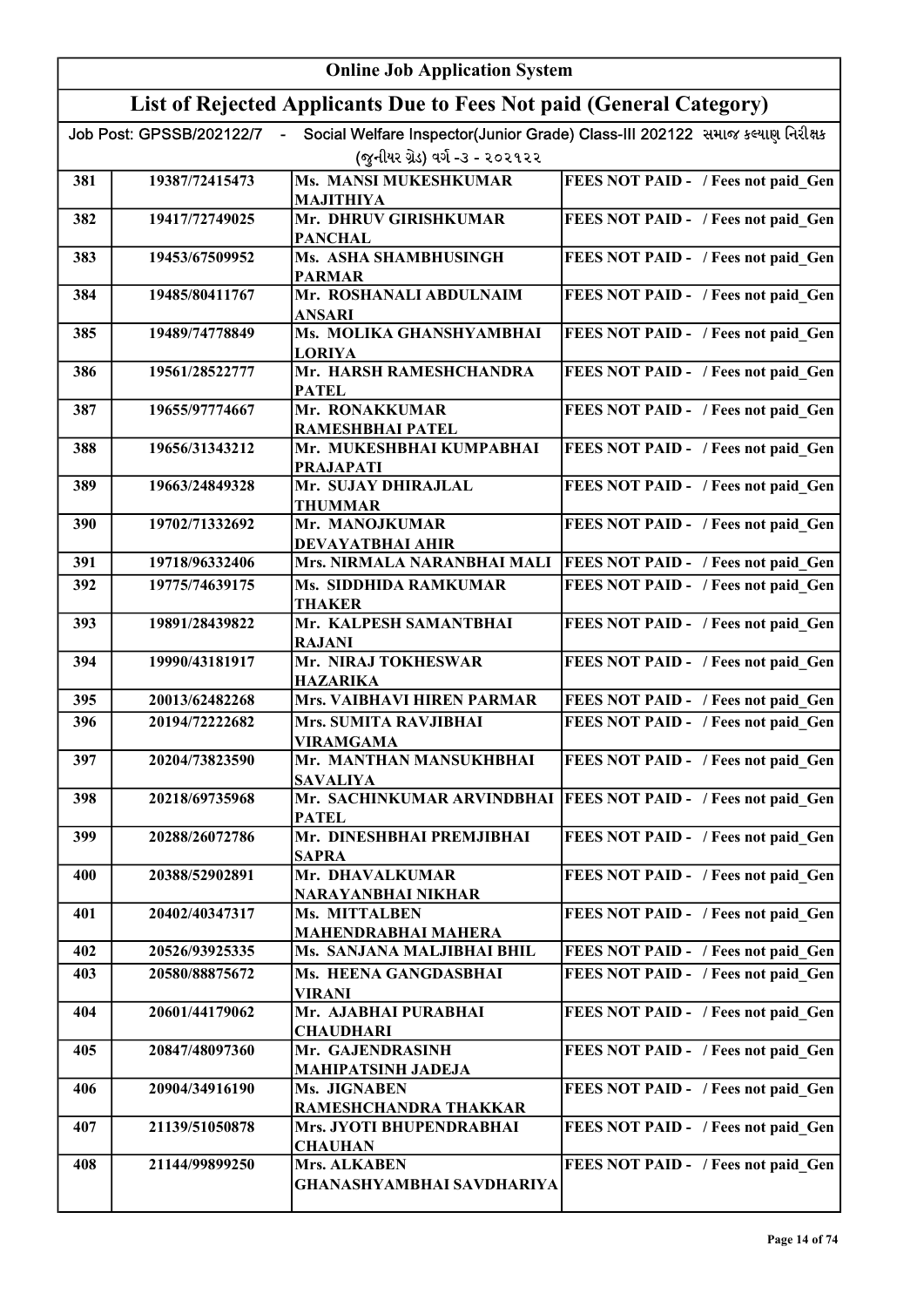|     | <b>Online Job Application System</b> |                                                                     |                                                                              |  |
|-----|--------------------------------------|---------------------------------------------------------------------|------------------------------------------------------------------------------|--|
|     |                                      | List of Rejected Applicants Due to Fees Not paid (General Category) |                                                                              |  |
|     | Job Post: GPSSB/202122/7             |                                                                     | Social Welfare Inspector(Junior Grade) Class-III 202122 સમાજ કલ્યાણ નિરીક્ષક |  |
|     |                                      | (જુનીયર ગ્રેડ) વર્ગ -૩ - ૨૦૨૧૨૨                                     |                                                                              |  |
| 409 | 21167/68810986                       | Mr. CHANDRASHEKHAR<br><b>GULABCHANDRA YADAV</b>                     | FEES NOT PAID - / Fees not paid Gen                                          |  |
| 410 | 21253/71361191                       | Mr. KAUSHIKKUMAR                                                    | FEES NOT PAID - / Fees not paid Gen                                          |  |
|     |                                      | HASMUKHLAL SHARMA                                                   |                                                                              |  |
| 411 | 21277/57579059                       | Mrs. CHAITALI JIGNESHKUMAR<br><b>PRAJAPATI</b>                      | FEES NOT PAID - / Fees not paid Gen                                          |  |
| 412 | 21376/75117312                       |                                                                     | Ms. SWETA PRABHUDAS HIRPARA FEES NOT PAID - / Fees not paid Gen              |  |
| 413 | 21379/53671542                       | Mr. MOHMMEDSALEH                                                    | FEES NOT PAID - / Fees not paid Gen                                          |  |
|     |                                      | NAZIRMOHMED ACHHODI                                                 |                                                                              |  |
| 414 | 21460/65907919                       | Mrs. MEGHNABEN<br><b>GIREESHCHANDRA CHAUHAN</b>                     | FEES NOT PAID - / Fees not paid Gen                                          |  |
| 415 | 21478/68799381                       | Ms. TEJALBEN DINESHBHAI<br><b>PATEL</b>                             | FEES NOT PAID - / Fees not paid Gen                                          |  |
| 416 | 21532/86255474                       | Mr. VIPULKUMAR<br><b>NARASANGBHAI CHAUDHARY</b>                     | FEES NOT PAID - / Fees not paid Gen                                          |  |
| 417 | 21582/82304260                       | Mr. DIVYRAJSHIN JITENDERSHIN<br><b>GOHIL</b>                        | FEES NOT PAID - / Fees not paid_Gen                                          |  |
| 418 | 21633/34877954                       | Mr. MAYANK SHAILESHBHAI                                             | FEES NOT PAID - / Fees not paid Gen                                          |  |
|     |                                      | <b>PRAGDA</b>                                                       |                                                                              |  |
| 419 | 21654/17040351                       | Ms. PRIYA KARSANBHAI<br><b>GAMBHVA</b>                              | FEES NOT PAID - / Fees not paid Gen                                          |  |
| 420 | 21691/94119975                       | Mr. RAVINDRA KUMAR<br>RAJENDRA BHAI TARABADA                        | FEES NOT PAID - / Fees not paid Gen                                          |  |
| 421 | 21692/99891203                       | Ms. PRAVINABEN RAMSINGBHAI<br><b>PARGI</b>                          | FEES NOT PAID - / Fees not paid Gen                                          |  |
| 422 | 21817/73562979                       | Dr. RUCHITA MAHENDRABHAI<br><b>MALI</b>                             | FEES NOT PAID - / Fees not paid_Gen                                          |  |
| 423 | 21951/68405077                       | Mr. KARANSINH DHEERSINH<br><b>CHAUHAN</b>                           | FEES NOT PAID - / Fees not paid Gen                                          |  |
| 424 | 22128/26213460                       | <b>PRAJAPATI</b>                                                    | Mr. KETAN KUMAR RAMANBHAI FEES NOT PAID - / Fees not paid Gen                |  |
| 425 | 22275/79748380                       |                                                                     | Mr. SHIVAM DHIRUBHAI DEVERA FEES NOT PAID - / Fees not paid Gen              |  |
| 426 | 22452/56852283                       | Mr. KRIPALSINH ARJUNSINH                                            | FEES NOT PAID - / Fees not paid Gen                                          |  |
| 427 | 22458/70606116                       | <b>VAGHELA</b><br>Mr. ABDUL LATIF ABDUL                             | FEES NOT PAID - / Fees not paid Gen                                          |  |
|     |                                      | <b>REHMAN QURESHI</b>                                               |                                                                              |  |
| 428 | 22538/69826719                       | Mr. MOHAMMEDHAIDAR<br>NISARAHMED MANSURI                            | FEES NOT PAID - / Fees not paid Gen                                          |  |
| 429 | 22748/98281548                       | Mr. BHUPATKUMAR<br><b>BHARATBHAI DAV</b>                            | FEES NOT PAID - / Fees not paid Gen                                          |  |
| 430 | 22801/76467454                       | Mrs. MANISHABEN NIKUNJBHAI<br><b>PARMAR</b>                         | FEES NOT PAID - / Fees not paid Gen                                          |  |
| 431 | 22807/83398385                       | Ms. KIRANBEN MADHUBHAI<br><b>NANKANI</b>                            | FEES NOT PAID - / Fees not paid Gen                                          |  |
| 432 | 22870/52389570                       | Mr. UTTAMKUMAR VISHNUBHAI<br><b>PATEL</b>                           | FEES NOT PAID - / Fees not paid Gen                                          |  |
| 433 | 23008/84752305                       | Mr. JALPITKUMAR SURESHBHAI                                          | FEES NOT PAID - / Fees not paid Gen                                          |  |
|     |                                      | <b>PATEL</b><br><b>Ms. SHRADDHABEN</b>                              |                                                                              |  |
| 434 | 23123/68473387                       | <b>CHANDUBHAI PATOLIA</b>                                           | FEES NOT PAID - / Fees not paid Gen                                          |  |
| 435 | 23244/30656942                       | Mr. SAJEEDBHAI ISHAKBHAI<br><b>SHEKH</b>                            | FEES NOT PAID - / Fees not paid Gen                                          |  |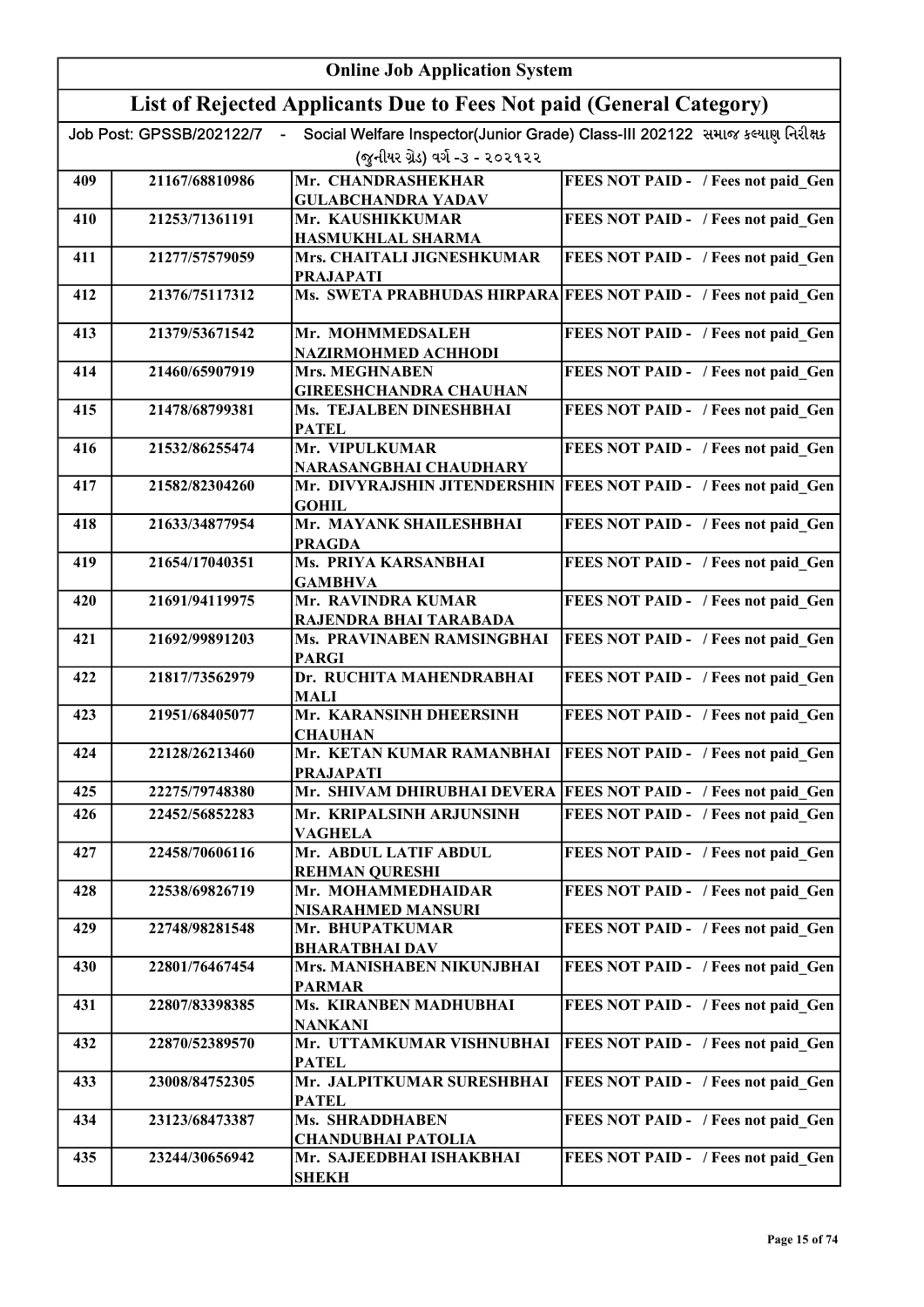|     | <b>Online Job Application System</b> |                                                                     |                                                                              |  |
|-----|--------------------------------------|---------------------------------------------------------------------|------------------------------------------------------------------------------|--|
|     |                                      | List of Rejected Applicants Due to Fees Not paid (General Category) |                                                                              |  |
|     | Job Post: GPSSB/202122/7             |                                                                     | Social Welfare Inspector(Junior Grade) Class-III 202122 સમાજ કલ્યાણ નિરીક્ષક |  |
|     |                                      | (જનીયર ગ્રેડ) વર્ગ -૩ - ૨૦૨૧૨૨                                      |                                                                              |  |
| 436 | 23375/29378495                       | Mr. MITESHKUMAR DILIPSINH                                           | FEES NOT PAID - / Fees not paid_Gen                                          |  |
|     |                                      | <b>MAHIDA</b>                                                       |                                                                              |  |
| 437 | 23438/65527203                       | Mr. JAYPALSINH HITENDRASINH<br><b>JADEJA</b>                        | <b>FEES NOT PAID - / Fees not paid Gen</b>                                   |  |
| 438 | 23478/26430528                       | Mr. MAHIDIPSINH                                                     | FEES NOT PAID - / Fees not paid Gen                                          |  |
|     |                                      | <b>RAJENDRASINH ZALA</b>                                            |                                                                              |  |
| 439 | 23673/75465802                       | Mr. RUTURAJSINH SANTUBHA<br><b>SARVAIYA</b>                         | FEES NOT PAID - / Fees not paid Gen                                          |  |
| 440 | 23701/86696224                       | Ms. ARSHVIBEN                                                       | FEES NOT PAID - / Fees not paid Gen                                          |  |
|     |                                      | <b>JITENDRAKUMAR PATEL</b>                                          |                                                                              |  |
| 441 | 23718/81598105                       | Mr. PARTH MANSUKHBHAI<br><b>DHADUK</b>                              | FEES NOT PAID - / Fees not paid Gen                                          |  |
| 442 | 23783/69438750                       | Mr. SAHIL YARIF BHAI VORA                                           | FEES NOT PAID - / Fees not paid Gen                                          |  |
| 443 | 23842/46318984                       | Mr. MEHULKUMAR BALDEVBHAI                                           | <b>FEES NOT PAID - / Fees not paid Gen</b>                                   |  |
|     |                                      | <b>CHAVDA</b>                                                       |                                                                              |  |
| 444 | 23908/33840319                       | Mr. PRABHATSINH DILIPSINH<br><b>SISODIYA</b>                        | FEES NOT PAID - / Fees not paid Gen                                          |  |
| 445 | 24191/58258989                       | Mr. GHANSHYAMBHAI                                                   | FEES NOT PAID - / Fees not paid Gen                                          |  |
|     |                                      | PARVATSINH PARMAR                                                   |                                                                              |  |
| 446 | 24315/71542901                       | Mr. VISHAL ASHOKBHAI MORE                                           | FEES NOT PAID - / Fees not paid Gen                                          |  |
| 447 | 24386/81383846                       | Mr. UTPALKUMAR<br><b>MAHENDRAKUMAR RAJANI</b>                       | FEES NOT PAID - / Fees not paid Gen                                          |  |
| 448 | 24408/54335782                       |                                                                     | Mr. ROHIT AJITBHAI NANDWANA FEES NOT PAID - / Fees not paid Gen              |  |
| 449 | 24448/36891880                       | Mr. RAJESHKUMAR                                                     | FEES NOT PAID - / Fees not paid Gen                                          |  |
|     |                                      | <b>MADHAVSINH PADHIYAR</b>                                          |                                                                              |  |
| 450 | 24583/34340563                       | Mr. AKSHAYBHAI<br><b>MAHENDRABHAI PRAJAPATI</b>                     | FEES NOT PAID - / Fees not paid Gen                                          |  |
| 451 | 24719/32431663                       | Mr. CHIRAGKUMAR                                                     | FEES NOT PAID - / Fees not paid Gen                                          |  |
|     |                                      | <b>BHARATSINH SOLANKI</b>                                           |                                                                              |  |
| 452 | 24726/93141795                       | Mrs. ZALAKBEN                                                       | FEES NOT PAID - / Fees not paid Gen                                          |  |
|     |                                      | <b>BHAVESHKUMAR PATEL</b>                                           |                                                                              |  |
| 453 | 24789/55840291                       | Mr. KIRITBHAI LAXMANSINH<br><b>PADHIYAR</b>                         | FEES NOT PAID - / Fees not paid Gen                                          |  |
| 454 | 24952/41587446                       | Ms. KAVITA                                                          | FEES NOT PAID - / Fees not paid Gen                                          |  |
|     |                                      | SHYAMNANDANPRASADSINH                                               |                                                                              |  |
| 455 | 24997/68401008                       | YADAV<br>Mr. SIDDHRAJSINH                                           | FEES NOT PAID - / Fees not paid Gen                                          |  |
|     |                                      | <b>BHUPENDRASINH VAGHELA</b>                                        |                                                                              |  |
| 456 | 25061/80599575                       | Mr. JAY BHARATBHAI PARMAR                                           | FEES NOT PAID - / Fees not paid Gen                                          |  |
| 457 | 25100/33927341                       | Mr. NILESH NAVINCHANDR                                              | FEES NOT PAID - / Fees not paid Gen                                          |  |
|     |                                      | <b>RAJGOR</b>                                                       |                                                                              |  |
| 458 | 25181/51991686                       | Mrs. BHAVIKABEN BHARATBHAI<br><b>PRAJAPATI</b>                      | FEES NOT PAID - / Fees not paid Gen                                          |  |
| 459 | 25248/93831191                       | Ms. JUHIBEN SANJAYBHAI<br><b>GANDHI</b>                             | FEES NOT PAID - / Fees not paid Gen                                          |  |
| 460 | 25251/19126776                       | Mr. VIJAYKUMAR VERSIBHAI<br><b>CHAUDHARY</b>                        | FEES NOT PAID - / Fees not paid Gen                                          |  |
| 461 | 25320/95229171                       | Mr. PARTH ANILBHAI JOSHI                                            | FEES NOT PAID - / Fees not paid Gen                                          |  |
| 462 | 25338/77085340                       | Ms. DIPALI RAJESHBHAI RANE                                          | FEES NOT PAID - / Fees not paid Gen                                          |  |
| 463 | 25340/66815383                       | Ms. DAXITA DHIRENBHAI                                               | FEES NOT PAID - / Fees not paid Gen                                          |  |
|     |                                      | <b>ACHARYA</b>                                                      |                                                                              |  |
| 464 | 25361/94719597                       | Ms. JIGNESHA VINUBHAI PATEL                                         | FEES NOT PAID - / Fees not paid Gen                                          |  |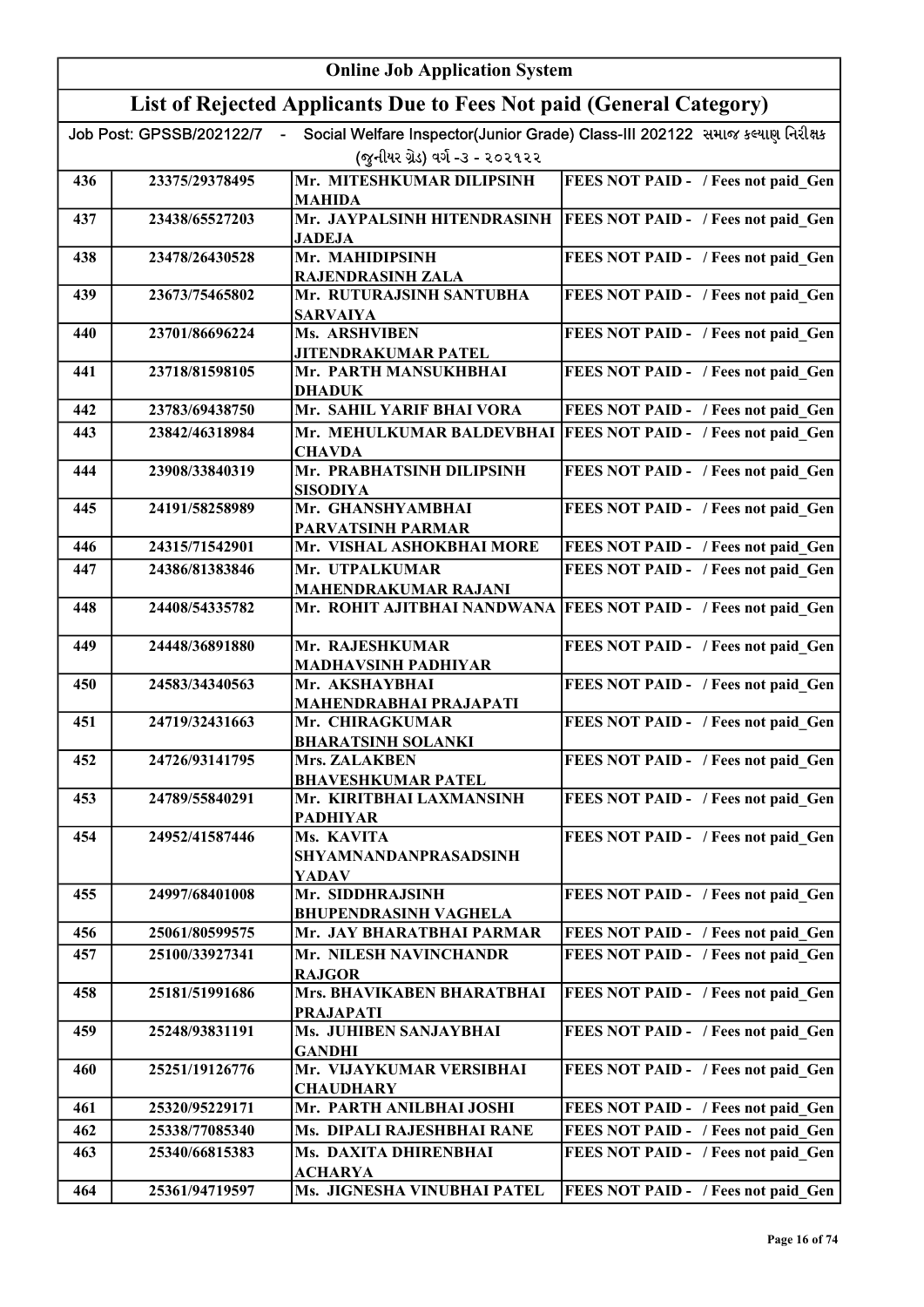|     | <b>Online Job Application System</b> |                                                                     |                                                                              |  |
|-----|--------------------------------------|---------------------------------------------------------------------|------------------------------------------------------------------------------|--|
|     |                                      | List of Rejected Applicants Due to Fees Not paid (General Category) |                                                                              |  |
|     | Job Post: GPSSB/202122/7             |                                                                     | Social Welfare Inspector(Junior Grade) Class-III 202122 સમાજ કલ્યાણ નિરીક્ષક |  |
|     |                                      | (જુનીયર ગ્રેડ) વર્ગ -૩ - ૨૦૨૧૨૨                                     |                                                                              |  |
| 465 | 25445/68916331                       | Mr. RAMBHAI VIKRAMBHAI<br><b>MAKVANA</b>                            | FEES NOT PAID - / Fees not paid Gen                                          |  |
| 466 | 25499/10255755                       | Mr. RAJDEEPSINH                                                     | FEES NOT PAID - / Fees not paid Gen                                          |  |
|     |                                      | <b>GHANSHYAMSINH SISODIYA</b>                                       |                                                                              |  |
| 467 | 25540/10350749                       | Mr. DARSHANKUMAR<br>VIJAYBHAI PATEL                                 | FEES NOT PAID - / Fees not paid Gen                                          |  |
| 468 | 25594/20159074                       | Ms. NAZMIN IBRAHIMBHAI<br><b>MATADAR</b>                            | FEES NOT PAID - / Fees not paid Gen                                          |  |
| 469 | 25659/49334971                       | Mr. ASHISH PRAVINBHAI                                               | FEES NOT PAID - / Fees not paid Gen                                          |  |
| 470 | 25882/52532356                       | <b>RANPARIYA</b><br>Ms. JAGRUTI JAGDISH BHAI                        | FEES NOT PAID - / Fees not paid Gen                                          |  |
|     |                                      | <b>VAGHELA</b>                                                      |                                                                              |  |
| 471 | 25899/95052785                       | Mr. MOHAMMEDATIK<br><b>ISTIYAKAHEMAD SIDDIQUI</b>                   | FEES NOT PAID - / Fees not paid Gen                                          |  |
| 472 | 25930/33393253                       | Mr. VIVEKKUMAR<br>PRAKASHCHANDRA PATEL                              | FEES NOT PAID - / Fees not paid_Gen                                          |  |
| 473 | 25972/72726479                       | Ms. JAGRUTI JAGDISH BHAI                                            | FEES NOT PAID - / Fees not paid Gen                                          |  |
| 474 | 25995/79332449                       | <b>VAGHELA</b><br>Ms. MUBESSHIRA NAIMUDDIN<br><b>MALEK</b>          | FEES NOT PAID - / Fees not paid Gen                                          |  |
| 475 | 26036/98838578                       | Mr. HARDIK HASMUKHBHAI<br><b>RAMOLIYA</b>                           | FEES NOT PAID - / Fees not paid Gen                                          |  |
| 476 | 26056/57488272                       | Mr. VISHAL VILAS PATIL                                              | FEES NOT PAID - / Fees not paid Gen                                          |  |
| 477 | 26117/31902938                       | Ms. RENUKABEN AJAMELSINH<br><b>BARAIYA</b>                          | FEES NOT PAID - / Fees not paid Gen                                          |  |
| 478 | 26228/74750553                       | Ms. JIGNASHABEN VINAYBHAI<br><b>ROOPAVATE</b>                       | FEES NOT PAID - / Fees not paid Gen                                          |  |
| 479 | 26368/50925179                       |                                                                     | Mr. PARTH KAMLESHBHAI DESAI FEES NOT PAID - / Fees not paid Gen              |  |
| 480 | 26388/80058794                       | Ms. SAKSHI SHARMA                                                   | FEES NOT PAID - / Fees not paid Gen                                          |  |
| 481 | 26437/27823362                       | Ms. KAPILA ARJUNBHAI<br><b>KHALASE</b>                              | FEES NOT PAID - / Fees not paid_Gen                                          |  |
| 482 | 26663/36961896                       | Ms. PRIYA DEEPAKBHAI<br><b>VAISHNAV</b>                             | FEES NOT PAID - / Fees not paid Gen                                          |  |
| 483 | 26703/90109385                       | Ms. SUDHA ANILBHAI TIWARI                                           | FEES NOT PAID - / Fees not paid Gen                                          |  |
| 484 | 26792/19068270                       | Ms. KAYNAT BADARUDDINBHAI<br><b>MANIYAR</b>                         | FEES NOT PAID - / Fees not paid Gen                                          |  |
| 485 | 26864/86184002                       | Mr. KIRTIKUMAR KANTIBHAI<br><b>PATEL</b>                            | FEES NOT PAID - / Fees not paid Gen                                          |  |
| 486 | 26871/34178390                       | Mr. MEET MUKESHKUMAR<br><b>PATEL</b>                                | FEES NOT PAID - / Fees not paid_Gen                                          |  |
| 487 | 26902/91785934                       | Ms. KRISHNA HARISHKUMAR<br><b>SONI</b>                              | FEES NOT PAID - / Fees not paid Gen                                          |  |
| 488 | 26943/63875796                       | Mr. AMIT ANILBHAI TIWARI                                            | FEES NOT PAID - / Fees not paid Gen                                          |  |
| 489 | 27172/51362105                       | Mr. BHARATSINH VIJAYSINH<br><b>RATHOD</b>                           | FEES NOT PAID - / Fees not paid Gen                                          |  |
| 490 | 27341/61487472                       | Mrs. PAYAL BEN                                                      | FEES NOT PAID - / Fees not paid Gen                                          |  |
| 491 | 27359/35892199                       | SUDARSHANKUMAR THAKOR<br>Mr. PARESHKUMAR                            | FEES NOT PAID - / Fees not paid Gen                                          |  |
|     |                                      | PRAFULBHAI SHAHPARA                                                 |                                                                              |  |
| 492 | 27383/49648761                       | Mrs. HIRAN PRAFULBHAI JANI                                          | FEES NOT PAID - / Fees not paid Gen                                          |  |
| 493 | 27405/24827049                       | Mr. BRIJESH KUMAR<br>HARSUKHBHAI CHANIYARA                          | FEES NOT PAID - / Fees not paid Gen                                          |  |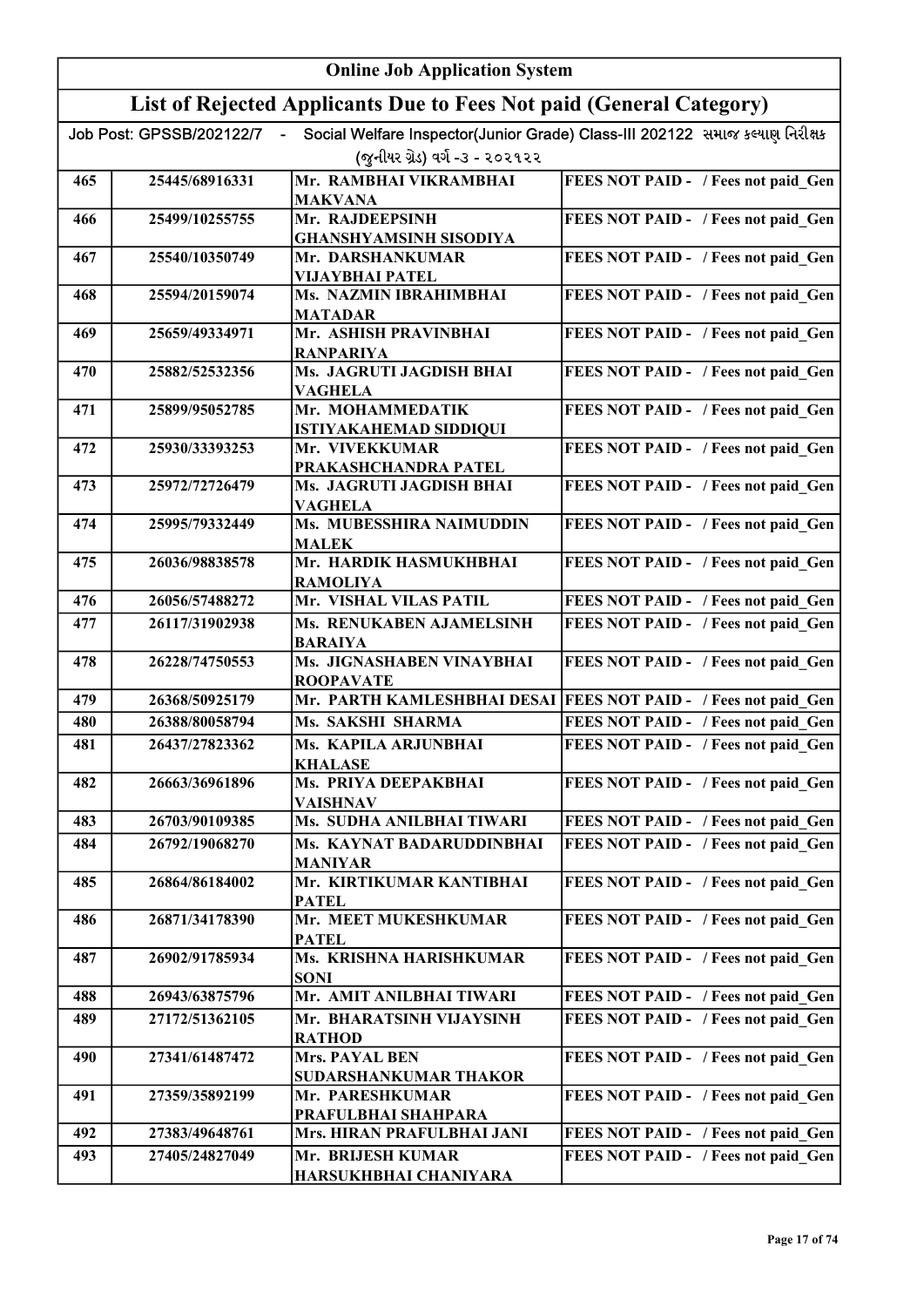|     | <b>Online Job Application System</b> |                                                                     |                                                                              |  |
|-----|--------------------------------------|---------------------------------------------------------------------|------------------------------------------------------------------------------|--|
|     |                                      | List of Rejected Applicants Due to Fees Not paid (General Category) |                                                                              |  |
|     | Job Post: GPSSB/202122/7             |                                                                     | Social Welfare Inspector(Junior Grade) Class-III 202122 સમાજ કલ્યાણ નિરીક્ષક |  |
|     |                                      | (જુનીયર ગ્રેડ) વર્ગ -૩ - ૨૦૨૧૨૨                                     |                                                                              |  |
| 494 | 27444/17868814                       | <b>Ms. NIMUBEN DADUBHAI</b><br><b>DETHARIYA</b>                     | FEES NOT PAID - / Fees not paid Gen                                          |  |
| 495 | 27501/71831591                       | Mrs. AVANI HARSHADBHAI SONI                                         | FEES NOT PAID - / Fees not paid Gen                                          |  |
| 496 | 27593/30066995                       | Mr. SUNILKUMAR                                                      | FEES NOT PAID - / Fees not paid Gen                                          |  |
|     | 27664/90321818                       | SHYAMNARAYAN PRAJAPATI                                              |                                                                              |  |
| 497 |                                      | Mr. ARIFHUSHEN<br><b>MAHAMMADHANIF KHATKI</b>                       | FEES NOT PAID - / Fees not paid Gen                                          |  |
| 498 | 27673/82276215                       | Mr. FIROJ BHAI MIRSAB BHAI<br><b>BHATTI</b>                         | FEES NOT PAID - / Fees not paid Gen                                          |  |
| 499 | 27680/15173078                       | Mr. PARAKRAMSINH<br>ASHOKSINH VAGHELA                               | FEES NOT PAID - / Fees not paid Gen                                          |  |
| 500 | 27686/29452044                       | Mr. SWAPNIL SUNILBHAI PATIL                                         | FEES NOT PAID - / Fees not paid Gen                                          |  |
| 501 | 27771/95382963                       | Mr. YOGESHSINGH                                                     | FEES NOT PAID - / Fees not paid Gen                                          |  |
| 502 | 27836/43903362                       | DEVENDRASINGH PAWAR<br>Ms. NEHAL BHIMABHAI HERBHA                   | FEES NOT PAID - / Fees not paid Gen                                          |  |
| 503 | 27863/15787485                       | Mr. VIJAYKUMAR CHATURBHAI                                           | FEES NOT PAID - / Fees not paid Gen                                          |  |
|     |                                      | <b>PATEL</b>                                                        |                                                                              |  |
| 504 | 27902/53699358                       | Mr. DHARMENDRAKUMAR<br><b>HIRABHAI BAMANIYA</b>                     | FEES NOT PAID - / Fees not paid Gen                                          |  |
| 505 | 27921/99873737                       | Mr. NIKHIL RAJESHBHAI BHATT                                         | FEES NOT PAID - / Fees not paid Gen                                          |  |
| 506 | 27922/98829689                       | Mr. SAGAR RAMESHKUMAR<br><b>KANGAD</b>                              | FEES NOT PAID - / Fees not paid Gen                                          |  |
| 507 | 28038/91477466                       | Mr. JIGNESHSINH                                                     | FEES NOT PAID - / Fees not paid Gen                                          |  |
|     |                                      | <b>MAHENDRASINH SOLANKI</b>                                         |                                                                              |  |
| 508 | 28266/29376824                       | Ms. KINJALBEN SHANTILAL<br><b>PATIDAR</b>                           | FEES NOT PAID - / Fees not paid Gen                                          |  |
| 509 | 28333/79973053                       | Mr. ABDULLAH FAIZAL LALA                                            | FEES NOT PAID - / Fees not paid Gen                                          |  |
| 510 | 28353/95104329                       | Mr. BHAVESH VASANTLAL<br><b>JAGTAP</b>                              | FEES NOT PAID - / Fees not paid Gen                                          |  |
| 511 | 28367/29743000                       | Mr. ABDULHAMID SHARIFBHAI<br><b>SUMARA</b>                          | <b>FEES NOT PAID - / Fees not paid Gen</b>                                   |  |
| 512 | 28378/84790384                       | Ms. BANSIBEN JENTIBHAI<br>KHATRA                                    | FEES NOT PAID - / Fees not paid Gen                                          |  |
| 513 | 28407/45492972                       | Mr. RAJRAJESHWAR                                                    | FEES NOT PAID - / Fees not paid Gen                                          |  |
| 514 | 28438/55371902                       | ASHOKKUMARJI TRIVEDI<br>Mr. SHARADKUMAR                             | FEES NOT PAID - / Fees not paid Gen                                          |  |
| 515 | 28440/57087285                       | TAKHATSINH BARIA<br>Mr. TEJASBHAI HASMUKHBHAI                       | FEES NOT PAID - / Fees not paid Gen                                          |  |
|     |                                      | <b>PATEL</b>                                                        |                                                                              |  |
| 516 | 28510/83169102                       | Mrs. AAISHABIBI ABBASALI<br><b>SHAIKH</b>                           | FEES NOT PAID - / Fees not paid Gen                                          |  |
| 517 | 28640/70142348                       | Mr. ZEESHAN IDRISHBHAI<br><b>MANSURI</b>                            | FEES NOT PAID - / Fees not paid Gen                                          |  |
| 518 | 28659/47861391                       | Ms. NIDDHI RAKESHKUMAR<br><b>PATEL</b>                              | FEES NOT PAID - / Fees not paid Gen                                          |  |
| 519 | 28717/37063478                       | Ms. HEMANSHI RAMESHBHAI<br><b>GHETIYA</b>                           | FEES NOT PAID - / Fees not paid Gen                                          |  |
| 520 | 28752/48186172                       | Mr. HARDIKKUMAR                                                     | FEES NOT PAID - / Fees not paid Gen                                          |  |
| 521 | 28768/16071291                       | <b>BUDDHISAGAR PATEL</b><br>Ms. DIPTIBEN LALITKUMAR                 | FEES NOT PAID - / Fees not paid Gen                                          |  |
|     |                                      | <b>PARMAR</b>                                                       |                                                                              |  |
| 522 | 28771/74002224                       | Mr. MOHMADSOHIL HANIF<br><b>KHORAJIYA</b>                           | FEES NOT PAID - / Fees not paid Gen                                          |  |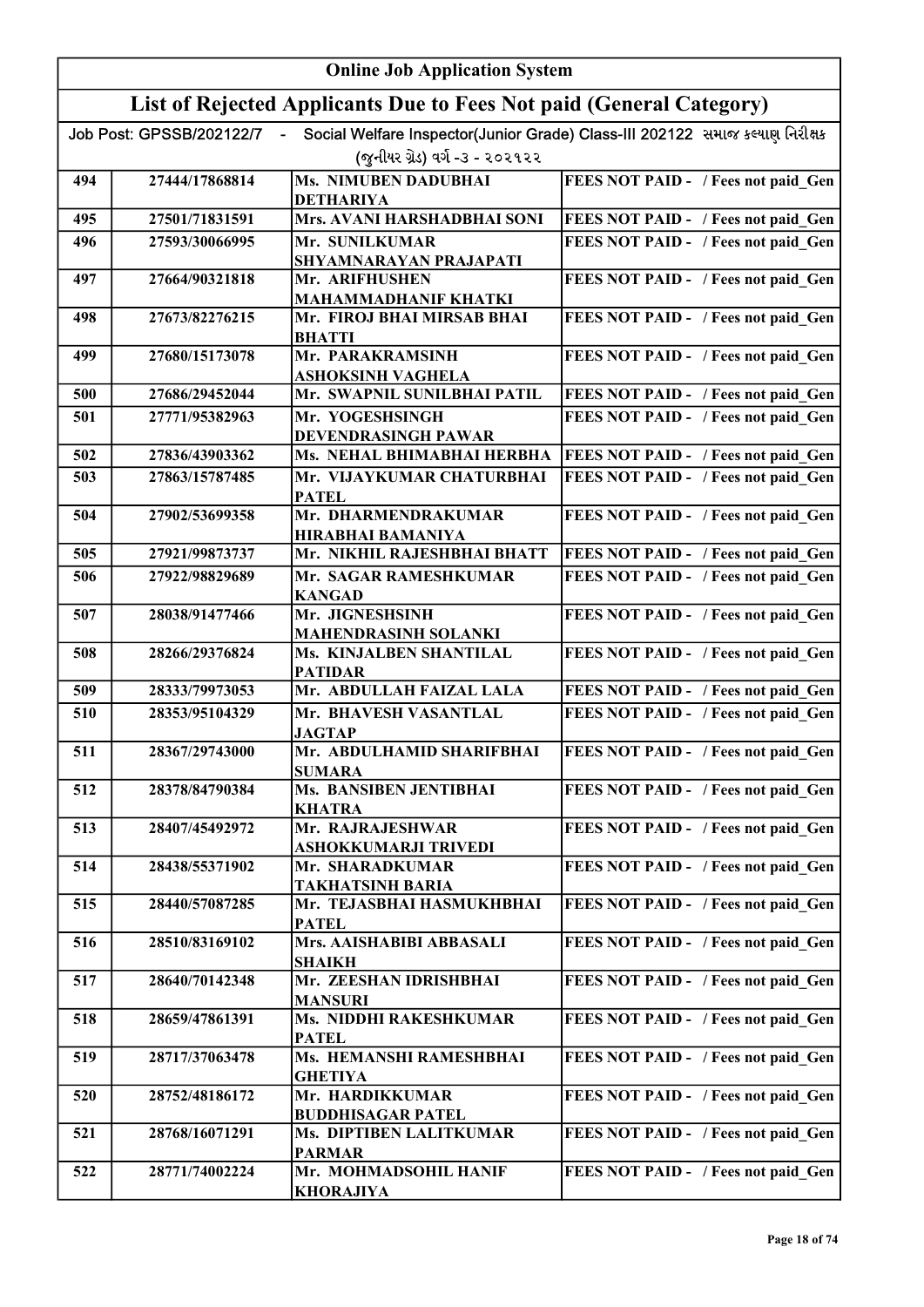|     | <b>Online Job Application System</b> |                                                                     |                                                                              |  |
|-----|--------------------------------------|---------------------------------------------------------------------|------------------------------------------------------------------------------|--|
|     |                                      | List of Rejected Applicants Due to Fees Not paid (General Category) |                                                                              |  |
|     | Job Post: GPSSB/202122/7             |                                                                     | Social Welfare Inspector(Junior Grade) Class-III 202122 સમાજ કલ્યાણ નિરીક્ષક |  |
|     |                                      | (જનીયર ગ્રેડ) વર્ગ -૩ - ૨૦૨૧૨૨                                      |                                                                              |  |
| 523 | 28841/64965408                       | Ms. KAJAL ROHITBHAI GUPTA                                           | FEES NOT PAID - / Fees not paid_Gen                                          |  |
| 524 | 28857/13729071                       | Mr. KRISHNAKUMAR DILIPBHAI<br><b>THAKOR</b>                         | FEES NOT PAID - / Fees not paid Gen                                          |  |
| 525 | 28886/86221768                       | Mr. MAHIPATSINH LAXMANSINH<br><b>VAGHELA</b>                        | FEES NOT PAID - / Fees not paid Gen                                          |  |
| 526 | 29043/19433666                       | Ms. POOJABEN JAYESHBHAI<br><b>PATEL</b>                             | FEES NOT PAID - / Fees not paid Gen                                          |  |
| 527 | 29095/92430188                       | Mr. SATYAPAL BHARATSINH<br><b>JADEJA</b>                            | FEES NOT PAID - / Fees not paid Gen                                          |  |
| 528 | 29120/17475376                       | Mr. GIRISHBHAI MOHANBHAI<br><b>GAYAKWAD</b>                         | FEES NOT PAID - / Fees not paid_Gen                                          |  |
| 529 | 29154/40902568                       | Mr. RAJDEEPSINH HEMUSINH<br><b>GADHAVI</b>                          | FEES NOT PAID - / Fees not paid_Gen                                          |  |
| 530 | 29182/76208113                       | Mr. HITESH DIGAMBER<br><b>BHALERAO</b>                              | FEES NOT PAID - / Fees not paid Gen                                          |  |
| 531 | 29320/74489635                       | Mrs. VARSHABEN SARALAL<br><b>RAVAL</b>                              | FEES NOT PAID - / Fees not paid_Gen                                          |  |
| 532 | 29391/44224153                       | Ms. HARDI BHARGAVBHAI<br><b>THAKKAR</b>                             | FEES NOT PAID - / Fees not paid_Gen                                          |  |
| 533 | 29405/94682247                       | Mr. JAYSINH DILIPSINH<br><b>CHAUHAN</b>                             | FEES NOT PAID - / Fees not paid_Gen                                          |  |
| 534 | 29406/94657519                       | <b>VALA</b>                                                         | Mr. KAUSHIKBHAI KHIMAJIBHAI FEES NOT PAID - / Fees not paid_Gen              |  |
| 535 | 29413/30339907                       | Mr. JALAY CHAITANYABHAI<br><b>SHUKLA</b>                            | FEES NOT PAID - / Fees not paid_Gen                                          |  |
| 536 | 29492/86419284                       | Mrs. SHIVANI SANJAYKUMAR<br><b>SHUKLA</b>                           | FEES NOT PAID - / Fees not paid Gen                                          |  |
| 537 | 29573/29722358                       | Mr. KULDEEPSINH<br><b>NARENDRASINH MAKWANA</b>                      | FEES NOT PAID - / Fees not paid Gen                                          |  |
| 538 | 29582/78870343                       | Mr. DIVYANG PRAFULBHAI<br><b>BAROT</b>                              | FEES NOT PAID - / Fees not paid Gen                                          |  |
| 539 | 29633/25828917                       | Ms. SHIVANGI DEVKINANDAN<br><b>AGRAWAL AGRAWAL</b>                  | FEES NOT PAID - / Fees not paid Gen                                          |  |
| 540 | 29666/82956999                       | Ms. KAILASHBEN RAMBHAI<br><b>BHISARIYA</b>                          | FEES NOT PAID - / Fees not paid Gen                                          |  |
| 541 | 29669/81758408                       | Ms. JYOTI BEN SIYARAM YADAV                                         | FEES NOT PAID - / Fees not paid Gen                                          |  |
| 542 | 29844/98106240                       | Mr. KIRTESH ANILBHAI DAMOR                                          | FEES NOT PAID - / Fees not paid Gen                                          |  |
| 543 | 29849/86232184                       | Mr. SADDAMHUSEN NIVAJKHAN<br><b>PATHAN</b>                          | FEES NOT PAID - / Fees not paid Gen                                          |  |
| 544 | 29875/59246098                       | Ms. HETALBEN LALUBHAI GOHIL                                         | FEES NOT PAID - / Fees not paid Gen                                          |  |
| 545 | 29954/37813856                       | Mr. DHANANJAY RAJESHBHAI<br><b>SADHU</b>                            | FEES NOT PAID - / Fees not paid Gen                                          |  |
| 546 | 29956/71969291                       | Mrs. JAIMINIBEN HARDIKKUMAR<br><b>JANI</b>                          | FEES NOT PAID - / Fees not paid Gen                                          |  |
| 547 | 30017/20863658                       | Mr. VISHVARAJSINH<br><b>GANPATSINH KUMPAVAT</b>                     | FEES NOT PAID - / Fees not paid Gen                                          |  |
| 548 | 30084/29350203                       | Mr. VIPULKUMAR<br>HASMUKHBHAI PATEL                                 | FEES NOT PAID - / Fees not paid Gen                                          |  |
| 549 | 30151/17180575                       | Mr. CHELABHAI ANAJI<br><b>CHAUDHARY</b>                             | FEES NOT PAID - / Fees not paid Gen                                          |  |
| 550 | 30190/35597017                       | Mr. SMIT SHAH                                                       | FEES NOT PAID - / Fees not paid Gen                                          |  |
| 551 | 30277/40688056                       | Ms. RUSHIBEN LALUBHAI GOHIL                                         | FEES NOT PAID - / Fees not paid Gen                                          |  |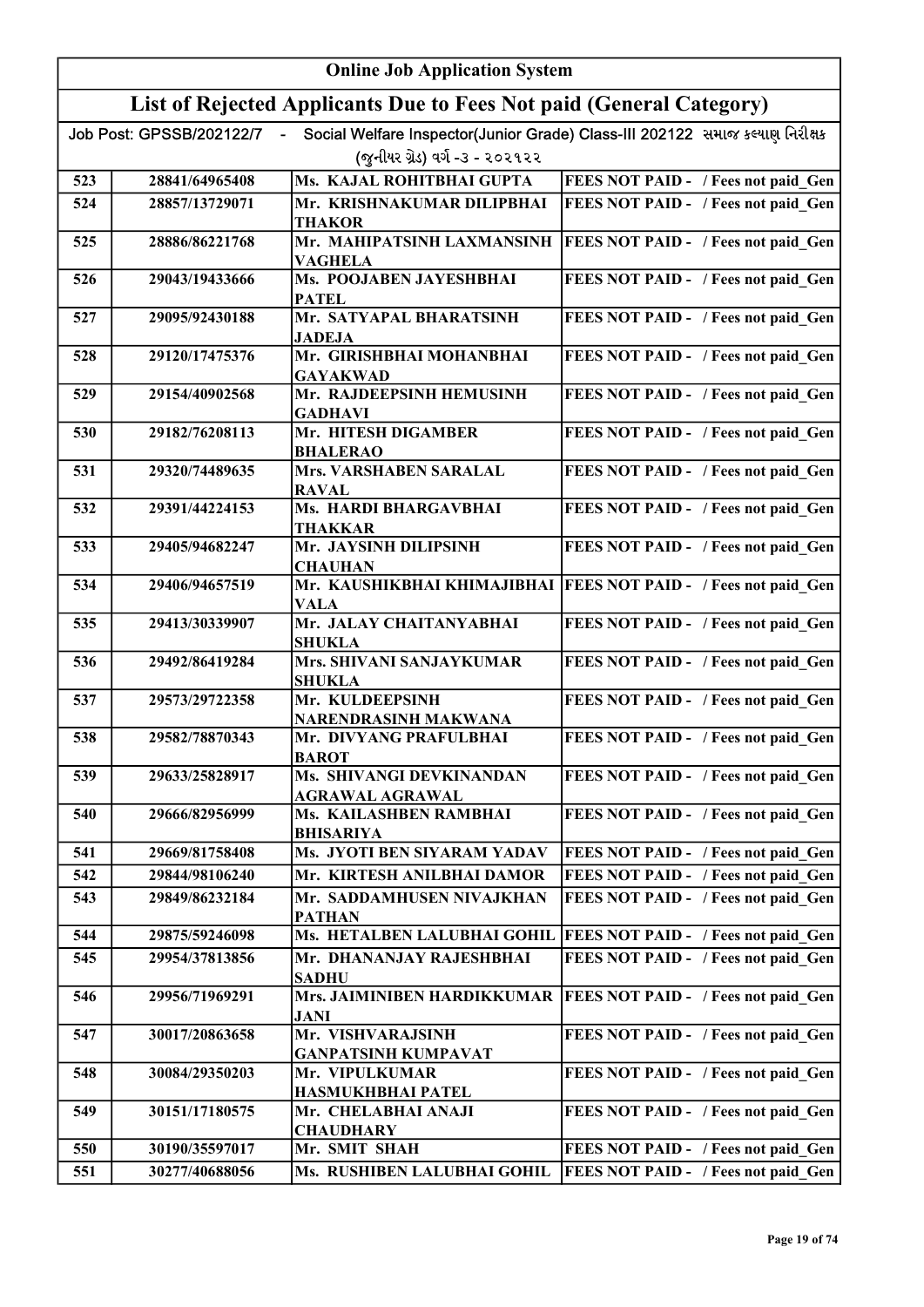|     | <b>Online Job Application System</b> |                                                                     |                                                                              |  |
|-----|--------------------------------------|---------------------------------------------------------------------|------------------------------------------------------------------------------|--|
|     |                                      | List of Rejected Applicants Due to Fees Not paid (General Category) |                                                                              |  |
|     | Job Post: GPSSB/202122/7             |                                                                     | Social Welfare Inspector(Junior Grade) Class-III 202122 સમાજ કલ્યાણ નિરીક્ષક |  |
|     |                                      | (જુનીયર ગ્રેડ) વર્ગ -૩ - ૨૦૨૧૨૨                                     |                                                                              |  |
| 552 | 30321/53011297                       | Mrs. NIMISHA BHIMRAVBHAI<br><b>DHANAVDE</b>                         | FEES NOT PAID - / Fees not paid_Gen                                          |  |
| 553 | 30341/82279543                       |                                                                     | Ms. HEMALI BHARAT BHAI JOSHI   FEES NOT PAID - / Fees not paid_Gen           |  |
| 554 | 30439/47539681                       | Mr. DEEPAKKUMAR BIPINBHAI<br><b>KORADIYA</b>                        | FEES NOT PAID - / Fees not paid Gen                                          |  |
| 555 | 30450/67846371                       | Mr. ABHIKUMAR ISHWARBHAI<br><b>KACHHADIYA</b>                       | FEES NOT PAID - / Fees not paid Gen                                          |  |
| 556 | 30460/55242941                       | Mr. SAGAR MAGANBHAI<br><b>MUNGALA</b>                               | FEES NOT PAID - / Fees not paid Gen                                          |  |
| 557 | 30461/68007256                       | Ms. UMABEN UTTAMKUMAR<br><b>SHRESHTH</b>                            | FEES NOT PAID - / Fees not paid Gen                                          |  |
| 558 | 30517/53436600                       | Mr. RAVIRAJ SINH VAJUBHAI<br><b>CHAUHAN</b>                         | FEES NOT PAID - / Fees not paid Gen                                          |  |
| 559 | 30600/66405711                       | Ms. KINJALBAHEN<br><b>MAHESHKUMAR DAVE</b>                          | FEES NOT PAID - / Fees not paid Gen                                          |  |
| 560 | 30620/97424728                       | Mr. NIRAV SHYAMSINH PAL                                             | FEES NOT PAID - / Fees not paid Gen                                          |  |
| 561 | 30621/73673320                       | Mr. MEHULKUMAR<br>RAMESHBHAI BARIYA                                 | FEES NOT PAID - / Fees not paid Gen                                          |  |
| 562 | 30675/17436353                       | Mr. BHUMIL ASHOKBHAI<br><b>DOLASIYA</b>                             | FEES NOT PAID - / Fees not paid Gen                                          |  |
| 563 | 30677/24733489                       | Mr. ANIRUDDHSINH ASHOKSINH<br><b>BHATI</b>                          | FEES NOT PAID - / Fees not paid Gen                                          |  |
| 564 | 30689/52210766                       |                                                                     | Ms. SONAL SUDHIRBHAI SANGANI FEES NOT PAID - / Fees not paid Gen             |  |
| 565 | 30820/47210818                       | Mr. KULDIPSINH JAGDEESHSINH<br><b>CHAUHAN</b>                       | <b>FEES NOT PAID - / Fees not paid Gen</b>                                   |  |
| 566 | 30875/28183946                       | Mr. HIRABHAI AJAMALBHAI<br><b>RABARI</b>                            | FEES NOT PAID - / Fees not paid Gen                                          |  |
| 567 | 30918/77673758                       | Mr. BHARATSINH AJITSINH<br><b>CHAUHAN</b>                           | FEES NOT PAID - / Fees not paid Gen                                          |  |
| 568 | 30943/61483003                       | Mr. KISHAN NARENDRA BHAI<br><b>GAJERA</b>                           | FEES NOT PAID - / Fees not paid Gen                                          |  |
| 569 | 30962/37060020                       | Mr. MOTIBHAI AJAMALBHAI<br><b>RABARI</b>                            | FEES NOT PAID - / Fees not paid Gen                                          |  |
| 570 | 30967/91475166                       | Mr. ARUNKUMAR GOPALBHAI<br><b>PARMAR</b>                            | FEES NOT PAID - / Fees not paid Gen                                          |  |
| 571 | 31013/37503093                       | Ms. PRIYA HITENDRA KUMAR<br>THAKKAR                                 | FEES NOT PAID - / Fees not paid Gen                                          |  |
| 572 | 31036/36313857                       | <b>Mrs. NILAM BHAVIN</b><br><b>SIDDHPURIYA</b>                      | FEES NOT PAID - / Fees not paid Gen                                          |  |
| 573 | 31114/56170202                       | Mr. NARAYANBHAI JIVABHAI<br><b>RABARI</b>                           | FEES NOT PAID - / Fees not paid Gen                                          |  |
| 574 | 31133/33377914                       | Mr. SAHIL IMRAN MALEK                                               | FEES NOT PAID - / Fees not paid Gen                                          |  |
| 575 | 31201/83211324                       | Mr. KIRANKUMAR MAGANLAL<br><b>BOKHANI</b>                           | FEES NOT PAID - / Fees not paid Gen                                          |  |
| 576 | 31203/41502456                       | Mr. VASIM GAFURBHAI MEMAN                                           | FEES NOT PAID - / Fees not paid Gen                                          |  |
| 577 | 31217/95080117                       | Mr. SHUBHAM RAJKARANSINGH<br><b>CHANDEL</b>                         | FEES NOT PAID - / Fees not paid Gen                                          |  |
| 578 | 31262/40686208                       | Mrs. NIKITA KANAIYALAL JOSHI                                        | FEES NOT PAID - / Fees not paid Gen                                          |  |
| 579 | 31381/63638153                       | Mr. HITESHKUMAR SOMABHAI<br><b>SINDHAV</b>                          | FEES NOT PAID - / Fees not paid Gen                                          |  |
| 580 | 31392/80875176                       | <b>Mrs. BINALBEN</b><br>RAMESHCHANDRA PANCHAL                       | FEES NOT PAID - / Fees not paid Gen                                          |  |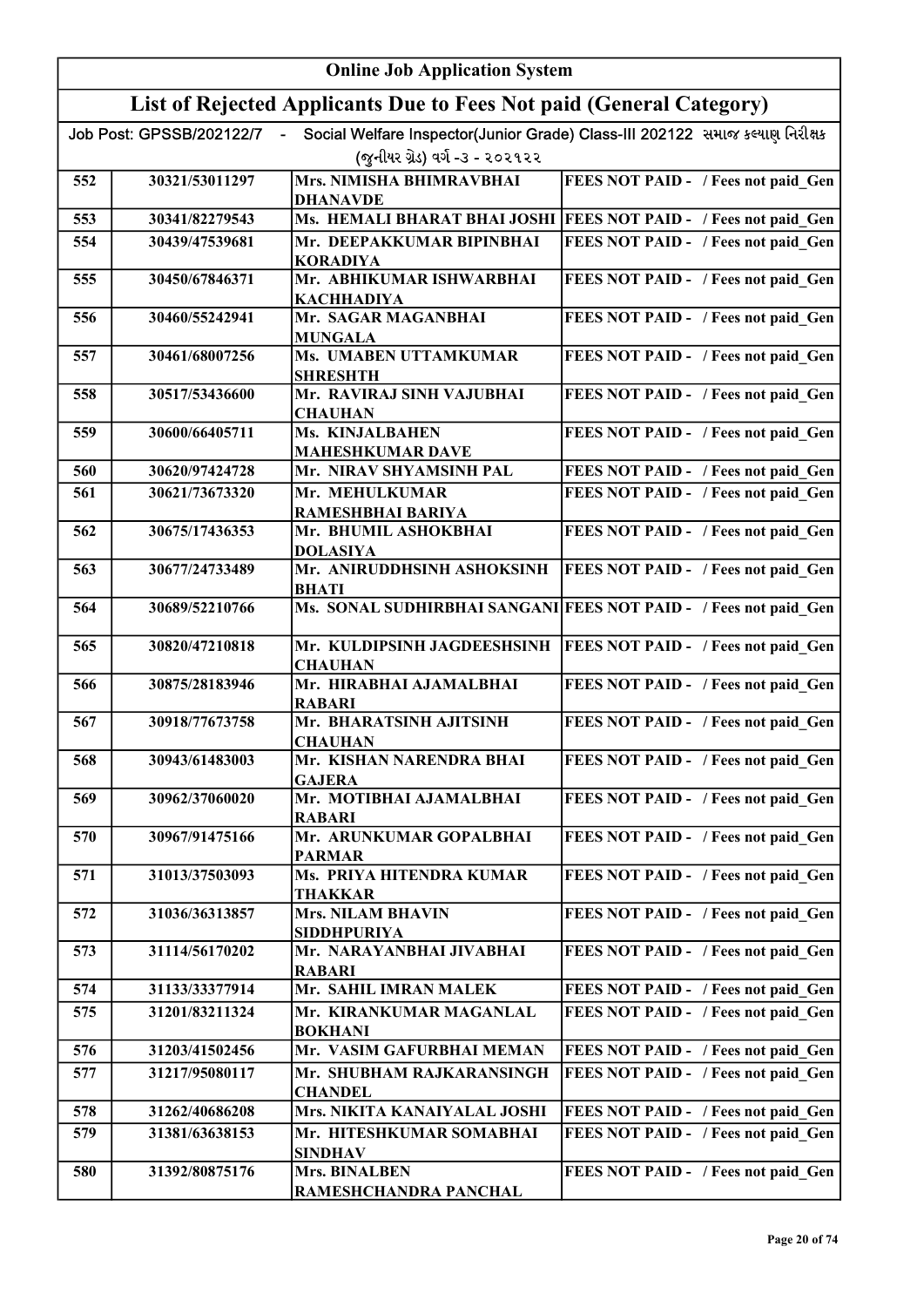|     | <b>Online Job Application System</b> |                                                                     |                                                                              |  |
|-----|--------------------------------------|---------------------------------------------------------------------|------------------------------------------------------------------------------|--|
|     |                                      | List of Rejected Applicants Due to Fees Not paid (General Category) |                                                                              |  |
|     | Job Post: GPSSB/202122/7             |                                                                     | Social Welfare Inspector(Junior Grade) Class-III 202122 સમાજ કલ્યાણ નિરીક્ષક |  |
|     |                                      | (જુનીયર ગ્રેડ) વર્ગ -૩ - ૨૦૨૧૨૨                                     |                                                                              |  |
| 581 | 31456/98951287                       | Ms. DISHA MUKESHBHAI                                                | FEES NOT PAID - / Fees not paid Gen                                          |  |
|     |                                      | <b>BARVADIYA</b>                                                    |                                                                              |  |
| 582 | 31465/75981487                       | Mr. MEHULKUMAR DIPAKBHAI<br><b>JAYSVAL</b>                          | FEES NOT PAID - / Fees not paid_Gen                                          |  |
| 583 | 31510/32914366                       | Mr. JITENDRAKUMAR ABHESING<br><b>RATHVA</b>                         | <b>FEES NOT PAID - / Fees not paid_Gen</b>                                   |  |
| 584 | 31531/88159528                       | Mr. HIMMATSINH<br><b>JASHVANTSINH SOLANKI</b>                       | FEES NOT PAID - / Fees not paid Gen                                          |  |
| 585 | 31542/70973882                       | Mrs. SNEHA PRAFULBHAI                                               | FEES NOT PAID - / Fees not paid Gen                                          |  |
|     |                                      | <b>CHANDEKAR</b>                                                    |                                                                              |  |
| 586 | 31575/83926579                       | Ms. ASMITABEN DALJIBHAI<br><b>CHAUDHARI</b>                         | FEES NOT PAID - / Fees not paid Gen                                          |  |
| 587 | 31717/90919299                       | Ms. KHUSHBU RAJUBHAI VAJA                                           | FEES NOT PAID - / Fees not paid Gen                                          |  |
| 588 | 31718/81005381                       | Mr. CHANDUBHA NATVARSINH<br><b>VAGHELA</b>                          | FEES NOT PAID - / Fees not paid Gen                                          |  |
| 589 | 31719/53298637                       | Mr. BHADRESH CHANDRAKANT<br><b>JADAV</b>                            | FEES NOT PAID - / Fees not paid Gen                                          |  |
| 590 | 31733/15800852                       | Mrs. SUNITA DEVANGKUMAR<br><b>DAVE</b>                              | FEES NOT PAID - / Fees not paid Gen                                          |  |
| 591 | 31740/68032241                       | Mr. SAGAR VINUBHAI DODIYA                                           | FEES NOT PAID - / Fees not paid Gen                                          |  |
| 592 | 31876/45198489                       | Mr. MANSUKHLAL                                                      | FEES NOT PAID - / Fees not paid Gen                                          |  |
|     |                                      | <b>TRAMBAKSHANKAR VYAS</b>                                          |                                                                              |  |
| 593 | 31889/29536355                       | Ms. TRUPTIBEN RAJESHKUMAR<br><b>PATEL</b>                           | FEES NOT PAID - / Fees not paid_Gen                                          |  |
| 594 | 31937/26114603                       | <b>Ms. SWATIBEN RAJESHBHAI</b><br><b>RAICHURA</b>                   | FEES NOT PAID - / Fees not paid Gen                                          |  |
| 595 | 31989/67159773                       | Mrs. EKTA VIJAYBHAI PATEL                                           | FEES NOT PAID - / Fees not paid_Gen                                          |  |
| 596 | 32008/30822965                       | Mr. SAHIL MAHMADBHAI BELIM                                          | <b>FEES NOT PAID - / Fees not paid Gen</b>                                   |  |
| 597 | 32037/10145003                       | Ms. HIRAL KIRITBHAI SONI                                            | FEES NOT PAID - / Fees not paid_Gen                                          |  |
| 598 | 32046/47555828                       | Ms. ALPABEN ANILBHAI PATEL                                          | FEES NOT PAID - / Fees not paid_Gen                                          |  |
| 599 | 32359/15723659                       | Mr. SANJAY ASHOK KUMAR<br><b>KUMAR</b>                              | FEES NOT PAID - / Fees not paid Gen                                          |  |
| 600 | 32417/80959791                       | Mr. SIDHRAJ ISHWARJI                                                | FEES NOT PAID - / Fees not paid Gen                                          |  |
| 601 | 32428/28858420                       | <b>PRAJAPATI</b><br>Mr. HARISHBHAI SOMAJI                           | FEES NOT PAID - / Fees not paid Gen                                          |  |
| 602 | 32463/54968832                       | <b>MARWADI</b><br>Ms. LIPIBAHEN KANTIBHAI                           | FEES NOT PAID - / Fees not paid Gen                                          |  |
| 603 | 32561/15863355                       | <b>PATEL</b><br>Mr. KULDEEPSINH JILUSINH                            | FEES NOT PAID - / Fees not paid Gen                                          |  |
| 604 | 32747/57643558                       | <b>Mrs. RAVINA GHANSHYAM</b>                                        | FEES NOT PAID - / Fees not paid Gen                                          |  |
|     |                                      | <b>PANCHAL</b>                                                      |                                                                              |  |
| 605 | 32753/54355670                       | Mr. YASHKUMAR JAYANTILAL<br><b>KANSAGARA</b>                        | FEES NOT PAID - / Fees not paid Gen                                          |  |
| 606 | 32807/61309359                       | Ms. PRAPTI GURUDAYAL<br><b>GADARIYA</b>                             | FEES NOT PAID - / Fees not paid Gen                                          |  |
| 607 | 32862/32880803                       | Mr. KRUNAL MAYUR BHAVSAR                                            | FEES NOT PAID - / Fees not paid Gen                                          |  |
| 608 | 32959/35781683                       | Mr. JAYKUMAR KANAIYALAL                                             | FEES NOT PAID - / Fees not paid Gen                                          |  |
|     |                                      | <b>PATEL</b>                                                        |                                                                              |  |
| 609 | 32983/37805469                       | Ms. JIGNA GURUDAYAL<br><b>GADARIYA</b>                              | FEES NOT PAID - / Fees not paid Gen                                          |  |
| 610 | 33065/38936597                       | Mr. NARENDRASINH<br><b>BHARATSINH RAHEVAR</b>                       | FEES NOT PAID - / Fees not paid Gen                                          |  |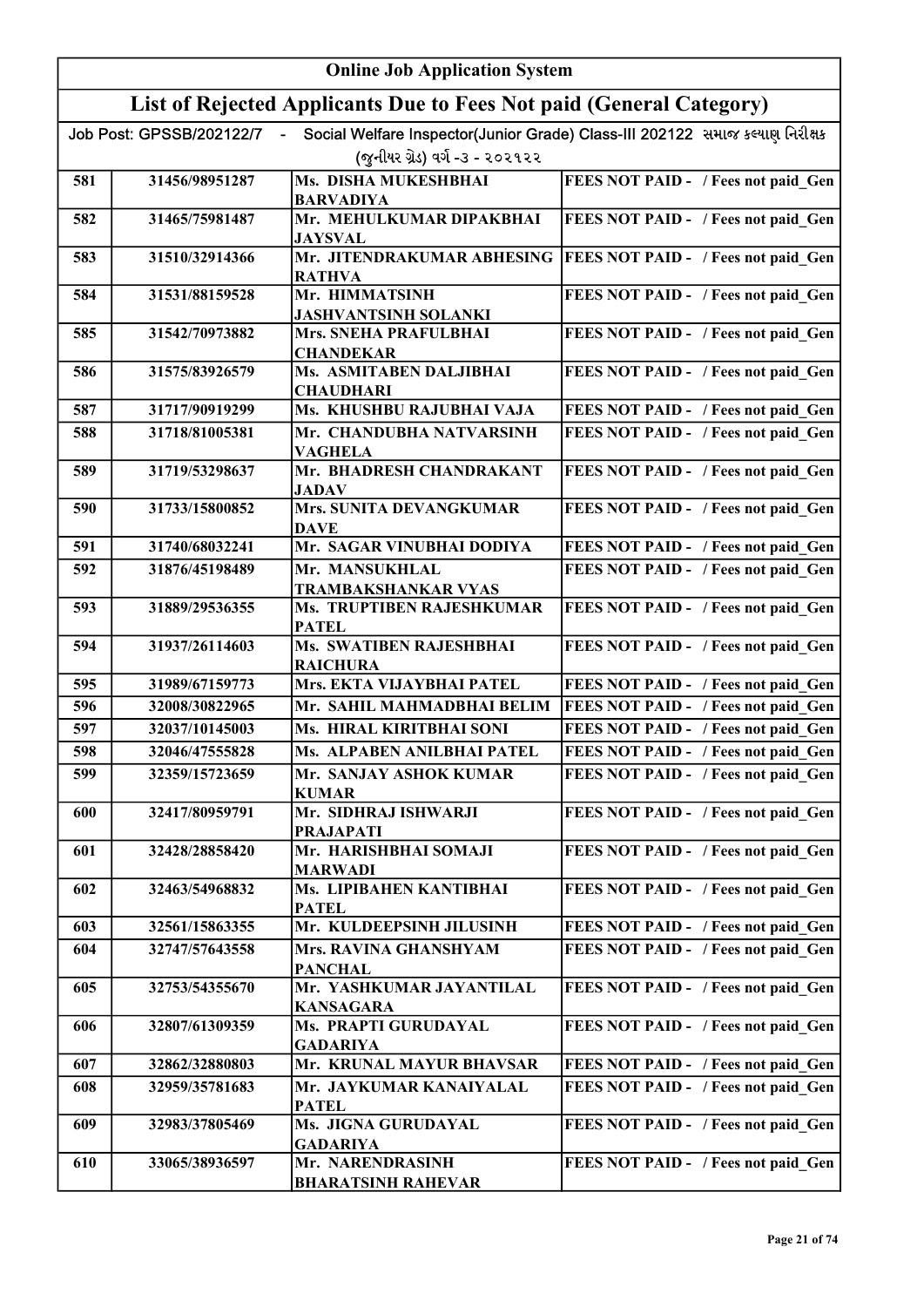|     | <b>Online Job Application System</b> |                                                                     |                                                                              |  |
|-----|--------------------------------------|---------------------------------------------------------------------|------------------------------------------------------------------------------|--|
|     |                                      | List of Rejected Applicants Due to Fees Not paid (General Category) |                                                                              |  |
|     | Job Post: GPSSB/202122/7             |                                                                     | Social Welfare Inspector(Junior Grade) Class-III 202122 સમાજ કલ્યાણ નિરીક્ષક |  |
|     |                                      | (જુનીયર ગ્રેડ) વર્ગ -૩ - ૨૦૨૧૨૨                                     |                                                                              |  |
| 611 | 33199/78238939                       | Mr. GOPAL DINESHBHAI<br><b>VAGHELA</b>                              | FEES NOT PAID - / Fees not paid Gen                                          |  |
| 612 | 33203/54865664                       | Mr. NIRAV JAYANTIBHAI<br><b>SAVALIYA</b>                            | FEES NOT PAID - / Fees not paid Gen                                          |  |
| 613 | 33229/37201267                       | Ms. KHUSHBU MANSUKHBHAI<br><b>DALSANIA</b>                          | FEES NOT PAID - / Fees not paid Gen                                          |  |
| 614 | 33243/63662934                       | Ms. JEENA ASHVINBHAI PATEL                                          | FEES NOT PAID - / Fees not paid Gen                                          |  |
| 615 | 33394/71680973                       | Mr. SAHILBHAI ALADBHAI<br><b>MOMIN</b>                              | FEES NOT PAID - / Fees not paid Gen                                          |  |
| 616 | 33419/62780990                       | Ms. RIDDHI BANSIBHAI NAGAR                                          | FEES NOT PAID - / Fees not paid Gen                                          |  |
| 617 | 33454/21603568                       | Mrs. MANISHABEN RAMJIBHAI<br><b>SOLANKI</b>                         | FEES NOT PAID - / Fees not paid Gen                                          |  |
| 618 | 33558/73210638                       | Mr. PRINCE RAJENDRAKUMAR<br><b>PATEL</b>                            | FEES NOT PAID - / Fees not paid Gen                                          |  |
| 619 | 33640/82773525                       | Mr. CHIRAG GIRISHBHAI                                               | FEES NOT PAID - / Fees not paid Gen                                          |  |
| 620 | 33649/71455384                       | Mr. ANILKUMAR VITTHALBHAI<br><b>PADHIYAR</b>                        | FEES NOT PAID - / Fees not paid Gen                                          |  |
| 621 | 33783/17448258                       | Mr. DINESHKUMAR<br>VITTHALBHAI VASAVA                               | FEES NOT PAID - / Fees not paid Gen                                          |  |
| 622 | 34024/86773702                       | Ms. BHAVIKA KANTILAL<br><b>SOLANKI</b>                              | FEES NOT PAID - / Fees not paid Gen                                          |  |
| 623 | 34102/89184076                       | Mr. MOHAMMEDISMAEEL<br>ANWARHUSAIN ANSARI                           | FEES NOT PAID - / Fees not paid Gen                                          |  |
| 624 | 34180/43158485                       | Mr. NAMAN RAKESHBHAI SHAH                                           | FEES NOT PAID - / Fees not paid Gen                                          |  |
| 625 | 34181/52432541                       | Mr. JAYESHKUMAR DINESHBHAI<br><b>BHOI</b>                           | FEES NOT PAID - / Fees not paid Gen                                          |  |
| 626 | 34205/82294431                       | Mr. AJAYKUMAR CHHOTALAL<br><b>MODH</b>                              | FEES NOT PAID - / Fees not paid Gen                                          |  |
| 627 | 34212/48629879                       | Mr. DHRUV KUMAR<br><b>RAMESHBHAI PATEL</b>                          | FEES NOT PAID - / Fees not paid_Gen                                          |  |
| 628 | 34266/38426935                       | Ms. SONUBEN JAGABHAI<br><b>BHARVAD</b>                              | FEES NOT PAID - / Fees not paid_Gen                                          |  |
| 629 | 34268/73869981                       |                                                                     | Ms. JALPABEN RAMANLAL PATEL FEES NOT PAID - / Fees not paid Gen              |  |
| 630 | 34353/91009062                       | Mrs. BINDIYA GOPAL BHAI<br><b>MORAD</b>                             | FEES NOT PAID - / Fees not paid Gen                                          |  |
| 631 | 34452/52517476                       | Ms. REENKALBEN KANJIBHAI<br><b>SOLANKI</b>                          | FEES NOT PAID - / Fees not paid Gen                                          |  |
| 632 | 34531/87745485                       | Mrs. KRISHNABEN NARSUNGBHAI<br><b>CHAUDHARY</b>                     | FEES NOT PAID - / Fees not paid Gen                                          |  |
| 633 | 34663/71886499                       | Ms. DHARABEN VINODKUMAR<br><b>MAHETA</b>                            | FEES NOT PAID - / Fees not paid Gen                                          |  |
| 634 | 34692/36611904                       | Mr. SANJAYBHAI MELABHAI<br><b>GOHIL</b>                             | FEES NOT PAID - / Fees not paid Gen                                          |  |
| 635 | 34699/23115793                       | Mr. DIGVIJAYSINH VIKRAMSINH<br>VIHOL                                | FEES NOT PAID - / Fees not paid Gen                                          |  |
| 636 | 34721/42252682                       | Mr. RAJABHAI ARVINDKUMAR<br><b>THAKKAR</b>                          | FEES NOT PAID - / Fees not paid Gen                                          |  |
| 637 | 34764/91561041                       | Mr. BHAVIKKUMAR NAGARBHAI<br><b>DEVAIYA</b>                         | FEES NOT PAID - / Fees not paid Gen                                          |  |
| 638 | 34802/89799126                       | Ms. RADHIKABEN AMARSINH<br><b>CHAUHAN</b>                           | FEES NOT PAID - / Fees not paid Gen                                          |  |
| 639 | 34812/52543020                       | Ms. DHRUVI ASHVINIKUMAR<br><b>PATEL</b>                             | FEES NOT PAID - / Fees not paid Gen                                          |  |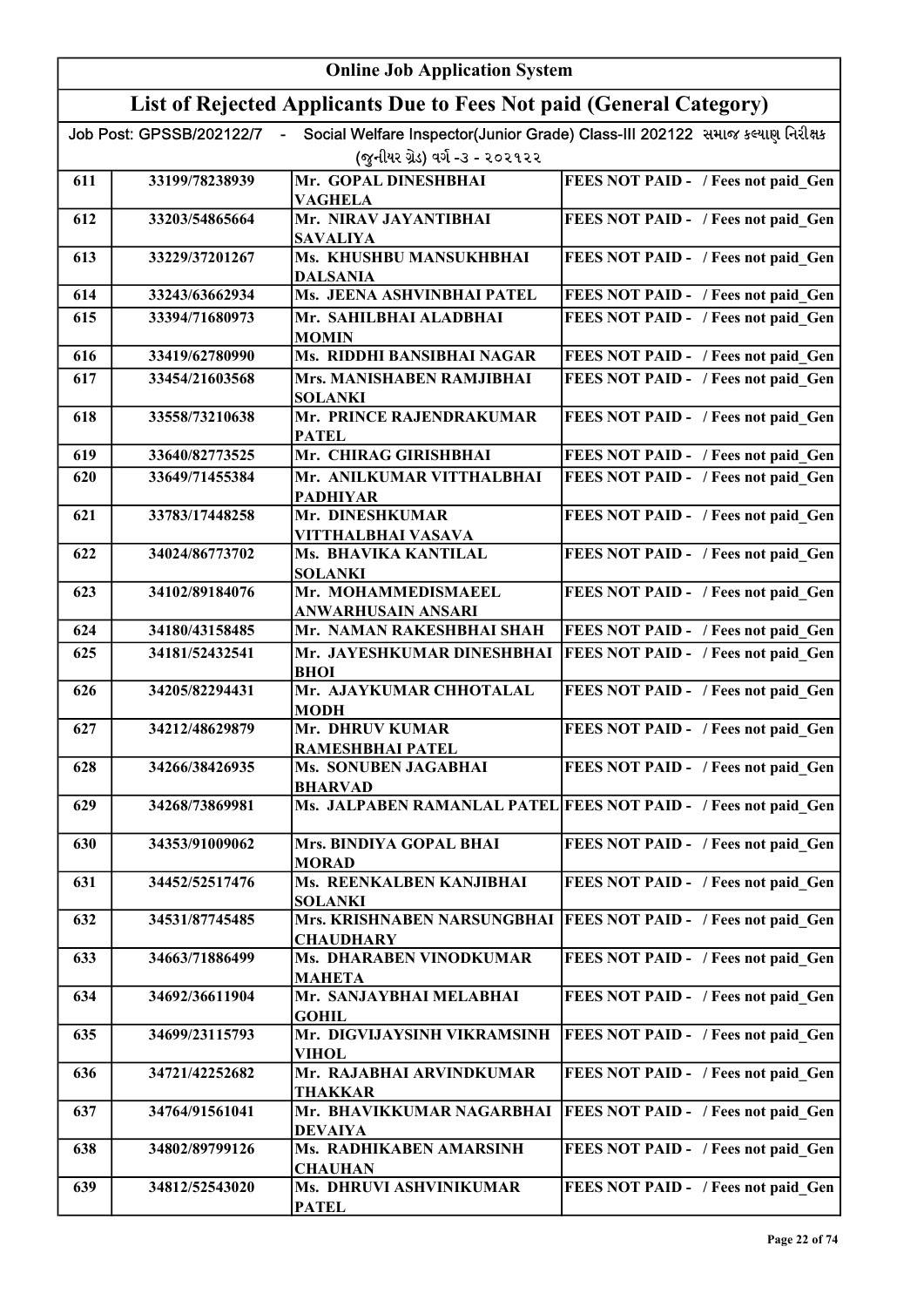|     | <b>Online Job Application System</b> |                                                                     |                                                                              |  |
|-----|--------------------------------------|---------------------------------------------------------------------|------------------------------------------------------------------------------|--|
|     |                                      | List of Rejected Applicants Due to Fees Not paid (General Category) |                                                                              |  |
|     | Job Post: GPSSB/202122/7             |                                                                     | Social Welfare Inspector(Junior Grade) Class-III 202122 સમાજ કલ્યાણ નિરીક્ષક |  |
|     |                                      | (જુનીયર ગ્રેડ) વર્ગ -૩ - ૨૦૨૧૨૨                                     |                                                                              |  |
| 640 | 34824/41292863                       | Ms. BINDIYA MANOJBHAI PATEL                                         | <b>FEES NOT PAID - / Fees not paid Gen</b>                                   |  |
| 641 | 34913/36605475                       | Ms. FALGUNI JAYANTIBHAI<br><b>PATEL</b>                             | FEES NOT PAID - / Fees not paid Gen                                          |  |
| 642 | 35040/72832916                       | Mr. PUNAMCHAND VELARAM<br><b>MEENA</b>                              | FEES NOT PAID - / Fees not paid Gen                                          |  |
| 643 | 35052/31931008                       | Mr. VATSAL RAJESHKUMAR<br><b>DABGAR</b>                             | FEES NOT PAID - / Fees not paid Gen                                          |  |
| 644 | 35076/21753878                       | Mr. SHRIKANT KIRITBHAI<br><b>MEHTA</b>                              | FEES NOT PAID - / Fees not paid Gen                                          |  |
| 645 | 35171/77704450                       | Ms. SHREYA KISHORBHAI<br><b>MARWADI</b>                             | FEES NOT PAID - / Fees not paid Gen                                          |  |
| 646 | 35196/37816492                       | Mr. SOHALKUMAR GANPATBHAI<br><b>PRAJAPATI</b>                       | <b>FEES NOT PAID - / Fees not paid Gen</b>                                   |  |
| 647 | 35215/36473291                       | Mr. DIVYESH JAYANTILAL<br><b>LORIYA</b>                             | FEES NOT PAID - / Fees not paid Gen                                          |  |
| 648 | 35269/58903666                       | Mr. RAVIRAJSINH KISHORSINH<br><b>GOHIL</b>                          | FEES NOT PAID - / Fees not paid Gen                                          |  |
| 649 | 35323/89996665                       | Ms. NIKITABEN BHAVESHBHAI<br><b>PRAJAPATI</b>                       | FEES NOT PAID - / Fees not paid Gen                                          |  |
| 650 | 35332/62842359                       | Mr. FAIJANMAHAMMAD<br><b>ISHAKMIYA MALEK</b>                        | FEES NOT PAID - / Fees not paid Gen                                          |  |
| 651 | 35354/62504853                       | Mr. JATINKUMAR ASHOKBHAI<br><b>PATEL</b>                            | FEES NOT PAID - / Fees not paid_Gen                                          |  |
| 652 | 35383/92766598                       | Mr. JAYKUMAR YASHVANTBHAI<br><b>PATEL</b>                           | FEES NOT PAID - / Fees not paid Gen                                          |  |
| 653 | 35423/91016477                       | Mr. DHRUV ANKIT BHAI PATEL                                          | FEES NOT PAID - / Fees not paid Gen                                          |  |
| 654 | 35498/53999091                       | Mr. DEVENDRASINH<br><b>MAHENDRASINH SOLANKI</b>                     | FEES NOT PAID - / Fees not paid Gen                                          |  |
| 655 | 35582/44606587                       |                                                                     | Ms. MANSI RAMESHBHAI MULANI FEES NOT PAID - / Fees not paid Gen              |  |
| 656 | 35615/65661850                       | Ms. VIRAL CHANDBHAI LADOLA                                          | <b>FEES NOT PAID - / Fees not paid Gen</b>                                   |  |
| 657 | 35620/48950617                       | Mr. JAYESHKUMAR KANAKSINH<br><b>RATHOD</b>                          | FEES NOT PAID - / Fees not paid Gen                                          |  |
| 658 | 35633/80127048                       | Ms. GITABEN DAHYABHAI<br><b>CHAUDHARY</b>                           | FEES NOT PAID - / Fees not paid Gen                                          |  |
| 659 | 35659/31723694                       | Mr. ANANDKUMAR SATIRAM<br><b>RAJBHAR</b>                            | FEES NOT PAID - / Fees not paid Gen                                          |  |
| 660 | 35758/22386636                       | Mr. KRISHNAKANT GOVINDBHAI<br><b>PATEL</b>                          | FEES NOT PAID - / Fees not paid Gen                                          |  |
| 661 | 35841/75324480                       | Ms. ANJALIBEN OMPRAKASH<br><b>DUBE</b>                              | FEES NOT PAID - / Fees not paid Gen                                          |  |
| 662 | 35842/24926458                       | Mr. RAJ BHARATBHAI BHAVSAR                                          | FEES NOT PAID - / Fees not paid Gen                                          |  |
| 663 | 35912/48530629                       | Mr. PRAVINKUMAR<br>RAYMALBHAI PAGI                                  | FEES NOT PAID - / Fees not paid Gen                                          |  |
| 664 | 35924/45545729                       | Ms. KRISHNAN SURESHBHAI<br>ANSAL                                    | FEES NOT PAID - / Fees not paid Gen                                          |  |
| 665 | 35929/75455619                       | Mr. KISHAN NARANBHAI VASRA                                          | FEES NOT PAID - / Fees not paid Gen                                          |  |
| 666 | 36111/94550934                       | Ms. PUJABEN ARJANBHAI<br><b>HERBHA</b>                              | FEES NOT PAID - / Fees not paid Gen                                          |  |
| 667 | 36174/82037100                       | Mr. JATINKUMAR MAHESHBHAI<br><b>UNDHAD</b>                          | FEES NOT PAID - / Fees not paid Gen                                          |  |
| 668 | 36219/59816479                       | Mrs. KAVITABEN SURESHKUMAR<br><b>PATEL</b>                          | FEES NOT PAID - / Fees not paid Gen                                          |  |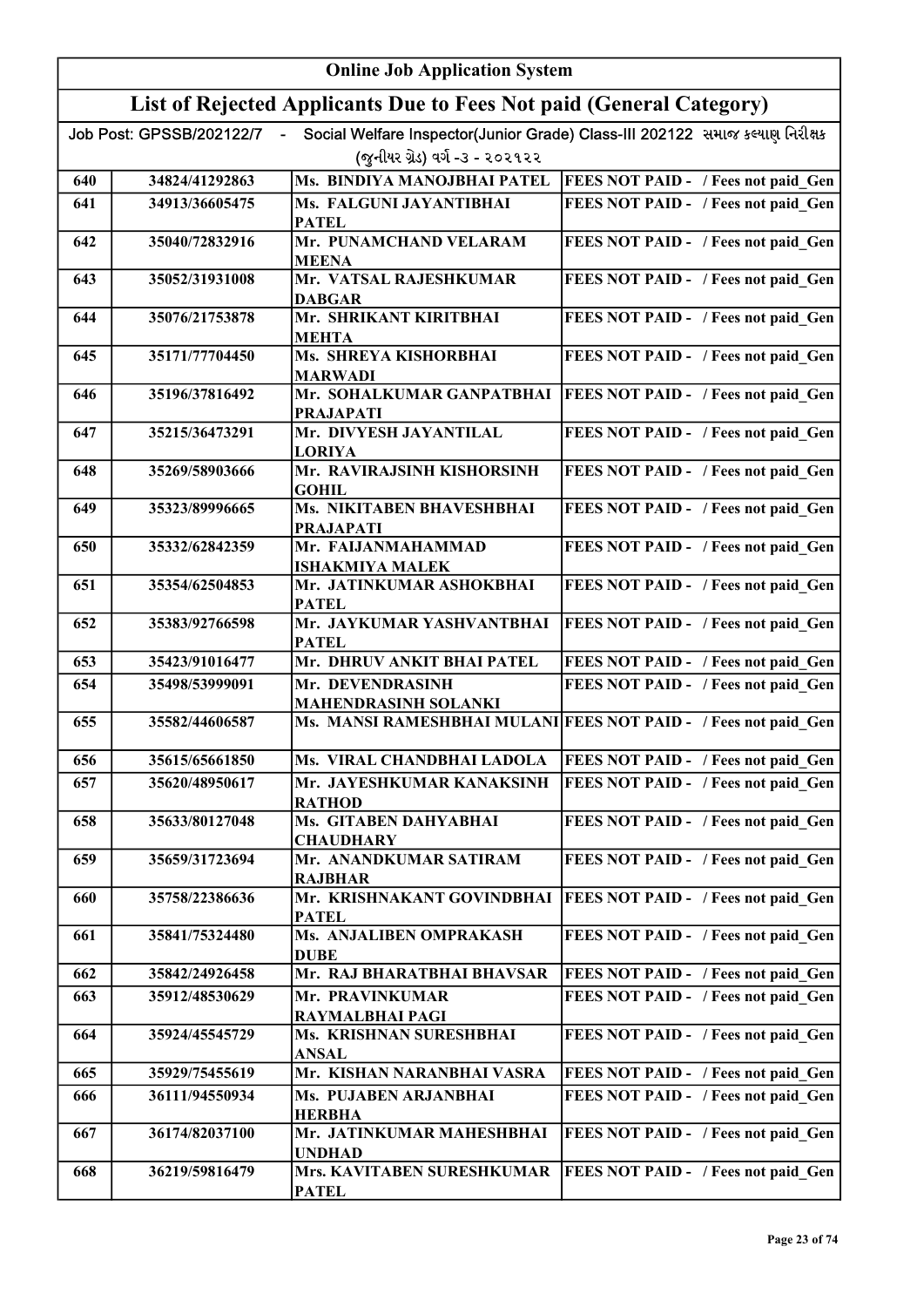| <b>Online Job Application System</b> |                          |                                                                     |                                                                              |
|--------------------------------------|--------------------------|---------------------------------------------------------------------|------------------------------------------------------------------------------|
|                                      |                          | List of Rejected Applicants Due to Fees Not paid (General Category) |                                                                              |
|                                      | Job Post: GPSSB/202122/7 |                                                                     | Social Welfare Inspector(Junior Grade) Class-III 202122 સમાજ કલ્યાણ નિરીક્ષક |
|                                      |                          | (જનીયર ગ્રેડ) વર્ગ -૩ - ૨૦૨૧૨૨                                      |                                                                              |
| 669                                  | 36280/68683109           | Mr. HARSHKUMAR PRAVINBHAI<br><b>PATEL</b>                           | <b>FEES NOT PAID - / Fees not paid Gen</b>                                   |
| 670                                  | 36315/30825759           | Mr. JAYENDRASINH DILIPSINH<br><b>CHAUHAN</b>                        | FEES NOT PAID - / Fees not paid_Gen                                          |
| 671                                  | 36326/14724353           | Ms. LIRIBEN KESHAVBHAI<br><b>ODEDARA</b>                            | FEES NOT PAID - / Fees not paid Gen                                          |
| 672                                  | 36458/96321230           | Ms. MANALIBEN BIPINBHAI<br>THAKAR                                   | FEES NOT PAID - / Fees not paid Gen                                          |
| 673                                  | 36512/70466981           | Ms. PURVA MAGANBHAI<br><b>BHANDERI</b>                              | FEES NOT PAID - / Fees not paid Gen                                          |
| 674                                  | 36535/51417574           | Mr. PIYUSH RAMESHBHAI<br><b>NARIYA</b>                              | FEES NOT PAID - / Fees not paid Gen                                          |
| 675                                  | 36566/74842197           | Ms. MAHIMABEN DILIPBHAI<br><b>DAVE</b>                              | FEES NOT PAID - / Fees not paid Gen                                          |
| 676                                  | 36581/64463675           | Ms. MAHENAAZ ABDULHAMID<br><b>KHATRI</b>                            | FEES NOT PAID - / Fees not paid Gen                                          |
| 677                                  | 36626/33381560           |                                                                     | Ms. PRIYANKA BANSIBHAI PATEL FEES NOT PAID - / Fees not paid Gen             |
| 678                                  | 36631/26856880           | <b>Mrs. MANISHABAHEN</b><br>PRAVINBHAI PATEL                        | FEES NOT PAID - / Fees not paid Gen                                          |
| 679                                  | 36668/49461782           | Mr. RAHUL HARILAL KEVAT<br><b>KEVAT</b>                             | FEES NOT PAID - / Fees not paid Gen                                          |
| 680                                  | 36692/79765259           | Ms. MAHIMABEN DILIPBHAI<br><b>DAVE</b>                              | FEES NOT PAID - / Fees not paid Gen                                          |
| 681                                  | 36709/96465359           |                                                                     | Mr. DIGVIJAY MARUTSINH BARIA FEES NOT PAID - / Fees not paid Gen             |
| 682                                  | 36756/29524907           | Ms. POOJABEN JAYESHKUMAR<br><b>LIMBACHIYA</b>                       | FEES NOT PAID - / Fees not paid Gen                                          |
| 683                                  | 36766/55848122           | Mr. DIPAKKUMAR<br><b>MANSANGBHAI CHAUDHARY</b>                      | FEES NOT PAID - / Fees not paid Gen                                          |
| 684                                  | 36831/61978997           | Mrs. DHARTI DARSHANBHAI<br><b>CHIKHLIYA</b>                         | FEES NOT PAID - / Fees not paid Gen                                          |
| 685                                  | 36867/65565259           | <b>NAGORI</b>                                                       | Mr. ISHRAKHUSEN IMTIYAJBHAI   FEES NOT PAID - / Fees not paid Gen            |
| 686                                  | 36896/51220616           | Mrs. VAISHALI DINESHBHAI<br><b>CHAUHAN</b>                          | FEES NOT PAID - / Fees not paid Gen                                          |
| 687                                  | 36943/28383397           | Mrs. VAISHALI DINESHBHAI<br><b>CHAUHAN</b>                          | FEES NOT PAID - / Fees not paid Gen                                          |
| 688                                  | 36964/11630438           | Mr. CHANDRAKANT SUNDARLAL<br><b>SHAH</b>                            | FEES NOT PAID - / Fees not paid Gen                                          |
| 689                                  | 37201/33283376           | Mr. DARSHAN RAJESHKUMAR<br>PAREKH                                   | FEES NOT PAID - / Fees not paid Gen                                          |
| 690                                  | 37301/51801947           | Mr. PRAVINSINH SHANKARSINH<br><b>CHAUHAN</b>                        | FEES NOT PAID - / Fees not paid Gen                                          |
| 691                                  | 37303/54391473           | Mr. ABHIKUMAR ISHWARBHAI<br><b>KACHHADIYA</b>                       | FEES NOT PAID - / Fees not paid Gen                                          |
| 692                                  | 37305/95715044           | Ms. AYUSHI VASITA                                                   | FEES NOT PAID - / Fees not paid Gen                                          |
| 693                                  | 37315/22942474           | Ms. SHRADDHA<br>PARSHOTAMBHAI BARAIYA                               | FEES NOT PAID - / Fees not paid Gen                                          |
| 694                                  | 37605/33161768           | Ms. VISHAKHA KASHIRAM<br>VARANKAR                                   | FEES NOT PAID - / Fees not paid Gen                                          |
| 695                                  | 37689/98793984           | Ms. RIPALBEN GUNVANTBHAI<br><b>PATEL</b>                            | FEES NOT PAID - / Fees not paid Gen                                          |
| 696                                  | 37779/74018913           | Ms. PAYAL JESANGBHAI VIRDA                                          | FEES NOT PAID - / Fees not paid Gen                                          |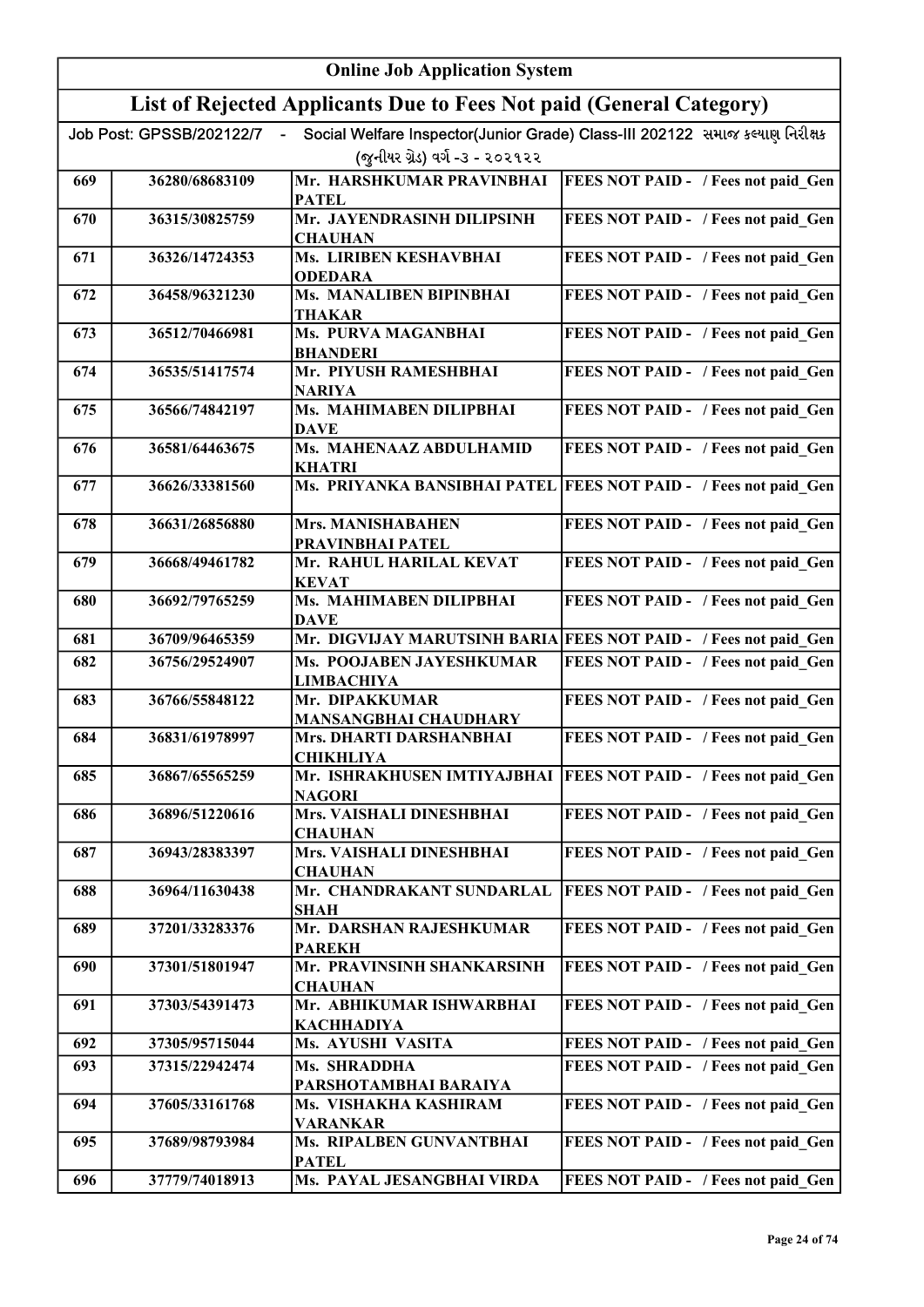|     | <b>Online Job Application System</b> |                                                                     |                                                                              |  |
|-----|--------------------------------------|---------------------------------------------------------------------|------------------------------------------------------------------------------|--|
|     |                                      | List of Rejected Applicants Due to Fees Not paid (General Category) |                                                                              |  |
|     | Job Post: GPSSB/202122/7             |                                                                     | Social Welfare Inspector(Junior Grade) Class-III 202122 સમાજ કલ્યાણ નિરીક્ષક |  |
|     |                                      | (જુનીયર ગ્રેડ) વર્ગ -૩ - ૨૦૨૧૨૨                                     |                                                                              |  |
| 697 | 37899/87052722                       | Mr. DHRUPAD HARESHKUMAR                                             | FEES NOT PAID - / Fees not paid Gen                                          |  |
| 698 | 37911/71882852                       | <b>PATEL</b><br>Mr. HERISH DEEPAKBHAI                               | FEES NOT PAID - / Fees not paid Gen                                          |  |
|     |                                      | <b>PARMAR</b>                                                       |                                                                              |  |
| 699 | 37920/82190529                       | Ms. JYOTI TULSHIBHAI RATHOD                                         | FEES NOT PAID - / Fees not paid Gen                                          |  |
| 700 | 37927/68662213                       | Mr. SANJAYKUMAR LALJIBHAI<br><b>BOGHANI</b>                         | FEES NOT PAID - / Fees not paid Gen                                          |  |
| 701 | 37976/45695474                       | Mrs. KHUSHBU BHAVIKKUMAR<br><b>HIRPARA</b>                          | FEES NOT PAID - / Fees not paid Gen                                          |  |
| 702 | 38007/40323275                       | Ms. BHUMIKA BEN MANSUKH<br><b>BHAI LALAKIYA</b>                     | FEES NOT PAID - / Fees not paid Gen                                          |  |
| 703 | 38029/35539602                       | Mr. JAYKUMAR SURESHBHAI<br><b>PATEL</b>                             | FEES NOT PAID - / Fees not paid Gen                                          |  |
| 704 | 38085/10333142                       | Ms. JYOTI TULSHIBHAI RATHOD                                         | FEES NOT PAID - / Fees not paid Gen                                          |  |
| 705 | 38105/84803059                       | <b>Mrs. KAMINIBEN</b><br><b>HEMANTKUMAR PATEL</b>                   | FEES NOT PAID - / Fees not paid Gen                                          |  |
| 706 | 38106/79557505                       | Mr. DHAVALKUMAR KANTIBHAI<br><b>PATEL</b>                           | FEES NOT PAID - / Fees not paid_Gen                                          |  |
| 707 | 38171/20691881                       | Mr. DASHRATHSINGH<br><b>GIRDHARISINGH RAJPUT</b>                    | FEES NOT PAID - / Fees not paid_Gen                                          |  |
| 708 | 38206/81393450                       | Mr. KRUNALCHANDRA<br><b>JAGADISHCHANDRA JOSHI</b>                   | FEES NOT PAID - / Fees not paid Gen                                          |  |
| 709 | 38232/58493937                       | Mr. KARAN BHARATBHAI RAVAT                                          | FEES NOT PAID - / Fees not paid Gen                                          |  |
| 710 | 38261/69720069                       | Mr. SHRAVAN RANGAJI<br><b>PRAJAPATI</b>                             | FEES NOT PAID - / Fees not paid Gen                                          |  |
| 711 | 38277/44171983                       | Mrs. HINAL KARAN BHANDARI                                           | FEES NOT PAID - / Fees not paid Gen                                          |  |
| 712 | 38289/26688737                       | Mr. RAJPALSINH BALDEVSINH<br><b>RATHOD</b>                          | FEES NOT PAID - / Fees not paid Gen                                          |  |
| 713 | 38290/53681573                       | Mr. ATULKUMAR MANUBHAI<br><b>PATEL</b>                              | FEES NOT PAID - / Fees not paid Gen                                          |  |
| 714 | 38302/51798518                       | Mr. DIKSHITKUMAR<br><b>KAMLESHBHAI RAVAL</b>                        | FEES NOT PAID - / Fees not paid Gen                                          |  |
| 715 | 38340/79098346                       | Mr. SIDDHARTHKUMAR<br><b>NATHABHAI GOHIL</b>                        | FEES NOT PAID - / Fees not paid Gen                                          |  |
| 716 | 38345/57937784                       | Mr. KARAN RAMANLAL<br><b>BHANDARI</b>                               | FEES NOT PAID - / Fees not paid Gen                                          |  |
| 717 | 38351/39550520                       | Mrs. PRIYAL KACHARABHAI<br><b>PARMAR</b>                            | FEES NOT PAID - / Fees not paid Gen                                          |  |
| 718 | 38354/36350314                       | Mr. SAGAR RAJESHBHAI PATEL                                          | FEES NOT PAID - / Fees not paid Gen                                          |  |
| 719 | 38363/92435876                       | Mr. VISHALJI JILUJI PARMAR                                          | FEES NOT PAID - / Fees not paid Gen                                          |  |
| 720 | 38389/37912927                       | Ms. PRIYABEN KAMLESHBHAI<br><b>RAVAL</b>                            | FEES NOT PAID - / Fees not paid Gen                                          |  |
| 721 | 38403/67083428                       | Mr. GUNJANSINH<br>RAJENDRASINH CHAUHAN                              | FEES NOT PAID - / Fees not paid Gen                                          |  |
| 722 | 38490/41868659                       | Ms. HEMLATA NARESH SHARMA                                           | FEES NOT PAID - / Fees not paid Gen                                          |  |
| 723 | 38649/95021883                       | Mr. ASHISH PRAVINBHAI PATEL                                         | FEES NOT PAID - / Fees not paid Gen                                          |  |
| 724 | 38664/59056606                       | Mr. YOGESHKUMAR<br><b>MOHANBHAI BHABHOR</b>                         | FEES NOT PAID - / Fees not paid Gen                                          |  |
| 725 | 38667/81116029                       | Mr. RONAKSINH VINODSINH<br><b>PARMAR</b>                            | FEES NOT PAID - / Fees not paid Gen                                          |  |
| 726 | 38716/54932172                       | Mr. AKASHBHAI PARESHBHAI<br><b>BABARIYA</b>                         | FEES NOT PAID - / Fees not paid Gen                                          |  |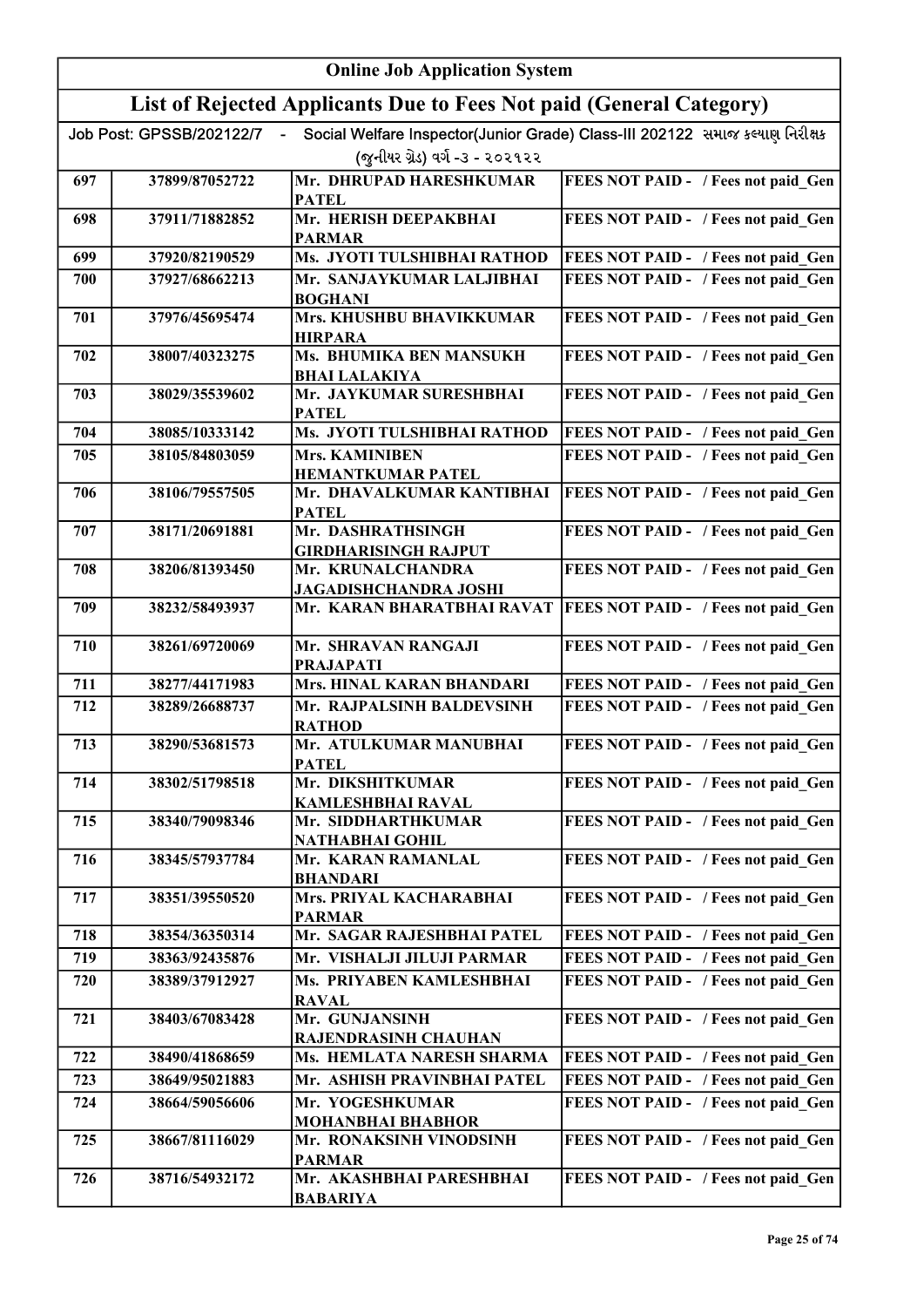|     | <b>Online Job Application System</b> |                                                                     |                                                                              |  |
|-----|--------------------------------------|---------------------------------------------------------------------|------------------------------------------------------------------------------|--|
|     |                                      | List of Rejected Applicants Due to Fees Not paid (General Category) |                                                                              |  |
|     | Job Post: GPSSB/202122/7             |                                                                     | Social Welfare Inspector(Junior Grade) Class-III 202122 સમાજ કલ્યાણ નિરીક્ષક |  |
|     |                                      | (જુનીયર ગ્રેડ) વર્ગ -૩ - ૨૦૨૧૨૨                                     |                                                                              |  |
| 727 | 38823/47096848                       | Mr. MANAN PRABHATSINGH<br><b>RATHORE</b>                            | FEES NOT PAID - / Fees not paid_Gen                                          |  |
| 728 | 39094/83529825                       | Ms. UNNATI RAKESHKUMAR<br><b>PATEL</b>                              | FEES NOT PAID - / Fees not paid Gen                                          |  |
| 729 | 39199/82627099                       | Mr. SUNILKUMAR MEVALAL<br><b>YADAV</b>                              | FEES NOT PAID - / Fees not paid Gen                                          |  |
| 730 | 39220/20465937                       | Mr. MAULIK RAJENDRAKUMAR<br><b>PANDIT</b>                           | FEES NOT PAID - / Fees not paid Gen                                          |  |
| 731 | 39263/81703232                       | Mr. ABDULTAUKIR ABDULAJIJ<br><b>MALEK</b>                           | FEES NOT PAID - / Fees not paid Gen                                          |  |
| 732 | 39313/22029487                       | Mrs. NILAM AMIT UPADHYAY                                            | FEES NOT PAID - / Fees not paid Gen                                          |  |
| 733 | 39507/77730957                       | Ms. BRIJALBEN PRAKASHBHAI<br><b>PATEL</b>                           | FEES NOT PAID - / Fees not paid Gen                                          |  |
| 734 | 39568/58083804                       | Mrs. POOJA BIPINBHAI BHATT                                          | FEES NOT PAID - / Fees not paid Gen                                          |  |
| 735 | 39605/58173565                       | <b>Mrs. MALLIKABEN</b><br>AKSHITKUMAR PATEL                         | FEES NOT PAID - / Fees not paid Gen                                          |  |
| 736 | 39626/16922147                       | Mr. VINAY BHARATBHAI<br><b>RATHOD</b>                               | FEES NOT PAID - / Fees not paid Gen                                          |  |
| 737 | 39663/58121057                       | Mrs. PRIYANKABEN AJITSINH<br><b>VAGHELA</b>                         | FEES NOT PAID - / Fees not paid_Gen                                          |  |
| 738 | 39858/68261151                       | Mr. JAYESHBHAI DHANJIBHAI<br>KANANI                                 | FEES NOT PAID - / Fees not paid Gen                                          |  |
| 739 | 39898/71246751                       | Ms. DIVYANIBEN ALPESHBHAI<br>ZALA                                   | FEES NOT PAID - / Fees not paid_Gen                                          |  |
| 740 | 39900/31509464                       | <b>Mrs. RENUKABEN</b><br><b>MAHENDRASINH BARAD</b>                  | FEES NOT PAID - / Fees not paid Gen                                          |  |
| 741 | 39917/18765156                       | Mr. JAYESHBHAI DHANJIBHAI<br><b>KANANI</b>                          | FEES NOT PAID - / Fees not paid Gen                                          |  |
| 742 | 40002/34408864                       | Mr. NIRAV RAJESH MISTRY                                             | FEES NOT PAID - / Fees not paid Gen                                          |  |
| 743 | 40280/26966017                       | Mr. RAVIRAJ MOHANBHAI<br><b>JAKASANIYA</b>                          | <b>FEES NOT PAID - / Fees not paid Gen</b>                                   |  |
| 744 | 40330/42177154                       | Mr. MERAJALAM SHAHMAHMAD<br>ANSARI                                  | <b>FEES NOT PAID - / Fees not paid Gen</b>                                   |  |
| 745 | 40360/83687052                       | Mr. JEETKUMAR LAXMANBHAI<br><b>RAJATIYA</b>                         | FEES NOT PAID - / Fees not paid Gen                                          |  |
| 746 | 40377/41448529                       | Mr. MITKUMAR RAMANBHAI<br><b>PATEL</b>                              | FEES NOT PAID - / Fees not paid Gen                                          |  |
| 747 | 40445/10589585                       | Mr. IMRAN HUSSAIN AKBAR<br><b>HUSSAIN ANSARI</b>                    | FEES NOT PAID - / Fees not paid Gen                                          |  |
| 748 | 40471/99713410                       | Mr. HIMANSHU DINESHBHAI<br>VAGHELA                                  | FEES NOT PAID - / Fees not paid Gen                                          |  |
| 749 | 40490/14527212                       | <b>JADAV</b>                                                        | Mr. TARABHKUMAR LABHUBHAI   FEES NOT PAID - / Fees not paid Gen              |  |
| 750 | 40502/69045878                       | ANSARI                                                              | Ms. ASHIYANABANU NAJIRUDDIN   FEES NOT PAID - / Fees not paid Gen            |  |
| 751 | 40567/54274630                       | <b>PATEL</b>                                                        | Mr. KETANKUMAR RAMESHBHAI   FEES NOT PAID - / Fees not paid Gen              |  |
| 752 | 40610/78040715                       | Ms. DHRUVIBEN NATAVARSINH<br>ZALA                                   | FEES NOT PAID - / Fees not paid Gen                                          |  |
| 753 | 40649/51840785                       |                                                                     | Ms. PRINCY HITESHKUMAR SHAH FEES NOT PAID - / Fees not paid Gen              |  |
| 754 | 40676/96392881                       | Ms. JINALBEN GIRISBHAI PATEL                                        | FEES NOT PAID - / Fees not paid Gen                                          |  |
| 755 | 40694/95784413                       | Mr. AKASH KANUBHAI JOSHI                                            | FEES NOT PAID - / Fees not paid Gen                                          |  |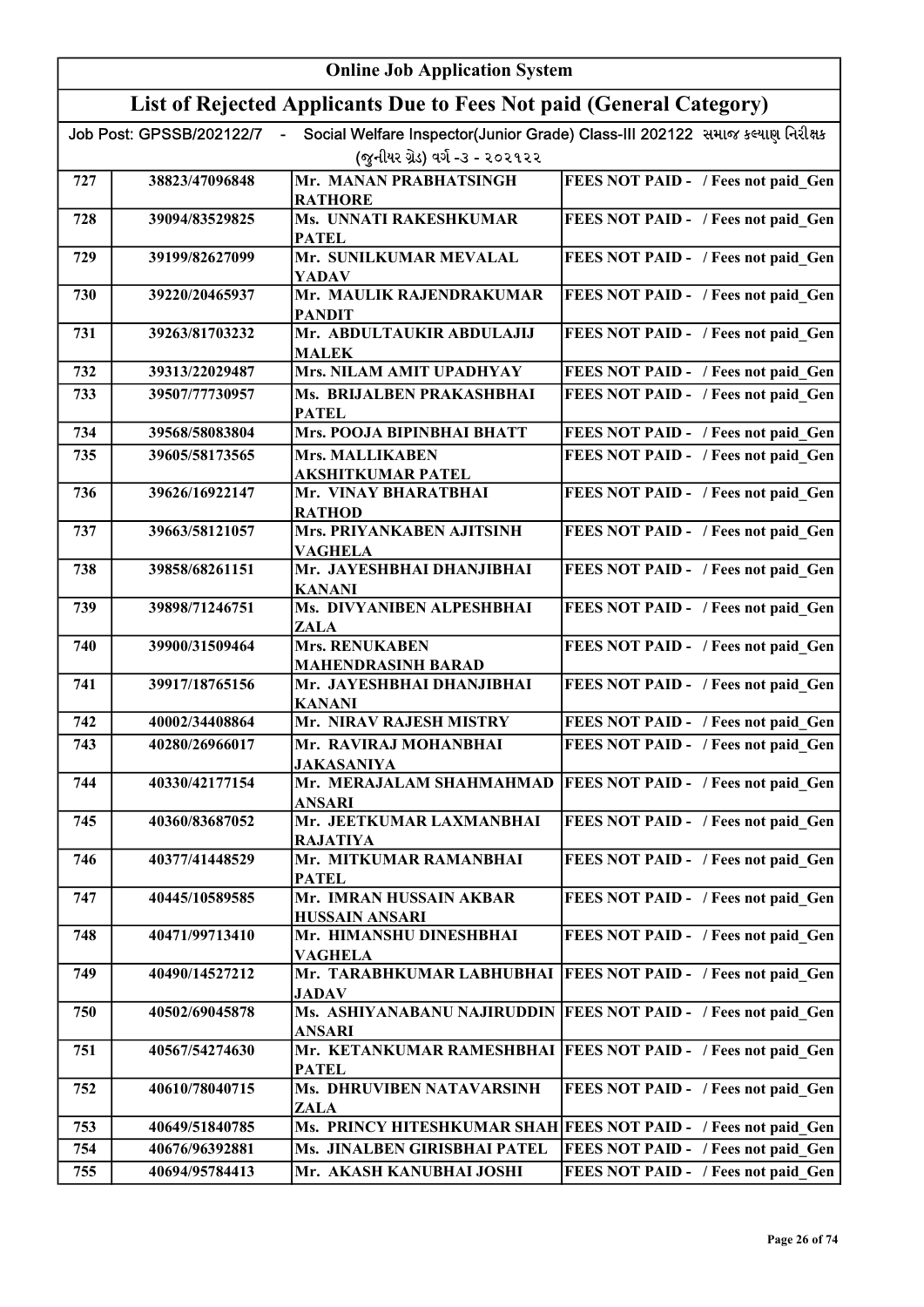|     |                          | <b>Online Job Application System</b>                                |                                                                              |
|-----|--------------------------|---------------------------------------------------------------------|------------------------------------------------------------------------------|
|     |                          | List of Rejected Applicants Due to Fees Not paid (General Category) |                                                                              |
|     | Job Post: GPSSB/202122/7 |                                                                     | Social Welfare Inspector(Junior Grade) Class-III 202122 સમાજ કલ્યાણ નિરીક્ષક |
|     |                          | (જુનીયર ગ્રેડ) વર્ગ -૩ - ૨૦૨૧૨૨                                     |                                                                              |
| 756 | 40828/65103851           | Mr. TEJASKUMAR NATAVARLAL<br><b>PATEL</b>                           | <b>FEES NOT PAID - / Fees not paid Gen</b>                                   |
| 757 | 40861/57938245           | Mr. DARSHAN MANSUKHBHAI<br><b>RABADIYA</b>                          | FEES NOT PAID - / Fees not paid Gen                                          |
| 758 | 40955/28743513           | Mr. VIJAY MAHENDRABHAI<br><b>RAVAL</b>                              | FEES NOT PAID - / Fees not paid Gen                                          |
| 759 | 41019/59179393           | Mr. MEHUL RAMESHBHAI PATEL                                          | FEES NOT PAID - / Fees not paid Gen                                          |
| 760 | 41051/82270281           | Ms. RIDHAMBEN<br><b>NARENDRASINH ZALA</b>                           | FEES NOT PAID - / Fees not paid Gen                                          |
| 761 | 41131/48888223           | Mr. VIJAYRAJSINH MOTISINH<br><b>MOTEDA</b>                          | FEES NOT PAID - / Fees not paid Gen                                          |
| 762 | 41164/56231212           | Ms. PRATIBHA VINODBHAI VYAS                                         | FEES NOT PAID - / Fees not paid Gen                                          |
| 763 | 41337/20805811           | Mr. NIKUNJKUMAR<br><b>ASHOKKUMAR JAT</b>                            | FEES NOT PAID - / Fees not paid Gen                                          |
| 764 | 41400/61170859           | Mr. MEHULKUMAR DINESHBHAI<br><b>PATANWADIYA</b>                     | FEES NOT PAID - / Fees not paid Gen                                          |
| 765 | 41430/11914302           | Ms. MAHEJABIN MAHEBUBBHAI<br>SAKHIRANI                              | FEES NOT PAID - / Fees not paid Gen                                          |
| 766 | 41519/24039272           | Mr. ANILBHAI KALSINGBHAI<br>NINAMA                                  | FEES NOT PAID - / Fees not paid Gen                                          |
| 767 | 41589/66652229           | Ms. KANAL PRAVINBHAI<br><b>PARMAR</b>                               | FEES NOT PAID - / Fees not paid Gen                                          |
| 768 | 41599/76164926           | Mr. SANOJKUMAR RAMMOHAR<br><b>KANOJIYA</b>                          | FEES NOT PAID - / Fees not paid Gen                                          |
| 769 | 41611/27293689           | Ms. PRITIBEN PREMJIBHAI<br><b>CHAUDHARI</b>                         | FEES NOT PAID - / Fees not paid Gen                                          |
| 770 | 41687/52062122           | Mr. KISHAN SURESHBHAI<br><b>NAGARIYA</b>                            | FEES NOT PAID - / Fees not paid Gen                                          |
| 771 | 41690/58243471           | Mr. JIMMY NAYANESHKUMAR<br><b>BHATT</b>                             | FEES NOT PAID - / Fees not paid Gen                                          |
| 772 | 41737/79455390           | Mr. SANOJKUMAR RAMMOHAR<br><b>KANOJIYA</b>                          | FEES NOT PAID - / Fees not paid Gen                                          |
| 773 | 41773/98542844           | Mr. HARSH GAUTAMBHAI PATEL                                          | FEES NOT PAID - / Fees not paid Gen                                          |
| 774 | 41968/21262808           | Ms. DIPIKA KANUBHAI PATEL                                           | FEES NOT PAID - / Fees not paid Gen                                          |
| 775 | 41999/41640047           | Ms. DRASHTI SURESHBHAI JOSHI                                        | FEES NOT PAID - / Fees not paid Gen                                          |
| 776 | 42097/23115508           | Ms. GEETABEN PARAGARAM<br><b>PATEL</b>                              | FEES NOT PAID - / Fees not paid Gen                                          |
| 777 | 42129/54721682           | Mr. HARISHCHANDRASINH<br><b>JASVANTSINH RATHOD</b>                  | FEES NOT PAID - / Fees not paid Gen                                          |
| 778 | 42151/50618617           | Dr. KINJALBEN KISHORBHAI<br><b>KHANAPARA</b>                        | FEES NOT PAID - / Fees not paid Gen                                          |
| 779 | 42220/47916829           | Mr. VIPULKUMAR AMRUTBHAI<br><b>PATEL</b>                            | FEES NOT PAID - / Fees not paid Gen                                          |
| 780 | 42363/78651818           | Mr. PRATIKKUMAR<br><b>JAGDISHBHAI PARMAR</b>                        | FEES NOT PAID - / Fees not paid Gen                                          |
| 781 | 42454/59986863           | Ms. AMISHABEN CHIMANBHAI<br><b>MALI</b>                             | FEES NOT PAID - / Fees not paid Gen                                          |
| 782 | 42467/49718133           | Mr. KAUSHALBHAI KANUBHAI<br><b>JOSHI</b>                            | FEES NOT PAID - / Fees not paid Gen                                          |
| 783 | 42470/10902905           | Mr. RAHUL JAYSUKHBHAI<br><b>PATHAK</b>                              | FEES NOT PAID - / Fees not paid Gen                                          |
| 784 | 42476/90294189           | Ms. HEENABEN DASHRATHBHAI<br><b>PARMAR</b>                          | FEES NOT PAID - / Fees not paid Gen                                          |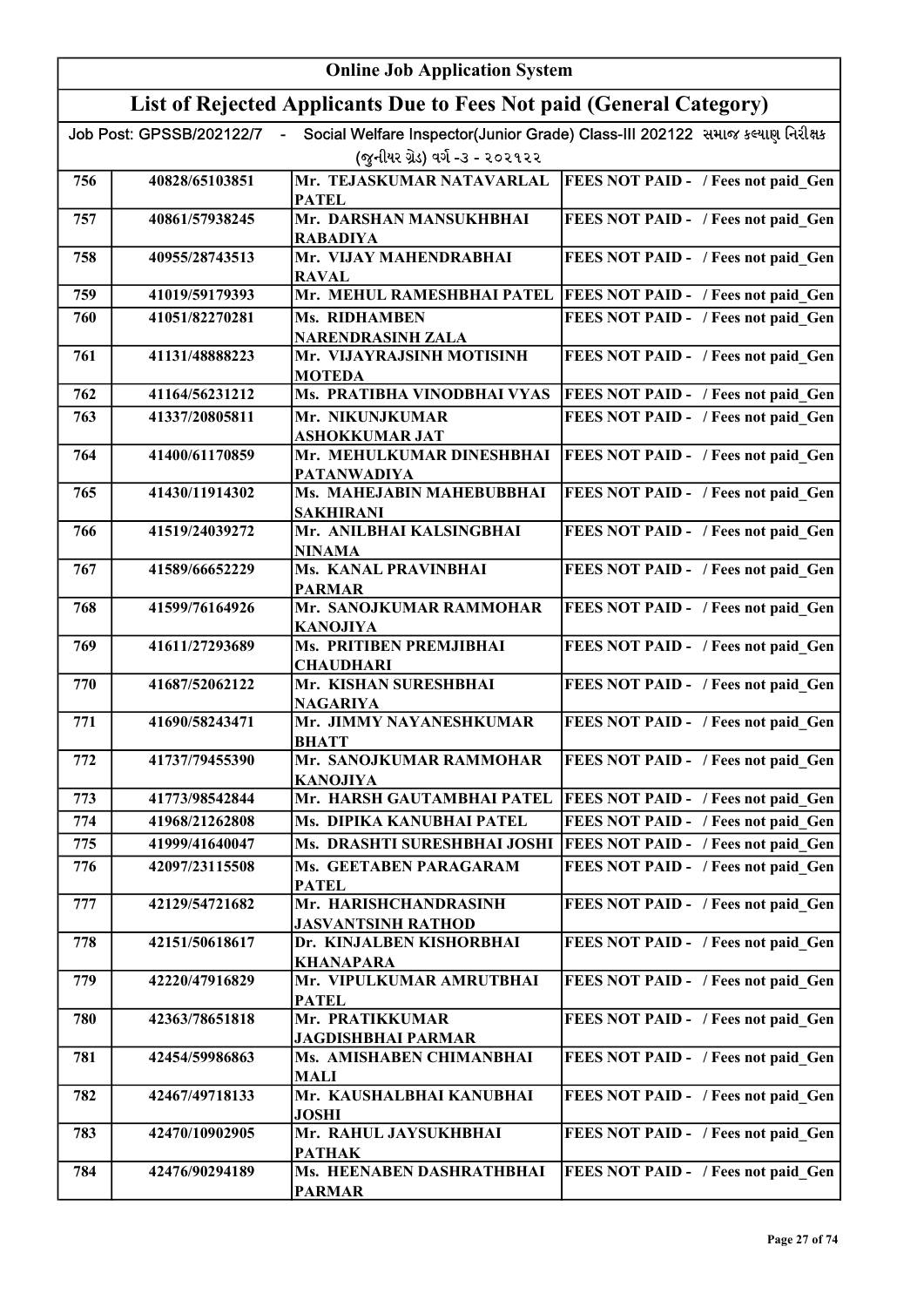|     | <b>Online Job Application System</b> |                                                                     |                                                                              |  |
|-----|--------------------------------------|---------------------------------------------------------------------|------------------------------------------------------------------------------|--|
|     |                                      | List of Rejected Applicants Due to Fees Not paid (General Category) |                                                                              |  |
|     | Job Post: GPSSB/202122/7             |                                                                     | Social Welfare Inspector(Junior Grade) Class-III 202122 સમાજ કલ્યાણ નિરીક્ષક |  |
|     |                                      | (જુનીયર ગ્રેડ) વર્ગ -૩ - ૨૦૨૧૨૨                                     |                                                                              |  |
| 785 | 42482/21170280                       | <b>Ms. KAVITABEN BAVABHAI</b>                                       | FEES NOT PAID - / Fees not paid Gen                                          |  |
|     |                                      | <b>RATHWA</b>                                                       |                                                                              |  |
| 786 | 42685/16862968                       | Ms. RACHANABEN<br>PRAKASHBHAI PATEL                                 | FEES NOT PAID - / Fees not paid Gen                                          |  |
| 787 | 42750/82762334                       | Mr. SAHILJI MANUJI THAKOR                                           | FEES NOT PAID - / Fees not paid Gen                                          |  |
| 788 | 42804/71311340                       | Mr. BHAVESHKUMAR ARAJAN                                             | FEES NOT PAID - / Fees not paid Gen                                          |  |
|     |                                      | <b>PANERA</b>                                                       |                                                                              |  |
| 789 | 42972/40124925                       | Ms. SAPANA DILIPSINH PARMAR                                         | FEES NOT PAID - / Fees not paid Gen                                          |  |
| 790 | 42995/44973356                       | Mr. UTTAMKUMAR KANUBHAI                                             | FEES NOT PAID - / Fees not paid Gen                                          |  |
| 791 | 43017/70252555                       | <b>CHAUDHARY</b><br>Mr. LAXMANBHAI SHANKARLAL                       | FEES NOT PAID - / Fees not paid Gen                                          |  |
|     |                                      | <b>RAYGOR</b>                                                       |                                                                              |  |
| 792 | 43051/70246183                       | Mr. DAKSH ALPESHBHAI PATEL                                          | FEES NOT PAID - / Fees not paid Gen                                          |  |
| 793 | 43056/75908886                       | Ms. JANVIBEN KANTIBHAI                                              | FEES NOT PAID - / Fees not paid Gen                                          |  |
|     |                                      | <b>CHAUDHARY</b>                                                    |                                                                              |  |
| 794 | 43060/55066792                       | Ms. FALGUNI GAMBHIRSINH<br><b>PARMAR</b>                            | FEES NOT PAID - / Fees not paid Gen                                          |  |
| 795 | 43105/86101440                       | Ms. ASTHA NITINKUMAR PATEL                                          | FEES NOT PAID - / Fees not paid Gen                                          |  |
| 796 | 43147/62148063                       | Ms. PUNAM SOMABHAI PATEL                                            | FEES NOT PAID - / Fees not paid Gen                                          |  |
| 797 | 43180/31756420                       | Mr. NIKETKUMAR                                                      | FEES NOT PAID - / Fees not paid Gen                                          |  |
|     |                                      | MANSANGBHAI CHAUDHARI                                               |                                                                              |  |
| 798 | 43222/31735306                       | Mrs. HETALBEN                                                       | FEES NOT PAID - / Fees not paid Gen                                          |  |
| 799 | 43318/92675623                       | PRAKASHKUMAR SONI<br>Mrs. PAYAL KANTIBHAI PARMAR                    | FEES NOT PAID - / Fees not paid Gen                                          |  |
| 800 | 43372/42865032                       | Mr. AMITKUMAR SURESHBHAI                                            | FEES NOT PAID - / Fees not paid Gen                                          |  |
|     |                                      | <b>THAKKAR</b>                                                      |                                                                              |  |
| 801 | 43391/99121744                       | Mr. HARDIKKUMAR                                                     | FEES NOT PAID - / Fees not paid Gen                                          |  |
|     |                                      | <b>BUDDHISAGAR PATEL</b>                                            |                                                                              |  |
| 802 | 43395/29534362<br>43396/75207222     | Mr. KARAN DARSHAN NAIK<br>Ms. AISHWARYA                             | FEES NOT PAID - / Fees not paid Gen<br>FEES NOT PAID - / Fees not paid Gen   |  |
| 803 |                                      | <b>MUKESHKUMAR VYAS</b>                                             |                                                                              |  |
| 804 | 43400/76460532                       | Ms. POOJA MAHESHBHAI                                                | FEES NOT PAID - / Fees not paid Gen                                          |  |
|     |                                      | <b>RAJPOOROHIT</b>                                                  |                                                                              |  |
| 805 | 43404/96578615                       | Mr. KETAN KUMAR                                                     | FEES NOT PAID - / Fees not paid Gen                                          |  |
| 806 | 43446/90658496                       | JAYANTIBHAI GOHEL<br>Mr. JAYESHKUMAR                                | FEES NOT PAID - / Fees not paid Gen                                          |  |
|     |                                      | <b>BHIKHABHAI PUROHIT</b>                                           |                                                                              |  |
| 807 | 43454/11199278                       | Ms. ARCHIBEN PARESHBHAI                                             | FEES NOT PAID - / Fees not paid Gen                                          |  |
|     |                                      | <b>RAVAL</b>                                                        |                                                                              |  |
| 808 | 43544/41575562                       | Ms. HEENABEN SHIVJIBHAI<br>YADAV                                    | FEES NOT PAID - / Fees not paid Gen                                          |  |
| 809 | 43572/90914785                       | Mr. SANTOSHKUMAR RAJARAM                                            | FEES NOT PAID - / Fees not paid Gen                                          |  |
|     |                                      | <b>KAMBLE</b>                                                       |                                                                              |  |
| 810 | 43579/49424200                       | <b>Mrs. NIRMALBAHEN PRAKASH</b>                                     | FEES NOT PAID - / Fees not paid Gen                                          |  |
| 811 | 43583/28218887                       | <b>SUTARIYA</b><br>Mr. JAYESH VINODBHAI                             |                                                                              |  |
| 812 | 43659/51580174                       | Mr. YASHPALSINH                                                     | FEES NOT PAID - / Fees not paid Gen<br>FEES NOT PAID - / Fees not paid Gen   |  |
|     |                                      | <b>BAHADURSINH JADEJA</b>                                           |                                                                              |  |
| 813 | 43664/24729619                       | Ms. ASHABEN BAKULKUMAR                                              | FEES NOT PAID - / Fees not paid Gen                                          |  |
|     |                                      | <b>CHAUHAN</b>                                                      |                                                                              |  |
| 814 | 43737/93665101                       | Ms. NISHA KETANKUMAR RAMI                                           | FEES NOT PAID - / Fees not paid Gen                                          |  |
| 815 | 43780/66879188                       | Ms. JINAL BHIKHABHAI PATEL                                          | FEES NOT PAID - / Fees not paid Gen                                          |  |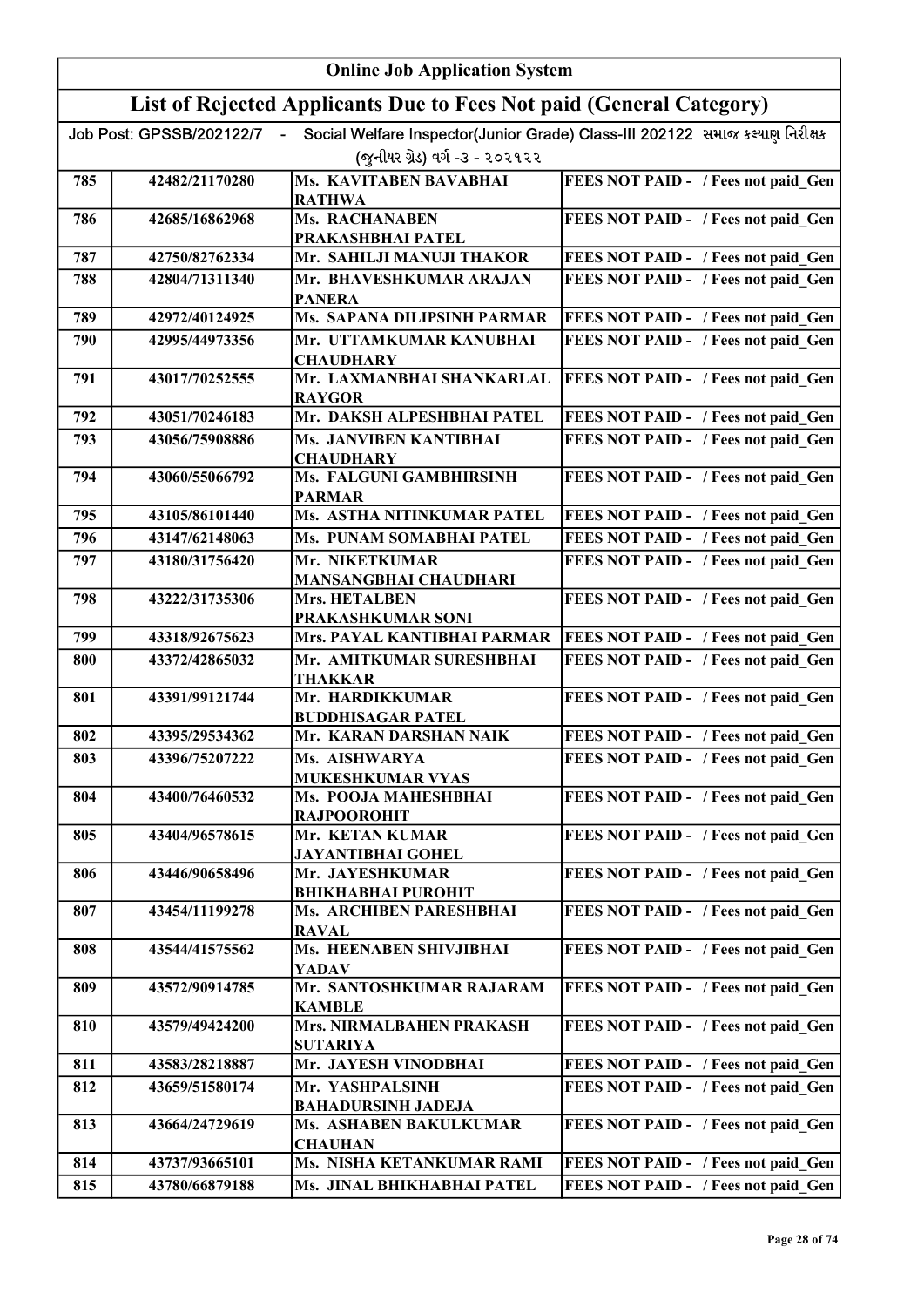|     | <b>Online Job Application System</b> |                                                                     |                                                                              |  |
|-----|--------------------------------------|---------------------------------------------------------------------|------------------------------------------------------------------------------|--|
|     |                                      | List of Rejected Applicants Due to Fees Not paid (General Category) |                                                                              |  |
|     | Job Post: GPSSB/202122/7             |                                                                     | Social Welfare Inspector(Junior Grade) Class-III 202122 સમાજ કલ્યાણ નિરીક્ષક |  |
|     |                                      | (જુનીયર ગ્રેડ) વર્ગ -૩ - ૨૦૨૧૨૨                                     |                                                                              |  |
| 816 | 43844/61182756                       | Ms. LIPIBAHEN KANTIBHAI<br><b>PATEL</b>                             | FEES NOT PAID - / Fees not paid_Gen                                          |  |
| 817 | 43845/40678992                       | Ms. SHRADDHA<br>PARSHOTAMBHAI BARAIYA                               | FEES NOT PAID - / Fees not paid Gen                                          |  |
| 818 | 43852/77347606                       | Mr. VIPULBHAI PARESHBHAI<br><b>BAMBHA</b>                           | FEES NOT PAID - / Fees not paid Gen                                          |  |
| 819 | 43958/36503055                       | Mr. JITENDRASINH                                                    | FEES NOT PAID - / Fees not paid Gen                                          |  |
| 820 | 44036/65567458                       | RAMESHBHAI PARMAR<br>Mr. KEVAL MINESHBHAI MEHTA                     | FEES NOT PAID - / Fees not paid Gen                                          |  |
| 821 | 44139/32889595                       | Mr. BHAGIRATHSINH JITUBHA                                           | FEES NOT PAID - / Fees not paid Gen                                          |  |
| 822 | 44160/97682636                       | <b>CHAVADA</b><br><b>Mrs. SUNITA RAJENDERKUMAR</b><br><b>GUPTA</b>  | FEES NOT PAID - / Fees not paid Gen                                          |  |
| 823 | 44282/30683681                       | Mr. SAHIL MAHMADBHAI BELIM                                          | FEES NOT PAID - / Fees not paid Gen                                          |  |
| 824 | 44286/11455811                       | Mr. YOGESHKUMAR VIJAYSINH<br><b>PARMAR</b>                          | FEES NOT PAID - / Fees not paid Gen                                          |  |
| 825 | 44340/42529564                       | Ms. SWETABA ASVINSINH<br><b>CHAUHAN</b>                             | FEES NOT PAID - / Fees not paid Gen                                          |  |
| 826 | 44479/13952981                       | Mr. ARJUNBHAI HIMANTSINH<br><b>PADHIYAR</b>                         | FEES NOT PAID - / Fees not paid_Gen                                          |  |
| 827 | 44503/20759951                       | Mr. DILEEP SHANKER LAL<br><b>MEGHWAL</b>                            | FEES NOT PAID - / Fees not paid Gen                                          |  |
| 828 | 44552/30664322                       | Ms. MANJULABEN PALAJIBHAI<br><b>RATHOD</b>                          | FEES NOT PAID - / Fees not paid Gen                                          |  |
| 829 | 44571/76127248                       | Mr. VIJAYKUMAR MIRCHAILAL<br><b>PRAJAPATI</b>                       | FEES NOT PAID - / Fees not paid Gen                                          |  |
| 830 | 44646/49947753                       | Mr. ASHISHKUMAR<br>SHAILESHBHAI PRAJAPATI                           | FEES NOT PAID - / Fees not paid Gen                                          |  |
| 831 | 44859/88298704                       | Mrs. KINISHA MANISHBHAI<br><b>KODEKAR</b>                           | FEES NOT PAID - / Fees not paid Gen                                          |  |
| 832 | 44893/51916981                       | Ms. KHUSHBUBAHEN<br><b>BHADRESHLAL PATEL</b>                        | FEES NOT PAID - / Fees not paid Gen                                          |  |
| 833 | 44944/91399851                       | Mr. PURVESH KAMLESHBHAI<br><b>BARAD</b>                             | FEES NOT PAID - / Fees not paid Gen                                          |  |
| 834 | 44982/49896804                       | Mr. RAHUL DHALAJI PUNNAR                                            | FEES NOT PAID - / Fees not paid Gen                                          |  |
| 835 | 45010/79156647                       | Mr. MANANKUMAR<br><b>JITENDRABBHAI RATHOD</b>                       | FEES NOT PAID - / Fees not paid Gen                                          |  |
| 836 | 45084/95208798                       | Mr. PRATIK RAMESHBHAI PATEL                                         | FEES NOT PAID - / Fees not paid Gen                                          |  |
| 837 | 45091/11861959                       | Ms. HETAL GOVINDBHAI<br><b>CHAVDA</b>                               | FEES NOT PAID - / Fees not paid Gen                                          |  |
| 838 | 45098/62168816                       | Mr. DHIRESH RAJUBHAI<br><b>DAWARA</b>                               | FEES NOT PAID - / Fees not paid Gen                                          |  |
| 839 | 45144/19808149                       | Mr. PRADIP BABUBHAI MAYANI                                          | FEES NOT PAID - / Fees not paid Gen                                          |  |
| 840 | 45157/34754088                       | Mr. ANWARKHAN<br>AHEMADKHAN PATHAN                                  | FEES NOT PAID - / Fees not paid Gen                                          |  |
| 841 | 45174/89911592                       | Ms. ANKITABEN ARVINDBHAI<br><b>BAVALIYA</b>                         | FEES NOT PAID - / Fees not paid Gen                                          |  |
| 842 | 45190/12843204                       | Mr. PRIYANKKUMAR<br><b>BHAILALBHAI PATEL</b>                        | FEES NOT PAID - / Fees not paid_Gen                                          |  |
| 843 | 45192/78508203                       | Mr. PRAGNESH PRAHLADBHAI<br><b>CHAUHAN</b>                          | FEES NOT PAID - / Fees not paid Gen                                          |  |
| 844 | 45194/81149693                       | Mr. ANKIT VIJAYSINH SINGH                                           | FEES NOT PAID - / Fees not paid Gen                                          |  |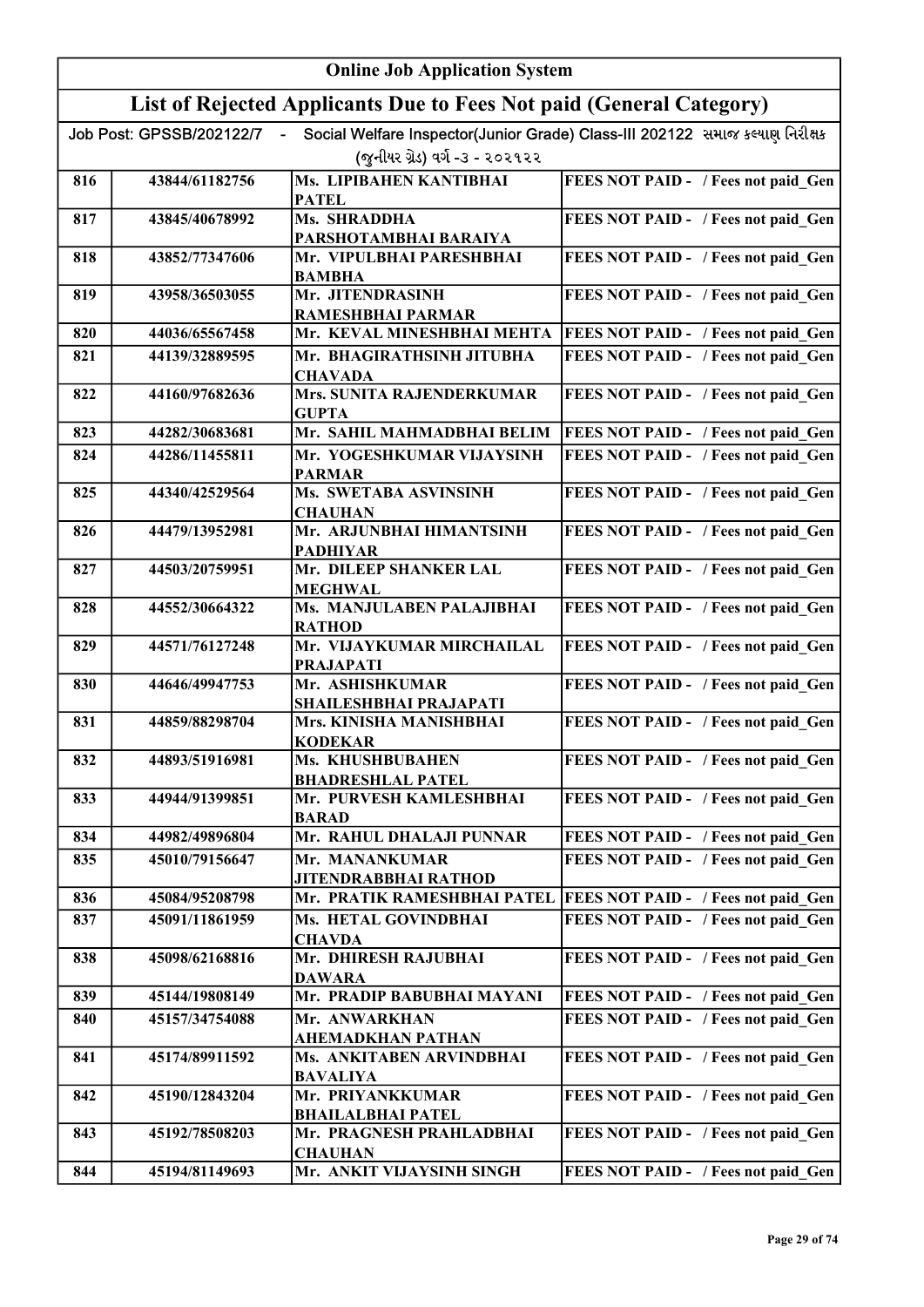|     | <b>Online Job Application System</b> |                                                                     |                                                                              |  |
|-----|--------------------------------------|---------------------------------------------------------------------|------------------------------------------------------------------------------|--|
|     |                                      | List of Rejected Applicants Due to Fees Not paid (General Category) |                                                                              |  |
|     | Job Post: GPSSB/202122/7             |                                                                     | Social Welfare Inspector(Junior Grade) Class-III 202122 સમાજ કલ્યાણ નિરીક્ષક |  |
|     |                                      | (જુનીયર ગ્રેડ) વર્ગ -૩ - ૨૦૨૧૨૨                                     |                                                                              |  |
| 845 | 45324/59345901                       | Mr. NILESH RAMESHBHAI                                               | FEES NOT PAID - / Fees not paid Gen                                          |  |
|     |                                      | <b>CHAUHAN</b>                                                      |                                                                              |  |
| 846 | 45325/21862748                       | Mr. ABHAYPALSINH ARJUNSINH<br><b>PARMAR</b>                         | FEES NOT PAID - / Fees not paid Gen                                          |  |
| 847 | 45477/78180025                       | Mr. JIGNESHKUMAR<br>RAMESHBHAI PATEL                                | FEES NOT PAID - / Fees not paid Gen                                          |  |
| 848 | 45501/22109592                       | Ms. LISHA DHARMESHBHAI<br><b>DESAI</b>                              | FEES NOT PAID - / Fees not paid Gen                                          |  |
| 849 | 45625/19746123                       | Mr. PARESHKUMAR PARADHUJI<br><b>CHAUHAN</b>                         | FEES NOT PAID - / Fees not paid Gen                                          |  |
| 850 | 45640/81929059                       | Mr. HEMANTKUMAR<br><b>VISHRAMBHAI ASARI</b>                         | FEES NOT PAID - / Fees not paid Gen                                          |  |
| 851 | 45728/50875528                       | Ms. ASHA SHAMBHUSINGH<br><b>PARMAR</b>                              | FEES NOT PAID - / Fees not paid Gen                                          |  |
| 852 | 45792/32692592                       | Ms. ANJALI RAJANGIRI GOSAI                                          | FEES NOT PAID - / Fees not paid Gen                                          |  |
| 853 | 45796/35378466                       | Mr. ARPIT PRAVINCHANDRA<br><b>GOHIL</b>                             | FEES NOT PAID - / Fees not paid Gen                                          |  |
| 854 | 45801/12712362                       | <b>VEGAD</b>                                                        | Mr. PARTHKUMAR RAMESHBHAI   FEES NOT PAID - / Fees not paid Gen              |  |
| 855 | 45811/30845086                       | Mr. HARDIK DINESHKUMAR<br><b>RAVAL</b>                              | FEES NOT PAID - / Fees not paid Gen                                          |  |
| 856 | 45888/38154940                       | Mr. VIVEKKUMAR<br><b>RAMESHKUMAR VYAS</b>                           | FEES NOT PAID - / Fees not paid_Gen                                          |  |
| 857 | 45903/83385857                       | Ms. KHUSHNUMABANU<br>NOORAEHMAD MAULVI                              | FEES NOT PAID - / Fees not paid Gen                                          |  |
| 858 | 45905/11644377                       | Mr. SAURAV RAKESH MAHETA                                            | FEES NOT PAID - / Fees not paid Gen                                          |  |
| 859 | 45938/75999763                       | Mr. DARSHAN KIRITBHAI<br><b>GONDALIYA</b>                           | FEES NOT PAID - / Fees not paid Gen                                          |  |
| 860 | 46012/24080484                       | Mrs. DIPIKA AVINASHKUMAR<br><b>CHAVHAN</b>                          | FEES NOT PAID - / Fees not paid Gen                                          |  |
| 861 | 46088/47901336                       | Mr. SHRAVAN RANGAJI<br><b>PRAJAPATI</b>                             | FEES NOT PAID - / Fees not paid Gen                                          |  |
| 862 | 46204/72647675                       | Mr. HARSHAL NIRANJANBHAI<br><b>SONPAL</b>                           | FEES NOT PAID - / Fees not paid Gen                                          |  |
| 863 | 46266/60593845                       | Mr. DIVYANGKUMAR<br><b>MAHENDRABHAI PATEL</b>                       | FEES NOT PAID - / Fees not paid_Gen                                          |  |
| 864 | 46374/17037022                       | Ms. ANUSHKA NITINBHAI VARMA                                         | FEES NOT PAID - / Fees not paid Gen                                          |  |
| 865 | 46381/89285136                       | Mr. BHARAT CHANDUBHAI<br><b>ODEDARA</b>                             | FEES NOT PAID - / Fees not paid Gen                                          |  |
| 866 | 46386/42808650                       | Mr. GULAMMAUHYUDDIN<br><b>SABBIRHUSEN SHAIKH</b>                    | FEES NOT PAID - / Fees not paid Gen                                          |  |
| 867 | 46472/43481151                       | Mr. PANKAJKUMAR<br>JAGDISHBHAI KHANGAR                              | FEES NOT PAID - / Fees not paid Gen                                          |  |
| 868 | 46623/44088002                       | Mr. PANKAJKUMAR VIRABHAI<br><b>JADAV</b>                            | FEES NOT PAID - / Fees not paid Gen                                          |  |
| 869 | 46713/40395342                       | Mrs. PRIYANKABEN MANILAL<br><b>SOLANKI</b>                          | FEES NOT PAID - / Fees not paid Gen                                          |  |
| 870 | 46714/55804883                       | Mrs. UMASHI RAHUL SHAH                                              | FEES NOT PAID - / Fees not paid Gen                                          |  |
| 871 | 46751/38625878                       | Mrs. ANJANA JATIN PATEL                                             | FEES NOT PAID - / Fees not paid Gen                                          |  |
| 872 | 46776/97877586                       | Mr. KIRTAN TUSHAR BHATT                                             | FEES NOT PAID - / Fees not paid Gen                                          |  |
| 873 | 46788/28485843                       | Mr. PARSANBHAI FARDANBHAI<br><b>RATHVA</b>                          | FEES NOT PAID - / Fees not paid Gen                                          |  |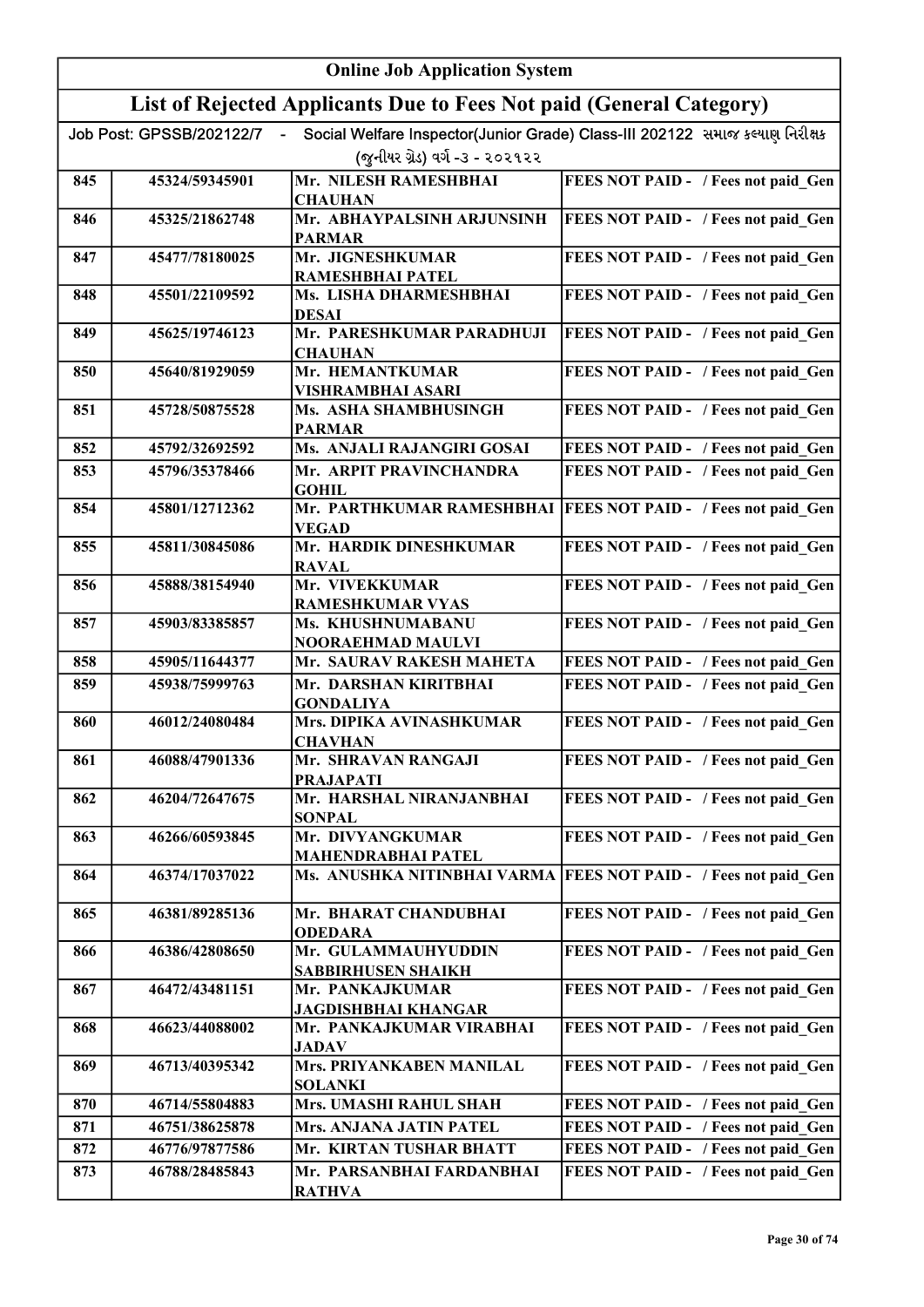|     |                          | <b>Online Job Application System</b>                                |                                                                              |
|-----|--------------------------|---------------------------------------------------------------------|------------------------------------------------------------------------------|
|     |                          | List of Rejected Applicants Due to Fees Not paid (General Category) |                                                                              |
|     | Job Post: GPSSB/202122/7 |                                                                     | Social Welfare Inspector(Junior Grade) Class-III 202122 સમાજ કલ્યાણ નિરીક્ષક |
|     |                          | (જુનીયર ગ્રેડ) વર્ગ -૩ - ૨૦૨૧૨૨                                     |                                                                              |
| 874 | 46806/56632413           | Mr. SAGAR ISWARBHAI                                                 | FEES NOT PAID - / Fees not paid Gen                                          |
| 875 | 46820/30166226           | <b>GONDALIYA</b><br>Ms. KHUSBUBEN NANUBHAI                          | FEES NOT PAID - / Fees not paid Gen                                          |
|     |                          | <b>CHAVDHARI</b>                                                    |                                                                              |
| 876 | 46881/29638480           | Ms. POOJA ASHOKBHAI<br><b>KANOJIYA</b>                              | FEES NOT PAID - / Fees not paid Gen                                          |
| 877 | 46939/61870710           | Mr. SARIFMIYA YUSUFALI<br><b>SAIYAD</b>                             | FEES NOT PAID - / Fees not paid Gen                                          |
| 878 | 47010/45751781           | Mr. SARTHAK DHARMESHBHAI<br><b>RAVAL</b>                            | FEES NOT PAID - / Fees not paid Gen                                          |
| 879 | 47071/17023159           | Ms. VIDHI DHIRENDRAKUMAR<br>TANNA                                   | FEES NOT PAID - / Fees not paid Gen                                          |
| 880 | 47093/29663287           | Ms. RENU BALA RAJPUT                                                | FEES NOT PAID - / Fees not paid Gen                                          |
| 881 | 47194/75209270           | Mr. JASMIN ARUNBHAI TANK                                            | FEES NOT PAID - / Fees not paid Gen                                          |
| 882 | 47237/55753450           | Mr. BABALEE KALYANSINH<br><b>RATHORE</b>                            | FEES NOT PAID - / Fees not paid Gen                                          |
| 883 | 47300/71785487           | Mr. MANUBHAI VAJABHAI<br>MALIWAD                                    | FEES NOT PAID - / Fees not paid Gen                                          |
| 884 | 47308/75125227           | Ms. HARSHITA CHANDMAL<br><b>BHAVSAR</b>                             | FEES NOT PAID - / Fees not paid_Gen                                          |
| 885 | 47388/97255590           | Mr. TEJASKUMAR<br><b>JAGADISHBHAI PATEL</b>                         | FEES NOT PAID - / Fees not paid Gen                                          |
| 886 | 47592/41962192           | Ms. DIPTIBEN KESHAR BHAI<br><b>CHAUDHARY</b>                        | FEES NOT PAID - / Fees not paid_Gen                                          |
| 887 | 47637/14524471           | Mr. JATIN SHANKARBHAI<br><b>KOSHTI</b>                              | FEES NOT PAID - / Fees not paid Gen                                          |
| 888 | 47674/83295820           | <b>Ms. TINKAL KISHOR KALE</b>                                       | FEES NOT PAID - / Fees not paid Gen                                          |
| 889 | 47736/10037386           | Mr. GULAMKHVAZA SALIMBHAI<br><b>DHADA</b>                           | FEES NOT PAID - / Fees not paid Gen                                          |
| 890 | 47753/84090229           | Mr. SATYAJITSINH<br><b>GHANSYAMSINH RATHOD</b>                      | <b>FEES NOT PAID - / Fees not paid Gen</b>                                   |
| 891 | 47821/77876050           | Mr. YASHKUMAR<br>MAHENDRABHAI CHAUDHARI                             | FEES NOT PAID - / Fees not paid Gen                                          |
| 892 | 47855/53363775           | Mr. MAHESH RANA RATHOD                                              | FEES NOT PAID - / Fees not paid Gen                                          |
| 893 | 47888/65854729           | Mr. MAYURSINH RANJITSINH<br><b>CHAVDA</b>                           | FEES NOT PAID - / Fees not paid Gen                                          |
| 894 | 47910/42336381           | Mr. MANGALBHAI LAXMANBHAI<br><b>DHAMOT</b>                          | FEES NOT PAID - / Fees not paid Gen                                          |
| 895 | 47919/88073942           | Mrs. HINA BA MAYURSINH<br><b>CHAVDA</b>                             | FEES NOT PAID - / Fees not paid Gen                                          |
| 896 | 48053/25057448           | Mr. KRUNAL LAXMANBHAI<br><b>SALEKAR</b>                             | FEES NOT PAID - / Fees not paid Gen                                          |
| 897 | 48063/13457435           | Mr. DILIPKUMAR MOHANLAL<br><b>SOLANKI</b>                           | FEES NOT PAID - / Fees not paid Gen                                          |
| 898 | 48064/99028997           | Ms. SIMRAN NURADINBHAI<br><b>SURANI</b>                             | FEES NOT PAID - / Fees not paid Gen                                          |
| 899 | 48198/95928623           | Mr. KAUSHAL RASIKBHAI<br><b>MISTRY</b>                              | FEES NOT PAID - / Fees not paid Gen                                          |
| 900 | 48310/40744814           | Ms. ACHALBEN RAMESHBHAI<br><b>PATEL</b>                             | FEES NOT PAID - / Fees not paid Gen                                          |
| 901 | 48357/70834211           | <b>Ms. DRASHTIBAHEN</b><br>JAYESHBHAI THAKAR                        | FEES NOT PAID - / Fees not paid Gen                                          |
| 902 | 48368/28987218           | Mr. AJITSINH BHEMSINH ZALA                                          | FEES NOT PAID - / Fees not paid Gen                                          |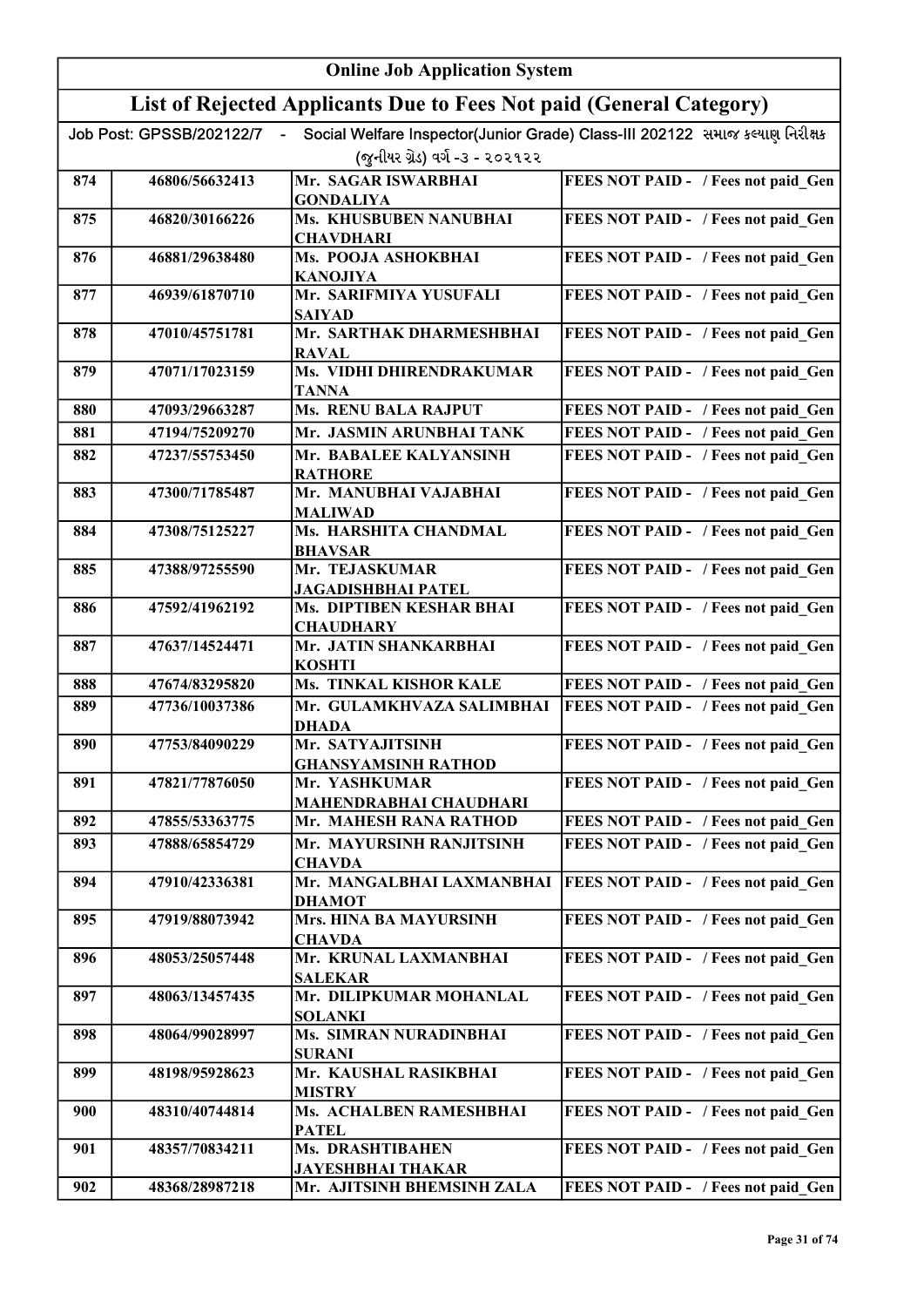|     | <b>Online Job Application System</b> |                                                                     |                                                                              |  |
|-----|--------------------------------------|---------------------------------------------------------------------|------------------------------------------------------------------------------|--|
|     |                                      | List of Rejected Applicants Due to Fees Not paid (General Category) |                                                                              |  |
|     | Job Post: GPSSB/202122/7             |                                                                     | Social Welfare Inspector(Junior Grade) Class-III 202122 સમાજ કલ્યાણ નિરીક્ષક |  |
|     |                                      | (જુનીયર ગ્રેડ) વર્ગ -૩ - ૨૦૨૧૨૨                                     |                                                                              |  |
| 903 | 48381/21994089                       | <b>Mrs. RENU BALA RAJPUT</b>                                        | FEES NOT PAID - / Fees not paid Gen                                          |  |
| 904 | 48495/80193839                       | Mrs. ANSUYABEN RATANSINH<br><b>THAKOR</b>                           | FEES NOT PAID - / Fees not paid Gen                                          |  |
| 905 | 48688/46259166                       | Ms. PAYALBEN SURESHBHAI<br><b>PATEL</b>                             | FEES NOT PAID - / Fees not paid Gen                                          |  |
| 906 | 48803/67794935                       | <b>Mrs. POOJA KAUSHAL MISTRY</b>                                    | FEES NOT PAID - / Fees not paid Gen                                          |  |
| 907 | 48821/23893838                       | Mr. HIRENKUMAR JAYANTIBHAI<br><b>PATEL</b>                          | FEES NOT PAID - / Fees not paid Gen                                          |  |
| 908 | 48919/27771265                       | Mr. JIGARKUMAR SOMALAL<br><b>RAJGOR</b>                             | FEES NOT PAID - / Fees not paid Gen                                          |  |
| 909 | 48935/21257386                       | Mrs. DEEPALI KESHAVRAI DARJI                                        | FEES NOT PAID - / Fees not paid Gen                                          |  |
| 910 | 49085/82543507                       | Mr. PRAHALADBHAI MAHADEV<br><b>BHAI THAKOR</b>                      | FEES NOT PAID - / Fees not paid Gen                                          |  |
| 911 | 49122/15114903                       | Mr. PAL SURESHBHAI PATEL                                            | FEES NOT PAID - / Fees not paid Gen                                          |  |
| 912 | 49301/86464288                       | Ms. RADHIKA SARMANBHAI HUN                                          | FEES NOT PAID - / Fees not paid Gen                                          |  |
| 913 | 49364/45764930                       | Mr. KISHAN NARSHIBHAI<br><b>MARVANIYA</b>                           | FEES NOT PAID - / Fees not paid Gen                                          |  |
| 914 | 49375/74215702                       | Mr. JIGAR GIRISHKUMAR<br><b>UPADHYAYA</b>                           | FEES NOT PAID - / Fees not paid_Gen                                          |  |
| 915 | 49377/89883398                       | Mr. SANDIPSINH PRADIPSINH<br><b>JADEJA</b>                          | FEES NOT PAID - / Fees not paid Gen                                          |  |
| 916 | 49396/74682002                       | Mr. AMITKUMAR<br>SHRISATYENDRASINH AVADHIYA                         | FEES NOT PAID - / Fees not paid Gen                                          |  |
| 917 | 49422/41571860                       | Mr. NAVDIP JASHABHAI DODIYA                                         | FEES NOT PAID - / Fees not paid Gen                                          |  |
| 918 | 49533/46458560                       | Ms. BHUMIKA PRADIPBHAI VYAS                                         | FEES NOT PAID - / Fees not paid Gen                                          |  |
| 919 | 49539/32026609                       | Mrs. MAHESHVARIBA<br>NARENDRASINH JADEJA                            | FEES NOT PAID - / Fees not paid Gen                                          |  |
| 920 | 49753/99239790                       | Mr. MRUNAL MADHU PAWAR                                              | FEES NOT PAID - / Fees not paid Gen                                          |  |
| 921 | 49987/60741658                       | Mr. IRSHADBHAI ILIYAS BHAI<br><b>AGLODIYA</b>                       | FEES NOT PAID - / Fees not paid Gen                                          |  |
| 922 | 50170/81302041                       | Mrs. VAISHALI MAHESHBHAI<br><b>PATEL</b>                            | FEES NOT PAID - / Fees not paid Gen                                          |  |
| 923 | 50195/76832206                       | Ms. SWATI KUMARI SHUKLA                                             | FEES NOT PAID - / Fees not paid Gen                                          |  |
| 924 | 50282/35884442                       | Mr. NARENDRA ABHIMAN<br><b>SURYAWANSHI</b>                          | FEES NOT PAID - / Fees not paid Gen                                          |  |
| 925 | 50471/16515126                       | Mr. RONAKKUMAR<br><b>BIPINCHANDRA PANDYA</b>                        | FEES NOT PAID - / Fees not paid Gen                                          |  |
| 926 | 50535/31485814                       | Ms. JYOTI SINGH                                                     | FEES NOT PAID - / Fees not paid Gen                                          |  |
| 927 | 50617/33464208                       | Mr. CHIRAG JAYENDRASINH<br><b>BIHOLA</b>                            | FEES NOT PAID - / Fees not paid Gen                                          |  |
| 928 | 50638/99068541                       | Ms. NIDHI YOGESH KORI                                               | FEES NOT PAID - / Fees not paid Gen                                          |  |
| 929 | 50664/48730363                       | Ms. PRIYAL PRAVINBHAI FALDU                                         | FEES NOT PAID - / Fees not paid Gen                                          |  |
| 930 | 50752/26608655                       | Mr. DENISH KAMLESHBHAI<br><b>HIRPARA</b>                            | FEES NOT PAID - / Fees not paid Gen                                          |  |
| 931 | 50849/19066327                       | Ms. BRINDA MANISHKUMAR<br>МЕНТА МАНЕТА                              | FEES NOT PAID - / Fees not paid Gen                                          |  |
| 932 | 51090/17347487                       | Mrs. DIPAVALI SANJEEV KADAM                                         | FEES NOT PAID - / Fees not paid Gen                                          |  |
| 933 | 51115/92964973                       | Ms. BHOOMI RAGHAVJIBHAI<br><b>KACHHADIYA</b>                        | FEES NOT PAID - / Fees not paid Gen                                          |  |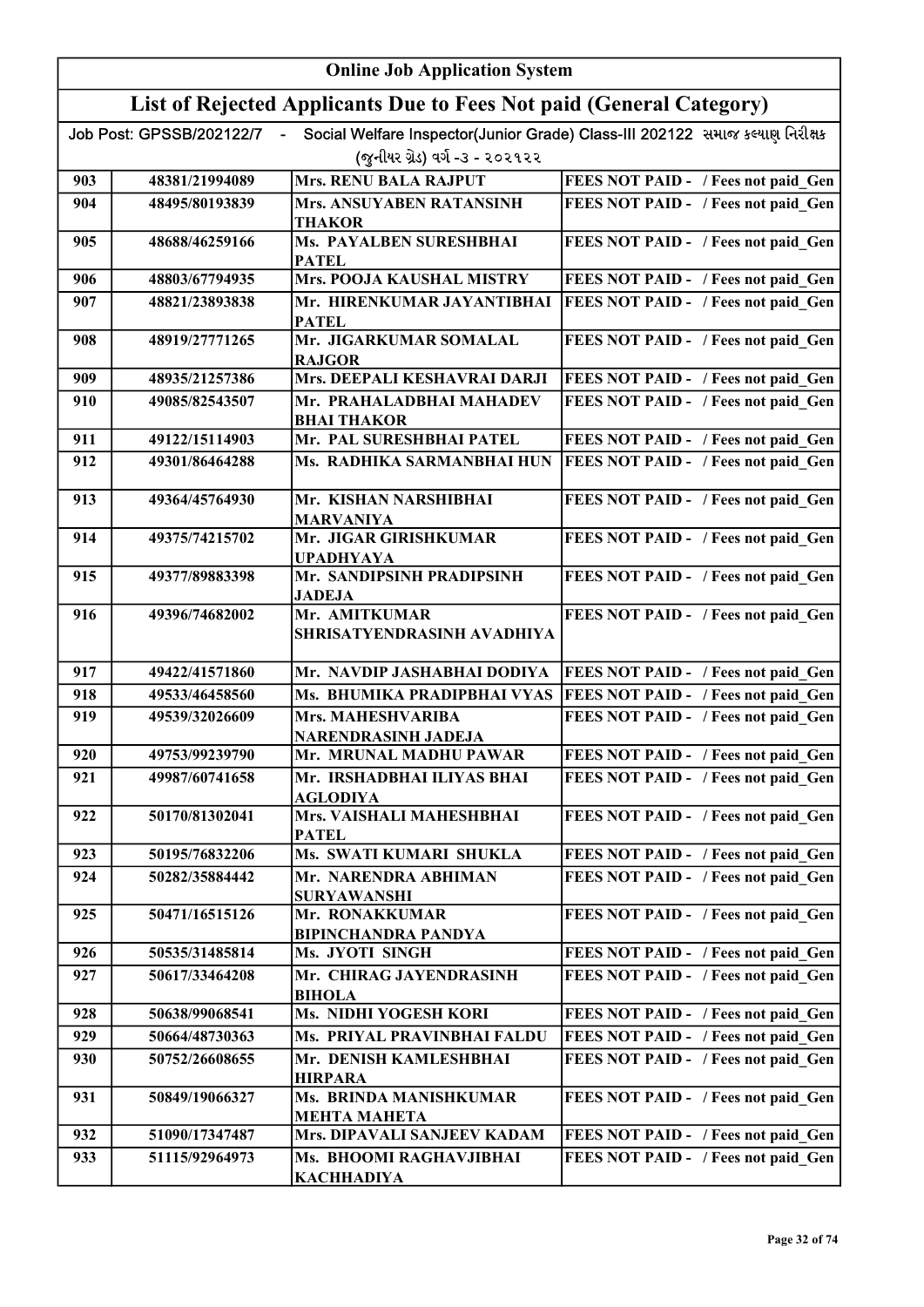|     | <b>Online Job Application System</b> |                                                                     |                                                                              |  |
|-----|--------------------------------------|---------------------------------------------------------------------|------------------------------------------------------------------------------|--|
|     |                                      | List of Rejected Applicants Due to Fees Not paid (General Category) |                                                                              |  |
|     | Job Post: GPSSB/202122/7             | (જુનીયર ગ્રેડ) વર્ગ -૩ - ૨૦૨૧૨૨                                     | Social Welfare Inspector(Junior Grade) Class-III 202122 સમાજ કલ્યાણ નિરીક્ષક |  |
| 934 | 51117/91758584                       | Ms. BHUMIKA CHANDUBHAI<br><b>PATEL</b>                              | FEES NOT PAID - / Fees not paid Gen                                          |  |
| 935 | 51132/80468544                       |                                                                     | Mr. HARDIK JAYANTIBHAI PATEL FEES NOT PAID - / Fees not paid_Gen             |  |
| 936 | 51137/61853584                       | Ms. SADHANA RAMNEVAL<br><b>VERMA</b>                                | FEES NOT PAID - / Fees not paid Gen                                          |  |
| 937 | 51235/70981414                       | Mr. KAUSHIKKUMAR<br>ASHOKBHAI PATEL                                 | FEES NOT PAID - / Fees not paid Gen                                          |  |
| 938 | 51236/40892108                       | Mr. SATISHKUMAR BHANABHAI<br><b>ASHAL</b>                           | FEES NOT PAID - / Fees not paid Gen                                          |  |
| 939 | 51244/99459391                       | Ms. SONAL MAGANBHAI<br><b>SANGHANI</b>                              | FEES NOT PAID - / Fees not paid_Gen                                          |  |
| 940 | 51323/68597456                       | Mr. KAUSHIKKUMAR<br><b>ASHOKBHAI PATEL</b>                          | FEES NOT PAID - / Fees not paid_Gen                                          |  |
| 941 | 51629/82908064                       | <b>Mrs. CHANDRIKABEN</b><br><b>ASHOKKUMAR PATEL</b>                 | FEES NOT PAID - / Fees not paid Gen                                          |  |
| 942 | 51714/22578442                       | Mrs. RENUBALA JAGDISHSINGH<br><b>RAJPUT</b>                         | FEES NOT PAID - / Fees not paid Gen                                          |  |
| 943 | 51720/34948404                       | Mr. DINESHKUMAR BABUBHAI<br><b>PATNI</b>                            | FEES NOT PAID - / Fees not paid Gen                                          |  |
| 944 | 51810/74078007                       | Mr. PUSHPRAJSINH KIRITSINH<br><b>RATHOD</b>                         | FEES NOT PAID - / Fees not paid_Gen                                          |  |
| 945 | 51875/74696666                       | Mrs. ANKITA ANKITKUMAR<br><b>TRIVEDI</b>                            | FEES NOT PAID - / Fees not paid_Gen                                          |  |
| 946 | 51877/43176728                       | Ms. RITA BHARATBHAI AJURIYA                                         | FEES NOT PAID - / Fees not paid Gen                                          |  |
| 947 | 51898/28716253                       | Mr. PIYUSHKUMAR DAHYABHAI<br><b>MODIYA</b>                          | FEES NOT PAID - / Fees not paid Gen                                          |  |
| 948 | 51991/90814872                       | Mr. KANTIBHAI KUMBHABHAI<br><b>MALI</b>                             | FEES NOT PAID - / Fees not paid Gen                                          |  |
| 949 | 52032/49999354                       | Mrs. RENU BALA JAGDISHSINGH<br><b>RAJPUT</b>                        | FEES NOT PAID - / Fees not paid Gen                                          |  |
| 950 | 52112/23162347                       | Mr. VIMALKUMAR ARVINDBHAI<br><b>NAYAKA</b>                          | <b>FEES NOT PAID - / Fees not paid Gen</b>                                   |  |
| 951 | 52131/57292686                       | Mrs. KAJOL JATINKUMAR<br><b>MISTRY</b>                              | FEES NOT PAID - / Fees not paid Gen                                          |  |
| 952 | 52151/74400319                       | Mr. HARDIKKUMAR RAMANLAL<br><b>PATEL</b>                            | FEES NOT PAID - / Fees not paid Gen                                          |  |
| 953 | 52215/14568684                       | Ms. TEJAL ROHITKUMAR<br><b>JARIWALA</b>                             | FEES NOT PAID - / Fees not paid Gen                                          |  |
| 954 | 52249/22373830                       | Ms. ANVI GAMANBHAI PATEL                                            | FEES NOT PAID - / Fees not paid Gen                                          |  |
| 955 | 52383/32763732                       | Ms. PANKTIBEN BHARATKUMAR<br><b>CHAUDHARI</b>                       | FEES NOT PAID - / Fees not paid Gen                                          |  |
| 956 | 52411/27238931                       | Mrs. POOJABEN BHARATBHAI<br><b>PANDYA</b>                           | FEES NOT PAID - / Fees not paid Gen                                          |  |
| 957 | 52535/90574696                       | Mr. SAKIB KHAN AZIMKHAN<br><b>MAKRANI</b>                           | FEES NOT PAID - / Fees not paid Gen                                          |  |
| 958 | 52579/79687746                       | Mr. KISHANSINH JITENDRASINH<br><b>VAGHELA</b>                       | FEES NOT PAID - / Fees not paid Gen                                          |  |
| 959 | 52609/38836334                       | Mr. DHIRENDRASINH DILIPSINH<br><b>CHAVDA</b>                        | FEES NOT PAID - / Fees not paid Gen                                          |  |
| 960 | 52673/38846034                       | Mr. NITINKUMAR<br>RAJENDRABHAI PATEL                                | FEES NOT PAID - / Fees not paid Gen                                          |  |
| 961 | 52700/92604732                       |                                                                     | Mr. KETAN NITINBHAI PATADIYA   FEES NOT PAID - / Fees not paid Gen           |  |
| 962 | 52709/26343340                       | Mr. RAJ SUNILBHAI SAPKAL                                            | FEES NOT PAID - / Fees not paid Gen                                          |  |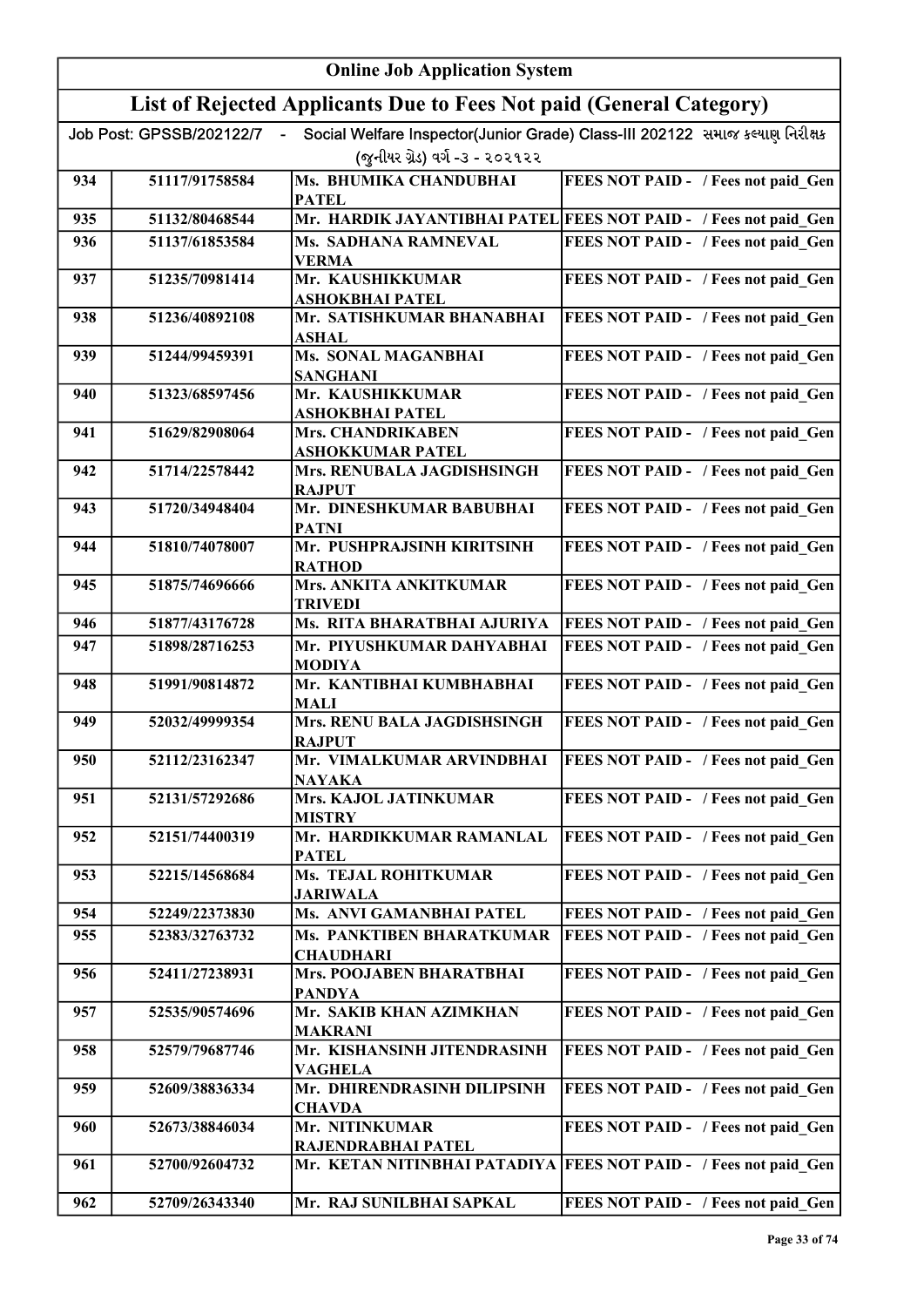|     | <b>Online Job Application System</b> |                                                                     |                                                                              |  |
|-----|--------------------------------------|---------------------------------------------------------------------|------------------------------------------------------------------------------|--|
|     |                                      | List of Rejected Applicants Due to Fees Not paid (General Category) |                                                                              |  |
|     | Job Post: GPSSB/202122/7             |                                                                     | Social Welfare Inspector(Junior Grade) Class-III 202122 સમાજ કલ્યાણ નિરીક્ષક |  |
|     |                                      | (જુનીયર ગ્રેડ) વર્ગ -૩ - ૨૦૨૧૨૨                                     |                                                                              |  |
| 963 | 52733/29265104                       | Mr. KALPESHKUMAR<br>DALPATBHAI MAKAWANA                             | FEES NOT PAID - / Fees not paid Gen                                          |  |
| 964 | 52845/24163549                       | Ms. KHANJANBEN                                                      | FEES NOT PAID - / Fees not paid Gen                                          |  |
| 965 | 52871/19824677                       | <b>MAHENDRAKUMAR JOSHI</b><br>Ms. VARSHABEN SHANABHAI               | FEES NOT PAID - / Fees not paid Gen                                          |  |
|     |                                      | <b>SOLANKI</b>                                                      |                                                                              |  |
| 966 | 52895/82353172                       | Mr. RAVI BHARATBHAI KHER                                            | FEES NOT PAID - / Fees not paid Gen                                          |  |
| 967 | 52963/31332400                       | Mrs. KRISHNABEN NARSUNGBHAI<br><b>CHAUDHARY</b>                     | FEES NOT PAID - / Fees not paid Gen                                          |  |
| 968 | 53127/59438096                       | Dr. DISHABEN<br><b>CHANDRAKANTBHAI GALANI</b>                       | FEES NOT PAID - / Fees not paid Gen                                          |  |
| 969 | 53184/99874847                       | Mr. NIRAV MAHESHBHAI PATEL                                          | FEES NOT PAID - / Fees not paid Gen                                          |  |
| 970 | 53226/70477084                       | Ms. EKTABA GOPALSINH                                                | FEES NOT PAID - / Fees not paid Gen                                          |  |
|     |                                      | <b>CHUDASAMA</b>                                                    |                                                                              |  |
| 971 | 53269/97804050                       | Ms. JANVIKUNVARBA                                                   | FEES NOT PAID - / Fees not paid Gen                                          |  |
|     |                                      | <b>MAHENDRASINH VAGHELA</b>                                         |                                                                              |  |
| 972 | 53579/38316183                       | Mr. NIKUNJ NAGARLAL<br><b>CHAUHAN</b>                               | FEES NOT PAID - / Fees not paid Gen                                          |  |
| 973 | 53619/20400486                       | Mr. SHIVANG<br><b>MAHENDRAKUMAR PANDYA</b>                          | FEES NOT PAID - / Fees not paid Gen                                          |  |
| 974 | 53635/79480411                       |                                                                     | Ms. KINALBEN ANKITBHAI PATEL FEES NOT PAID - / Fees not paid Gen             |  |
| 975 | 53679/47903514                       | Mr. HITESH HARSHADBHAI<br><b>PARMAR</b>                             | FEES NOT PAID - / Fees not paid Gen                                          |  |
| 976 | 53718/76232409                       | Ms. JYOTI SITARAM GUPTA                                             | FEES NOT PAID - / Fees not paid Gen                                          |  |
| 977 | 53725/42898778                       | Mr. VIRANCHKUMAR                                                    | FEES NOT PAID - / Fees not paid Gen                                          |  |
|     |                                      | <b>MAYURBHAI KADIA</b>                                              |                                                                              |  |
| 978 | 53733/17302879                       | Mr. KIRITKUMAR RAJUBHAI<br><b>JADAV</b>                             | FEES NOT PAID - / Fees not paid Gen                                          |  |
| 979 | 53743/59643328                       | Mr. PARTH RAMJIBHAI<br><b>TARAPARA</b>                              | <b>FEES NOT PAID - / Fees not paid_Gen  </b>                                 |  |
| 980 | 53811/47012032                       | Mr. SATYAJITSINH                                                    | FEES NOT PAID - / Fees not paid Gen                                          |  |
| 981 | 53866/32761743                       | <b>GHANSYAMSINH RATHOD</b><br>Ms. GAYATRIBEN NAVINBHAI              | FEES NOT PAID - / Fees not paid Gen                                          |  |
|     |                                      | <b>DARJI</b>                                                        |                                                                              |  |
| 982 | 53914/77163902                       | Mr. KALPESH RANCHHODBHAI<br><b>BHARVAD</b>                          | FEES NOT PAID - / Fees not paid Gen                                          |  |
| 983 | 53933/57697761                       | Mr. JAGADISHBHAI SOMABHAI<br><b>DAMOR</b>                           | FEES NOT PAID - / Fees not paid Gen                                          |  |
| 984 | 53949/39144021                       | Mr. MUJIBMOHAMMED                                                   | FEES NOT PAID - / Fees not paid Gen                                          |  |
| 985 | 53995/64227760                       | MUSTAKHUSAIN SAIYED<br>Mrs. NAMRATA NILAYKUMAR                      | FEES NOT PAID - / Fees not paid Gen                                          |  |
| 986 | 54135/17458352                       | <b>PATEL</b><br>Mr. SHIVRAJSINH ASHWINSINH                          | FEES NOT PAID - / Fees not paid Gen                                          |  |
|     |                                      | <b>CHAUHAN</b>                                                      |                                                                              |  |
| 987 | 54289/77976923                       | Mr. PRITESH GOVINDBHAI<br><b>SAVALIA</b>                            | FEES NOT PAID - / Fees not paid Gen                                          |  |
| 988 | 54406/33436304                       | Mr. DARSHAN NIRANJANBHAI<br>THAKKAR                                 | FEES NOT PAID - / Fees not paid Gen                                          |  |
| 989 | 54427/19057694                       | Mr. SAGAR JAYNTIBHAI                                                | FEES NOT PAID - / Fees not paid Gen                                          |  |
| 990 | 54476/42752059                       | <b>PRAJAPATI</b>                                                    | Mr. KARSAN ALABHAI VARVARIA FEES NOT PAID - / Fees not paid Gen              |  |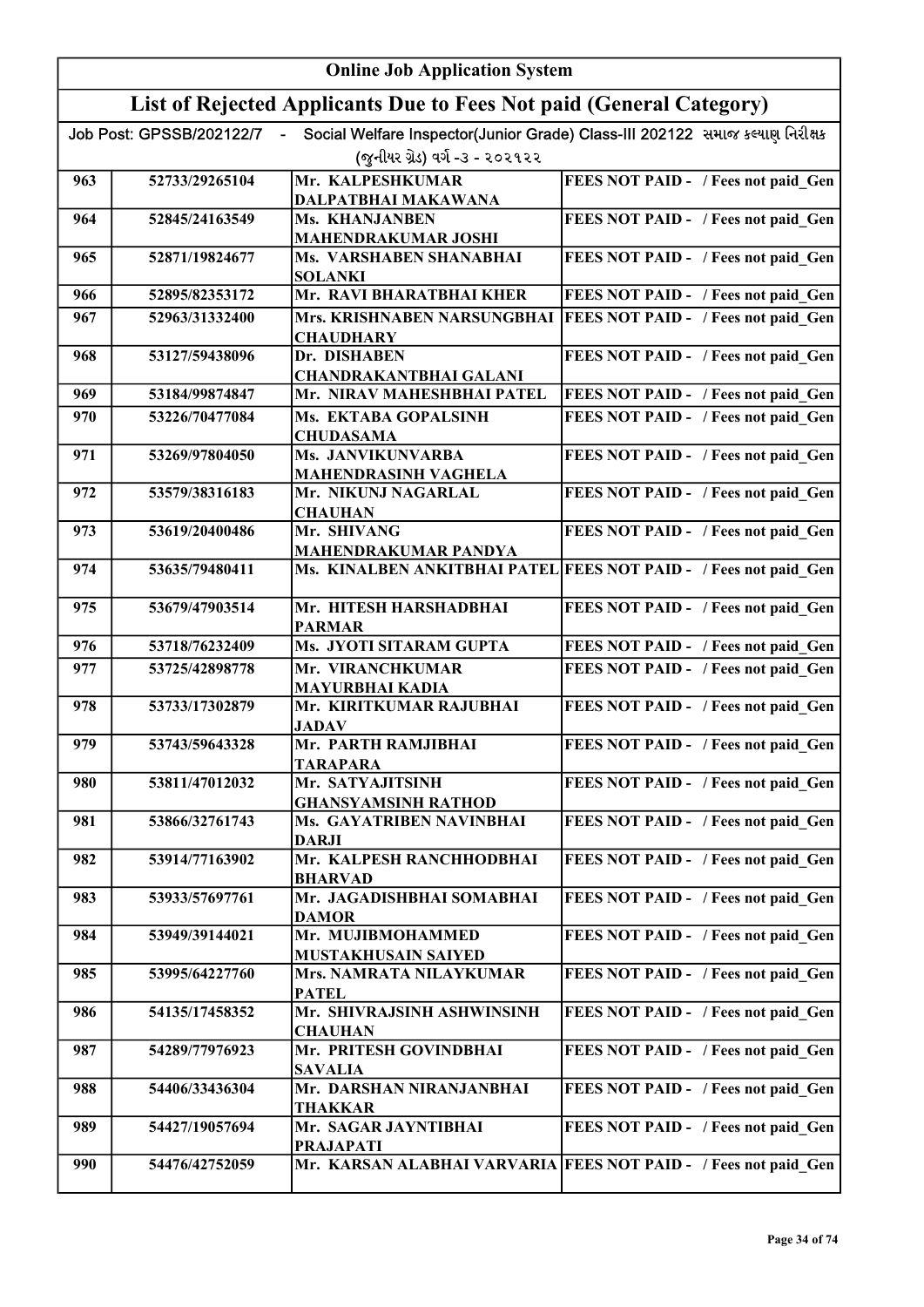|      | <b>Online Job Application System</b> |                                                                     |                                                                              |  |
|------|--------------------------------------|---------------------------------------------------------------------|------------------------------------------------------------------------------|--|
|      |                                      | List of Rejected Applicants Due to Fees Not paid (General Category) |                                                                              |  |
|      | Job Post: GPSSB/202122/7             |                                                                     | Social Welfare Inspector(Junior Grade) Class-III 202122 સમાજ કલ્યાણ નિરીક્ષક |  |
|      |                                      | (જુનીયર ગ્રેડ) વર્ગ -૩ - ૨૦૨૧૨૨                                     |                                                                              |  |
| 991  | 54517/34929920                       | Ms. VIDHIBA RAJENDRASINH<br><b>CHAUHAN</b>                          | FEES NOT PAID - / Fees not paid Gen                                          |  |
| 992  | 54598/54165775                       | Mr. JAYESHBHAI BHAGUBHAI<br><b>PARMAR</b>                           | FEES NOT PAID - / Fees not paid_Gen                                          |  |
| 993  | 54605/74211520                       | Mr. SWARUPSINH HURSINGBHAI<br><b>MAL</b>                            | FEES NOT PAID - / Fees not paid_Gen                                          |  |
| 994  | 54690/37747972                       | Mr. PARESHKUMAR MAGANLAL<br><b>KAPADIYA</b>                         | FEES NOT PAID - / Fees not paid Gen                                          |  |
| 995  | 54703/25097025                       | Mr. DIPIN RAVJIBHAI DABHI                                           | FEES NOT PAID - / Fees not paid Gen                                          |  |
| 996  | 54755/55475720                       | Mr. MUKESHBHAI ARAJANBHAI<br><b>BARAD</b>                           | FEES NOT PAID - / Fees not paid Gen                                          |  |
| 997  | 54779/16214807                       | <b>Ms. POORVIBEN MANILAL PATEL</b>                                  | FEES NOT PAID - / Fees not paid_Gen                                          |  |
| 998  | 54786/76293202                       | Mr. RAHULSINH SURESHKUMAR<br><b>GOL</b>                             | FEES NOT PAID - / Fees not paid Gen                                          |  |
| 999  | 54796/10130479                       | Mr. RAJ PRAVINBHAI THAKKAR                                          | FEES NOT PAID - / Fees not paid Gen                                          |  |
| 1000 | 54959/96527202                       | Ms. ANKITA JITENDRABHAI<br><b>RAJPURA</b>                           | FEES NOT PAID - / Fees not paid Gen                                          |  |
| 1001 | 54992/24259902                       |                                                                     | Mr. PARTH SHANKARBHAI PATEL FEES NOT PAID - / Fees not paid Gen              |  |
| 1002 | 55017/80663375                       | Mr. HIMANSHUKUMAR<br>PRABHATSINH ZALA                               | FEES NOT PAID - / Fees not paid Gen                                          |  |
| 1003 | 55053/71427168                       | Mr. CHIRAGKUMAR<br>ARVINDBHAI PARMAR                                | FEES NOT PAID - / Fees not paid Gen                                          |  |
| 1004 | 55070/41630898                       | Ms. DHARA AMITSINH SOLANKI                                          | FEES NOT PAID - / Fees not paid Gen                                          |  |
| 1005 | 55097/62757748                       | Mr. ROHAN MAHENDRAKUMAR<br><b>KANHAI</b>                            | FEES NOT PAID - / Fees not paid Gen                                          |  |
| 1006 | 55099/37145398                       | Mr. SHAMLABHAI KUPAJI PATEL                                         | <b>FEES NOT PAID - / Fees not paid Gen</b>                                   |  |
| 1007 | 55169/60775377                       | Mr. PRADIP BHAYABHAI<br><u>LAVADIYA</u>                             | FEES NOT PAID - / Fees not paid Gen                                          |  |
| 1008 | 55265/32865872                       | Mr. GOPAL PARABATAJI<br><b>VAGHELA</b>                              | FEES NOT PAID - / Fees not paid Gen                                          |  |
| 1009 | 55340/99568951                       | Mr. RAJA HIRABHAI<br><b>KHAMBHALA</b>                               | FEES NOT PAID - / Fees not paid Gen                                          |  |
| 1010 | 55368/66420682                       | Mr. SANJAYKUMAR ARATSINH<br><b>BARIA</b>                            | FEES NOT PAID - / Fees not paid Gen                                          |  |
| 1011 | 55375/34958092                       | Mr. PAMIN BHIKHALAL PATEL                                           | FEES NOT PAID - / Fees not paid Gen                                          |  |
| 1012 | 55449/12425386                       | Mr. JAGDISHKUMAR<br>RATNABHAI MACHHAR                               | FEES NOT PAID - / Fees not paid Gen                                          |  |
| 1013 | 55475/70427363                       | Mr. BHAVIKKUMAR<br>JITENDRABHARATHI GOSWAMI                         | FEES NOT PAID - / Fees not paid Gen                                          |  |
| 1014 | 55496/16761750                       | Mrs. JAYABAHEN ASHOKBHAI<br><b>DARJI</b>                            | FEES NOT PAID - / Fees not paid_Gen                                          |  |
| 1015 | 55528/26032200                       | Mr. HIMANSHU KANAIYALAL<br><b>BHATT</b>                             | FEES NOT PAID - / Fees not paid_Gen                                          |  |
| 1016 | 55536/87413430                       | Mr. DIVYAKUMAR JAYANTIBHAI<br><b>PATEL</b>                          | FEES NOT PAID - / Fees not paid Gen                                          |  |
| 1017 | 55553/22127267                       | Mr. DIVYESHGIRI SHRIKANTGIRI<br><b>GOSWAMI</b>                      | FEES NOT PAID - / Fees not paid Gen                                          |  |
| 1018 | 55710/61585456                       | Mrs. PRIYANKABEN RAMBHAI<br><b>PATEL</b>                            | FEES NOT PAID - / Fees not paid Gen                                          |  |
| 1019 | 55762/96633276                       | Mr. RAJENDRBHAI ARVINDBHAI<br><b>SOLANKI</b>                        | FEES NOT PAID - / Fees not paid Gen                                          |  |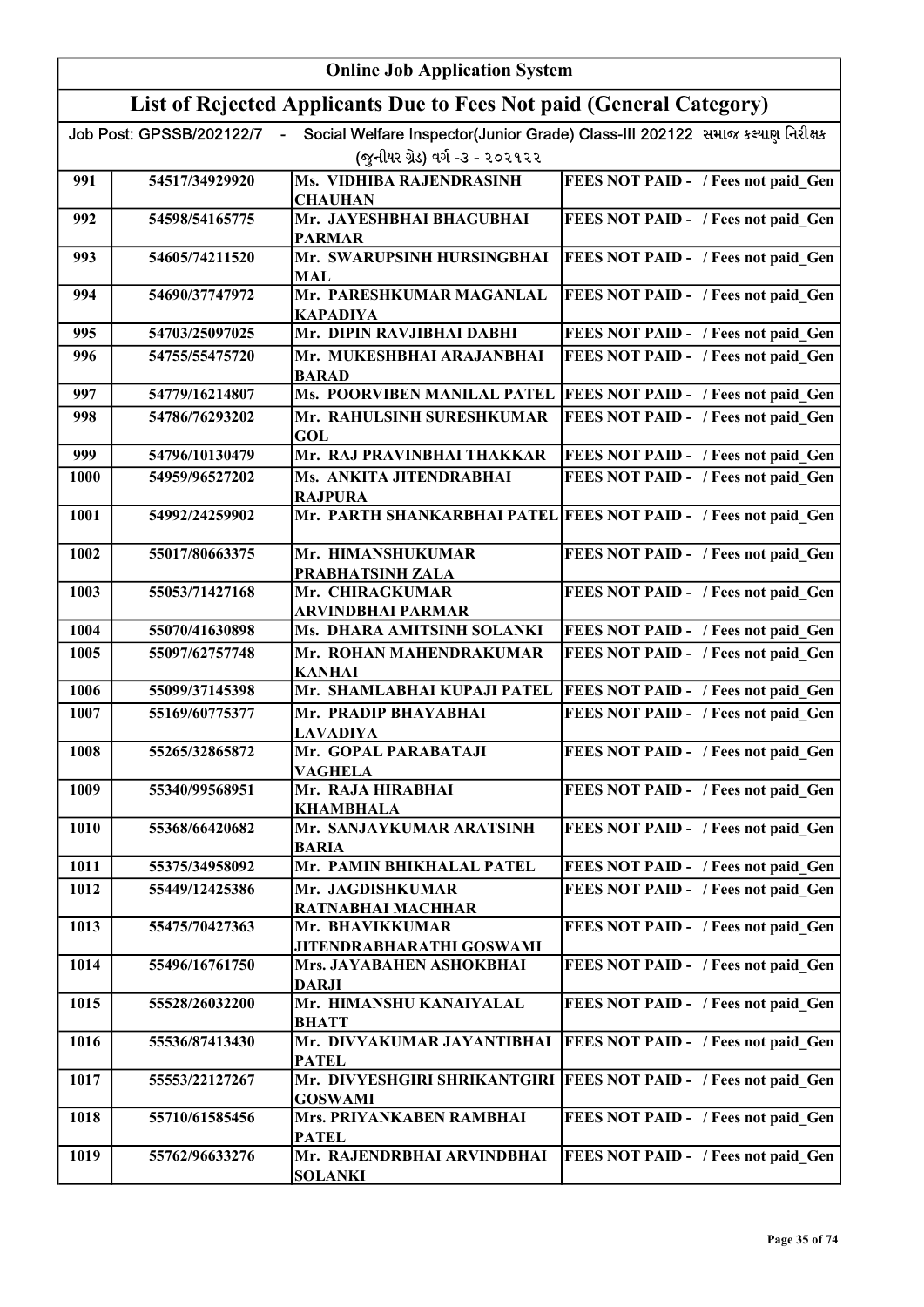|      |                          | <b>Online Job Application System</b>                                |                                                                              |
|------|--------------------------|---------------------------------------------------------------------|------------------------------------------------------------------------------|
|      |                          | List of Rejected Applicants Due to Fees Not paid (General Category) |                                                                              |
|      | Job Post: GPSSB/202122/7 |                                                                     | Social Welfare Inspector(Junior Grade) Class-III 202122 સમાજ કલ્યાણ નિરીક્ષક |
|      |                          | (જુનીયર ગ્રેડ) વર્ગ -૩ - ૨૦૨૧૨૨                                     |                                                                              |
| 1020 | 55768/16848531           | <b>Ms. PARVINBA VIKRAMSINH</b>                                      | FEES NOT PAID - / Fees not paid Gen                                          |
|      |                          | <b>PARMAR</b>                                                       |                                                                              |
| 1021 | 55790/63746819           | Mrs. SEJAL NILESH JOSHI                                             | FEES NOT PAID - / Fees not paid Gen                                          |
| 1022 | 55858/67121226           | Mr. JAIPALSING NIMBA RAJPUT                                         | FEES NOT PAID - / Fees not paid Gen                                          |
| 1023 | 55876/66963591           | Mr. SHRENIKKUMAR<br>JITENDRAKUMAR PANDYA                            | FEES NOT PAID - / Fees not paid Gen                                          |
| 1024 | 55943/44719759           | Mr. KAMLESHBHAI<br><b>DALSINGBHAI MAL</b>                           | FEES NOT PAID - / Fees not paid Gen                                          |
| 1025 | 56018/56859679           | Mrs. DIPALI DIPESHKUMAR                                             | FEES NOT PAID - / Fees not paid Gen                                          |
|      |                          | <b>PARMAR</b>                                                       |                                                                              |
| 1026 | 56038/94952453           | Mr. MEETKUMAR                                                       | FEES NOT PAID - / Fees not paid Gen                                          |
| 1027 | 56106/69446632           | PRASHANTBHAI DAVE                                                   | Ms. RIDHDHY RAJANIKANT BHAI   FEES NOT PAID - / Fees not paid Gen            |
|      |                          | <b>RAJPARA</b>                                                      |                                                                              |
| 1028 | 56118/99502447           | Mrs. HIRALKUMARI AKSHAY<br>YADAV                                    | FEES NOT PAID - / Fees not paid_Gen                                          |
| 1029 | 56147/94951123           | Ms. KRISHNA ASHOKKUMAR<br><b>BHATT</b>                              | FEES NOT PAID - / Fees not paid_Gen                                          |
| 1030 | 56196/12137953           | Mr. DIPESHKUMAR                                                     | FEES NOT PAID - / Fees not paid_Gen                                          |
|      |                          | NATVARBHAI PARAMAR                                                  |                                                                              |
| 1031 | 56222/25340187           | Ms. JYOTI BABULAL                                                   | FEES NOT PAID - / Fees not paid Gen                                          |
| 1032 | 56249/99614147           | Ms. BINDIYA ISHWARBHAI<br><b>NAKARANI</b>                           | FEES NOT PAID - / Fees not paid Gen                                          |
| 1033 | 56271/94259987           | Mr. NILESHPURI DOLATPURI<br><b>GOSWAMI</b>                          | FEES NOT PAID - / Fees not paid Gen                                          |
| 1034 | 56566/11970214           | Mr. NILESHPURI DOLATPURI<br><b>GOSWAMI</b>                          | FEES NOT PAID - / Fees not paid Gen                                          |
| 1035 | 56575/62452393           | Ms. CHETANABEN CHUNDABHAI<br><b>RAVAL</b>                           | <b>FEES NOT PAID - / Fees not paid Gen</b>                                   |
| 1036 | 56613/80046957           | Ms. NEHABEN HARIOMBHAI<br><b>SHARMA</b>                             | FEES NOT PAID - / Fees not paid_Gen                                          |
| 1037 | 56709/31982404           | Mr. VANRAJSINH KRISHNSINH<br><b>CHAUHAN</b>                         | FEES NOT PAID - / Fees not paid Gen                                          |
| 1038 | 56712/12787677           | Mr. YUVRAJSINH PRATAPSINH<br><b>JADEJA</b>                          | FEES NOT PAID - / Fees not paid Gen                                          |
| 1039 | 56724/15271778           | Mr. NISARG KAMLESHBHAI<br><b>UPADHYAY</b>                           | FEES NOT PAID - / Fees not paid Gen                                          |
| 1040 | 56773/93970616           | Mr. RAJDEEPSINH ARJUNSINH<br><b>VIHOL</b>                           | FEES NOT PAID - / Fees not paid Gen                                          |
| 1041 | 56872/21301707           | Ms. HEMAXI BHAICHANDBHAI<br><b>BHATIA</b>                           | FEES NOT PAID - / Fees not paid Gen                                          |
| 1042 | 56894/32927020           | Ms. JUHI SANJEEV MEHTA                                              | FEES NOT PAID - / Fees not paid_Gen                                          |
| 1043 | 56899/21435187           | Mr. KETAN SATYAKUMAR                                                | FEES NOT PAID - / Fees not paid Gen                                          |
| 1044 | 56928/21582497           | <b>MAURYA</b><br>Mr. PAVAN HASAMUKHRAI                              | FEES NOT PAID - / Fees not paid Gen                                          |
|      |                          | <b>TRIVEDI</b>                                                      |                                                                              |
| 1045 | 57001/88129420           | Ms. ARTIBEN NATAVARGIRI<br><b>GOSWAMI</b>                           | FEES NOT PAID - / Fees not paid Gen                                          |
| 1046 | 57019/78061052           | Mr. CHETAN KUMAR                                                    | FEES NOT PAID - / Fees not paid_Gen                                          |
| 1047 | 57027/92771256           | <b>RAMANBHAI BHOI</b><br>Mr. HARDIK GIRISHBHAI JOSHI                | FEES NOT PAID - / Fees not paid Gen                                          |
| 1048 | 57049/17493003           | Ms. HINABEN BHARATSINH                                              | FEES NOT PAID - / Fees not paid Gen                                          |
|      |                          | <b>VAGHELA</b>                                                      |                                                                              |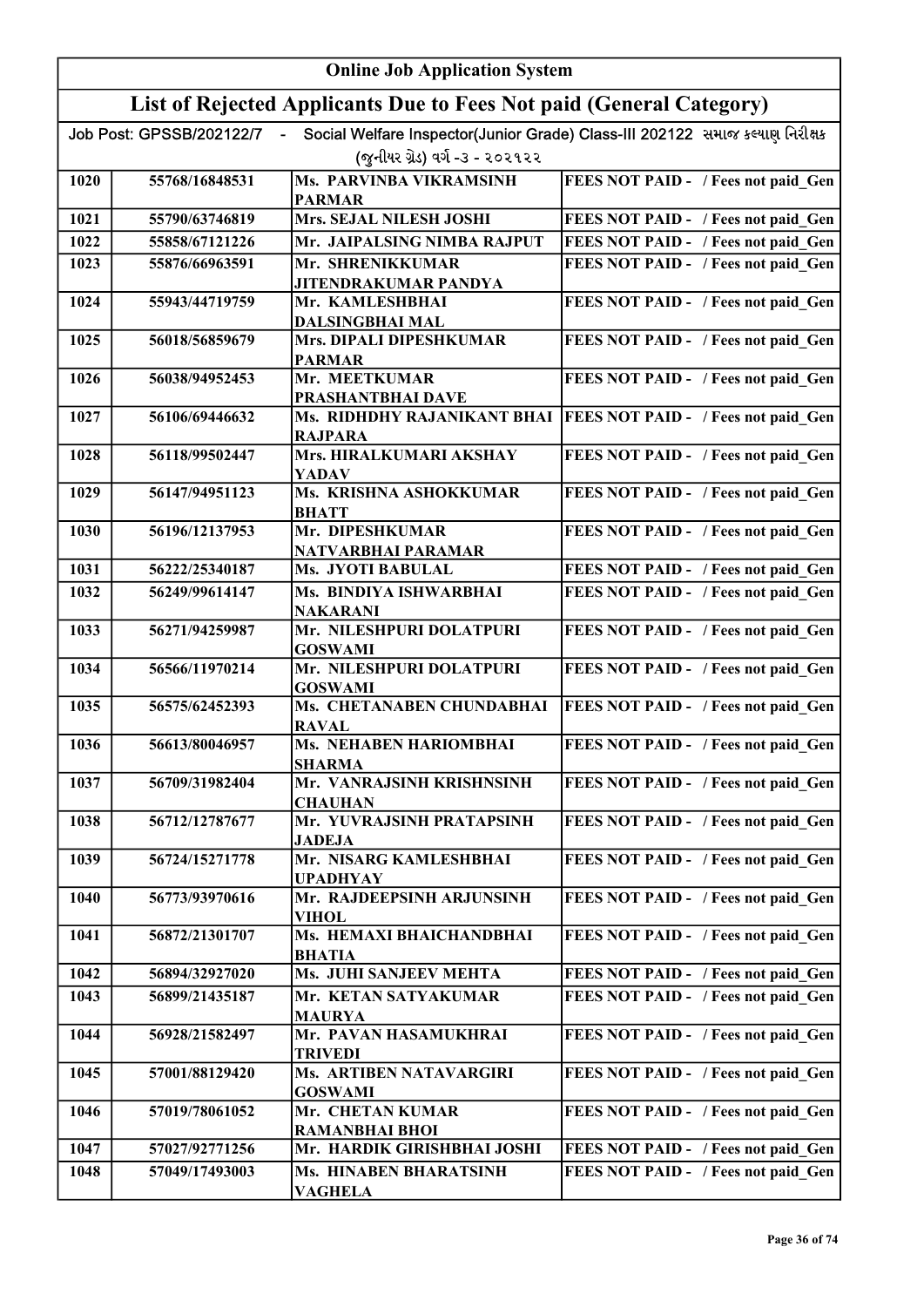|      |                          | <b>Online Job Application System</b>                                |                                                                              |
|------|--------------------------|---------------------------------------------------------------------|------------------------------------------------------------------------------|
|      |                          | List of Rejected Applicants Due to Fees Not paid (General Category) |                                                                              |
|      | Job Post: GPSSB/202122/7 |                                                                     | Social Welfare Inspector(Junior Grade) Class-III 202122 સમાજ કલ્યાણ નિરીક્ષક |
|      |                          | (જુનીયર ગ્રેડ) વર્ગ -૩ - ૨૦૨૧૨૨                                     |                                                                              |
| 1049 | 57096/75102528           | Mr. JAYDIP BABUBHAI PATEL                                           | FEES NOT PAID - / Fees not paid Gen                                          |
| 1050 | 57130/17563658           | Ms. DARSHANABEN NANUBHAI                                            | FEES NOT PAID - / Fees not paid Gen                                          |
| 1051 | 57248/75048999           | <b>TANDEL</b><br>Mr. DASHARATHBHAI VASABHAI                         | FEES NOT PAID - / Fees not paid Gen                                          |
|      |                          | NAI                                                                 |                                                                              |
| 1052 | 57278/98737122           | Mr. YOGENDRA RAMJAGAT<br><b>VARMA</b>                               | FEES NOT PAID - / Fees not paid Gen                                          |
| 1053 | 57282/51490872           | Mr. KISANSINH KESHUBHA ZALA                                         | FEES NOT PAID - / Fees not paid Gen                                          |
| 1054 | 57352/37026244           | Ms. DIPTI DINESHBHAI<br><b>MAKWANA</b>                              | FEES NOT PAID - / Fees not paid Gen                                          |
| 1055 | 57370/30127323           | Ms. TWINKLE LAJPATRAY                                               | FEES NOT PAID - / Fees not paid Gen                                          |
|      |                          | <b>MAHESHWARI</b>                                                   |                                                                              |
| 1056 | 57413/42768634           | Mrs. POOJA LAVINDRA PRASHAD<br><b>THAKAR</b>                        | FEES NOT PAID - / Fees not paid Gen                                          |
| 1057 | 57456/12123061           | Mr. DHAVAL PIYUSHBHAI<br><b>KUVARIYA</b>                            | FEES NOT PAID - / Fees not paid_Gen                                          |
| 1058 | 57467/63046332           | Mr. KETAN DASHARATHBHAI<br><b>PATEL</b>                             | FEES NOT PAID - / Fees not paid_Gen                                          |
| 1059 | 57474/91947242           | Mr. EZAZBHAI HIDAYATULLAH<br><b>KHANUSIYA</b>                       | FEES NOT PAID - / Fees not paid_Gen                                          |
| 1060 | 57521/68001681           |                                                                     | Mr. HITESH PRATAPRAY RATHOD FEES NOT PAID - / Fees not paid_Gen              |
| 1061 | 57526/10812026           | Ms. NIRMALBEN ARVINDBHAI<br><b>CHAUHAN</b>                          | FEES NOT PAID - / Fees not paid Gen                                          |
| 1062 | 57548/18212470           | Ms. POOJABEN ASHVINBHAI<br><b>PATEL</b>                             | FEES NOT PAID - / Fees not paid Gen                                          |
| 1063 | 57563/54656150           | Mr. TEJASKUMAR<br>JAGADISHBHAI PATEL                                | FEES NOT PAID - / Fees not paid Gen                                          |
| 1064 | 57598/86170074           | Mr. ASHISHKUMAR ARVINDBHAI<br><b>CHAUHAN</b>                        | <b>FEES NOT PAID - / Fees not paid Gen</b>                                   |
| 1065 | 57611/54387345           | Ms. RAMILABEN ARJANBHAI<br><b>DAMOR</b>                             | FEES NOT PAID - / Fees not paid_Gen                                          |
| 1066 | 57687/66710986           | Mr. MOHITKUMAR                                                      | FEES NOT PAID - / Fees not paid Gen                                          |
|      |                          | <b>SHARADKUMAR BHATT</b>                                            |                                                                              |
| 1067 | 57705/36135224           | Ms. ROSHANIBEN BHIKHUBHAI<br><b>MAISURIYA</b>                       | FEES NOT PAID - / Fees not paid Gen                                          |
| 1068 | 57745/45854892           | Mr. SHUKANSINH HIMMATSINH<br><b>VAGHELA</b>                         | FEES NOT PAID - / Fees not paid Gen                                          |
| 1069 | 57773/45504441           | Mr. VIPUL PARBATBHAI GOJIYA                                         | FEES NOT PAID - / Fees not paid Gen                                          |
| 1070 | 57778/37912298           | Mr. PRADIPKUMAR RAMANLAL<br><b>PATEL</b>                            | FEES NOT PAID - / Fees not paid Gen                                          |
| 1071 | 57802/38831187           | Ms. DEVANSHI SANJAYBHAI<br><b>BHATT</b>                             | FEES NOT PAID - / Fees not paid Gen                                          |
| 1072 | 58037/18634258           | <b>Mrs. FORAMBAHEN</b>                                              | FEES NOT PAID - / Fees not paid Gen                                          |
| 1073 | 58074/61249760           | <b>BHAILALBHAI PATEL</b><br>Mr. ASHVINKUMAR                         | FEES NOT PAID - / Fees not paid Gen                                          |
| 1074 | 58122/76358151           | <b>MANOJKUMAR SOLANKI</b><br>Mrs. KHYATIBEN                         | FEES NOT PAID - / Fees not paid Gen                                          |
|      |                          | DEVENDRAKUMAR JOSHI                                                 |                                                                              |
| 1075 | 58148/78761502           | Mr. INDRAJITSINH<br><b>GANAPATASINH KUMPAVAT</b>                    | FEES NOT PAID - / Fees not paid Gen                                          |
| 1076 | 58311/85538667           | Mr. MOHAMMED FURKAN                                                 | FEES NOT PAID - / Fees not paid Gen                                          |
| 1077 | 58479/32479631           | <b>FARUKBHAI KHEDAWALA</b><br>Ms. JAGRUTI VEJANANDBHAI              | FEES NOT PAID - / Fees not paid Gen                                          |
|      |                          | <b>JOGAL</b>                                                        |                                                                              |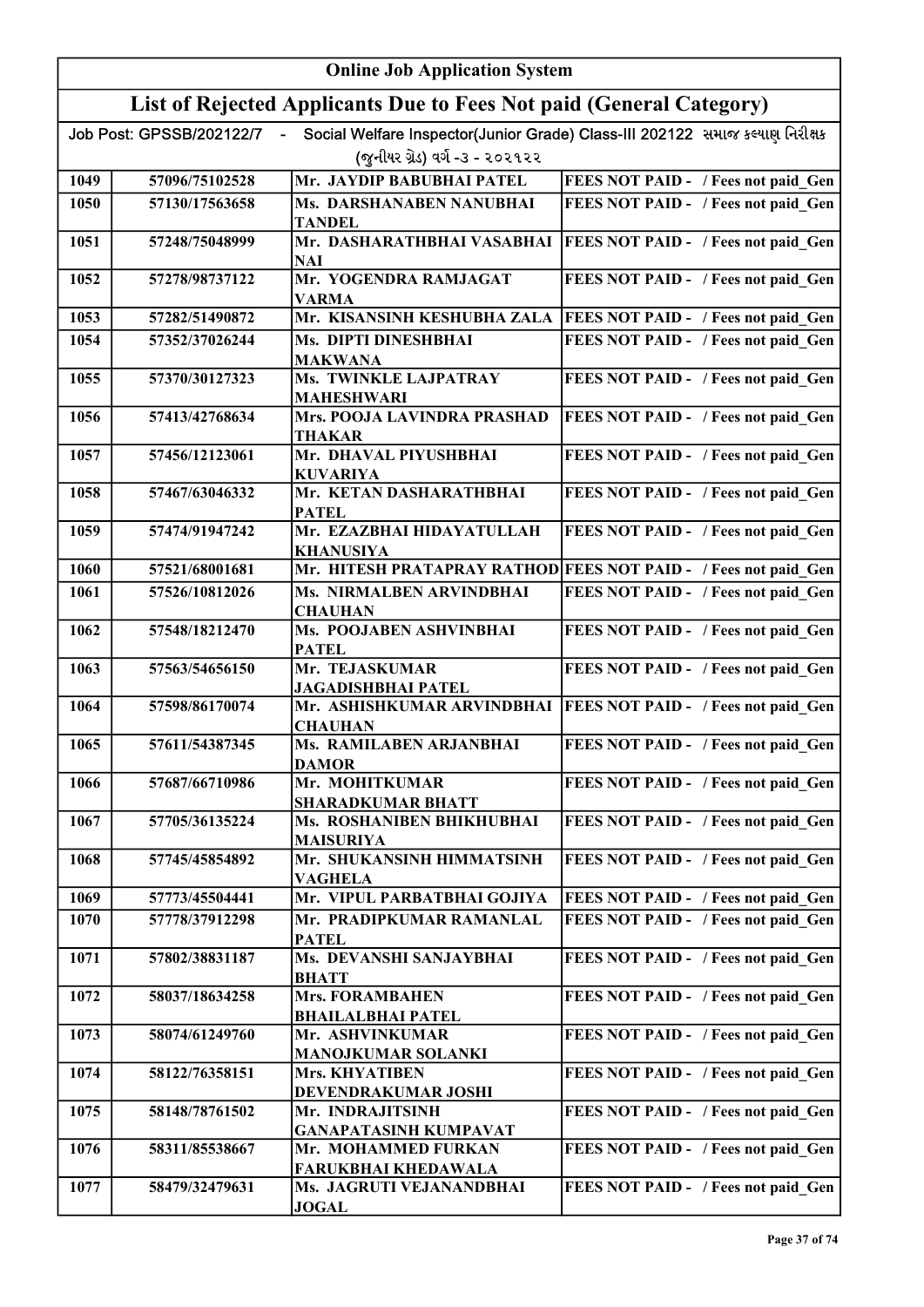|      | <b>Online Job Application System</b> |                                                                     |                                                                              |
|------|--------------------------------------|---------------------------------------------------------------------|------------------------------------------------------------------------------|
|      |                                      | List of Rejected Applicants Due to Fees Not paid (General Category) |                                                                              |
|      | Job Post: GPSSB/202122/7             |                                                                     | Social Welfare Inspector(Junior Grade) Class-III 202122 સમાજ કલ્યાણ નિરીક્ષક |
|      |                                      | (જુનીયર ગ્રેડ) વર્ગ -૩ - ૨૦૨૧૨૨                                     |                                                                              |
| 1078 | 58484/63750055                       | Mr. SIRAJ ISUBBHAI SUMARA                                           | FEES NOT PAID - / Fees not paid Gen                                          |
| 1079 | 58494/69952562                       | Mr. JAYESHKUMAR                                                     | FEES NOT PAID - / Fees not paid Gen                                          |
| 1080 |                                      | <b>BHIKHABHAI SURYAVANSHI</b><br>Mr. DIGVIJAYSINH                   |                                                                              |
|      | 58565/14998653                       | <b>MAHAVIRSINH GOHIL</b>                                            | FEES NOT PAID - / Fees not paid Gen                                          |
| 1081 | 58585/65498180                       | Mr. SAHIDHUSSAIN                                                    | FEES NOT PAID - / Fees not paid Gen                                          |
|      |                                      | <b>GULAMMUSTUFA</b>                                                 |                                                                              |
|      |                                      | <b>MANSURIPINJARA</b>                                               |                                                                              |
| 1082 | 58587/49388593                       | Mr. MOSOHEL MOASLAM<br><b>SHAIKH</b>                                | FEES NOT PAID - / Fees not paid Gen                                          |
| 1083 | 58930/26306765                       | Ms. PRIYANKA SANJAY JADHAV                                          | FEES NOT PAID - / Fees not paid Gen                                          |
| 1084 | 58957/14204196                       |                                                                     | Mr. SIDDHARAJSINH JAYDIPSINH  FEES NOT PAID - / Fees not paid Gen            |
|      |                                      | <b>UDAVAT</b>                                                       |                                                                              |
| 1085 | 58973/83672370                       |                                                                     | Mr. LALSINH BABUBHAI PARMAR FEES NOT PAID - / Fees not paid Gen              |
| 1086 | 58987/14348753                       |                                                                     | Ms. PRIYAL KAMLESHBHAI VYAS FEES NOT PAID - / Fees not paid Gen              |
| 1087 | 58988/14903337                       | Ms. KUMARINEHABAI DANSINGH                                          | FEES NOT PAID - / Fees not paid Gen                                          |
|      |                                      | <b>SIKARWAR</b>                                                     |                                                                              |
| 1088 | 59067/26931838                       | Mr. DHAVALKUMAR DULABHAI                                            | FEES NOT PAID - / Fees not paid Gen                                          |
| 1089 | 59085/65976241                       | <b>KALSARIYA</b><br>Mr. NISHANTKUMAR                                | FEES NOT PAID - / Fees not paid Gen                                          |
|      |                                      | RAJESHBHAI PATEL                                                    |                                                                              |
| 1090 | 59127/48095119                       | Ms. CHHAYABAHEN NATVARLAL                                           | <b>FEES NOT PAID - / Fees not paid Gen</b>                                   |
|      |                                      | <b>PATEL</b>                                                        |                                                                              |
| 1091 | 59228/25042749                       | Mr. NIMIT KISORGAR GOSWAMI                                          | FEES NOT PAID - / Fees not paid Gen                                          |
| 1092 | 59252/41653970                       | Mr. VISHALKUMAR<br><b>JAYANTIBHAI PATEL</b>                         | FEES NOT PAID - / Fees not paid Gen                                          |
| 1093 | 59330/27386039                       | Mr. AMITKUMAR RAMESHBHAI                                            | FEES NOT PAID - / Fees not paid Gen                                          |
|      |                                      | <b>PATEL</b>                                                        |                                                                              |
| 1094 | 59345/83813611                       | Ms. RIDDHIBEN NITINKUMAR<br><b>SHAH</b>                             | FEES NOT PAID - / Fees not paid_Gen                                          |
| 1095 | 59347/56782145                       | Mrs. DINKALBEN SHAILESHBHAI                                         | FEES NOT PAID - / Fees not paid Gen                                          |
|      |                                      | <b>PATEL</b>                                                        |                                                                              |
| 1096 | 59489/51595792                       | Ms. KHUSHBUBAHEN ANILBHAI<br><b>PATEL</b>                           | FEES NOT PAID - / Fees not paid Gen                                          |
| 1097 | 59711/47670371                       | Ms. PINALBEN SURESHBHAI                                             | FEES NOT PAID - / Fees not paid Gen                                          |
|      |                                      | <b>PATEL</b>                                                        |                                                                              |
| 1098 | 59792/47987809                       | Mr. SHANIBHAI SURESHBHAI                                            | FEES NOT PAID - / Fees not paid Gen                                          |
| 1099 | 59897/65804275                       | <b>RATOJA</b><br>Mr. ASHISHKUMAR                                    | FEES NOT PAID - / Fees not paid Gen                                          |
|      |                                      | <b>RAJESHKUMAR VYAS</b>                                             |                                                                              |
| 1100 | 59899/49130163                       | Mr. MAYUR VAGHELA VAGHELA                                           | FEES NOT PAID - / Fees not paid Gen                                          |
| 1101 | 59928/24478867                       | Mr. JEET ARVINDKUMAR SWAMI                                          | FEES NOT PAID - / Fees not paid Gen                                          |
| 1102 | 59937/16460899                       | Mr. SAGARKUMAR                                                      | FEES NOT PAID - / Fees not paid Gen                                          |
| 1103 | 60000/90195761                       | <b>SHANKARBHAI BHOI</b><br>Ms. PRIYAL RAMESHBHAI PATEL              | FEES NOT PAID - / Fees not paid Gen                                          |
| 1104 | 60094/58214846                       | Mr. MUKUND HARSUKHLAL                                               | FEES NOT PAID - / Fees not paid Gen                                          |
|      |                                      | <b>BHUVA</b>                                                        |                                                                              |
| 1105 | 60173/18725002                       | Mr. AMIT HIRENKUMAR DESAI                                           | FEES NOT PAID - / Fees not paid Gen                                          |
| 1106 | 60195/77831176                       | Mr. NIKUNJKUMAR MOHANBHAI                                           | FEES NOT PAID - / Fees not paid Gen                                          |
| 1107 | 60234/70650105                       | <b>RATHVA</b><br>Ms. KAJALBEN HIMMATBHAI                            | FEES NOT PAID - / Fees not paid Gen                                          |
|      |                                      | JANI                                                                |                                                                              |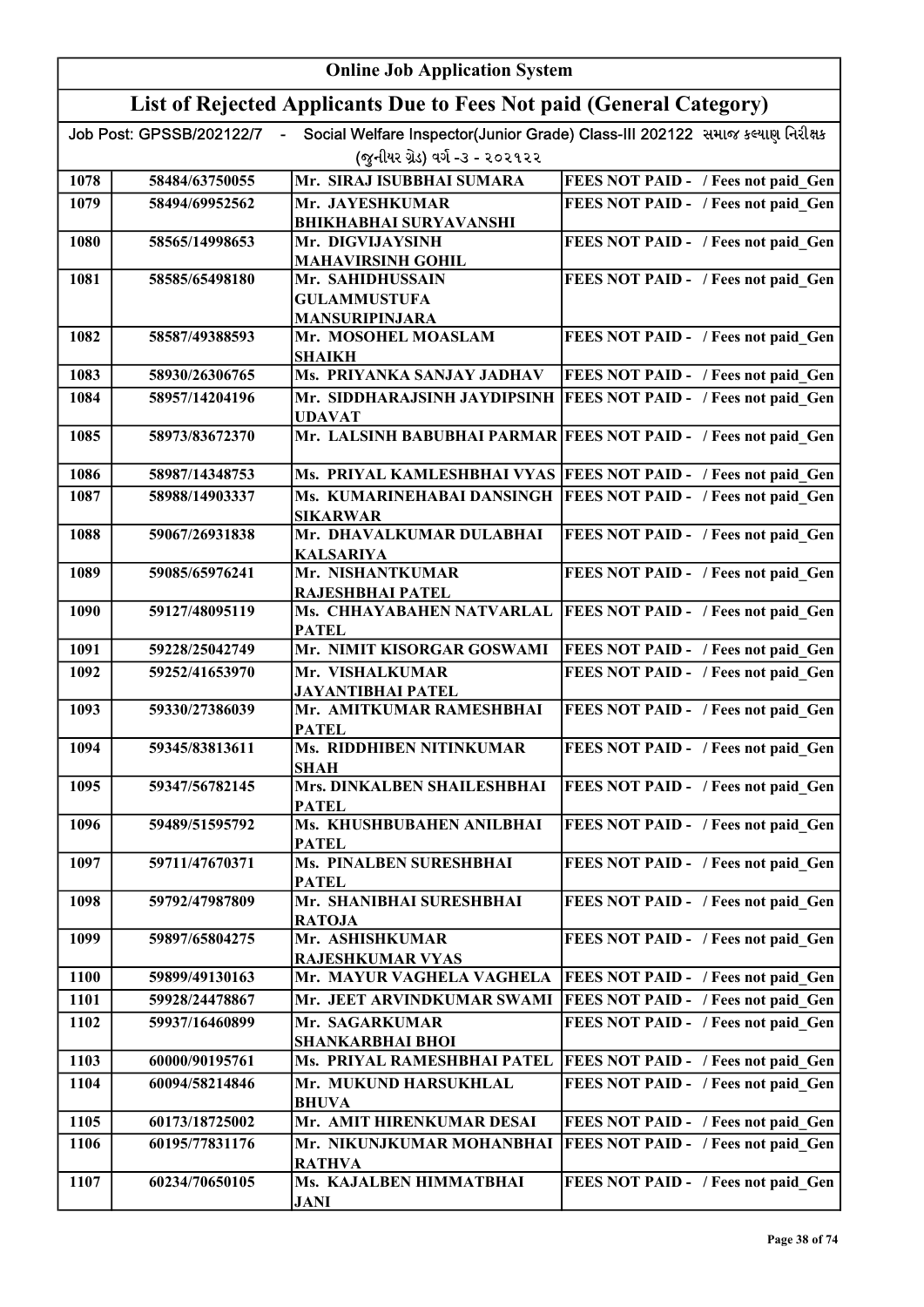|      | <b>Online Job Application System</b> |                                                                     |                                                                              |
|------|--------------------------------------|---------------------------------------------------------------------|------------------------------------------------------------------------------|
|      |                                      | List of Rejected Applicants Due to Fees Not paid (General Category) |                                                                              |
|      | Job Post: GPSSB/202122/7             |                                                                     | Social Welfare Inspector(Junior Grade) Class-III 202122 સમાજ કલ્યાણ નિરીક્ષક |
|      |                                      | (જુનીયર ગ્રેડ) વર્ગ -૩ - ૨૦૨૧૨૨                                     |                                                                              |
| 1108 | 60256/30723764                       | Mr. JALPESH GAMERBHAI DESAI                                         | <b>FEES NOT PAID - / Fees not paid Gen</b>                                   |
| 1109 | 60298/11223193                       | Mr. NIKUNJ KIRIT BHAI DAVE                                          | FEES NOT PAID - / Fees not paid Gen                                          |
| 1110 | 60322/68989785                       | Ms. VAISHALIBEN SURYAKANT                                           | FEES NOT PAID - / Fees not paid Gen                                          |
|      |                                      | <b>KHAMAR</b>                                                       |                                                                              |
| 1111 | 60361/71418219                       | <b>Mrs. BIJALBEN VISHNUBHAI</b><br><b>PATEL</b>                     | FEES NOT PAID - / Fees not paid Gen                                          |
| 1112 | 60469/31095538                       | Ms. ALPABEN RAMBHAI GOJIYA                                          | FEES NOT PAID - / Fees not paid Gen                                          |
| 1113 | 60489/49256964                       | Mr. SUDHANSHU<br>PARMANANDBHAI SOLANKI                              | FEES NOT PAID - / Fees not paid Gen                                          |
| 1114 | 60567/32114961                       | Mr. BHAKTILKUMAR<br><b>ARVINDBHAI PATEL</b>                         | FEES NOT PAID - / Fees not paid Gen                                          |
| 1115 | 60601/27272167                       | Mr. KISHAN SURESHKUMAR<br><b>KANSARA</b>                            | FEES NOT PAID - / Fees not paid Gen                                          |
| 1116 | 60628/24641665                       | Mr. ANIRUDDHSINH                                                    | FEES NOT PAID - / Fees not paid Gen                                          |
|      |                                      | <b>CHANDRAJEETSINH RAULAJI</b>                                      |                                                                              |
| 1117 | 60641/45073271                       | Mr. MEHULKUMAR JUVANSINH<br><b>MALIWAD</b>                          | FEES NOT PAID - / Fees not paid_Gen                                          |
| 1118 | 60670/16045967                       | Mr. PRAVINBHAI GOVINDBHAI<br><b>VALAND</b>                          | FEES NOT PAID - / Fees not paid Gen                                          |
| 1119 | 60677/71598890                       | Mrs. DAMYANTI MULJIBHAI<br><b>SOLANKI</b>                           | FEES NOT PAID - / Fees not paid Gen                                          |
| 1120 | 60725/35225835                       | Ms. SONALI RAJESHBHAI SHAH                                          | FEES NOT PAID - / Fees not paid Gen                                          |
| 1121 | 60761/10483718                       | Mr. NAUSHAD AHMED BBC<br><b>HABIB BHAI RAJPURA</b>                  | FEES NOT PAID - / Fees not paid Gen                                          |
| 1122 | 60792/69288279                       | Mr. KIRANBHAI JAGDISHBHAI<br><b>PRAJAPATI</b>                       | FEES NOT PAID - / Fees not paid Gen                                          |
| 1123 | 60819/81673729                       | Ms. JIGNASA JAYANTILAL<br><b>FALIYA</b>                             | FEES NOT PAID - / Fees not paid Gen                                          |
| 1124 | 60846/86606100                       | Ms. HEENABEN MOHANLAL<br><b>SOLANKI</b>                             | FEES NOT PAID - / Fees not paid Gen                                          |
| 1125 | 60917/21823619                       | Mr. NARENDRASINH<br><b>BHUPATSINH PARMAR</b>                        | FEES NOT PAID - / Fees not paid Gen                                          |
| 1126 | 60976/19327791                       | Mr. NAUSHAD AHMED HABIB<br><b>BHAI RAJPURA</b>                      | FEES NOT PAID - / Fees not paid Gen                                          |
| 1127 | 61028/92848225                       | Mr. MITUL GIRISHKUMAR<br><b>UPADHYAYA</b>                           | FEES NOT PAID - / Fees not paid Gen                                          |
| 1128 | 61051/70403416                       | Mr. KAUSHAL PRAVINCHANDRA<br>PATEL                                  | FEES NOT PAID - / Fees not paid Gen                                          |
| 1129 | 61090/57891422                       | Mr. NAUSHAD AHMED HABIB<br><b>BHAI RAJPURA</b>                      | FEES NOT PAID - / Fees not paid Gen                                          |
| 1130 | 61111/35899422                       | Mr. KAVANKUMAR<br>VIPULKUMAR PATEL                                  | FEES NOT PAID - / Fees not paid Gen                                          |
| 1131 | 61196/79145547                       | Ms. SHIVANI CHETANBHAI                                              | FEES NOT PAID - / Fees not paid Gen                                          |
| 1132 | 61254/59395347                       | PANDYA<br>Mr. KARTHIK ANNAMALIBHAI<br>AASARI                        | FEES NOT PAID - / Fees not paid Gen                                          |
| 1133 | 61276/41442278                       | Ms. MITTAL VIRALBHAI SONI                                           | FEES NOT PAID - / Fees not paid Gen                                          |
| 1134 | 61327/90880376                       | <b>Ms. NIMISHA PRAVINKUMAR</b>                                      | FEES NOT PAID - / Fees not paid Gen                                          |
| 1135 | 61417/31858023                       | <b>JOSHI</b><br>Ms. KINNARIBEN PRAVINSINH                           | FEES NOT PAID - / Fees not paid Gen                                          |
|      |                                      | <b>GOHIL</b>                                                        |                                                                              |
| 1136 | 61520/99344864                       | Mr. ANKIT NAVGHANBHAI<br>TALPADA                                    | FEES NOT PAID - / Fees not paid Gen                                          |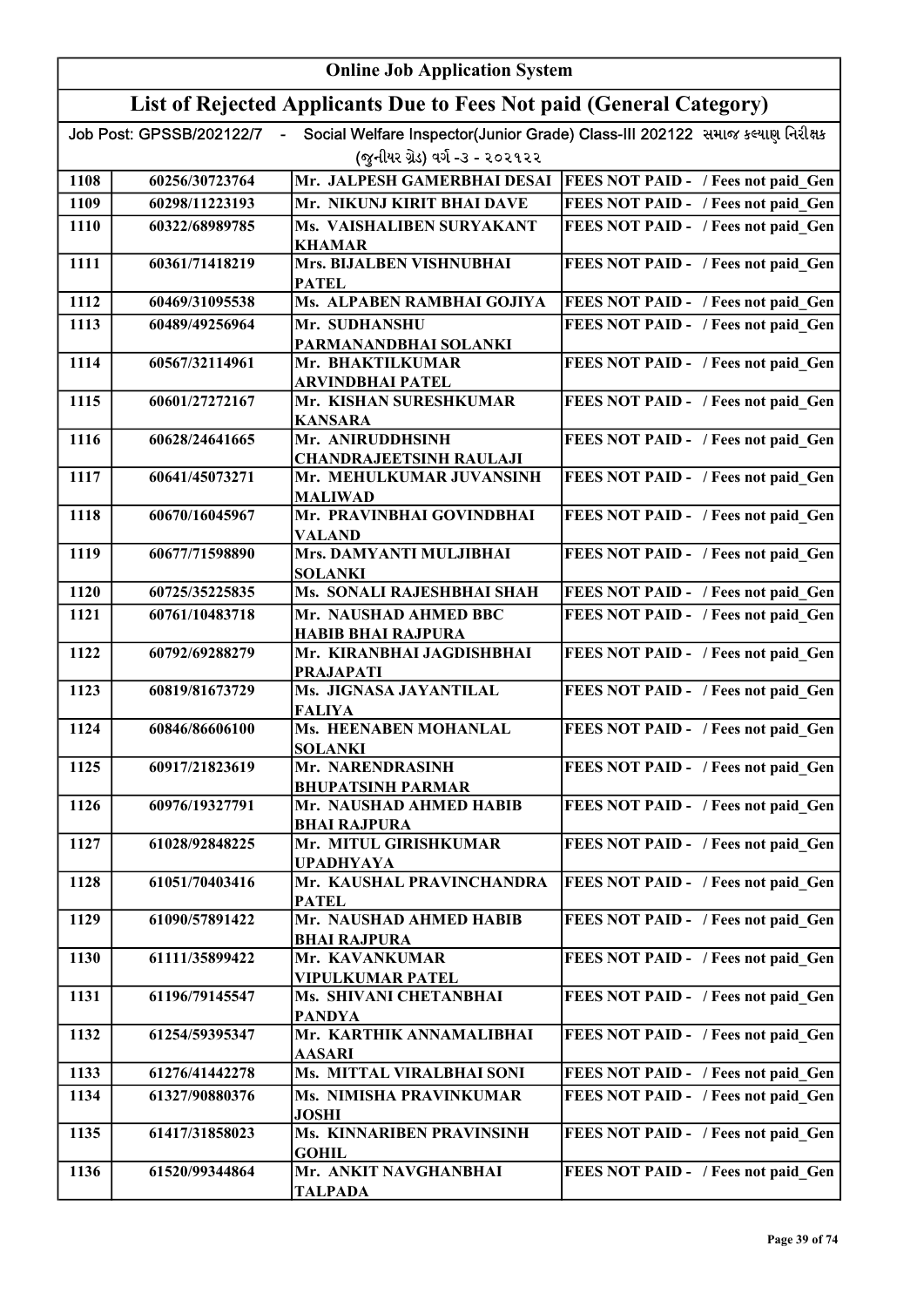| List of Rejected Applicants Due to Fees Not paid (General Category)<br>Social Welfare Inspector(Junior Grade) Class-III 202122 સમાજ કલ્યાણ નિરીક્ષક<br>Job Post: GPSSB/202122/7<br>(જુનીયર ગ્રેડ) વર્ગ -૩ - ૨૦૨૧૨૨<br>FEES NOT PAID - / Fees not paid Gen<br>Mr. DHEERAJKUMAR<br>1137<br>61522/77602425<br>RAJENDRABHAI PATEL<br>Ms. KHAMMABEN BHARATBHAI<br>FEES NOT PAID - / Fees not paid Gen<br>1138<br>61542/31818560<br><b>SINDHAV</b><br>Mr. TARUNKUMAR NARESHBHAI<br>61550/69165967<br>FEES NOT PAID - / Fees not paid Gen<br>1139<br><b>PATEL</b><br>Mr. BHAVINKUMAR<br>1140<br>61658/13968562<br>FEES NOT PAID - / Fees not paid Gen<br>RAMESHCHANDRA PATEL<br>1141<br>Mr. NAJIM ISMAIL BHAI SHEKH<br>FEES NOT PAID - / Fees not paid Gen<br>61664/60595014<br>FEES NOT PAID - / Fees not paid Gen<br>1142<br>61720/70980797<br>Mr. JAYDEEPSINH<br><b>GHANSHYAMSINH CHUDASAMA</b><br>Mr. VIRAL RAJESHBHAI SONI<br>FEES NOT PAID - / Fees not paid Gen<br>1143<br>61724/99091921<br>FEES NOT PAID - / Fees not paid Gen<br>1144<br>Mr. PARESHBHAI MULUBHAI<br>61819/94250979<br><b>GALACHAR</b><br>Ms. MILIBAHEN MANOJBHAI<br>FEES NOT PAID - / Fees not paid_Gen<br>1145<br>61821/22632446<br><b>PATEL</b><br><b>Mrs. PINKALBEN VIJAYSINH</b><br>FEES NOT PAID - / Fees not paid_Gen<br>61839/90518590<br>1146<br><b>PARMAR</b><br>Mr. FATEALI MAHEMUDBHAI<br>FEES NOT PAID - / Fees not paid Gen<br>1147<br>61840/98855727<br><b>ALAD</b><br>Ms. DIVYA DEEPAKBHAI PARMAR FEES NOT PAID - / Fees not paid Gen<br>1148<br>62045/56544290<br>FEES NOT PAID - / Fees not paid Gen<br>1149<br>62131/70524668<br><b>Ms. VAIBHAVEEBEN</b> |  |
|-----------------------------------------------------------------------------------------------------------------------------------------------------------------------------------------------------------------------------------------------------------------------------------------------------------------------------------------------------------------------------------------------------------------------------------------------------------------------------------------------------------------------------------------------------------------------------------------------------------------------------------------------------------------------------------------------------------------------------------------------------------------------------------------------------------------------------------------------------------------------------------------------------------------------------------------------------------------------------------------------------------------------------------------------------------------------------------------------------------------------------------------------------------------------------------------------------------------------------------------------------------------------------------------------------------------------------------------------------------------------------------------------------------------------------------------------------------------------------------------------------------------------------------------------------------------------------------------------------------------------------------------------|--|
|                                                                                                                                                                                                                                                                                                                                                                                                                                                                                                                                                                                                                                                                                                                                                                                                                                                                                                                                                                                                                                                                                                                                                                                                                                                                                                                                                                                                                                                                                                                                                                                                                                               |  |
|                                                                                                                                                                                                                                                                                                                                                                                                                                                                                                                                                                                                                                                                                                                                                                                                                                                                                                                                                                                                                                                                                                                                                                                                                                                                                                                                                                                                                                                                                                                                                                                                                                               |  |
|                                                                                                                                                                                                                                                                                                                                                                                                                                                                                                                                                                                                                                                                                                                                                                                                                                                                                                                                                                                                                                                                                                                                                                                                                                                                                                                                                                                                                                                                                                                                                                                                                                               |  |
|                                                                                                                                                                                                                                                                                                                                                                                                                                                                                                                                                                                                                                                                                                                                                                                                                                                                                                                                                                                                                                                                                                                                                                                                                                                                                                                                                                                                                                                                                                                                                                                                                                               |  |
|                                                                                                                                                                                                                                                                                                                                                                                                                                                                                                                                                                                                                                                                                                                                                                                                                                                                                                                                                                                                                                                                                                                                                                                                                                                                                                                                                                                                                                                                                                                                                                                                                                               |  |
|                                                                                                                                                                                                                                                                                                                                                                                                                                                                                                                                                                                                                                                                                                                                                                                                                                                                                                                                                                                                                                                                                                                                                                                                                                                                                                                                                                                                                                                                                                                                                                                                                                               |  |
|                                                                                                                                                                                                                                                                                                                                                                                                                                                                                                                                                                                                                                                                                                                                                                                                                                                                                                                                                                                                                                                                                                                                                                                                                                                                                                                                                                                                                                                                                                                                                                                                                                               |  |
|                                                                                                                                                                                                                                                                                                                                                                                                                                                                                                                                                                                                                                                                                                                                                                                                                                                                                                                                                                                                                                                                                                                                                                                                                                                                                                                                                                                                                                                                                                                                                                                                                                               |  |
|                                                                                                                                                                                                                                                                                                                                                                                                                                                                                                                                                                                                                                                                                                                                                                                                                                                                                                                                                                                                                                                                                                                                                                                                                                                                                                                                                                                                                                                                                                                                                                                                                                               |  |
|                                                                                                                                                                                                                                                                                                                                                                                                                                                                                                                                                                                                                                                                                                                                                                                                                                                                                                                                                                                                                                                                                                                                                                                                                                                                                                                                                                                                                                                                                                                                                                                                                                               |  |
|                                                                                                                                                                                                                                                                                                                                                                                                                                                                                                                                                                                                                                                                                                                                                                                                                                                                                                                                                                                                                                                                                                                                                                                                                                                                                                                                                                                                                                                                                                                                                                                                                                               |  |
|                                                                                                                                                                                                                                                                                                                                                                                                                                                                                                                                                                                                                                                                                                                                                                                                                                                                                                                                                                                                                                                                                                                                                                                                                                                                                                                                                                                                                                                                                                                                                                                                                                               |  |
|                                                                                                                                                                                                                                                                                                                                                                                                                                                                                                                                                                                                                                                                                                                                                                                                                                                                                                                                                                                                                                                                                                                                                                                                                                                                                                                                                                                                                                                                                                                                                                                                                                               |  |
|                                                                                                                                                                                                                                                                                                                                                                                                                                                                                                                                                                                                                                                                                                                                                                                                                                                                                                                                                                                                                                                                                                                                                                                                                                                                                                                                                                                                                                                                                                                                                                                                                                               |  |
|                                                                                                                                                                                                                                                                                                                                                                                                                                                                                                                                                                                                                                                                                                                                                                                                                                                                                                                                                                                                                                                                                                                                                                                                                                                                                                                                                                                                                                                                                                                                                                                                                                               |  |
|                                                                                                                                                                                                                                                                                                                                                                                                                                                                                                                                                                                                                                                                                                                                                                                                                                                                                                                                                                                                                                                                                                                                                                                                                                                                                                                                                                                                                                                                                                                                                                                                                                               |  |
|                                                                                                                                                                                                                                                                                                                                                                                                                                                                                                                                                                                                                                                                                                                                                                                                                                                                                                                                                                                                                                                                                                                                                                                                                                                                                                                                                                                                                                                                                                                                                                                                                                               |  |
| <b>MAHENDRASINH JADAV</b>                                                                                                                                                                                                                                                                                                                                                                                                                                                                                                                                                                                                                                                                                                                                                                                                                                                                                                                                                                                                                                                                                                                                                                                                                                                                                                                                                                                                                                                                                                                                                                                                                     |  |
| 62174/52047349<br>Ms. DHRUVIBEN MUKUNDBHAI<br>FEES NOT PAID - / Fees not paid_Gen<br>1150<br><b>PAREKH</b>                                                                                                                                                                                                                                                                                                                                                                                                                                                                                                                                                                                                                                                                                                                                                                                                                                                                                                                                                                                                                                                                                                                                                                                                                                                                                                                                                                                                                                                                                                                                    |  |
| Mr. UDAYKUMAR MAHESHBHAI<br>FEES NOT PAID - / Fees not paid Gen<br>1151<br>62200/59280644<br><b>PATEL</b>                                                                                                                                                                                                                                                                                                                                                                                                                                                                                                                                                                                                                                                                                                                                                                                                                                                                                                                                                                                                                                                                                                                                                                                                                                                                                                                                                                                                                                                                                                                                     |  |
| Ms. NIRMABEN JITESHPURI<br>62282/61095811<br>FEES NOT PAID - / Fees not paid Gen<br>1152<br><b>GAUSWAMI</b>                                                                                                                                                                                                                                                                                                                                                                                                                                                                                                                                                                                                                                                                                                                                                                                                                                                                                                                                                                                                                                                                                                                                                                                                                                                                                                                                                                                                                                                                                                                                   |  |
| FEES NOT PAID - / Fees not paid Gen<br>1153<br>62286/23742585<br>Mr. MALAYKUMAR<br><b>BALVANTBHAI TEJANI</b>                                                                                                                                                                                                                                                                                                                                                                                                                                                                                                                                                                                                                                                                                                                                                                                                                                                                                                                                                                                                                                                                                                                                                                                                                                                                                                                                                                                                                                                                                                                                  |  |
| FEES NOT PAID - / Fees not paid Gen<br>1154<br>62303/76887611<br>Mr. TAPAN MUKESHBHAI<br><b>MODHIYA</b>                                                                                                                                                                                                                                                                                                                                                                                                                                                                                                                                                                                                                                                                                                                                                                                                                                                                                                                                                                                                                                                                                                                                                                                                                                                                                                                                                                                                                                                                                                                                       |  |
| 1155<br>62308/65034146<br>Mr. VIRALKUMAR ISHWARBHAI<br>FEES NOT PAID - / Fees not paid Gen<br><b>VASAVA</b>                                                                                                                                                                                                                                                                                                                                                                                                                                                                                                                                                                                                                                                                                                                                                                                                                                                                                                                                                                                                                                                                                                                                                                                                                                                                                                                                                                                                                                                                                                                                   |  |
| 62314/49797000<br>Mr. NILESHKUMAR MADHUBHAI<br>FEES NOT PAID - / Fees not paid_Gen<br>1156<br><b>THUMAR</b>                                                                                                                                                                                                                                                                                                                                                                                                                                                                                                                                                                                                                                                                                                                                                                                                                                                                                                                                                                                                                                                                                                                                                                                                                                                                                                                                                                                                                                                                                                                                   |  |
| Mr. BHARAT NATHABHAI<br>1157<br>62503/61866177<br>FEES NOT PAID - / Fees not paid Gen<br><b>CHAUDHARI</b>                                                                                                                                                                                                                                                                                                                                                                                                                                                                                                                                                                                                                                                                                                                                                                                                                                                                                                                                                                                                                                                                                                                                                                                                                                                                                                                                                                                                                                                                                                                                     |  |
| 1158<br>62549/25812960<br>Mr. RAJKUMAR PRAVINBHAI<br>FEES NOT PAID - / Fees not paid Gen<br><b>TRIVEDI</b>                                                                                                                                                                                                                                                                                                                                                                                                                                                                                                                                                                                                                                                                                                                                                                                                                                                                                                                                                                                                                                                                                                                                                                                                                                                                                                                                                                                                                                                                                                                                    |  |
| 62590/74417664<br>Mr. KIRANBHAI RANGUBHAI<br>FEES NOT PAID - / Fees not paid Gen<br>1159<br><b>RATHWA</b>                                                                                                                                                                                                                                                                                                                                                                                                                                                                                                                                                                                                                                                                                                                                                                                                                                                                                                                                                                                                                                                                                                                                                                                                                                                                                                                                                                                                                                                                                                                                     |  |
| 1160<br>62597/55308275<br>Mr. NISHANTKUMAR AMRUTLAL<br>FEES NOT PAID - / Fees not paid Gen                                                                                                                                                                                                                                                                                                                                                                                                                                                                                                                                                                                                                                                                                                                                                                                                                                                                                                                                                                                                                                                                                                                                                                                                                                                                                                                                                                                                                                                                                                                                                    |  |
| <b>GADHVAL</b><br>Ms. NEHA AJITSINH VAGHELA<br>62654/11878724<br>1161<br>FEES NOT PAID - / Fees not paid_Gen                                                                                                                                                                                                                                                                                                                                                                                                                                                                                                                                                                                                                                                                                                                                                                                                                                                                                                                                                                                                                                                                                                                                                                                                                                                                                                                                                                                                                                                                                                                                  |  |
| FEES NOT PAID - / Fees not paid Gen<br>1162<br>62669/91740375<br>Ms. KRIMABEN JITENDRABHAI                                                                                                                                                                                                                                                                                                                                                                                                                                                                                                                                                                                                                                                                                                                                                                                                                                                                                                                                                                                                                                                                                                                                                                                                                                                                                                                                                                                                                                                                                                                                                    |  |
| <b>UPERIYA</b><br>1163<br>62737/48168157<br>Mrs. PRIYA JAYDIP MANDALIYA<br>FEES NOT PAID - / Fees not paid Gen                                                                                                                                                                                                                                                                                                                                                                                                                                                                                                                                                                                                                                                                                                                                                                                                                                                                                                                                                                                                                                                                                                                                                                                                                                                                                                                                                                                                                                                                                                                                |  |
| 1164<br>62756/38519127<br>Mr. BHARATKUMAR LALJIBHAI<br>FEES NOT PAID - / Fees not paid Gen                                                                                                                                                                                                                                                                                                                                                                                                                                                                                                                                                                                                                                                                                                                                                                                                                                                                                                                                                                                                                                                                                                                                                                                                                                                                                                                                                                                                                                                                                                                                                    |  |
| <b>RAJGOR</b><br>Mr. VRAJPALSINH ARVINDSINH<br>1165<br>62867/32236440<br>FEES NOT PAID - / Fees not paid Gen<br><b>MAHIDA</b>                                                                                                                                                                                                                                                                                                                                                                                                                                                                                                                                                                                                                                                                                                                                                                                                                                                                                                                                                                                                                                                                                                                                                                                                                                                                                                                                                                                                                                                                                                                 |  |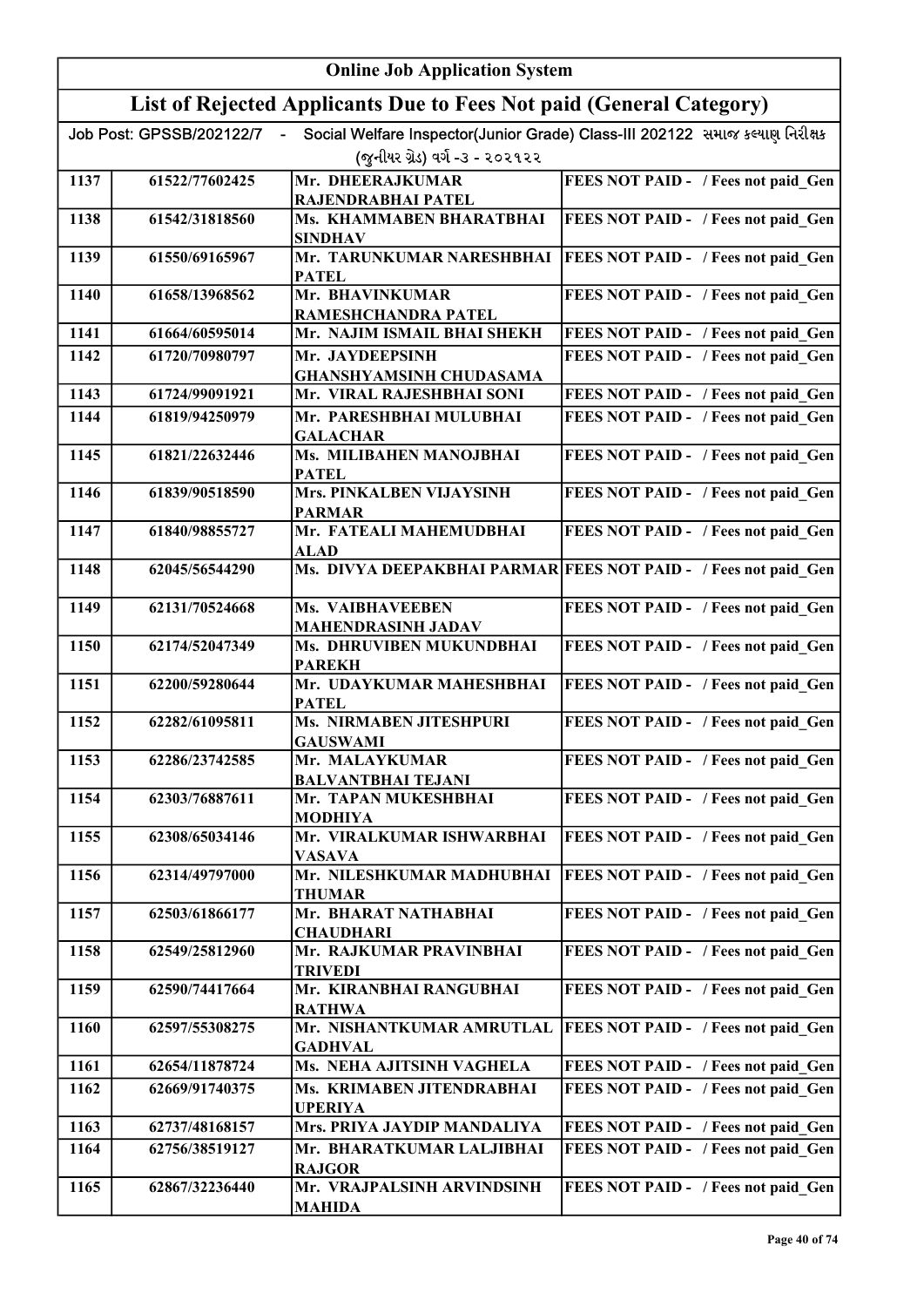|      |                          | <b>Online Job Application System</b>                                |                                                                              |
|------|--------------------------|---------------------------------------------------------------------|------------------------------------------------------------------------------|
|      |                          | List of Rejected Applicants Due to Fees Not paid (General Category) |                                                                              |
|      | Job Post: GPSSB/202122/7 |                                                                     | Social Welfare Inspector(Junior Grade) Class-III 202122 સમાજ કલ્યાણ નિરીક્ષક |
|      |                          | (જુનીયર ગ્રેડ) વર્ગ -૩ - ૨૦૨૧૨૨                                     |                                                                              |
| 1166 | 62893/92698551           | Mr. KULDEEPSINH                                                     | FEES NOT PAID - / Fees not paid Gen                                          |
|      |                          | <b>BALVANTSINH THAKOR</b>                                           |                                                                              |
| 1167 | 62935/62756238           | Mr. BHARATBHAI<br><b>DASHRATHBHAI PATEL</b>                         | FEES NOT PAID - / Fees not paid Gen                                          |
| 1168 | 62983/70300100           | Ms. KHUSHBUKUMARI                                                   | FEES NOT PAID - / Fees not paid Gen                                          |
|      |                          | <b>BALVANTSINH BHATI</b>                                            |                                                                              |
| 1169 | 63054/30733458           | Ms. CHHAYA PANKAJBHAI<br><b>PARMAR</b>                              | FEES NOT PAID - / Fees not paid Gen                                          |
| 1170 | 63205/70946965           | Mrs. SEJAL GOVINDBHAI OZA                                           | FEES NOT PAID - / Fees not paid Gen                                          |
| 1171 | 63280/84571934           | Ms. VISHWA PANKAJBHAI                                               | FEES NOT PAID - / Fees not paid Gen                                          |
| 1172 | 63282/59068948           | <b>TRIVEDI</b><br>Mr. NAJIM ISMAIL SHEKH                            | FEES NOT PAID - / Fees not paid Gen                                          |
| 1173 | 63401/20731093           | Ms. MANISHABEN GANPATBHAI                                           | FEES NOT PAID - / Fees not paid Gen                                          |
|      |                          | <b>BAVALIYA</b>                                                     |                                                                              |
| 1174 | 63410/90674408           | Mr. SHAHBAZKHAN<br><b>RASHIDKHAN PATHAN</b>                         | FEES NOT PAID - / Fees not paid_Gen                                          |
| 1175 | 63666/97129199           | Mr. HITESH HUKUMCHANDRA                                             | FEES NOT PAID - / Fees not paid_Gen                                          |
|      |                          | <b>LIMJE LIMJE</b>                                                  |                                                                              |
| 1176 | 63708/98387776           | Mr. ANKUR GOPAL BHAI<br><b>CHAUHAN</b>                              | FEES NOT PAID - / Fees not paid Gen                                          |
| 1177 | 63815/59455730           | Mr. CHANDRAVIRSINH                                                  | FEES NOT PAID - / Fees not paid Gen                                          |
| 1178 | 63817/52354167           | MAHENDRASINH SAKTAVAT<br>Ms. DIXITABEN SURENDRASINH                 | FEES NOT PAID - / Fees not paid Gen                                          |
|      |                          | <b>VANSADIYA</b>                                                    |                                                                              |
| 1179 | 63847/14323294           | Mr. BHADRESHKUMAR<br><b>RAMESHBHAI BHATT</b>                        | FEES NOT PAID - / Fees not paid_Gen                                          |
| 1180 | 63869/98091525           | Mr. MOINKHANJI                                                      | FEES NOT PAID - / Fees not paid Gen                                          |
|      |                          | NAJIRAHEMADKHANJI BABI                                              |                                                                              |
| 1181 | 63969/53080535           | Mr. PRAVINBHAI RAMESHBHAI<br><b>PARMAR</b>                          | FEES NOT PAID - / Fees not paid Gen                                          |
| 1182 | 63974/74147477           | Mr. ANKIT MAHENDRASINH                                              | FEES NOT PAID - / Fees not paid Gen                                          |
| 1183 | 64207/38296693           | <b>VAGHELA</b><br>Mr. DHARMESH BHARAT ROY                           | FEES NOT PAID - / Fees not paid Gen                                          |
| 1184 | 64252/57242176           | Mr. MITUL DIPAKBHAI PATEL                                           | FEES NOT PAID - / Fees not paid Gen                                          |
| 1185 | 64300/62479138           | Mr. JIGARKUMAR KIRITKUMAR                                           | FEES NOT PAID - / Fees not paid Gen                                          |
|      |                          | <b>RAVAL</b>                                                        |                                                                              |
| 1186 | 64306/87875390           | Mr. PUSHPRAJSINH                                                    | FEES NOT PAID - / Fees not paid Gen                                          |
| 1187 | 64326/89207298           | DIGVIJAYSINH JADEJA<br>Ms. PUSHPABEN BABUBHAI                       | FEES NOT PAID - / Fees not paid Gen                                          |
|      |                          | <b>SAVANIYA</b>                                                     |                                                                              |
| 1188 | 64403/91020245           | Mr. PARTH PARESH AKHANI                                             | FEES NOT PAID - / Fees not paid Gen                                          |
| 1189 | 64419/56396445           | Mr. AHAMAD AMINBHAI PATEL                                           | FEES NOT PAID - / Fees not paid Gen                                          |
| 1190 | 64489/11512034           | Ms. PAYALBEN BHARATSINH                                             | FEES NOT PAID - / Fees not paid Gen                                          |
|      |                          | <b>DABHI</b>                                                        |                                                                              |
| 1191 | 64531/87568020           | Ms. PRIYANKABEN PREMVAN<br><b>GOSWAMI</b>                           | FEES NOT PAID - / Fees not paid Gen                                          |
| 1192 | 64560/31254315           | Mr. HARDEV MANBHAI GOHIL                                            | FEES NOT PAID - / Fees not paid Gen                                          |
| 1193 | 64586/55234851           | Ms. KRUPALEEBEN KISHORBHAI                                          | FEES NOT PAID - / Fees not paid Gen                                          |
|      |                          | <b>BABREEYA</b>                                                     |                                                                              |
| 1194 | 64724/68180568           | Mr. PRATIKKUMAR                                                     | FEES NOT PAID - / Fees not paid Gen                                          |
| 1195 | 64814/77854307           | <b>CHAMPAKBHAI PRAJAPATI</b><br>Ms. BHOOMIKUVARBA                   | FEES NOT PAID - / Fees not paid Gen                                          |
|      |                          | NARENDRASINH CHAUHAN                                                |                                                                              |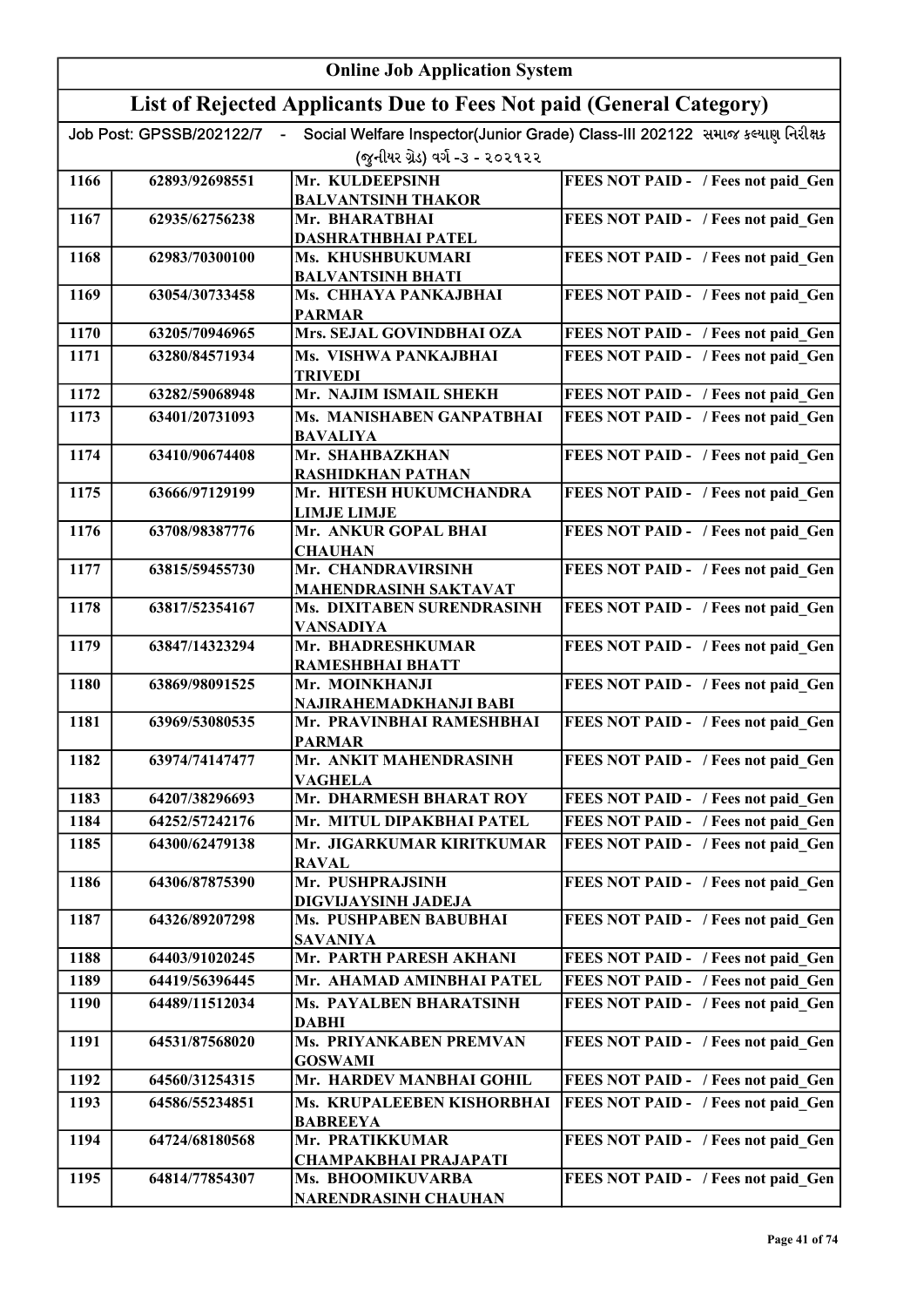|      | <b>Online Job Application System</b> |                                                                     |                                                                              |
|------|--------------------------------------|---------------------------------------------------------------------|------------------------------------------------------------------------------|
|      |                                      | List of Rejected Applicants Due to Fees Not paid (General Category) |                                                                              |
|      | Job Post: GPSSB/202122/7             |                                                                     | Social Welfare Inspector(Junior Grade) Class-III 202122 સમાજ કલ્યાણ નિરીક્ષક |
|      |                                      | (જુનીયર ગ્રેડ) વર્ગ -૩ - ૨૦૨૧૨૨                                     |                                                                              |
| 1196 | 64926/43150735                       | <b>Ms. BHAKTI NARESH VYAS</b>                                       | FEES NOT PAID - / Fees not paid Gen                                          |
| 1197 | 65022/48147398                       | Mr. SUDHANSHU NATWARLAL<br><b>PRAJAPATI</b>                         | FEES NOT PAID - / Fees not paid Gen                                          |
| 1198 | 65102/26413838                       | Mr. GAURANGBHAI                                                     | FEES NOT PAID - / Fees not paid Gen                                          |
|      |                                      | JAYANTIBHAI BARIYA                                                  |                                                                              |
| 1199 | 65158/21953275                       | Mr. PIYUSHKUMAR VASUBHAI<br>ZATIYA                                  | FEES NOT PAID - / Fees not paid Gen                                          |
| 1200 | 65167/48227228                       | Mr. NAVABKHAN ALIYARKHAN<br><b>PATHAN</b>                           | FEES NOT PAID - / Fees not paid Gen                                          |
| 1201 | 65213/53340592                       | Mr. NARENDRAKUMAR                                                   | FEES NOT PAID - / Fees not paid Gen                                          |
| 1202 | 65233/63698640                       | <b>BAVABHAI RATHWA</b><br>Ms. RUCHIKA ASHOKKUMAR                    | FEES NOT PAID - / Fees not paid Gen                                          |
|      |                                      | <b>CHANDARANA</b>                                                   |                                                                              |
| 1203 | 65295/57676832                       | Mr. SHAILESHJI TARSANGJI<br><b>BUKOLIYA</b>                         | FEES NOT PAID - / Fees not paid Gen                                          |
| 1204 | 65298/70806651                       | Mr. KRUNALGIRI LAXMANGIRI<br><b>GOSWAMI</b>                         | FEES NOT PAID - / Fees not paid Gen                                          |
| 1205 | 65382/67781844                       | Mr. JAGDISH RAVJI KOTHIVAR                                          | FEES NOT PAID - / Fees not paid Gen                                          |
| 1206 | 65418/47326134                       | Ms. DIPTIBEN JAYSUKHLAL<br><b>DAVDA</b>                             | FEES NOT PAID - / Fees not paid Gen                                          |
| 1207 | 65450/73990570                       | Mr. VIJAY HIMMATBHAI MALI                                           | FEES NOT PAID - / Fees not paid Gen                                          |
| 1208 | 65482/42374126                       | Mrs. RINKUBAN BHARATKUMAR<br><b>MISTRY</b>                          | FEES NOT PAID - / Fees not paid Gen                                          |
| 1209 | 65496/33711510                       | Ms. NEHABEN DEVENDRABHAI<br><b>SINDE</b>                            | FEES NOT PAID - / Fees not paid Gen                                          |
| 1210 | 65529/65825175                       | Mr. ABHIJEET NARENDRABHAI<br><b>GADHAVI</b>                         | FEES NOT PAID - / Fees not paid Gen                                          |
| 1211 | 65562/62106688                       | Mr. MILIN KIRIT KUMAR DIXIT                                         | FEES NOT PAID - / Fees not paid Gen                                          |
| 1212 | 65576/58905693                       | Ms. JANKIBEN KANUBHAI                                               | FEES NOT PAID - / Fees not paid Gen                                          |
| 1213 | 65776/87611456                       | <b>PANCHAL</b><br>Mr. NARESH DIPAJI DANGI                           | FEES NOT PAID - / Fees not paid Gen                                          |
| 1214 | 65819/57943421                       | Mr. DIVYANGKUMAR                                                    | FEES NOT PAID - / Fees not paid Gen                                          |
|      |                                      | RAJESHBHAI PATEL                                                    |                                                                              |
| 1215 | 65854/49469535                       | Mr. RAJANKUMAR MUKESHBHAI<br><b>GOHEL</b>                           | FEES NOT PAID - / Fees not paid Gen                                          |
| 1216 | 65914/59369846                       | Ms. NAMRATA PREMEN SHARMA                                           | FEES NOT PAID - / Fees not paid Gen                                          |
| 1217 | 65964/76522347                       | Mr. ROHITKUMAR KALUBHAI<br><b>MORI</b>                              | FEES NOT PAID - / Fees not paid Gen                                          |
| 1218 | 66095/90799365                       | Ms. ARCHANABEN JAYANTIBHAI<br><b>KATARA</b>                         | FEES NOT PAID - / Fees not paid Gen                                          |
| 1219 | 66134/41149699                       | Mr. ROHIT ANILBHAI SHINDE                                           | FEES NOT PAID - / Fees not paid Gen                                          |
| 1220 | 66167/23488273                       | Mr. PREMKUMAR MANUBHAI                                              | FEES NOT PAID - / Fees not paid Gen                                          |
| 1221 | 66173/37183470                       | <b>PARMAR</b><br>Mr. HARSHKUMAR                                     | FEES NOT PAID - / Fees not paid Gen                                          |
|      |                                      | JAGDISHBHAI PATEL                                                   |                                                                              |
| 1222 | 66176/59352312                       | Mr. ARUNSINGH RAMBEERSINGH  <br><b>RAJPUT</b>                       | FEES NOT PAID - / Fees not paid Gen                                          |
| 1223 | 66180/27935201                       | Mr. DHARMENDRAKUMAR<br><b>KHEMABHAI PATEL</b>                       | FEES NOT PAID - / Fees not paid Gen                                          |
| 1224 | 66237/93275006                       | Mr. HARISH DASHARATHBHAI<br><b>RAMI</b>                             | FEES NOT PAID - / Fees not paid Gen                                          |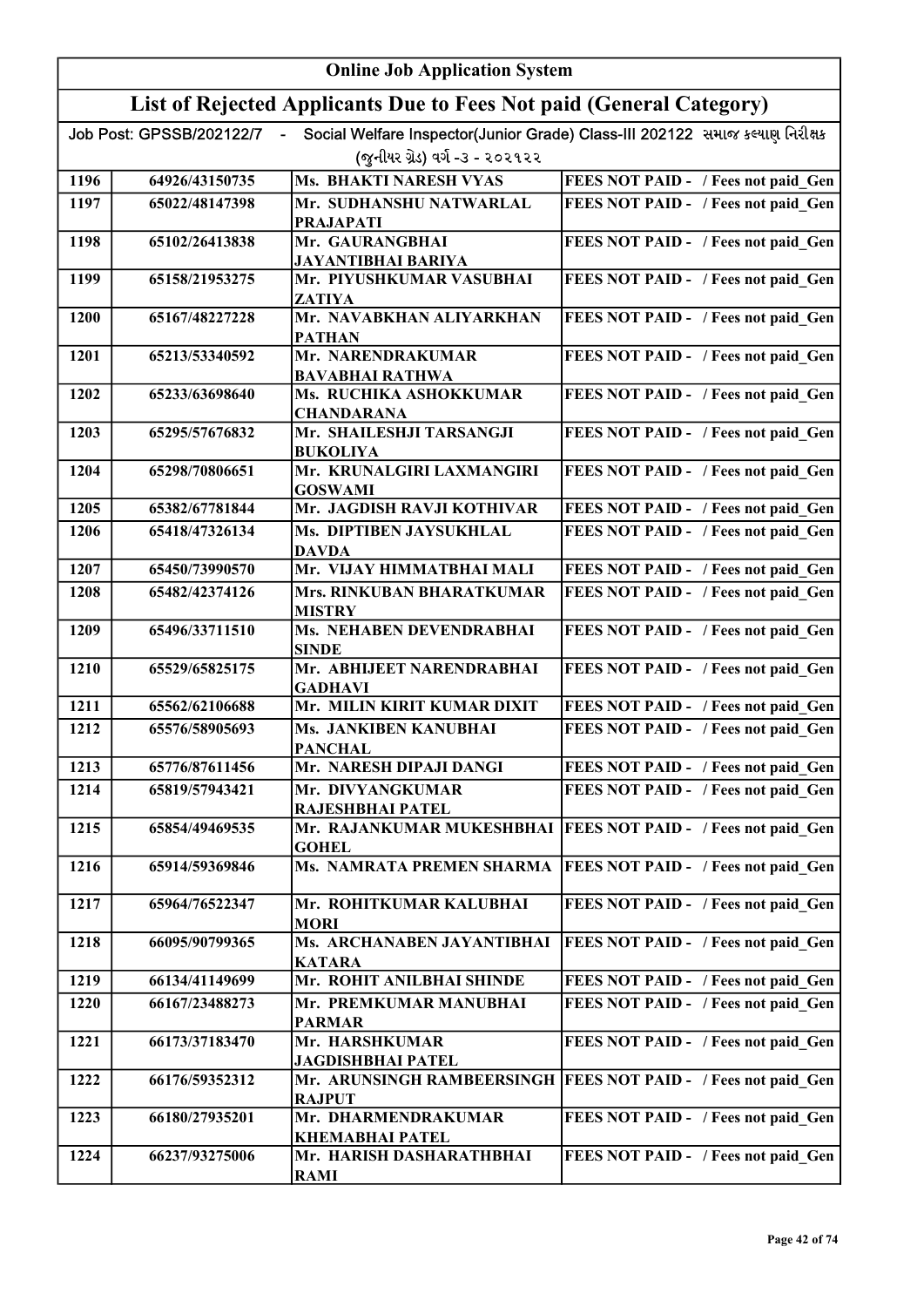|      |                          | <b>Online Job Application System</b>                                |                                                                              |
|------|--------------------------|---------------------------------------------------------------------|------------------------------------------------------------------------------|
|      |                          | List of Rejected Applicants Due to Fees Not paid (General Category) |                                                                              |
|      | Job Post: GPSSB/202122/7 |                                                                     | Social Welfare Inspector(Junior Grade) Class-III 202122 સમાજ કલ્યાણ નિરીક્ષક |
|      |                          | (જુનીયર ગ્રેડ) વર્ગ -૩ - ૨૦૨૧૨૨                                     |                                                                              |
| 1225 | 66354/57342739           | Ms. AAMENA MAHMDALI<br><b>BHARMAL</b>                               | FEES NOT PAID - / Fees not paid Gen                                          |
| 1226 | 66375/11661289           |                                                                     | Ms. JYOTIKA ISHVARBHAI PATEL FEES NOT PAID - / Fees not paid_Gen             |
| 1227 | 66410/29052299           | Mr. RAJESHKUMAR                                                     | FEES NOT PAID - / Fees not paid Gen                                          |
|      |                          | HASMUKHBHAI PADHIYAR                                                |                                                                              |
| 1228 | 66439/18718456           | Mr. JAGDISHBHAI SARDULBHAI<br><b>КАСННОТ</b>                        | FEES NOT PAID - / Fees not paid Gen                                          |
| 1229 | 66446/49752796           | Mr. GAURANGKUMAR                                                    | FEES NOT PAID - / Fees not paid Gen                                          |
|      |                          | DASHRATHBHAI PATEL                                                  |                                                                              |
| 1230 | 66510/94687426           | Ms. JANVIBA HARISINH GOHIL                                          | FEES NOT PAID - / Fees not paid Gen                                          |
| 1231 | 66514/84397902           | Mr. MILANKUMAR VIJAYBHAI<br><b>SADHU</b>                            | FEES NOT PAID - / Fees not paid Gen                                          |
| 1232 | 66525/55423904           | Mrs. DIMPAL TEJENDRAPRASAD                                          | FEES NOT PAID - / Fees not paid_Gen                                          |
|      |                          | <b>KOSHTI</b>                                                       |                                                                              |
| 1233 | 66559/72833803           | Ms. HINA KANTIBHAI PATEL                                            | FEES NOT PAID - / Fees not paid Gen                                          |
| 1234 | 66569/93619160           | Mr. MILAN JASVANTSINH<br><b>ZANKAR</b>                              | FEES NOT PAID - / Fees not paid Gen                                          |
| 1235 | 66614/68688540           | Mr. NARESHBHAI BABUBHAI                                             | FEES NOT PAID - / Fees not paid Gen                                          |
|      |                          | <b>PARMAR</b>                                                       |                                                                              |
| 1236 | 66622/53342310           | <b>PATEL</b>                                                        | Mr. HARDIKKUMAR DINESHBHAI   FEES NOT PAID - / Fees not paid_Gen             |
| 1237 | 66623/77945442           | Mr. MEHULBHAI RAMANBHAI<br><b>PATEL</b>                             | FEES NOT PAID - / Fees not paid Gen                                          |
| 1238 | 66711/94987851           | Mr. ASHISHKUMAR PRAVINBHAI<br><b>PATEL</b>                          | <b>FEES NOT PAID - / Fees not paid Gen</b>                                   |
| 1239 | 66855/98408228           | Mrs. JANVI VIJAYBHAI RATHOD                                         | FEES NOT PAID - / Fees not paid Gen                                          |
| 1240 | 66913/88929720           | Mr. CHAITANYASINH RANUBHA<br><b>CHUDASAMA</b>                       | FEES NOT PAID - / Fees not paid Gen                                          |
| 1241 | 66926/84075233           | Mrs. JIGNABA HARPALSINH<br><b>CHAUHAN</b>                           | FEES NOT PAID - / Fees not paid Gen                                          |
| 1242 | 66934/87845062           | Mr. DEEPAKKUMAR JAGDISH<br><b>BHAI JOSHI</b>                        | FEES NOT PAID - / Fees not paid Gen                                          |
| 1243 | 67009/47470415           | Mr. SHIRISH KUMAR                                                   | FEES NOT PAID - / Fees not paid Gen                                          |
|      |                          | NATVARLAL THORIYA                                                   |                                                                              |
| 1244 | 67129/77317723           | Ms. SHIVANI BALDEVBHAI DESAI                                        | FEES NOT PAID - / Fees not paid Gen                                          |
| 1245 | 67148/93005306           | Mr. ALPESH BHIKHALAL<br><b>DOBARIYA</b>                             | FEES NOT PAID - / Fees not paid Gen                                          |
| 1246 | 67151/98221661           | Mr. RONAKSINH RANMALSINH<br><b>GOHEL</b>                            | FEES NOT PAID - / Fees not paid Gen                                          |
| 1247 | 67235/72733234           | Mr. JIGNESH KUMAR KAMLESH<br><b>BHAI SUTHAR</b>                     | FEES NOT PAID - / Fees not paid Gen                                          |
| 1248 | 67253/16298389           | Mr. VINAYSINH AMARSINH<br><b>PARMAR</b>                             | FEES NOT PAID - / Fees not paid Gen                                          |
| 1249 | 67257/16255401           | Ms. ANJALI KAMLESHBHAI<br><b>PATEL</b>                              | FEES NOT PAID - / Fees not paid Gen                                          |
| 1250 | 67266/41162726           | Mr. ANIRUDDHSINH<br><b>BHARATSINH BARIYA</b>                        | FEES NOT PAID - / Fees not paid Gen                                          |
| 1251 | 67328/18038900           | Ms. PUJABEN DINESHBHAI RANK                                         | FEES NOT PAID - / Fees not paid Gen                                          |
| 1252 | 67353/79510045           | Mr. RAVINDRASINH                                                    | FEES NOT PAID - / Fees not paid Gen                                          |
|      |                          | <b>GANPATSINH VAGHELA</b>                                           |                                                                              |
| 1253 | 67364/64153401           | Mr. PRADIPBHAI RAMESHBHAI<br><b>KANAJARIYA</b>                      | FEES NOT PAID - / Fees not paid Gen                                          |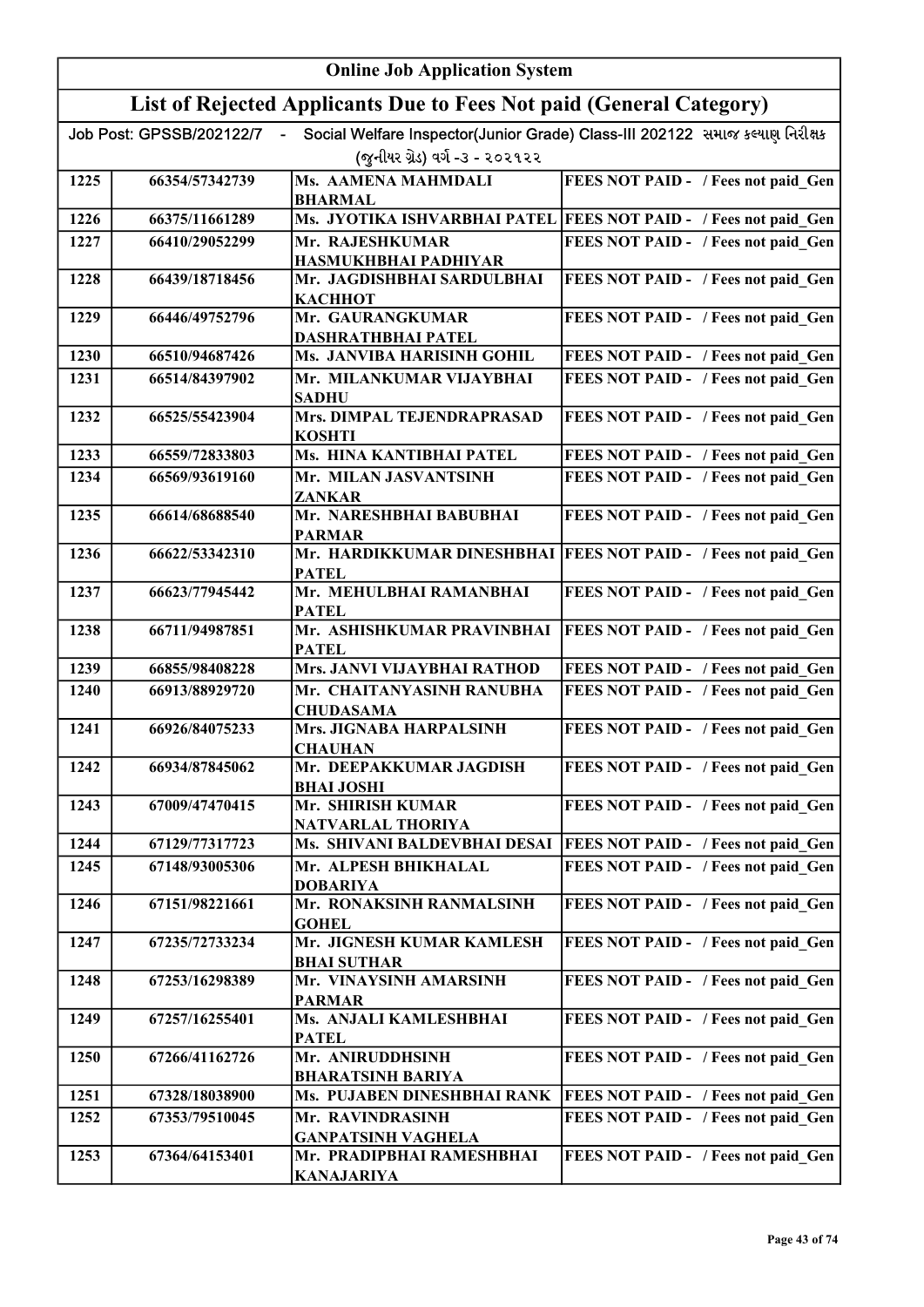|      |                          | <b>Online Job Application System</b>                                |                                                                              |
|------|--------------------------|---------------------------------------------------------------------|------------------------------------------------------------------------------|
|      |                          | List of Rejected Applicants Due to Fees Not paid (General Category) |                                                                              |
|      | Job Post: GPSSB/202122/7 |                                                                     | Social Welfare Inspector(Junior Grade) Class-III 202122 સમાજ કલ્યાણ નિરીક્ષક |
|      |                          | (જુનીયર ગ્રેડ) વર્ગ -૩ - ૨૦૨૧૨૨                                     |                                                                              |
| 1254 | 67466/41100677           | Mr. PRAYAGRAJ DILUBHAI                                              | FEES NOT PAID - / Fees not paid Gen                                          |
|      |                          | <b>MANJARIYA</b>                                                    |                                                                              |
| 1255 | 67483/73076545           | Mrs. RUPAL DEEPAK KUMAR<br><b>JOSHI</b>                             | FEES NOT PAID - / Fees not paid Gen                                          |
| 1256 | 67530/36294309           | Mr. KISHANBHAI SEVANTIBHAI<br><b>SUTHAR</b>                         | FEES NOT PAID - / Fees not paid Gen                                          |
| 1257 | 67558/47433960           |                                                                     | Mr. NAKUL PRADIPBHAI PARMAR FEES NOT PAID - / Fees not paid_Gen              |
| 1258 | 67582/90129437           | Mr. ZAKIRHUSEN GAFARBHAI<br>BADI                                    | FEES NOT PAID - / Fees not paid Gen                                          |
| 1259 | 67596/73181493           | Mr. MITESHKUMAR JAYANTILAL<br><b>PANCHAL</b>                        | FEES NOT PAID - / Fees not paid Gen                                          |
| 1260 | 67599/25568496           | Ms. JENISH NOELBHAI MACWAN                                          | FEES NOT PAID - / Fees not paid Gen                                          |
| 1261 | 67619/72621358           | Mr. HIRENKUMAR ANUPSINH<br><b>THAKOR</b>                            | FEES NOT PAID - / Fees not paid Gen                                          |
| 1262 | 67667/74619246           | Ms. HIMANIBEN JITENDRABHAI<br><b>PATEL</b>                          | FEES NOT PAID - / Fees not paid Gen                                          |
| 1263 | 67759/58003000           | Mr. DIPAKKUMAR BABUBHAI<br><b>JOSHI</b>                             | FEES NOT PAID - / Fees not paid Gen                                          |
| 1264 | 67772/85792257           | Mr. RUTVIKKUMAR<br><b>MUKESHBHAI PATEL</b>                          | FEES NOT PAID - / Fees not paid_Gen                                          |
| 1265 | 67774/58224784           | <b>SOLANKI</b>                                                      | Mr. PARESHKUMAR DINESHBHAI   FEES NOT PAID - / Fees not paid_Gen             |
| 1266 | 67776/71458322           | Mr. RAJESH GORDHANBHAI<br><b>MUNGALPARA</b>                         | FEES NOT PAID - / Fees not paid_Gen                                          |
| 1267 | 67807/53180157           | Mr. JAYESHKUMAR ASHOKBHAI                                           | FEES NOT PAID - / Fees not paid_Gen                                          |
| 1268 | 67833/89260159           | <b>PATEL</b><br>Ms. HEPPEEBEN                                       | FEES NOT PAID - / Fees not paid Gen                                          |
| 1269 | 67849/26970108           | <b>MAHENDRASINH SOLANKI</b><br>Mr. HASAM HUSENBHAI FAKIR            | FEES NOT PAID - / Fees not paid Gen                                          |
| 1270 | 68043/87908181           | <b>Mrs. NAYANABEN</b>                                               | FEES NOT PAID - / Fees not paid Gen                                          |
| 1271 | 68081/72611846           | SNEHALKUMAR SONI<br>Ms. DIPALI BANSILAL PATIL                       | FEES NOT PAID - / Fees not paid Gen                                          |
| 1272 | 68096/46956947           | Mr. DHARMENDRAKUMAR                                                 | FEES NOT PAID - / Fees not paid Gen                                          |
|      |                          | NILESHBHAI DHANDHALA                                                |                                                                              |
| 1273 | 68119/20097803           | Mr. AKASH DINESHBHAI PANDYA                                         | FEES NOT PAID - / Fees not paid Gen                                          |
| 1274 | 68121/99273817           | Mr. UMANG DHARMENDRABHAI<br><b>PATEL</b>                            | FEES NOT PAID - / Fees not paid Gen                                          |
| 1275 | 68130/44155146           | Mr. DIPAKKUMAR DINESHBHAI<br><b>PARMAR</b>                          | FEES NOT PAID - / Fees not paid Gen                                          |
| 1276 | 68160/77924964           | Ms. MIRAL HARESH BHAI<br><b>MAKANI</b>                              | FEES NOT PAID - / Fees not paid Gen                                          |
| 1277 | 68191/23695598           | Mr. YASH SHAILESHBHAI PATEL                                         | FEES NOT PAID - / Fees not paid Gen                                          |
| 1278 | 68204/73217359           | Ms. BHUMIBA GURUDAYALSINH<br><b>DABHI</b>                           | FEES NOT PAID - / Fees not paid Gen                                          |
| 1279 | 68293/23650185           | Mr. MAYURBHAI BHARATBHAI<br><b>ROZARA</b>                           | FEES NOT PAID - / Fees not paid Gen                                          |
| 1280 | 68320/11869274           | Ms. MITAL RATILAL SOLANKI                                           | FEES NOT PAID - / Fees not paid Gen                                          |
| 1281 | 68409/19965626           | Ms. MUKTA BHAVESHBHAI<br><b>PATEL</b>                               | FEES NOT PAID - / Fees not paid Gen                                          |
| 1282 | 68429/71140900           | Ms. HIMANSHI DINESHBHAI<br><b>DARJI</b>                             | FEES NOT PAID - / Fees not paid Gen                                          |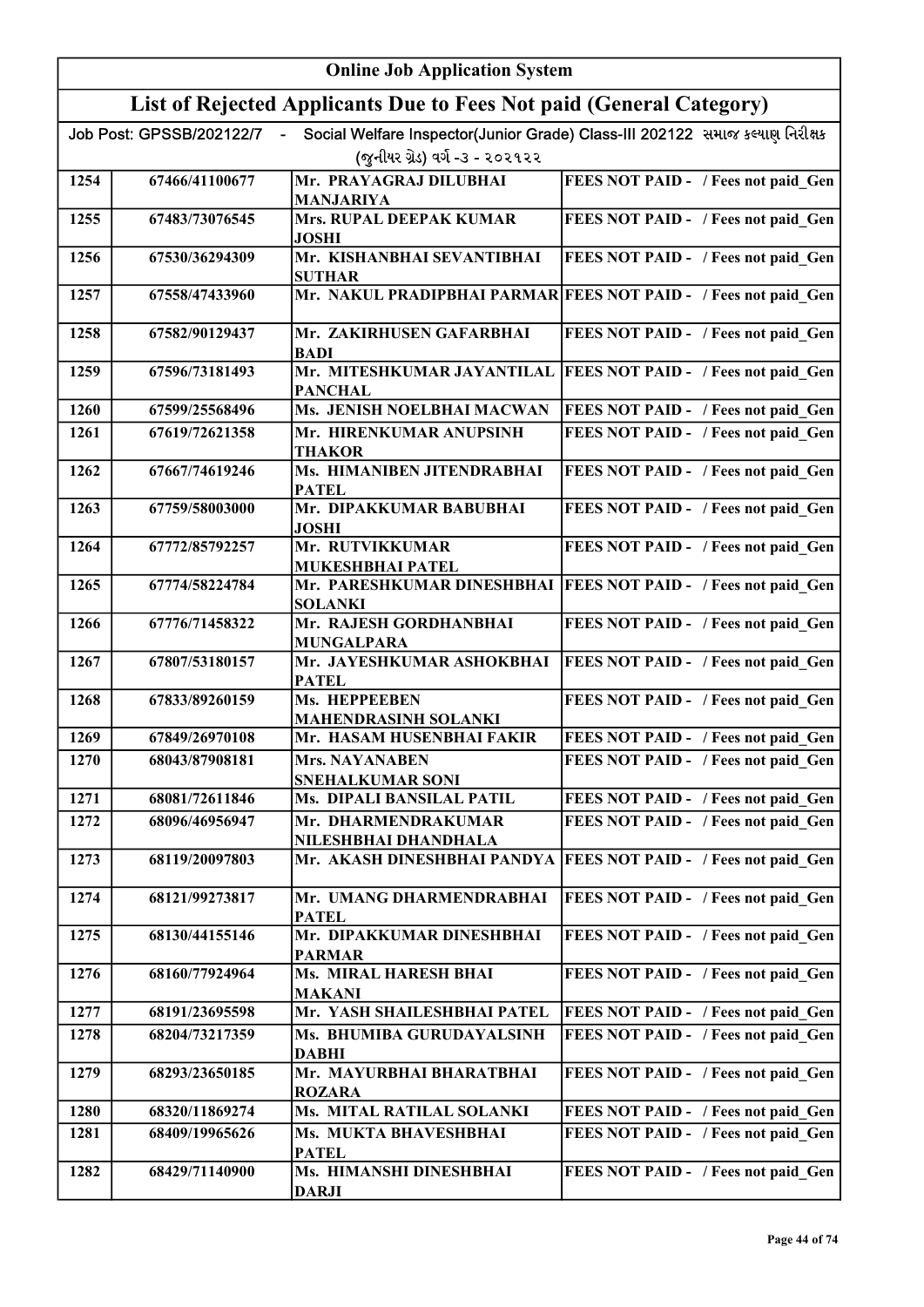|      |                          | <b>Online Job Application System</b>                                |                                                                              |
|------|--------------------------|---------------------------------------------------------------------|------------------------------------------------------------------------------|
|      |                          | List of Rejected Applicants Due to Fees Not paid (General Category) |                                                                              |
|      | Job Post: GPSSB/202122/7 |                                                                     | Social Welfare Inspector(Junior Grade) Class-III 202122 સમાજ કલ્યાણ નિરીક્ષક |
|      |                          | (જુનીયર ગ્રેડ) વર્ગ -૩ - ૨૦૨૧૨૨                                     |                                                                              |
| 1283 | 68461/80709206           | Mr. PRANAY ISHVARBHAI JADAV                                         | FEES NOT PAID - / Fees not paid Gen                                          |
| 1284 | 68595/88823071           | Mr. KRUNALSINH SARDARSINH<br><b>PARMAR</b>                          | FEES NOT PAID - / Fees not paid Gen                                          |
| 1285 | 68596/29576566           |                                                                     | Mr. AKASH VINUBHAI PRAJAPATI FEES NOT PAID - / Fees not paid Gen             |
| 1286 | 68626/60125324           | Mr. JAYPALSINH JAYDIPSINH<br>VAGHELA                                | FEES NOT PAID - / Fees not paid Gen                                          |
| 1287 | 68633/71096483           | Ms. HEENABEN ARJUNSINH<br><b>GOHIL</b>                              | FEES NOT PAID - / Fees not paid Gen                                          |
| 1288 | 68662/86357380           | Ms. MIRAL HARESH BHAI<br><b>MAKANI</b>                              | FEES NOT PAID - / Fees not paid_Gen                                          |
| 1289 | 68686/16879423           | Mr. MEHULKUMAR DALPATSINH<br><b>SISODIYA</b>                        | <b>FEES NOT PAID - / Fees not paid Gen</b>                                   |
| 1290 | 68710/96672554           | Mr. RAJESH NATHABHAI<br><b>KHAMBHLIYA</b>                           | FEES NOT PAID - / Fees not paid Gen                                          |
| 1291 | 68714/56994729           | Mr. AHMADBHAI VAJIRALI<br><b>KORVALIYA</b>                          | FEES NOT PAID - / Fees not paid_Gen                                          |
| 1292 | 68768/16975014           | Mr. SANDIPKUMAR<br>KARUNASHANKARBHAI DAVE                           | FEES NOT PAID - / Fees not paid_Gen                                          |
| 1293 | 68786/47505172           | Ms. RIDHAM BALKRUSHNA<br><b>RAJGURU</b>                             | FEES NOT PAID - / Fees not paid_Gen                                          |
| 1294 | 68807/17940624           | Mr. BHARGAV SURESHKUMAR<br><b>BAROT</b>                             | FEES NOT PAID - / Fees not paid_Gen                                          |
| 1295 | 68834/84308282           | Mr. BHAVESHKUMAR SARDARJI<br><b>RAJPUT</b>                          | FEES NOT PAID - / Fees not paid Gen                                          |
| 1296 | 68841/30235817           | Mr. MIHIR RAJENDRAKUMAR<br><b>RAVAL</b>                             | FEES NOT PAID - / Fees not paid_Gen                                          |
| 1297 | 68975/64410114           | Ms. ARCHANA JANARDAN YADAV                                          | FEES NOT PAID - / Fees not paid Gen                                          |
| 1298 | 68977/97736500           | Ms. MIRAL HARESH BHAI<br><b>MAKANI</b>                              | FEES NOT PAID - / Fees not paid Gen                                          |
| 1299 | 69001/22302411           | <b>KALET</b>                                                        | Mr. HARDEVRAJ HARESHKUMAR FEES NOT PAID - / Fees not paid Gen                |
| 1300 | 69028/17264845           | Mr. MOSIN SHA SULTAN SHA<br><b>DIWAN</b>                            | FEES NOT PAID - / Fees not paid Gen                                          |
| 1301 | 69058/22713223           | Ms. TRUPTI PRAVINBHAI<br><b>MAJITHIYA</b>                           | FEES NOT PAID - / Fees not paid Gen                                          |
| 1302 | 69083/38516720           | Mr. GOVINDSINGH<br><b>BHAGATSINGH BALANI</b>                        | FEES NOT PAID - / Fees not paid Gen                                          |
| 1303 | 69090/67413405           | Ms. SVETABEN<br><b>GHANSHYAMBHAI PATEL</b>                          | FEES NOT PAID - / Fees not paid Gen                                          |
| 1304 | 69149/67107191           | Mr. MITULKUMAR BACHUBHAI<br><b>GARASIYA</b>                         | FEES NOT PAID - / Fees not paid Gen                                          |
| 1305 | 69164/37007875           | Mr. MAYANKKUMAR<br>SHAILESHBHAI PATEL                               | FEES NOT PAID - / Fees not paid Gen                                          |
| 1306 | 69254/25677489           | Ms. SNEHA ARVINDBHAI VARMA                                          | FEES NOT PAID - / Fees not paid Gen                                          |
| 1307 | 69278/22745271           | Mr. PRADIPSINH RANJITSINH<br><b>DARBAR</b>                          | FEES NOT PAID - / Fees not paid Gen                                          |
| 1308 | 69302/11459012           | Mr. SUNIL BHARATBHAI<br><b>PANCHAL</b>                              | FEES NOT PAID - / Fees not paid Gen                                          |
| 1309 | 69384/29788833           | Mr. MILAN KUMAR JAYANTILAL                                          | FEES NOT PAID - / Fees not paid Gen                                          |
| 1310 | 69389/85662819           | <b>HINGARAJIYA</b><br>Mr. MITESH JAGADISHBHAI<br><b>NAYEE</b>       | FEES NOT PAID - / Fees not paid Gen                                          |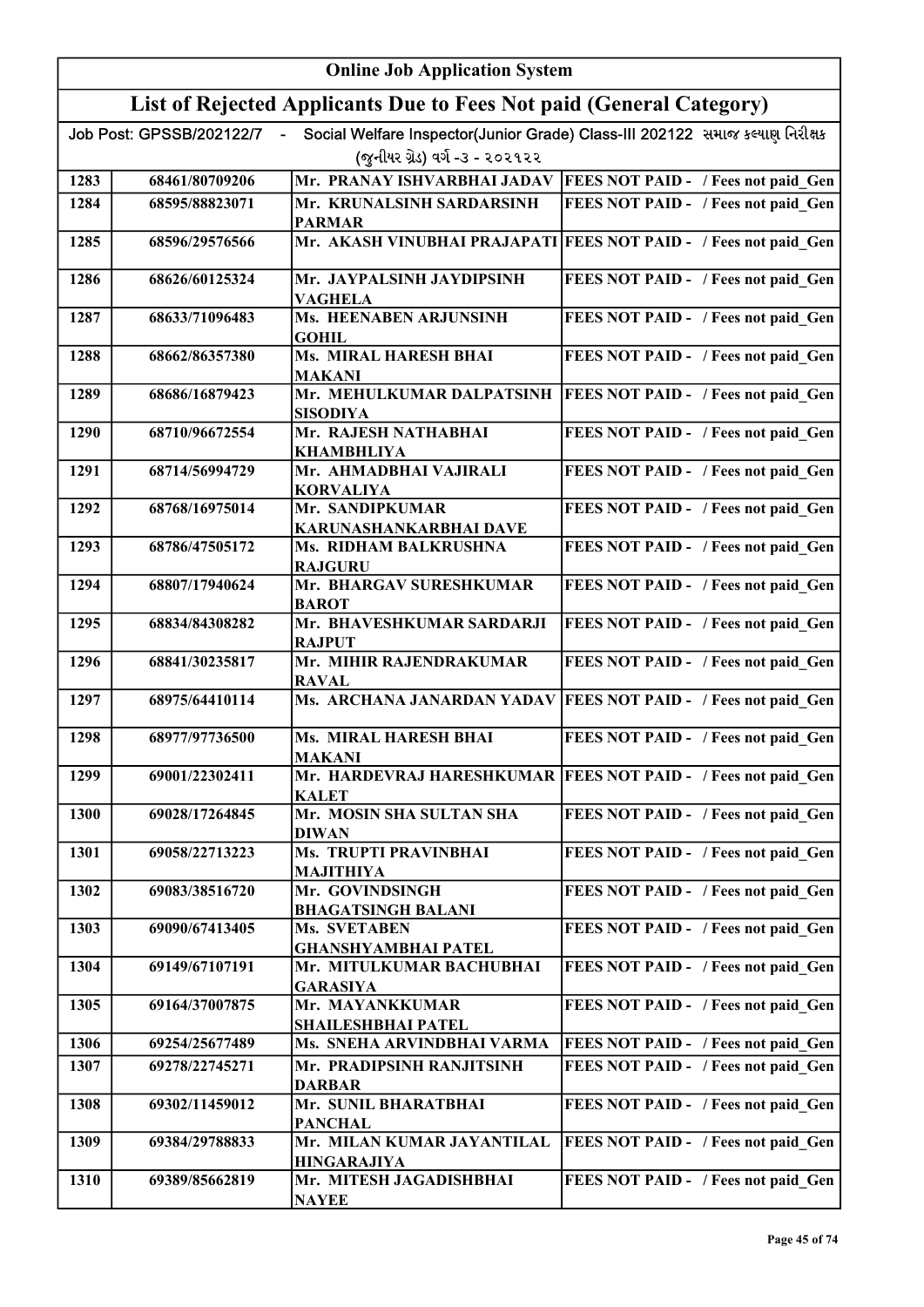|      |                          | <b>Online Job Application System</b>                                |                                                                              |
|------|--------------------------|---------------------------------------------------------------------|------------------------------------------------------------------------------|
|      |                          | List of Rejected Applicants Due to Fees Not paid (General Category) |                                                                              |
|      | Job Post: GPSSB/202122/7 |                                                                     | Social Welfare Inspector(Junior Grade) Class-III 202122 સમાજ કલ્યાણ નિરીક્ષક |
|      |                          | (જુનીયર ગ્રેડ) વર્ગ -૩ - ૨૦૨૧૨૨                                     |                                                                              |
| 1311 | 69393/23344630           | Mr. NILESH DEVJIBHAI ROHIT                                          | FEES NOT PAID - / Fees not paid_Gen                                          |
| 1312 | 69547/64947499           |                                                                     | Ms. AMEEBEN RAJENDRAKUMAR FEES NOT PAID - / Fees not paid Gen                |
|      |                          | <b>PANCHAL</b>                                                      |                                                                              |
| 1313 | 69612/39181239           | Mr. PRAKASHKUMAR                                                    | FEES NOT PAID - / Fees not paid_Gen                                          |
|      |                          | MOHABBATSINGH THAKOR                                                |                                                                              |
| 1314 | 69630/76646234           | Mr. MAULIKKUMAR                                                     | FEES NOT PAID - / Fees not paid Gen                                          |
| 1315 | 69696/14782776           | NATAVARBHAI PATEL<br>Ms. JALAKBEN SUMANBHAI                         | FEES NOT PAID - / Fees not paid Gen                                          |
|      |                          | <b>PATEL</b>                                                        |                                                                              |
| 1316 | 69785/53890468           | Mr. AHAMAD AMINBHAI PATEL                                           | FEES NOT PAID - / Fees not paid Gen                                          |
| 1317 | 69809/70177176           | Mr. PIYUSH HARENDRABHAI                                             | FEES NOT PAID - / Fees not paid Gen                                          |
|      |                          | <b>KANZARIYA</b>                                                    |                                                                              |
| 1318 | 69855/70508804           | Ms. BHAVANA GANPATBHAI                                              | FEES NOT PAID - / Fees not paid Gen                                          |
|      |                          | <b>BARIA</b>                                                        |                                                                              |
| 1319 | 69926/66608954           | Ms. SHAFURA MEHABUBBHAI<br><b>VAHORA</b>                            | FEES NOT PAID - / Fees not paid Gen                                          |
| 1320 | 69939/87920684           | Ms. VANDANA CHARAN DESAI                                            | FEES NOT PAID - / Fees not paid Gen                                          |
| 1321 | 69955/26643555           | Mr. JEKESHKUMAR NATUBHAI                                            | FEES NOT PAID - / Fees not paid Gen                                          |
|      |                          | <b>CHAUDHARI</b>                                                    |                                                                              |
| 1322 | 69960/39479529           | Mr. PANKAJ GOVINDBHAI<br><b>NAROLA</b>                              | FEES NOT PAID - / Fees not paid Gen                                          |
| 1323 | 69986/85114553           | Mr. PUSHPRAJSINH                                                    | FEES NOT PAID - / Fees not paid Gen                                          |
|      |                          | <b>SURENDRASINH GOHIL</b>                                           |                                                                              |
| 1324 | 69988/57502562           | Mr. VIKRAMBHAI JAYANTIBHAI                                          | FEES NOT PAID - / Fees not paid Gen                                          |
| 1325 | 70021/31099345           | <b>PRAJAPATI</b><br>Mr. ARIK PRAVINBHAI PATEL                       | FEES NOT PAID - / Fees not paid Gen                                          |
| 1326 | 70039/27425618           | Mr. YUVRAJSINH                                                      | FEES NOT PAID - / Fees not paid Gen                                          |
|      |                          | RAJENDRASINH DAYMA                                                  |                                                                              |
| 1327 | 70110/57499125           | Mr. PRIYANKSINH                                                     | FEES NOT PAID - / Fees not paid Gen                                          |
|      |                          | RAJENDRASINH CHAUHAN                                                |                                                                              |
| 1328 | 70123/60377856           | Mr. PRAVINSINH JAGUBHA                                              | FEES NOT PAID - / Fees not paid_Gen                                          |
| 1329 | 70142/85324476           | <b>PARMAR</b><br>Ms. NAZNIN BANU AKBAR KHAN                         | FEES NOT PAID - / Fees not paid Gen                                          |
|      |                          | <b>JARAVAR</b>                                                      |                                                                              |
| 1330 | 70186/89404987           | Mr. GIRISH GOVIND SUTHAR                                            | FEES NOT PAID - / Fees not paid_Gen                                          |
| 1331 | 70193/45235579           | Mr. DIXIT VASANTBHAI PATEL                                          | FEES NOT PAID - / Fees not paid Gen                                          |
| 1332 | 70276/44083858           | Mr. NIKET PANKAJKUMAR                                               | FEES NOT PAID - / Fees not paid Gen                                          |
|      |                          | <b>CHAUHAN</b>                                                      |                                                                              |
| 1333 | 70289/36546598           | Mr. AKASHKUMAR KANUSINH<br><b>VIHOL</b>                             | FEES NOT PAID - / Fees not paid Gen                                          |
| 1334 | 70359/22947732           | Ms. DRASHTI CHETANBHAI                                              | FEES NOT PAID - / Fees not paid_Gen                                          |
|      |                          | <b>BHATT</b>                                                        |                                                                              |
| 1335 | 70387/87237392           | Mr. DHRUPENKUMAR                                                    | FEES NOT PAID - / Fees not paid_Gen                                          |
|      |                          | <b>HASMUKHBHAI PATEL</b>                                            |                                                                              |
| 1336 | 70391/39803094           | Ms. PRIYABAHEN JAYESHBHAI<br><b>PATEL</b>                           | FEES NOT PAID - / Fees not paid_Gen                                          |
| 1337 | 70401/17415572           | Mr. BHARATBHAI MAVJIBHAI<br><b>SABALIYA</b>                         | FEES NOT PAID - / Fees not paid Gen                                          |
| 1338 | 70403/67542190           | Mr. GAMBHIRBHAI                                                     | FEES NOT PAID - / Fees not paid_Gen                                          |
|      |                          | <b>VIRSANGBHAI JADAV</b>                                            |                                                                              |
| 1339 | 70419/24150209           | Mr. SHREYANG PURNITBHAI                                             | FEES NOT PAID - / Fees not paid Gen                                          |
|      |                          | <b>GHODA</b>                                                        |                                                                              |
| 1340 | 70422/37401724           | Mrs. TEJAL VISHVAS THAKOR                                           | FEES NOT PAID - / Fees not paid_Gen                                          |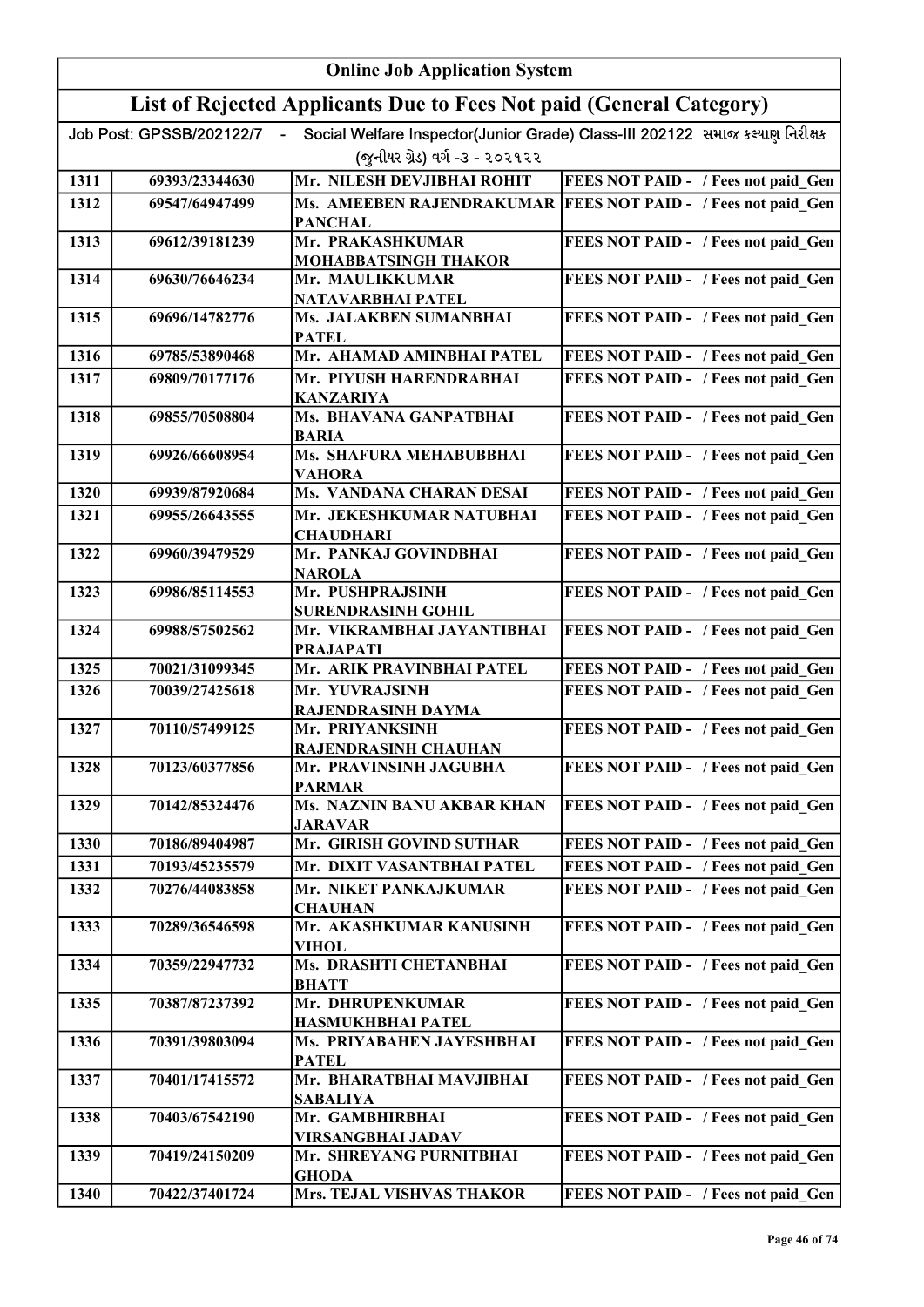|      |                          | <b>Online Job Application System</b>                                |                                                                              |
|------|--------------------------|---------------------------------------------------------------------|------------------------------------------------------------------------------|
|      |                          | List of Rejected Applicants Due to Fees Not paid (General Category) |                                                                              |
|      | Job Post: GPSSB/202122/7 |                                                                     | Social Welfare Inspector(Junior Grade) Class-III 202122 સમાજ કલ્યાણ નિરીક્ષક |
|      |                          | (જુનીયર ગ્રેડ) વર્ગ -૩ - ૨૦૨૧૨૨                                     |                                                                              |
| 1341 | 70445/14772975           | Mrs. URMILABEN TUSHAR PATEL                                         | <b>FEES NOT PAID - / Fees not paid_Gen</b>                                   |
| 1342 | 70479/11958370           | Mr. ANIRUDDHSINH                                                    | FEES NOT PAID - / Fees not paid Gen                                          |
| 1343 | 70490/64901637           | <b>BHARATSINH BARIYA</b><br>Mrs. SHWETA RAJURAO                     | FEES NOT PAID - / Fees not paid Gen                                          |
|      |                          | <b>GAEKWAD</b>                                                      |                                                                              |
| 1344 | 70498/29360304           | Mr. ARBAJKHAN AIYUBKHAN<br><b>PATHAN</b>                            | FEES NOT PAID - / Fees not paid Gen                                          |
| 1345 | 70539/50609517           | Mr. LOKESHKUMAR<br><b>BHAGVANBHAI KHATIK</b>                        | FEES NOT PAID - / Fees not paid Gen                                          |
| 1346 | 70596/47687437           | Mr. BIPINKUMAR DINESHBHAI<br><b>CHAUDHARY</b>                       | FEES NOT PAID - / Fees not paid Gen                                          |
| 1347 | 70640/61909166           | Ms. NIRUBEN AMITBHAI DARJI                                          | FEES NOT PAID - / Fees not paid Gen                                          |
| 1348 | 70801/60747968           | Mr. HITENDRASINH<br><b>SHARADSINH RATHOD</b>                        | FEES NOT PAID - / Fees not paid Gen                                          |
| 1349 | 70806/64421951           | Ms. SIMRAN MAHEBOOBBHAI<br><b>DARBAR</b>                            | FEES NOT PAID - / Fees not paid Gen                                          |
| 1350 | 70858/68979753           | Mr. HITESH ASHVINKUMAR<br><b>PATEL</b>                              | FEES NOT PAID - / Fees not paid Gen                                          |
| 1351 | 70865/87671252           | Mr. PURVESH KALPESH VAIDYA                                          | FEES NOT PAID - / Fees not paid Gen                                          |
| 1352 | 70871/74454712           | Mr. HARPRITSINGH<br><b>HARJINDERSINGH SARDAR</b>                    | FEES NOT PAID - / Fees not paid Gen                                          |
| 1353 | 70882/55949123           | Mrs. SNEHABEN POPATBHAI<br><b>PATEL</b>                             | FEES NOT PAID - / Fees not paid Gen                                          |
| 1354 | 70940/84814249           | Mr. PURURAJSINH BRIJRAJSINH<br><b>GOHIL</b>                         | FEES NOT PAID - / Fees not paid Gen                                          |
| 1355 | 70983/53952126           | Mr. VIMALKUMAR<br>HASMUKHBHAI PATEL                                 | FEES NOT PAID - / Fees not paid Gen                                          |
| 1356 | 71036/84624439           | Mr. RIPAL LALITKUMAR<br><b>BHAVSAR</b>                              | FEES NOT PAID - / Fees not paid Gen                                          |
| 1357 | 71039/17789403           | Mr. JITENDRA HIMMATBHAI<br><b>KASAVALA</b>                          | <b>FEES NOT PAID - / Fees not paid Gen</b>                                   |
| 1358 | 71178/43933636           | Ms. HIRALBEN SUDHIRKUMAR<br><b>PATEL</b>                            | FEES NOT PAID - / Fees not paid Gen                                          |
| 1359 | 71200/81877126           | Mr. PARTHKUMAR<br>SHASHIKANTBHAI PATEL                              | FEES NOT PAID - / Fees not paid Gen                                          |
| 1360 | 71266/92591773           | Mr. AKHILESHKUMAR SHREE<br>TEERTHRAJ VISHVAKARMA                    | FEES NOT PAID - / Fees not paid Gen                                          |
| 1361 | 71276/82416006           | Mr. RAJAT VIJAYKUMAR JAIN<br><b>JAIN</b>                            | FEES NOT PAID - / Fees not paid Gen                                          |
| 1362 | 71305/40318001           | Mr. LALJIBHAI MERAMBHAI<br><b>BALDANIYA</b>                         | FEES NOT PAID - / Fees not paid Gen                                          |
| 1363 | 71314/99953516           | Mr. RAJESHKUMAR<br><b>CHAMPAKLAL PRAJAPATI</b>                      | FEES NOT PAID - / Fees not paid Gen                                          |
| 1364 | 71490/18884125           | Mrs. KINJALBEN VIRALKUMAR<br><b>PATEL</b>                           | FEES NOT PAID - / Fees not paid Gen                                          |
| 1365 | 71598/41540224           | Ms. KHUSHBU<br><b>BHAGVATIPRASAD JOSHI</b>                          | FEES NOT PAID - / Fees not paid Gen                                          |
| 1366 | 71622/78666127           | Ms. BINA NAROTTAAMBHAI<br><b>JAJAL</b>                              | FEES NOT PAID - / Fees not paid Gen                                          |
| 1367 | 71673/15867573           | Ms. NILAM HASMUKHBHAI<br><b>KOTHIYA</b>                             | FEES NOT PAID - / Fees not paid Gen                                          |
| 1368 | 71743/25161586           | Mr. BANSIKUMAR ATULBHAI<br><b>DELVADIYA</b>                         | FEES NOT PAID - / Fees not paid Gen                                          |
| 1369 | 71772/23941454           |                                                                     | Mr. BHAVIK DILIPKUMAR PATEL  FEES NOT PAID - / Fees not paid Gen             |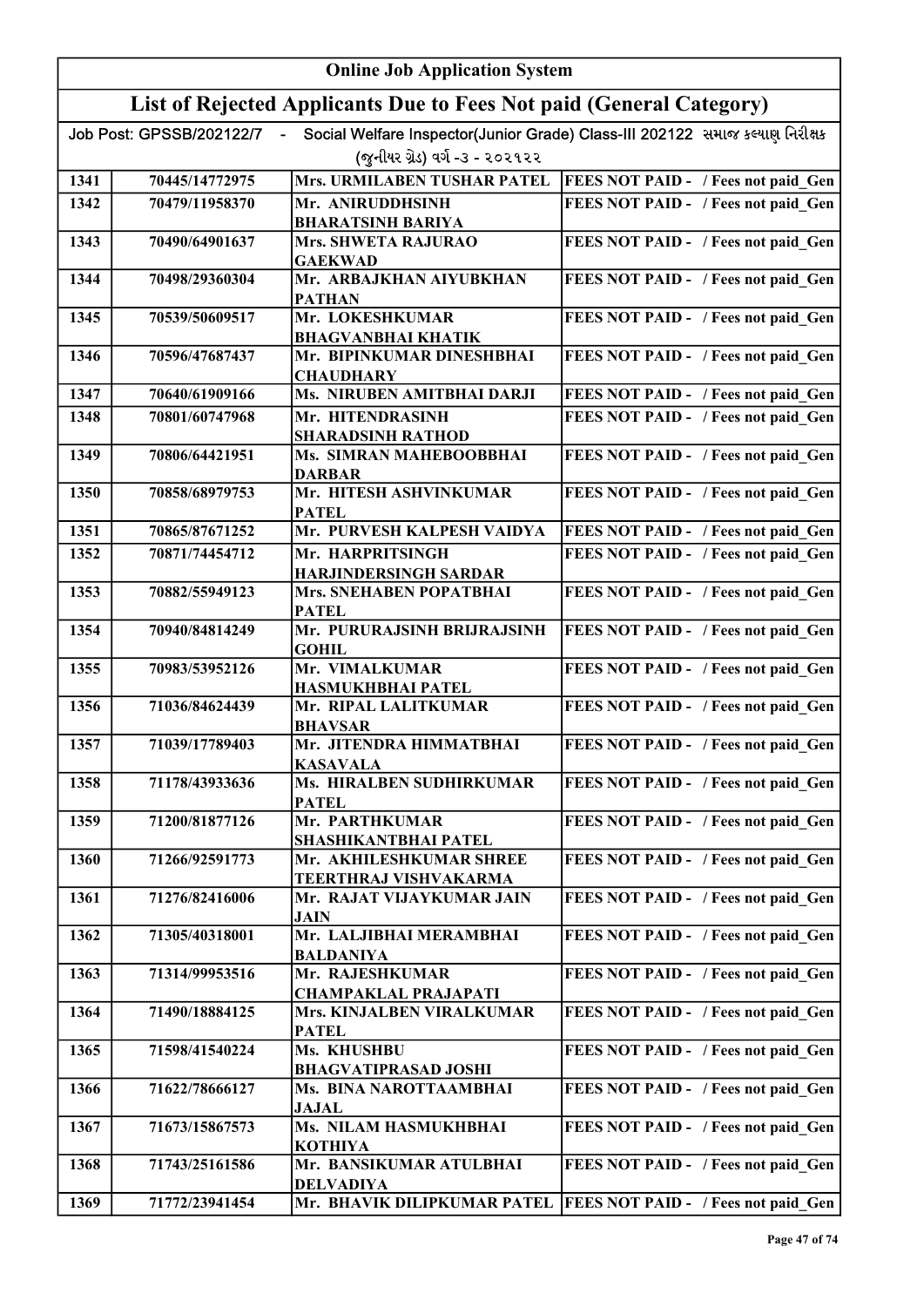|      |                          | <b>Online Job Application System</b>                                |                                                                              |
|------|--------------------------|---------------------------------------------------------------------|------------------------------------------------------------------------------|
|      |                          | List of Rejected Applicants Due to Fees Not paid (General Category) |                                                                              |
|      | Job Post: GPSSB/202122/7 |                                                                     | Social Welfare Inspector(Junior Grade) Class-III 202122 સમાજ કલ્યાણ નિરીક્ષક |
|      |                          | (જુનીયર ગ્રેડ) વર્ગ -૩ - ૨૦૨૧૨૨                                     |                                                                              |
| 1370 | 71821/15981021           | Mr. JAYESHBHAI PRAVINBHAI                                           | FEES NOT PAID - / Fees not paid Gen                                          |
|      |                          | <b>PADHIYAR</b>                                                     |                                                                              |
| 1371 | 71856/54950991           | Mr. AMIT RASIKBHAI DARJI                                            | FEES NOT PAID - / Fees not paid Gen                                          |
| 1372 | 71860/38768882           | Mr. ALAYKUMAR<br><b>RAKESHKUMAR PATEL</b>                           | FEES NOT PAID - / Fees not paid Gen                                          |
| 1373 | 71865/80955421           | Mr. YASH VALLABHABHAI                                               | FEES NOT PAID - / Fees not paid Gen                                          |
|      |                          | <b>BHIMANI</b>                                                      |                                                                              |
| 1374 | 71951/66664917           | Mr. ANKIT RAMESHCHANDRA<br><b>JAYSWAL</b>                           | FEES NOT PAID - / Fees not paid Gen                                          |
| 1375 | 71967/74398723           | <b>Ms. NANDINI MEHTA</b><br>RAMESHBHAI MEHTA                        | FEES NOT PAID - / Fees not paid_Gen                                          |
| 1376 | 72021/81695196           |                                                                     | Mr. PRATIKKUMAR PRAVINBHAI   FEES NOT PAID - / Fees not paid Gen             |
|      |                          | <b>RATHOD</b>                                                       |                                                                              |
| 1377 | 72044/50285909           | Mr. DHARMESH KISHORBHAI<br><b>SOLANKI</b>                           | FEES NOT PAID - / Fees not paid Gen                                          |
| 1378 | 72070/42879880           | Mr. JAY SURESHBHAI ACHARYA                                          | FEES NOT PAID - / Fees not paid Gen                                          |
| 1379 | 72073/15916271           | Ms. MANSI HARESHBHAI SHIYANI                                        | FEES NOT PAID - / Fees not paid Gen                                          |
|      |                          |                                                                     |                                                                              |
| 1380 | 72217/99915128           | Mr. RAHUL RASHIK BHAI                                               | FEES NOT PAID - / Fees not paid Gen                                          |
| 1381 | 72260/14265646           | <b>RATHOD</b><br>Mr. RAJ SATISHBHAI PATEL                           | FEES NOT PAID - / Fees not paid_Gen                                          |
| 1382 | 72317/14262273           | Mr. ARUNBHAI DAHYABHAI                                              | FEES NOT PAID - / Fees not paid Gen                                          |
|      |                          | <b>DABHI</b>                                                        |                                                                              |
| 1383 | 72473/42834494           |                                                                     | Mrs. AVANI RITESHKUMAR PATEL FEES NOT PAID - / Fees not paid Gen             |
| 1384 | 72521/11225662           | <b>Mrs. BINA VIJENDRASINH</b>                                       | FEES NOT PAID - / Fees not paid Gen                                          |
| 1385 | 72554/11186520           | <b>SUVARJA</b><br>Mrs. KHUSHBU GUNJAN PATEL                         | FEES NOT PAID - / Fees not paid Gen                                          |
| 1386 | 72606/71191182           | Ms. NISHA KETANKUMAR RAMI                                           | FEES NOT PAID - / Fees not paid_Gen                                          |
| 1387 | 72639/47848876           | Mr. DHRUV                                                           | FEES NOT PAID - / Fees not paid Gen                                          |
|      |                          | <b>DHARMENDRAKUMAR</b>                                              |                                                                              |
| 1388 | 72640/13683577           | <b>CHAMPANERI</b><br>Ms. NIDHI MUKESHKUMAR                          | FEES NOT PAID - / Fees not paid Gen                                          |
|      |                          | <b>ENGINEER</b>                                                     |                                                                              |
| 1389 | 72643/73639640           | Mr. SAGARGIRI MINAXIBEN<br><b>GAUSWAMI</b>                          | FEES NOT PAID - / Fees not paid Gen                                          |
| 1390 | 72757/95827919           | Mr. MEHUL MAHESHKUMAR                                               | FEES NOT PAID - / Fees not paid Gen                                          |
| 1391 | 72840/72136597           | <b>SONI</b><br>Mr. ANIRUDDHSINH                                     | FEES NOT PAID - / Fees not paid Gen                                          |
|      |                          | <b>BHARATSINH BARIYA</b>                                            |                                                                              |
| 1392 | 72898/22483965           | Mr. SAGAR NARENDRABHAI<br><b>PATEL</b>                              | FEES NOT PAID - / Fees not paid Gen                                          |
| 1393 | 72904/77796442           | Mr. SUMITKUMAR                                                      | FEES NOT PAID - / Fees not paid Gen                                          |
|      |                          | <b>DINESHKUMAR VYAS</b>                                             |                                                                              |
| 1394 | 72946/48373747           | Mr. ANIRUDDHSINH<br><b>BHARATSINH BARIYA</b>                        | FEES NOT PAID - / Fees not paid Gen                                          |
| 1395 | 73035/59580974           | Ms. NAIYA DHARMENDRABHAI<br><b>JOSHI</b>                            | FEES NOT PAID - / Fees not paid Gen                                          |
| 1396 | 73089/38683329           | Mr. VIMAL BIPINBHAI SHETH                                           | FEES NOT PAID - / Fees not paid Gen                                          |
| 1397 | 73095/11668563           | Mr. KEVAL BATUKBHAI                                                 | FEES NOT PAID - / Fees not paid Gen                                          |
| 1398 | 73133/36963369           | <b>VEKARIYA</b><br>Mr. CHETANKUMAR                                  | FEES NOT PAID - / Fees not paid Gen                                          |
|      |                          | <b>VISHNUBHAI PATEL</b>                                             |                                                                              |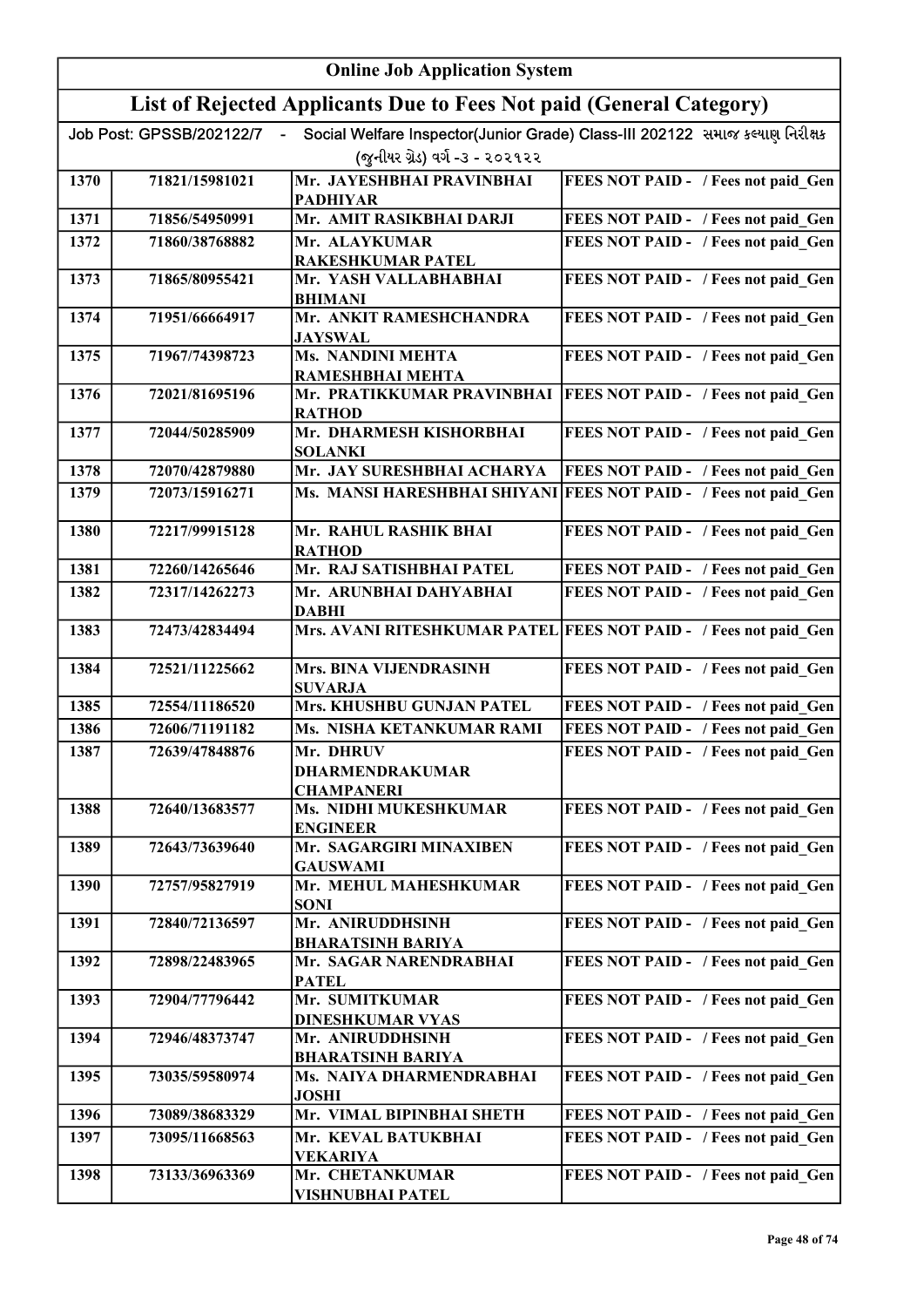| List of Rejected Applicants Due to Fees Not paid (General Category)<br>Social Welfare Inspector(Junior Grade) Class-III 202122 સમાજ કલ્યાણ નિરીક્ષક<br>Job Post: GPSSB/202122/7<br>(જુનીયર ગ્રેડ) વર્ગ -૩ - ૨૦૨૧૨૨<br>Mr. ARVIND JAYANTILAL PATEL<br>FEES NOT PAID - / Fees not paid_Gen<br>1399<br>73216/53240936<br>Ms. MITALBEN SHANTILAL<br>FEES NOT PAID - / Fees not paid Gen<br>1400<br>73242/41244985<br><b>PARMAR</b><br>Mr. JAYKUMAR YASHVANTBHAI<br>FEES NOT PAID - / Fees not paid Gen<br>1401<br>73295/15367544<br><b>PATEL</b><br><b>Ms. NEHA RATILAL PATEL</b><br>73309/89269842<br>FEES NOT PAID - / Fees not paid Gen<br>1402<br>Ms. PAYAL BEN HITESH BHAI<br>FEES NOT PAID - / Fees not paid Gen<br>1403<br>73538/80164291<br><b>KAPADIA</b><br>Mrs. URVASHI VIJAYBHAI<br>FEES NOT PAID - / Fees not paid_Gen<br>1404<br>73684/71069068<br><b>GARCHER</b><br>Mr. SUNDAJI BHARAJI THAKOR<br>FEES NOT PAID - / Fees not paid Gen<br>1405<br>73733/65662163<br>FEES NOT PAID - / Fees not paid Gen<br>1406<br>73744/37357773<br>Mr. BHAVIK DINKARRAY<br><b>PUROHIT</b><br>Mr. PARTH VINODBHAI PANCHAL FEES NOT PAID - / Fees not paid_Gen<br>1407<br>73840/39806050<br>FEES NOT PAID - / Fees not paid Gen<br>Mr. GOPALRAJSINH MANUSINH<br>1408<br>73881/20947162<br><b>ZALA</b><br>Ms. SWETABEN RAJNIKANT<br>FEES NOT PAID - / Fees not paid Gen<br>1409<br>73966/98047388<br><b>KHATRI</b><br>Mr. NILESHKUMAR<br>FEES NOT PAID - / Fees not paid Gen<br>1410<br>74067/33687235<br>JAYANTIBHAI DAVARA<br>1411<br>FEES NOT PAID - / Fees not paid Gen<br>74078/94057368<br>Mr. PANKAJKUMAR SHRIKANT<br><b>MISHRA</b><br>1412<br>Ms. RUPALBEN NARESHBHAI<br>FEES NOT PAID - / Fees not paid Gen<br>74124/29570719<br><b>PATEL</b><br>Mr. PARTHKUMAR RAJENDRA<br>FEES NOT PAID - / Fees not paid Gen<br>1413<br>74132/14935906<br><b>PAREKH</b><br>FEES NOT PAID - / Fees not paid_Gen<br>Ms. UNNATIBEN<br>1414<br>74177/26316144<br><b>JITENDRAKUMAR JANI</b><br>74327/86780554<br>FEES NOT PAID - / Fees not paid Gen<br>1415<br>Mr. SHRAVANSINH<br>DEVENDRASINH RAJPUT<br>1416<br>Mr. MANOJKUMAR<br>FEES NOT PAID - / Fees not paid Gen<br>74329/74515525<br>DASHARATHBHAI PATEL<br>1417<br>74406/85326763<br>Ms. NIDDHI TULSHIBHAI AKBARI<br>FEES NOT PAID - / Fees not paid Gen<br>FEES NOT PAID - / Fees not paid Gen<br>1418<br>74524/22043360<br>Ms. SNEHALKUMARI<br>PRAVINBHAI PATEL<br>1419<br>74530/93009747<br>Ms. NEHAL RAMANBHAI PATEL<br>FEES NOT PAID - / Fees not paid Gen<br>Mr. LOKENDRAKUMAR<br>1420<br>74606/54327291<br>FEES NOT PAID - / Fees not paid Gen<br><b>RAMJILAL KUMBHAR</b><br>1421<br>74641/92829357<br>Ms. URVI HARESHBHAI THORIYA<br>FEES NOT PAID - / Fees not paid Gen<br>1422<br>Mrs. KRUPA JATIN PATEL<br>FEES NOT PAID - / Fees not paid Gen<br>74694/72977082<br>Mr. JATINKUMAR DINESHBHAI<br>FEES NOT PAID - / Fees not paid Gen<br>1423<br>74705/61834812<br><b>PATEL</b><br>1424<br>Mr. AJAYKUMAR RAMANBHAI<br>FEES NOT PAID - / Fees not paid Gen<br>74712/54178894<br><b>RAVAL</b><br>Ms. HEMLATABEN GUNVANTRAY<br>1425<br>74859/27050452<br>FEES NOT PAID - / Fees not paid Gen<br><b>PRAJAPATI</b><br>1426<br>75595/88897840<br>Mrs. SELJA PRATIK KOTADIYA<br>FEES NOT PAID - / Fees not paid Gen<br>Ms. VRUNDA RAJESHKUMAR<br>FEES NOT PAID - / Fees not paid Gen<br>1427<br>75633/56889703<br><b>NAIK</b><br>Mr. AMIT RASIKBHAI DARJI<br>75866/23280741<br>1428<br>FEES NOT PAID - / Fees not paid Gen<br>FEES NOT PAID - / Fees not paid Gen<br>1429<br>Mr. VENKTESH KISHORBHAI<br>75873/32424556 | <b>Online Job Application System</b> |  |  |  |
|--------------------------------------------------------------------------------------------------------------------------------------------------------------------------------------------------------------------------------------------------------------------------------------------------------------------------------------------------------------------------------------------------------------------------------------------------------------------------------------------------------------------------------------------------------------------------------------------------------------------------------------------------------------------------------------------------------------------------------------------------------------------------------------------------------------------------------------------------------------------------------------------------------------------------------------------------------------------------------------------------------------------------------------------------------------------------------------------------------------------------------------------------------------------------------------------------------------------------------------------------------------------------------------------------------------------------------------------------------------------------------------------------------------------------------------------------------------------------------------------------------------------------------------------------------------------------------------------------------------------------------------------------------------------------------------------------------------------------------------------------------------------------------------------------------------------------------------------------------------------------------------------------------------------------------------------------------------------------------------------------------------------------------------------------------------------------------------------------------------------------------------------------------------------------------------------------------------------------------------------------------------------------------------------------------------------------------------------------------------------------------------------------------------------------------------------------------------------------------------------------------------------------------------------------------------------------------------------------------------------------------------------------------------------------------------------------------------------------------------------------------------------------------------------------------------------------------------------------------------------------------------------------------------------------------------------------------------------------------------------------------------------------------------------------------------------------------------------------------------------------------------------------------------------------------------------------------------------------------------------------------------------------------------------------------------------------------------------------------------------------------------------------------------------------------------------------------------------------------------------------------------------------------------------------------------------|--------------------------------------|--|--|--|
|                                                                                                                                                                                                                                                                                                                                                                                                                                                                                                                                                                                                                                                                                                                                                                                                                                                                                                                                                                                                                                                                                                                                                                                                                                                                                                                                                                                                                                                                                                                                                                                                                                                                                                                                                                                                                                                                                                                                                                                                                                                                                                                                                                                                                                                                                                                                                                                                                                                                                                                                                                                                                                                                                                                                                                                                                                                                                                                                                                                                                                                                                                                                                                                                                                                                                                                                                                                                                                                                                                                                                                    |                                      |  |  |  |
|                                                                                                                                                                                                                                                                                                                                                                                                                                                                                                                                                                                                                                                                                                                                                                                                                                                                                                                                                                                                                                                                                                                                                                                                                                                                                                                                                                                                                                                                                                                                                                                                                                                                                                                                                                                                                                                                                                                                                                                                                                                                                                                                                                                                                                                                                                                                                                                                                                                                                                                                                                                                                                                                                                                                                                                                                                                                                                                                                                                                                                                                                                                                                                                                                                                                                                                                                                                                                                                                                                                                                                    |                                      |  |  |  |
|                                                                                                                                                                                                                                                                                                                                                                                                                                                                                                                                                                                                                                                                                                                                                                                                                                                                                                                                                                                                                                                                                                                                                                                                                                                                                                                                                                                                                                                                                                                                                                                                                                                                                                                                                                                                                                                                                                                                                                                                                                                                                                                                                                                                                                                                                                                                                                                                                                                                                                                                                                                                                                                                                                                                                                                                                                                                                                                                                                                                                                                                                                                                                                                                                                                                                                                                                                                                                                                                                                                                                                    |                                      |  |  |  |
|                                                                                                                                                                                                                                                                                                                                                                                                                                                                                                                                                                                                                                                                                                                                                                                                                                                                                                                                                                                                                                                                                                                                                                                                                                                                                                                                                                                                                                                                                                                                                                                                                                                                                                                                                                                                                                                                                                                                                                                                                                                                                                                                                                                                                                                                                                                                                                                                                                                                                                                                                                                                                                                                                                                                                                                                                                                                                                                                                                                                                                                                                                                                                                                                                                                                                                                                                                                                                                                                                                                                                                    |                                      |  |  |  |
|                                                                                                                                                                                                                                                                                                                                                                                                                                                                                                                                                                                                                                                                                                                                                                                                                                                                                                                                                                                                                                                                                                                                                                                                                                                                                                                                                                                                                                                                                                                                                                                                                                                                                                                                                                                                                                                                                                                                                                                                                                                                                                                                                                                                                                                                                                                                                                                                                                                                                                                                                                                                                                                                                                                                                                                                                                                                                                                                                                                                                                                                                                                                                                                                                                                                                                                                                                                                                                                                                                                                                                    |                                      |  |  |  |
|                                                                                                                                                                                                                                                                                                                                                                                                                                                                                                                                                                                                                                                                                                                                                                                                                                                                                                                                                                                                                                                                                                                                                                                                                                                                                                                                                                                                                                                                                                                                                                                                                                                                                                                                                                                                                                                                                                                                                                                                                                                                                                                                                                                                                                                                                                                                                                                                                                                                                                                                                                                                                                                                                                                                                                                                                                                                                                                                                                                                                                                                                                                                                                                                                                                                                                                                                                                                                                                                                                                                                                    |                                      |  |  |  |
|                                                                                                                                                                                                                                                                                                                                                                                                                                                                                                                                                                                                                                                                                                                                                                                                                                                                                                                                                                                                                                                                                                                                                                                                                                                                                                                                                                                                                                                                                                                                                                                                                                                                                                                                                                                                                                                                                                                                                                                                                                                                                                                                                                                                                                                                                                                                                                                                                                                                                                                                                                                                                                                                                                                                                                                                                                                                                                                                                                                                                                                                                                                                                                                                                                                                                                                                                                                                                                                                                                                                                                    |                                      |  |  |  |
|                                                                                                                                                                                                                                                                                                                                                                                                                                                                                                                                                                                                                                                                                                                                                                                                                                                                                                                                                                                                                                                                                                                                                                                                                                                                                                                                                                                                                                                                                                                                                                                                                                                                                                                                                                                                                                                                                                                                                                                                                                                                                                                                                                                                                                                                                                                                                                                                                                                                                                                                                                                                                                                                                                                                                                                                                                                                                                                                                                                                                                                                                                                                                                                                                                                                                                                                                                                                                                                                                                                                                                    |                                      |  |  |  |
|                                                                                                                                                                                                                                                                                                                                                                                                                                                                                                                                                                                                                                                                                                                                                                                                                                                                                                                                                                                                                                                                                                                                                                                                                                                                                                                                                                                                                                                                                                                                                                                                                                                                                                                                                                                                                                                                                                                                                                                                                                                                                                                                                                                                                                                                                                                                                                                                                                                                                                                                                                                                                                                                                                                                                                                                                                                                                                                                                                                                                                                                                                                                                                                                                                                                                                                                                                                                                                                                                                                                                                    |                                      |  |  |  |
|                                                                                                                                                                                                                                                                                                                                                                                                                                                                                                                                                                                                                                                                                                                                                                                                                                                                                                                                                                                                                                                                                                                                                                                                                                                                                                                                                                                                                                                                                                                                                                                                                                                                                                                                                                                                                                                                                                                                                                                                                                                                                                                                                                                                                                                                                                                                                                                                                                                                                                                                                                                                                                                                                                                                                                                                                                                                                                                                                                                                                                                                                                                                                                                                                                                                                                                                                                                                                                                                                                                                                                    |                                      |  |  |  |
|                                                                                                                                                                                                                                                                                                                                                                                                                                                                                                                                                                                                                                                                                                                                                                                                                                                                                                                                                                                                                                                                                                                                                                                                                                                                                                                                                                                                                                                                                                                                                                                                                                                                                                                                                                                                                                                                                                                                                                                                                                                                                                                                                                                                                                                                                                                                                                                                                                                                                                                                                                                                                                                                                                                                                                                                                                                                                                                                                                                                                                                                                                                                                                                                                                                                                                                                                                                                                                                                                                                                                                    |                                      |  |  |  |
|                                                                                                                                                                                                                                                                                                                                                                                                                                                                                                                                                                                                                                                                                                                                                                                                                                                                                                                                                                                                                                                                                                                                                                                                                                                                                                                                                                                                                                                                                                                                                                                                                                                                                                                                                                                                                                                                                                                                                                                                                                                                                                                                                                                                                                                                                                                                                                                                                                                                                                                                                                                                                                                                                                                                                                                                                                                                                                                                                                                                                                                                                                                                                                                                                                                                                                                                                                                                                                                                                                                                                                    |                                      |  |  |  |
|                                                                                                                                                                                                                                                                                                                                                                                                                                                                                                                                                                                                                                                                                                                                                                                                                                                                                                                                                                                                                                                                                                                                                                                                                                                                                                                                                                                                                                                                                                                                                                                                                                                                                                                                                                                                                                                                                                                                                                                                                                                                                                                                                                                                                                                                                                                                                                                                                                                                                                                                                                                                                                                                                                                                                                                                                                                                                                                                                                                                                                                                                                                                                                                                                                                                                                                                                                                                                                                                                                                                                                    |                                      |  |  |  |
|                                                                                                                                                                                                                                                                                                                                                                                                                                                                                                                                                                                                                                                                                                                                                                                                                                                                                                                                                                                                                                                                                                                                                                                                                                                                                                                                                                                                                                                                                                                                                                                                                                                                                                                                                                                                                                                                                                                                                                                                                                                                                                                                                                                                                                                                                                                                                                                                                                                                                                                                                                                                                                                                                                                                                                                                                                                                                                                                                                                                                                                                                                                                                                                                                                                                                                                                                                                                                                                                                                                                                                    |                                      |  |  |  |
|                                                                                                                                                                                                                                                                                                                                                                                                                                                                                                                                                                                                                                                                                                                                                                                                                                                                                                                                                                                                                                                                                                                                                                                                                                                                                                                                                                                                                                                                                                                                                                                                                                                                                                                                                                                                                                                                                                                                                                                                                                                                                                                                                                                                                                                                                                                                                                                                                                                                                                                                                                                                                                                                                                                                                                                                                                                                                                                                                                                                                                                                                                                                                                                                                                                                                                                                                                                                                                                                                                                                                                    |                                      |  |  |  |
|                                                                                                                                                                                                                                                                                                                                                                                                                                                                                                                                                                                                                                                                                                                                                                                                                                                                                                                                                                                                                                                                                                                                                                                                                                                                                                                                                                                                                                                                                                                                                                                                                                                                                                                                                                                                                                                                                                                                                                                                                                                                                                                                                                                                                                                                                                                                                                                                                                                                                                                                                                                                                                                                                                                                                                                                                                                                                                                                                                                                                                                                                                                                                                                                                                                                                                                                                                                                                                                                                                                                                                    |                                      |  |  |  |
|                                                                                                                                                                                                                                                                                                                                                                                                                                                                                                                                                                                                                                                                                                                                                                                                                                                                                                                                                                                                                                                                                                                                                                                                                                                                                                                                                                                                                                                                                                                                                                                                                                                                                                                                                                                                                                                                                                                                                                                                                                                                                                                                                                                                                                                                                                                                                                                                                                                                                                                                                                                                                                                                                                                                                                                                                                                                                                                                                                                                                                                                                                                                                                                                                                                                                                                                                                                                                                                                                                                                                                    |                                      |  |  |  |
|                                                                                                                                                                                                                                                                                                                                                                                                                                                                                                                                                                                                                                                                                                                                                                                                                                                                                                                                                                                                                                                                                                                                                                                                                                                                                                                                                                                                                                                                                                                                                                                                                                                                                                                                                                                                                                                                                                                                                                                                                                                                                                                                                                                                                                                                                                                                                                                                                                                                                                                                                                                                                                                                                                                                                                                                                                                                                                                                                                                                                                                                                                                                                                                                                                                                                                                                                                                                                                                                                                                                                                    |                                      |  |  |  |
|                                                                                                                                                                                                                                                                                                                                                                                                                                                                                                                                                                                                                                                                                                                                                                                                                                                                                                                                                                                                                                                                                                                                                                                                                                                                                                                                                                                                                                                                                                                                                                                                                                                                                                                                                                                                                                                                                                                                                                                                                                                                                                                                                                                                                                                                                                                                                                                                                                                                                                                                                                                                                                                                                                                                                                                                                                                                                                                                                                                                                                                                                                                                                                                                                                                                                                                                                                                                                                                                                                                                                                    |                                      |  |  |  |
|                                                                                                                                                                                                                                                                                                                                                                                                                                                                                                                                                                                                                                                                                                                                                                                                                                                                                                                                                                                                                                                                                                                                                                                                                                                                                                                                                                                                                                                                                                                                                                                                                                                                                                                                                                                                                                                                                                                                                                                                                                                                                                                                                                                                                                                                                                                                                                                                                                                                                                                                                                                                                                                                                                                                                                                                                                                                                                                                                                                                                                                                                                                                                                                                                                                                                                                                                                                                                                                                                                                                                                    |                                      |  |  |  |
|                                                                                                                                                                                                                                                                                                                                                                                                                                                                                                                                                                                                                                                                                                                                                                                                                                                                                                                                                                                                                                                                                                                                                                                                                                                                                                                                                                                                                                                                                                                                                                                                                                                                                                                                                                                                                                                                                                                                                                                                                                                                                                                                                                                                                                                                                                                                                                                                                                                                                                                                                                                                                                                                                                                                                                                                                                                                                                                                                                                                                                                                                                                                                                                                                                                                                                                                                                                                                                                                                                                                                                    |                                      |  |  |  |
|                                                                                                                                                                                                                                                                                                                                                                                                                                                                                                                                                                                                                                                                                                                                                                                                                                                                                                                                                                                                                                                                                                                                                                                                                                                                                                                                                                                                                                                                                                                                                                                                                                                                                                                                                                                                                                                                                                                                                                                                                                                                                                                                                                                                                                                                                                                                                                                                                                                                                                                                                                                                                                                                                                                                                                                                                                                                                                                                                                                                                                                                                                                                                                                                                                                                                                                                                                                                                                                                                                                                                                    |                                      |  |  |  |
|                                                                                                                                                                                                                                                                                                                                                                                                                                                                                                                                                                                                                                                                                                                                                                                                                                                                                                                                                                                                                                                                                                                                                                                                                                                                                                                                                                                                                                                                                                                                                                                                                                                                                                                                                                                                                                                                                                                                                                                                                                                                                                                                                                                                                                                                                                                                                                                                                                                                                                                                                                                                                                                                                                                                                                                                                                                                                                                                                                                                                                                                                                                                                                                                                                                                                                                                                                                                                                                                                                                                                                    |                                      |  |  |  |
|                                                                                                                                                                                                                                                                                                                                                                                                                                                                                                                                                                                                                                                                                                                                                                                                                                                                                                                                                                                                                                                                                                                                                                                                                                                                                                                                                                                                                                                                                                                                                                                                                                                                                                                                                                                                                                                                                                                                                                                                                                                                                                                                                                                                                                                                                                                                                                                                                                                                                                                                                                                                                                                                                                                                                                                                                                                                                                                                                                                                                                                                                                                                                                                                                                                                                                                                                                                                                                                                                                                                                                    |                                      |  |  |  |
|                                                                                                                                                                                                                                                                                                                                                                                                                                                                                                                                                                                                                                                                                                                                                                                                                                                                                                                                                                                                                                                                                                                                                                                                                                                                                                                                                                                                                                                                                                                                                                                                                                                                                                                                                                                                                                                                                                                                                                                                                                                                                                                                                                                                                                                                                                                                                                                                                                                                                                                                                                                                                                                                                                                                                                                                                                                                                                                                                                                                                                                                                                                                                                                                                                                                                                                                                                                                                                                                                                                                                                    |                                      |  |  |  |
|                                                                                                                                                                                                                                                                                                                                                                                                                                                                                                                                                                                                                                                                                                                                                                                                                                                                                                                                                                                                                                                                                                                                                                                                                                                                                                                                                                                                                                                                                                                                                                                                                                                                                                                                                                                                                                                                                                                                                                                                                                                                                                                                                                                                                                                                                                                                                                                                                                                                                                                                                                                                                                                                                                                                                                                                                                                                                                                                                                                                                                                                                                                                                                                                                                                                                                                                                                                                                                                                                                                                                                    |                                      |  |  |  |
|                                                                                                                                                                                                                                                                                                                                                                                                                                                                                                                                                                                                                                                                                                                                                                                                                                                                                                                                                                                                                                                                                                                                                                                                                                                                                                                                                                                                                                                                                                                                                                                                                                                                                                                                                                                                                                                                                                                                                                                                                                                                                                                                                                                                                                                                                                                                                                                                                                                                                                                                                                                                                                                                                                                                                                                                                                                                                                                                                                                                                                                                                                                                                                                                                                                                                                                                                                                                                                                                                                                                                                    |                                      |  |  |  |
|                                                                                                                                                                                                                                                                                                                                                                                                                                                                                                                                                                                                                                                                                                                                                                                                                                                                                                                                                                                                                                                                                                                                                                                                                                                                                                                                                                                                                                                                                                                                                                                                                                                                                                                                                                                                                                                                                                                                                                                                                                                                                                                                                                                                                                                                                                                                                                                                                                                                                                                                                                                                                                                                                                                                                                                                                                                                                                                                                                                                                                                                                                                                                                                                                                                                                                                                                                                                                                                                                                                                                                    |                                      |  |  |  |
|                                                                                                                                                                                                                                                                                                                                                                                                                                                                                                                                                                                                                                                                                                                                                                                                                                                                                                                                                                                                                                                                                                                                                                                                                                                                                                                                                                                                                                                                                                                                                                                                                                                                                                                                                                                                                                                                                                                                                                                                                                                                                                                                                                                                                                                                                                                                                                                                                                                                                                                                                                                                                                                                                                                                                                                                                                                                                                                                                                                                                                                                                                                                                                                                                                                                                                                                                                                                                                                                                                                                                                    |                                      |  |  |  |
|                                                                                                                                                                                                                                                                                                                                                                                                                                                                                                                                                                                                                                                                                                                                                                                                                                                                                                                                                                                                                                                                                                                                                                                                                                                                                                                                                                                                                                                                                                                                                                                                                                                                                                                                                                                                                                                                                                                                                                                                                                                                                                                                                                                                                                                                                                                                                                                                                                                                                                                                                                                                                                                                                                                                                                                                                                                                                                                                                                                                                                                                                                                                                                                                                                                                                                                                                                                                                                                                                                                                                                    |                                      |  |  |  |
|                                                                                                                                                                                                                                                                                                                                                                                                                                                                                                                                                                                                                                                                                                                                                                                                                                                                                                                                                                                                                                                                                                                                                                                                                                                                                                                                                                                                                                                                                                                                                                                                                                                                                                                                                                                                                                                                                                                                                                                                                                                                                                                                                                                                                                                                                                                                                                                                                                                                                                                                                                                                                                                                                                                                                                                                                                                                                                                                                                                                                                                                                                                                                                                                                                                                                                                                                                                                                                                                                                                                                                    |                                      |  |  |  |
|                                                                                                                                                                                                                                                                                                                                                                                                                                                                                                                                                                                                                                                                                                                                                                                                                                                                                                                                                                                                                                                                                                                                                                                                                                                                                                                                                                                                                                                                                                                                                                                                                                                                                                                                                                                                                                                                                                                                                                                                                                                                                                                                                                                                                                                                                                                                                                                                                                                                                                                                                                                                                                                                                                                                                                                                                                                                                                                                                                                                                                                                                                                                                                                                                                                                                                                                                                                                                                                                                                                                                                    |                                      |  |  |  |
|                                                                                                                                                                                                                                                                                                                                                                                                                                                                                                                                                                                                                                                                                                                                                                                                                                                                                                                                                                                                                                                                                                                                                                                                                                                                                                                                                                                                                                                                                                                                                                                                                                                                                                                                                                                                                                                                                                                                                                                                                                                                                                                                                                                                                                                                                                                                                                                                                                                                                                                                                                                                                                                                                                                                                                                                                                                                                                                                                                                                                                                                                                                                                                                                                                                                                                                                                                                                                                                                                                                                                                    |                                      |  |  |  |
|                                                                                                                                                                                                                                                                                                                                                                                                                                                                                                                                                                                                                                                                                                                                                                                                                                                                                                                                                                                                                                                                                                                                                                                                                                                                                                                                                                                                                                                                                                                                                                                                                                                                                                                                                                                                                                                                                                                                                                                                                                                                                                                                                                                                                                                                                                                                                                                                                                                                                                                                                                                                                                                                                                                                                                                                                                                                                                                                                                                                                                                                                                                                                                                                                                                                                                                                                                                                                                                                                                                                                                    |                                      |  |  |  |
|                                                                                                                                                                                                                                                                                                                                                                                                                                                                                                                                                                                                                                                                                                                                                                                                                                                                                                                                                                                                                                                                                                                                                                                                                                                                                                                                                                                                                                                                                                                                                                                                                                                                                                                                                                                                                                                                                                                                                                                                                                                                                                                                                                                                                                                                                                                                                                                                                                                                                                                                                                                                                                                                                                                                                                                                                                                                                                                                                                                                                                                                                                                                                                                                                                                                                                                                                                                                                                                                                                                                                                    |                                      |  |  |  |
|                                                                                                                                                                                                                                                                                                                                                                                                                                                                                                                                                                                                                                                                                                                                                                                                                                                                                                                                                                                                                                                                                                                                                                                                                                                                                                                                                                                                                                                                                                                                                                                                                                                                                                                                                                                                                                                                                                                                                                                                                                                                                                                                                                                                                                                                                                                                                                                                                                                                                                                                                                                                                                                                                                                                                                                                                                                                                                                                                                                                                                                                                                                                                                                                                                                                                                                                                                                                                                                                                                                                                                    |                                      |  |  |  |
|                                                                                                                                                                                                                                                                                                                                                                                                                                                                                                                                                                                                                                                                                                                                                                                                                                                                                                                                                                                                                                                                                                                                                                                                                                                                                                                                                                                                                                                                                                                                                                                                                                                                                                                                                                                                                                                                                                                                                                                                                                                                                                                                                                                                                                                                                                                                                                                                                                                                                                                                                                                                                                                                                                                                                                                                                                                                                                                                                                                                                                                                                                                                                                                                                                                                                                                                                                                                                                                                                                                                                                    |                                      |  |  |  |
|                                                                                                                                                                                                                                                                                                                                                                                                                                                                                                                                                                                                                                                                                                                                                                                                                                                                                                                                                                                                                                                                                                                                                                                                                                                                                                                                                                                                                                                                                                                                                                                                                                                                                                                                                                                                                                                                                                                                                                                                                                                                                                                                                                                                                                                                                                                                                                                                                                                                                                                                                                                                                                                                                                                                                                                                                                                                                                                                                                                                                                                                                                                                                                                                                                                                                                                                                                                                                                                                                                                                                                    |                                      |  |  |  |
|                                                                                                                                                                                                                                                                                                                                                                                                                                                                                                                                                                                                                                                                                                                                                                                                                                                                                                                                                                                                                                                                                                                                                                                                                                                                                                                                                                                                                                                                                                                                                                                                                                                                                                                                                                                                                                                                                                                                                                                                                                                                                                                                                                                                                                                                                                                                                                                                                                                                                                                                                                                                                                                                                                                                                                                                                                                                                                                                                                                                                                                                                                                                                                                                                                                                                                                                                                                                                                                                                                                                                                    |                                      |  |  |  |
|                                                                                                                                                                                                                                                                                                                                                                                                                                                                                                                                                                                                                                                                                                                                                                                                                                                                                                                                                                                                                                                                                                                                                                                                                                                                                                                                                                                                                                                                                                                                                                                                                                                                                                                                                                                                                                                                                                                                                                                                                                                                                                                                                                                                                                                                                                                                                                                                                                                                                                                                                                                                                                                                                                                                                                                                                                                                                                                                                                                                                                                                                                                                                                                                                                                                                                                                                                                                                                                                                                                                                                    |                                      |  |  |  |
|                                                                                                                                                                                                                                                                                                                                                                                                                                                                                                                                                                                                                                                                                                                                                                                                                                                                                                                                                                                                                                                                                                                                                                                                                                                                                                                                                                                                                                                                                                                                                                                                                                                                                                                                                                                                                                                                                                                                                                                                                                                                                                                                                                                                                                                                                                                                                                                                                                                                                                                                                                                                                                                                                                                                                                                                                                                                                                                                                                                                                                                                                                                                                                                                                                                                                                                                                                                                                                                                                                                                                                    |                                      |  |  |  |
|                                                                                                                                                                                                                                                                                                                                                                                                                                                                                                                                                                                                                                                                                                                                                                                                                                                                                                                                                                                                                                                                                                                                                                                                                                                                                                                                                                                                                                                                                                                                                                                                                                                                                                                                                                                                                                                                                                                                                                                                                                                                                                                                                                                                                                                                                                                                                                                                                                                                                                                                                                                                                                                                                                                                                                                                                                                                                                                                                                                                                                                                                                                                                                                                                                                                                                                                                                                                                                                                                                                                                                    |                                      |  |  |  |
|                                                                                                                                                                                                                                                                                                                                                                                                                                                                                                                                                                                                                                                                                                                                                                                                                                                                                                                                                                                                                                                                                                                                                                                                                                                                                                                                                                                                                                                                                                                                                                                                                                                                                                                                                                                                                                                                                                                                                                                                                                                                                                                                                                                                                                                                                                                                                                                                                                                                                                                                                                                                                                                                                                                                                                                                                                                                                                                                                                                                                                                                                                                                                                                                                                                                                                                                                                                                                                                                                                                                                                    |                                      |  |  |  |
|                                                                                                                                                                                                                                                                                                                                                                                                                                                                                                                                                                                                                                                                                                                                                                                                                                                                                                                                                                                                                                                                                                                                                                                                                                                                                                                                                                                                                                                                                                                                                                                                                                                                                                                                                                                                                                                                                                                                                                                                                                                                                                                                                                                                                                                                                                                                                                                                                                                                                                                                                                                                                                                                                                                                                                                                                                                                                                                                                                                                                                                                                                                                                                                                                                                                                                                                                                                                                                                                                                                                                                    |                                      |  |  |  |
| FEES NOT PAID - / Fees not paid Gen<br>1430<br>76171/95024817<br>Mr. AATIF JAFARBHAI SIPIYA                                                                                                                                                                                                                                                                                                                                                                                                                                                                                                                                                                                                                                                                                                                                                                                                                                                                                                                                                                                                                                                                                                                                                                                                                                                                                                                                                                                                                                                                                                                                                                                                                                                                                                                                                                                                                                                                                                                                                                                                                                                                                                                                                                                                                                                                                                                                                                                                                                                                                                                                                                                                                                                                                                                                                                                                                                                                                                                                                                                                                                                                                                                                                                                                                                                                                                                                                                                                                                                                        |                                      |  |  |  |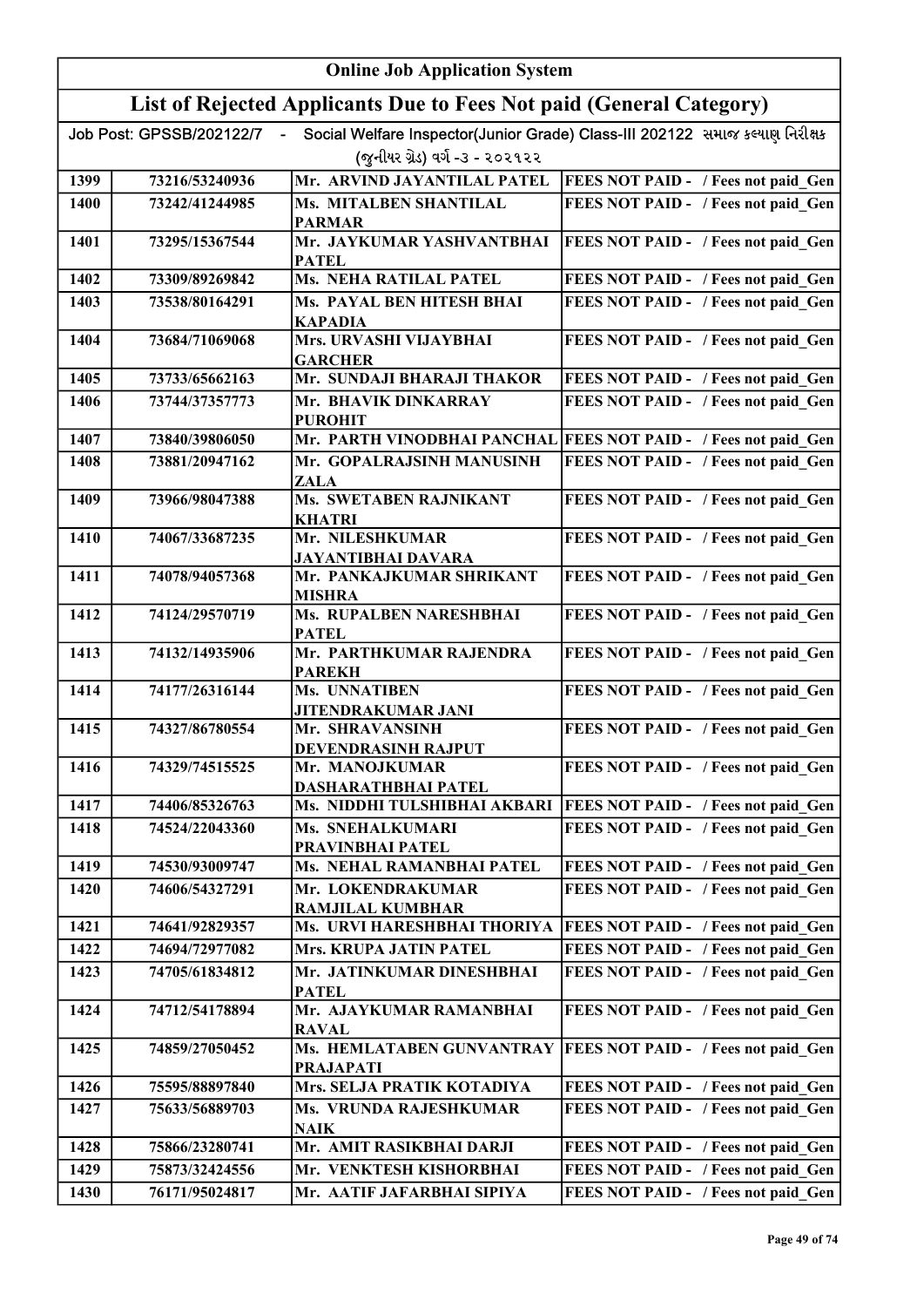|              | <b>Online Job Application System</b> |                                                                     |                                                                              |  |
|--------------|--------------------------------------|---------------------------------------------------------------------|------------------------------------------------------------------------------|--|
|              |                                      | List of Rejected Applicants Due to Fees Not paid (General Category) |                                                                              |  |
|              | Job Post: GPSSB/202122/7             |                                                                     | Social Welfare Inspector(Junior Grade) Class-III 202122 સમાજ કલ્યાણ નિરીક્ષક |  |
|              |                                      | (જુનીયર ગ્રેડ) વર્ગ -૩ - ૨૦૨૧૨૨                                     |                                                                              |  |
| 1431         | 76217/84924545                       | Mr. BHARGAVRAJSINH                                                  | FEES NOT PAID - / Fees not paid Gen                                          |  |
|              |                                      | <b>INDRAJITSINH VALA</b>                                            |                                                                              |  |
| 1432         | 76238/69978054                       | Mr. UMESHKUMAR ANILBHAI<br><b>SONI</b>                              | FEES NOT PAID - / Fees not paid Gen                                          |  |
| 1433         | 76888/67543391                       | Mr. KULDIPSINH MAHIPATSINH<br><b>GOHIL</b>                          | FEES NOT PAID - / Fees not paid Gen                                          |  |
| 1434         | 76936/92057288                       | Mr. RAMESHBHAI GANESHBHAI<br><b>CHAUDHARY</b>                       | FEES NOT PAID - / Fees not paid Gen                                          |  |
| 1435         | 77059/83547545                       | Mr. RAMESHBHAI GANESHBHAI<br><b>CHAUDHARY</b>                       | FEES NOT PAID - / Fees not paid Gen                                          |  |
| 1436         | 77104/30848029                       | Mr. SACHINKUMAR KANUBHAI                                            | FEES NOT PAID - / Fees not paid Gen                                          |  |
| 1437         | 77106/10184933                       | <b>PATEL</b><br>Mr. AJAY DIPAKBHAI                                  | FEES NOT PAID - / Fees not paid Gen                                          |  |
| 1438         | 77438/34879246                       | <b>BAMBHANIYA</b><br>Mr. AJAYKUMAR SURESHJI                         | FEES NOT PAID - / Fees not paid Gen                                          |  |
|              |                                      | THAKOR                                                              |                                                                              |  |
| 1439         | 77439/79963768                       | Ms. BRINDA CHANDRASHEKHAR<br>THAKAR                                 | FEES NOT PAID - / Fees not paid Gen                                          |  |
| 1440         | 77579/52064903                       | Ms. MANISHABEN MANGALBHAI<br><b>PATEL</b>                           | FEES NOT PAID - / Fees not paid Gen                                          |  |
| 1441         | 77717/71314622                       | Mr. VIJAYKUMAR SURESHJI<br><b>THAKOR</b>                            | FEES NOT PAID - / Fees not paid Gen                                          |  |
| 1442         | 77860/90368836                       | Mr. DIP HIMALKUMAR PANCHAL                                          | FEES NOT PAID - / Fees not paid Gen                                          |  |
| 1443         | 77873/57615913                       | Mr. ANIRUDDHSINH                                                    | FEES NOT PAID - / Fees not paid Gen                                          |  |
|              |                                      | <b>BHARATSINH BARIYA</b>                                            |                                                                              |  |
| 1444         | 78179/88602547                       | Mr. TEJPALSINH RAVAJIBHAI<br><b>SODHA PARMAR</b>                    | FEES NOT PAID - / Fees not paid_Gen                                          |  |
| 1445         | 78358/28650025                       | Mr. PRAVINKUMAR RASULBHAI<br><b>MEDA</b>                            | FEES NOT PAID - / Fees not paid Gen                                          |  |
| 1446         | 78488/68889586                       | Mr. HIMANSHU KAUSHIKBHAI<br><b><i>DHAMECHA</i></b>                  | FEES NOT PAID - / Fees not paid Gen                                          |  |
| 1447         | 78493/26772173                       | <b>Mrs. VIBHUTI NAVALKUMAR</b><br><b>KANANI</b>                     | FEES NOT PAID - / Fees not paid Gen                                          |  |
| 1448         | 78617/81130869                       | Mr. YOGESH JAMANBHAI<br><b>BARVADIYA</b>                            | FEES NOT PAID - / Fees not paid Gen                                          |  |
| 1449         | 78647/17518602                       | Ms. ANAL MAHESHBHAI PATEL                                           | FEES NOT PAID - / Fees not paid Gen                                          |  |
| 1450         | 78685/86323359                       | Mr. CHITTALKUMAR                                                    | FEES NOT PAID - / Fees not paid Gen                                          |  |
|              |                                      | <b>SHANKARLAL NAYI</b>                                              |                                                                              |  |
| 1451         | 78897/36067002                       | Mr. PRIYAGKUMAR                                                     | FEES NOT PAID - / Fees not paid Gen                                          |  |
|              |                                      | <b>DINESHKUMAR PATEL</b><br>Ms. PRIYA ISHWARSINH RAULJI             |                                                                              |  |
| 1452<br>1453 | 78898/56487607<br>79005/82842874     | Mr. PRASHANTKUMAR                                                   | FEES NOT PAID - / Fees not paid Gen<br>FEES NOT PAID - / Fees not paid Gen   |  |
|              |                                      | <b>BHARATBHAI THAKAR</b>                                            |                                                                              |  |
| 1454         | 79030/67703150                       | Mrs. RUPALI ADITYAKUMAR<br><b>DARJI</b>                             | FEES NOT PAID - / Fees not paid Gen                                          |  |
| 1455         | 79104/16225494                       | Mr. YASH MANOJBHAI DUDHAT                                           | FEES NOT PAID - / Fees not paid Gen                                          |  |
| 1456         | 79175/56856859                       | Mr. RAHULKUMAR<br><b>MAHENDRABHAI CHAUHAN</b>                       | FEES NOT PAID - / Fees not paid Gen                                          |  |
| 1457         | 79383/97891902                       | Mr. DARSHAN MANSUKHBHAI<br><b>RABADIYA</b>                          | FEES NOT PAID - / Fees not paid Gen                                          |  |
| 1458         | 79413/86241012                       | Ms. BRIJAL SUMANBHAI PATEL                                          | FEES NOT PAID - / Fees not paid Gen                                          |  |
| 1459         | 79492/43759847                       | Mr. RAVINKUMAR VISHNUBHAI<br><b>PATEL</b>                           | FEES NOT PAID - / Fees not paid Gen                                          |  |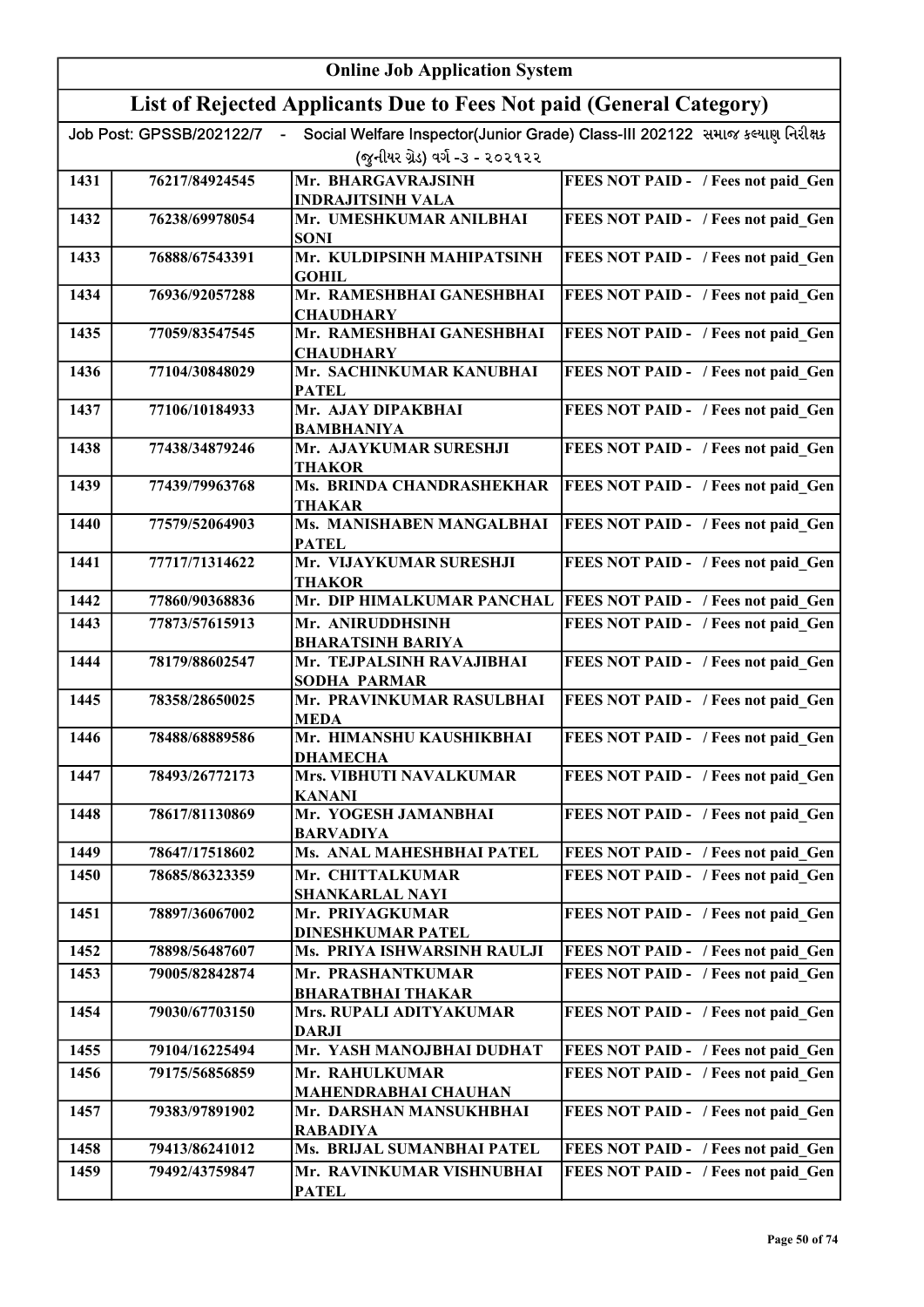|      | <b>Online Job Application System</b> |                                                                     |                                                                              |  |
|------|--------------------------------------|---------------------------------------------------------------------|------------------------------------------------------------------------------|--|
|      |                                      | List of Rejected Applicants Due to Fees Not paid (General Category) |                                                                              |  |
|      | Job Post: GPSSB/202122/7             |                                                                     | Social Welfare Inspector(Junior Grade) Class-III 202122 સમાજ કલ્યાણ નિરીક્ષક |  |
|      |                                      | (જુનીયર ગ્રેડ) વર્ગ -૩ - ૨૦૨૧૨૨                                     |                                                                              |  |
| 1460 | 79494/66310692                       |                                                                     | Ms. BINALBEN RASIKBHAI PATEL FEES NOT PAID - / Fees not paid Gen             |  |
| 1461 | 79573/56884785                       | Ms. NAJMABANU                                                       | FEES NOT PAID - / Fees not paid Gen                                          |  |
|      |                                      | FATEHMOHAMMAD MANSURI                                               |                                                                              |  |
| 1462 | 79758/44954520                       | Mr. VAIBHAVKUMAR BABULAL<br><b>TRIVEDI</b>                          | FEES NOT PAID - / Fees not paid Gen                                          |  |
| 1463 | 80101/80310964                       | Mrs. PRIYANKA RIKIN PANDYA                                          | FEES NOT PAID - / Fees not paid Gen                                          |  |
| 1464 | 80122/57767643                       | Mr. VAIBHAV DHIRENDRABHAI<br><b>MAHETA</b>                          | FEES NOT PAID - / Fees not paid Gen                                          |  |
| 1465 | 80260/74916658                       | Mr. SANDIPKUMAR RAMACHAL                                            | FEES NOT PAID - / Fees not paid Gen                                          |  |
|      |                                      | <b>YADAV</b>                                                        |                                                                              |  |
| 1466 | 80341/94160405                       | <b>Ms. SHENI SILVANSBHAI</b><br><b>SAPALIYA</b>                     | FEES NOT PAID - / Fees not paid Gen                                          |  |
| 1467 | 80403/88279678                       | Mrs. NIDHIBEN DEVANG JADAV                                          | FEES NOT PAID - / Fees not paid Gen                                          |  |
| 1468 | 80658/28625260                       | Mrs. RUCHI JAGADISHBHAI                                             | FEES NOT PAID - / Fees not paid Gen                                          |  |
| 1469 | 80859/41793126                       | Mrs. RINKUBEN KARANSINH<br><b>RATHOD</b>                            | <b>FEES NOT PAID - / Fees not paid Gen</b>                                   |  |
| 1470 | 80898/74626177                       | Mr. YASHPALSINH KIRITSINH<br><b>GOHIL</b>                           | FEES NOT PAID - / Fees not paid Gen                                          |  |
| 1471 | 81338/92949783                       | Mr. DEEP RAKESHKUMAR JOSHI                                          | FEES NOT PAID - / Fees not paid Gen                                          |  |
| 1472 | 81429/56744808                       | Mr. PIYUSH DASHRATHBHAI JANI                                        | FEES NOT PAID - / Fees not paid Gen                                          |  |
| 1473 | 81465/15527710                       | <b>Ms. BIJAL SANJAY PARMAR</b>                                      | FEES NOT PAID - / Fees not paid Gen                                          |  |
| 1474 | 81544/99207912                       | Mr. CHINTAN MUKESHBHAI                                              | FEES NOT PAID - / Fees not paid Gen                                          |  |
| 1475 | 81624/89702088                       | <b>TRIVEDI</b><br>Mrs. DAXABAHEN JAYANTIBHAI<br><b>PATEL</b>        | FEES NOT PAID - / Fees not paid Gen                                          |  |
| 1476 | 81657/49371306                       | Mr. MAULIK DHARMENDRABHAI<br><b>KOYANI</b>                          | FEES NOT PAID - / Fees not paid Gen                                          |  |
| 1477 | 81691/71276177                       | Mr. NIHALHUSEN YUNUSBHAI<br><b>TALAT</b>                            | FEES NOT PAID - / Fees not paid Gen                                          |  |
| 1478 | 81745/68392654                       | Mr. CHETANKUMAR                                                     | <b>FEES NOT PAID - / Fees not paid Gen</b>                                   |  |
| 1479 | 81760/19271269                       | <b>BIPINCHANDRA JANI</b><br>Mr. VIJAYKUMAR KODARBHAI                | FEES NOT PAID - / Fees not paid Gen                                          |  |
| 1480 | 81829/58699304                       | <b>CHAVDA</b><br>Mr. APURV MUKESHKUMAR                              | FEES NOT PAID - / Fees not paid Gen                                          |  |
|      |                                      | <b>BHATT</b>                                                        |                                                                              |  |
| 1481 | 81865/34448966                       | Mr. JITUDAN NARAHARDAN<br><b>GADHAVI</b>                            | FEES NOT PAID - / Fees not paid Gen                                          |  |
| 1482 | 81910/18049987                       | Mr. LOKESHKUMAR KANTIBHAI<br><b>PATEL</b>                           | FEES NOT PAID - / Fees not paid Gen                                          |  |
| 1483 | 82016/93293822                       | Mr. HANSRAJSINH AGARUSINH                                           | FEES NOT PAID - / Fees not paid Gen                                          |  |
| 1484 | 82047/85081044                       | <b>PARMAR</b><br>Ms. KAJALBA DINUSINH PARMAR                        | FEES NOT PAID - / Fees not paid Gen                                          |  |
| 1485 | 82090/62837089                       | Mrs. VARSHABEN DILIPBHAI<br><b>BHAVSAR</b>                          | FEES NOT PAID - / Fees not paid Gen                                          |  |
| 1486 | 82149/72059584                       | Ms. ANITABEN RAMESHBHAI<br><b>PATEL</b>                             | FEES NOT PAID - / Fees not paid Gen                                          |  |
| 1487 | 82199/16066385                       | Mr. PRAVEEN SHRIKANARAM<br><b>CHAUDHARY</b>                         | FEES NOT PAID - / Fees not paid Gen                                          |  |
| 1488 | 82219/99181338                       | Mr. KETAN NAGARBHAI                                                 | FEES NOT PAID - / Fees not paid Gen                                          |  |
| 1489 | 82236/74959658                       | <b>GHATALIYA</b><br>Ms. REENABEN ARVINDBHAI                         | FEES NOT PAID - / Fees not paid Gen                                          |  |
|      |                                      | <b>SARVALIYA</b>                                                    |                                                                              |  |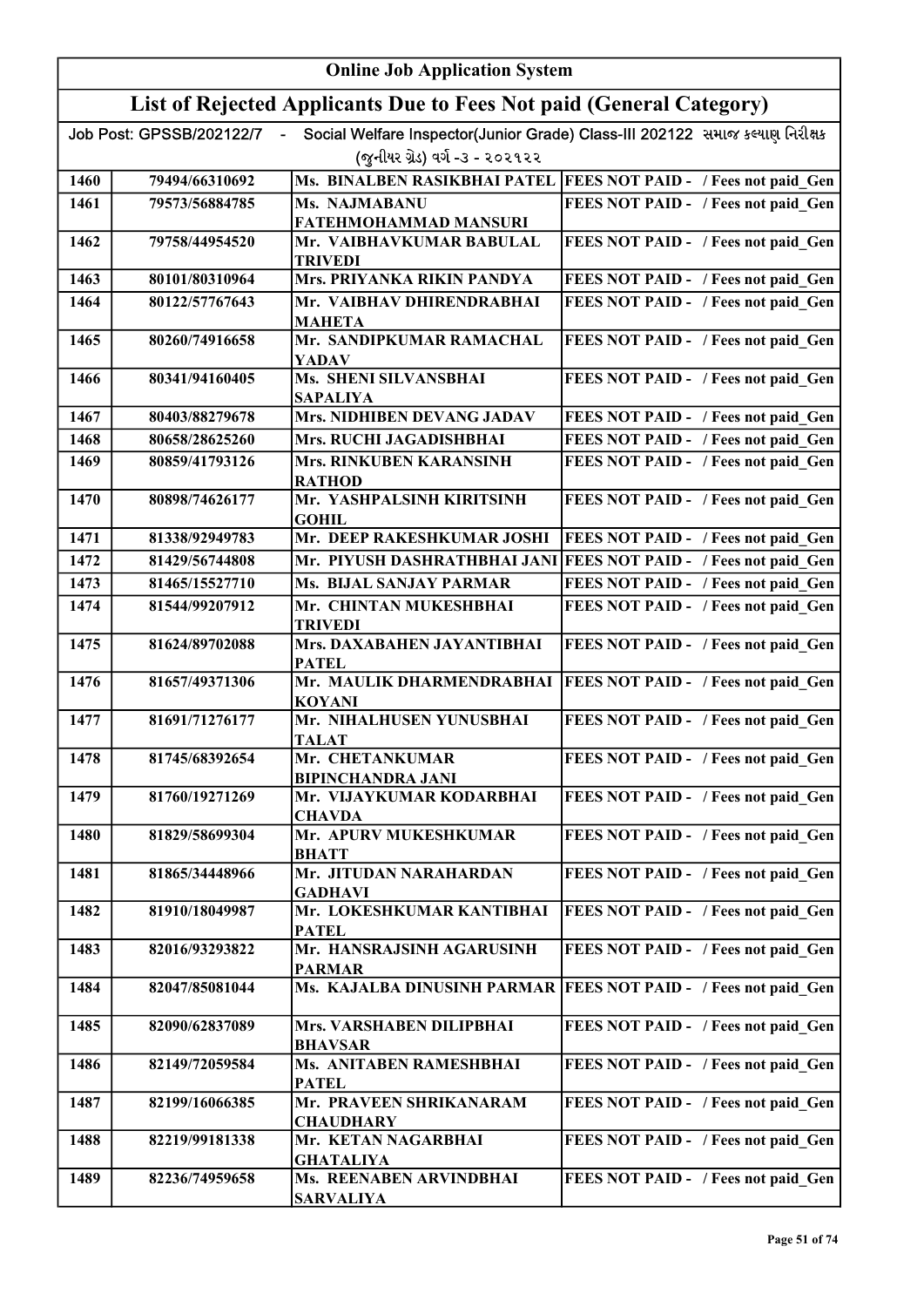|      | <b>Online Job Application System</b> |                                                                     |                                                                              |  |
|------|--------------------------------------|---------------------------------------------------------------------|------------------------------------------------------------------------------|--|
|      |                                      | List of Rejected Applicants Due to Fees Not paid (General Category) |                                                                              |  |
|      | Job Post: GPSSB/202122/7             |                                                                     | Social Welfare Inspector(Junior Grade) Class-III 202122 સમાજ કલ્યાણ નિરીક્ષક |  |
|      |                                      | (જુનીયર ગ્રેડ) વર્ગ -૩ - ૨૦૨૧૨૨                                     |                                                                              |  |
| 1490 | 82342/77639828                       | Mr. YOGESHKUMAR                                                     | FEES NOT PAID - / Fees not paid Gen                                          |  |
|      |                                      | <b>SURESHBHAI PATEL</b>                                             |                                                                              |  |
| 1491 | 82455/47090364                       | Mr. SANJAYBHAI SOMABHAI<br><b>KHANT</b>                             | FEES NOT PAID - / Fees not paid Gen                                          |  |
| 1492 | 82881/30878346                       | Mr. PARTH KISHORBHAI KHUNT                                          | FEES NOT PAID - / Fees not paid Gen                                          |  |
| 1493 | 82901/15275084                       | Mr. DARSHAN JAYESHBHAI<br><b>PANDYA</b>                             | FEES NOT PAID - / Fees not paid Gen                                          |  |
| 1494 | 83116/79889028                       | Mr. PRANAVKUMAR HARIBHAI<br><b>PATEL</b>                            | FEES NOT PAID - / Fees not paid Gen                                          |  |
| 1495 | 83127/89865502                       | Ms. KAVITA BHIMRAVBHAI<br><b>NINAVE</b>                             | FEES NOT PAID - / Fees not paid Gen                                          |  |
| 1496 | 83177/86411767                       | Mr. RAHUL RAJENDRAKUMAR<br><b>GUPTA</b>                             | FEES NOT PAID - / Fees not paid Gen                                          |  |
| 1497 | 83184/28250610                       | Mr. JAY ASHOKBHAI DAVE                                              | FEES NOT PAID - / Fees not paid Gen                                          |  |
| 1498 | 83236/79993151                       | Mr. MONTUKUMAR                                                      | FEES NOT PAID - / Fees not paid Gen                                          |  |
| 1499 | 83256/71693676                       | MUKESHBHAI SUTHAR<br>Mr. GOPALSINGH                                 | FEES NOT PAID - / Fees not paid_Gen                                          |  |
| 1500 | 83275/94811610                       | HIMMATSINGH CHAVADA<br>Ms. JIMI CHANDRAKANTBHAI                     | FEES NOT PAID - / Fees not paid_Gen                                          |  |
|      |                                      | <b>PATEL</b>                                                        |                                                                              |  |
| 1501 | 83316/95915618                       | Mr. RAJDEEP KAMLESH KUMAR<br><b>CHAVDA</b>                          | FEES NOT PAID - / Fees not paid Gen                                          |  |
| 1502 | 83349/42469167                       | Mr. KULDEEPSINH KIREETSINH<br><b>JADEJA</b>                         | FEES NOT PAID - / Fees not paid Gen                                          |  |
| 1503 | 83360/97425728                       | Mr. ADITYA KANTIBHAI<br><b>MAKWANA</b>                              | FEES NOT PAID - / Fees not paid Gen                                          |  |
| 1504 | 83367/14131492                       | Mr. CHANDRESH                                                       | FEES NOT PAID - / Fees not paid Gen                                          |  |
| 1505 | 83528/18998758                       | SHAHABUDINBHAI SAMANANI<br>Mr. HARDIK JAGDISHBHAI                   | FEES NOT PAID - / Fees not paid Gen                                          |  |
| 1506 | 83574/90295393                       | <b>SHARMA</b><br>Ms. ARPITABA DIGVIJAYSINH                          | FEES NOT PAID - / Fees not paid Gen                                          |  |
|      |                                      | <b>JADEJA</b>                                                       |                                                                              |  |
| 1507 | 83646/17721527                       | Mr. DARSHAN JAYESHKUMAR<br><b>PANDYA</b>                            | FEES NOT PAID - / Fees not paid Gen                                          |  |
| 1508 | 83668/59429318                       | Mr. HITESH VISHWANATH<br><b>YADAV</b>                               | FEES NOT PAID - / Fees not paid_Gen                                          |  |
| 1509 | 83716/40435983                       | Mrs. HINABAHEN JAYANTIBHAI<br><b>SOLANKI</b>                        | FEES NOT PAID - / Fees not paid Gen                                          |  |
| 1510 | 83732/76221250                       | Ms. ISHITA MINESHKUMAR                                              | FEES NOT PAID - / Fees not paid Gen                                          |  |
| 1511 | 83737/81847647                       | <b>MEGHA</b><br>Mr. DHRMESH BHOJABHAI                               | FEES NOT PAID - / Fees not paid Gen                                          |  |
| 1512 | 83830/77173756                       | <b>CHUDASAMA</b>                                                    | Ms. SEJAL RAJESHGIRI GOSWAMI FEES NOT PAID - / Fees not paid Gen             |  |
| 1513 | 83930/61658203                       | Mr. MITESHBHAI KANTIBHAI                                            | FEES NOT PAID - / Fees not paid Gen                                          |  |
|      |                                      | <b>CHAUHAN</b>                                                      |                                                                              |  |
| 1514 | 84049/76970761                       | Mrs. HETA DARSHANKUMAR<br><b>VYAS</b>                               | FEES NOT PAID - / Fees not paid Gen                                          |  |
| 1515 | 84094/70330130                       | Mr. SHAKTISINH JASHVANTSINH<br><b>VAGHELA</b>                       | FEES NOT PAID - / Fees not paid Gen                                          |  |
| 1516 | 84117/24484836                       | Ms. NEETABAHEN RANJITBHAI<br><b>PARMAR</b>                          | FEES NOT PAID - / Fees not paid Gen                                          |  |
| 1517 | 84128/53107492                       | Mr. VIPULKUMAR PUNAMBHAI<br><b>SOLANKI</b>                          | FEES NOT PAID - / Fees not paid Gen                                          |  |
| 1518 | 84266/21806807                       | Mr. KRUNAL PAREKH                                                   | FEES NOT PAID - / Fees not paid Gen                                          |  |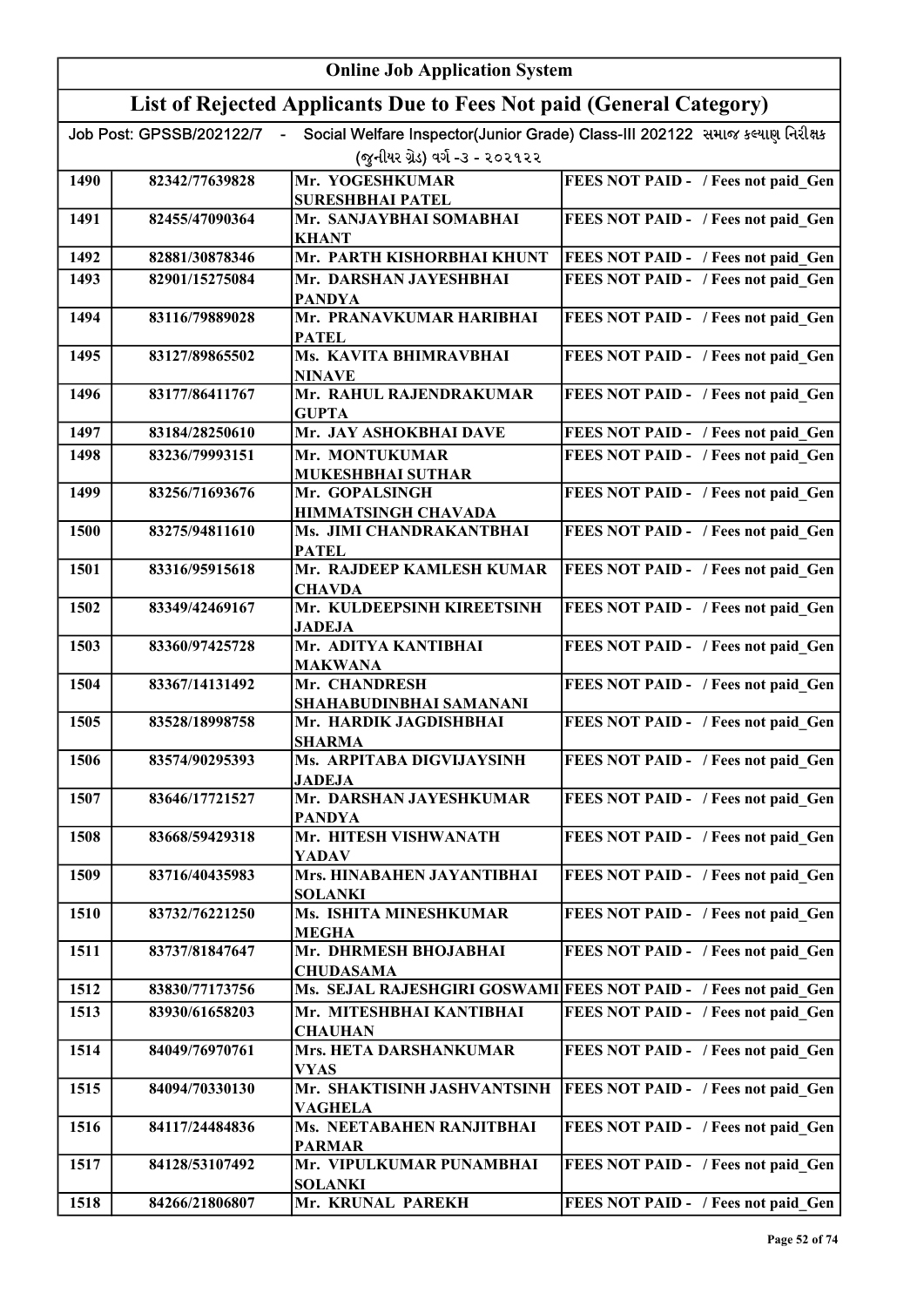|      | <b>Online Job Application System</b> |                                                                     |                                                                              |  |
|------|--------------------------------------|---------------------------------------------------------------------|------------------------------------------------------------------------------|--|
|      |                                      | List of Rejected Applicants Due to Fees Not paid (General Category) |                                                                              |  |
|      | Job Post: GPSSB/202122/7             |                                                                     | Social Welfare Inspector(Junior Grade) Class-III 202122 સમાજ કલ્યાણ નિરીક્ષક |  |
|      |                                      | (જુનીયર ગ્રેડ) વર્ગ -૩ - ૨૦૨૧૨૨                                     |                                                                              |  |
| 1519 | 84305/66247040                       | <b>Ms. VELENTINA RAYMUNDBHAI</b><br><b>MACWAN</b>                   | FEES NOT PAID - / Fees not paid_Gen                                          |  |
| 1520 | 84384/99396560                       | Mr. DIGVIJAYSINH LAXMANSINH                                         | <b>FEES NOT PAID - / Fees not paid Gen</b>                                   |  |
| 1521 | 84401/27294382                       | <b>RATHOD</b><br>Mr. NITISH KUMAR JALESHWAR                         | FEES NOT PAID - / Fees not paid Gen                                          |  |
| 1522 | 84464/19030597                       | PRASAD SRIVASTAVA<br>Ms. JYOTI BABULAL                              | FEES NOT PAID - / Fees not paid Gen                                          |  |
| 1523 | 84561/11045218                       | Mr. ANIRUDDH BHARATSINH                                             | FEES NOT PAID - / Fees not paid Gen                                          |  |
|      |                                      | <b>BARIYA</b>                                                       |                                                                              |  |
| 1524 | 84625/72530981                       | Mr. SANJAYKUMAR<br><b>NARVATSINH CHAUHAN</b>                        | FEES NOT PAID - / Fees not paid Gen                                          |  |
| 1525 | 84761/58915665                       | <b>Mrs. KOMALBEN</b><br><b>MAHESHKUMAR RAMANUJ</b>                  | FEES NOT PAID - / Fees not paid Gen                                          |  |
| 1526 | 84803/64559801                       | Mrs. AFSNABANU KAMARUDDIN<br><b>CHAUHAN</b>                         | FEES NOT PAID - / Fees not paid Gen                                          |  |
| 1527 | 84865/69115903                       | <b>Mrs. BHARTIBEN</b><br>DEVENDRAKUMAR PARMAR                       | FEES NOT PAID - / Fees not paid Gen                                          |  |
| 1528 | 84946/50087134                       | Mr. ROHIT RAMANLAL                                                  | FEES NOT PAID - / Fees not paid Gen                                          |  |
| 1529 | 84956/54743094                       | <b>SARVAKAR</b><br>Mr. YASHWANT HITESHBHAI<br>GIDA                  | FEES NOT PAID - / Fees not paid_Gen                                          |  |
| 1530 | 85009/48139518                       | Mrs. GEETA SANDIP SOLANKI                                           | FEES NOT PAID - / Fees not paid Gen                                          |  |
| 1531 | 85010/74583206                       | Mr. MILANKUMAR DIPAKBHAI                                            | FEES NOT PAID - / Fees not paid Gen                                          |  |
|      |                                      | <b>PANDYA</b>                                                       |                                                                              |  |
| 1532 | 85024/58222686                       | Mr. PARTHKUMAR BHARATSINH<br><b>SOLANKI</b>                         | FEES NOT PAID - / Fees not paid Gen                                          |  |
| 1533 | 85036/93679557                       | Mr. MUKESHBHAI RAIJIBHAI<br><b>SOLANKI</b>                          | FEES NOT PAID - / Fees not paid Gen                                          |  |
| 1534 | 85093/16816484                       | Ms. PRITI RAMSAGAR PAL                                              | FEES NOT PAID - / Fees not paid Gen                                          |  |
| 1535 | 85118/41666096                       | Mr. YASH RITESHBHAI PATEL                                           | FEES NOT PAID - / Fees not paid_Gen                                          |  |
| 1536 | 85222/86555550                       | Mr. MITUL RAKESHBHAI PATEL                                          | FEES NOT PAID - / Fees not paid Gen                                          |  |
| 1537 | 85228/75574588                       | Mr. GHANSHYAMBHAI AJITBHAI<br><b>CHAUHAN</b>                        | FEES NOT PAID - / Fees not paid Gen                                          |  |
| 1538 | 85268/11298859                       | Ms. AKSHITA DILIPBHAI RATHOD                                        | FEES NOT PAID - / Fees not paid_Gen                                          |  |
| 1539 | 85396/39917949                       | Ms. VIRABEN GIRISHKUMAR<br><b>BAGIYA</b>                            | FEES NOT PAID - / Fees not paid Gen                                          |  |
| 1540 | 85399/98696816                       | Mr. SOHEB ABDULKARIM<br><b>KADARI</b>                               | FEES NOT PAID - / Fees not paid Gen                                          |  |
| 1541 | 85600/25726623                       | Mr. SHREYASKUMAR<br>PANKAJKUMAR JOSHI                               | FEES NOT PAID - / Fees not paid Gen                                          |  |
| 1542 | 85633/50170711                       | Mr. MANISHKUMAR<br>RAMESHCHANDRA PATEL                              | FEES NOT PAID - / Fees not paid Gen                                          |  |
| 1543 | 85668/18684578                       | Ms. JIGNABEN NAGJIBHAI                                              | FEES NOT PAID - / Fees not paid Gen                                          |  |
| 1544 | 85717/18823972                       | <b>VAGHANI</b><br>Mr. RAHULKUMAR                                    | FEES NOT PAID - / Fees not paid Gen                                          |  |
| 1545 | 85722/66280216                       | RAMESHCHANDRA PANDYA<br>Mr. RAHUL SHAMALBHAI DESAI                  | FEES NOT PAID - / Fees not paid Gen                                          |  |
| 1546 | 85740/88218481                       | Mr. AJAYKUMAR BHURABHAI                                             | FEES NOT PAID - / Fees not paid Gen                                          |  |
|      |                                      | <b>MARIVAD</b>                                                      |                                                                              |  |
| 1547 | 85870/19737169                       | Mr. SANKALP VASUDEVBHAI<br><b>CHAUDHARI</b>                         | FEES NOT PAID - / Fees not paid Gen                                          |  |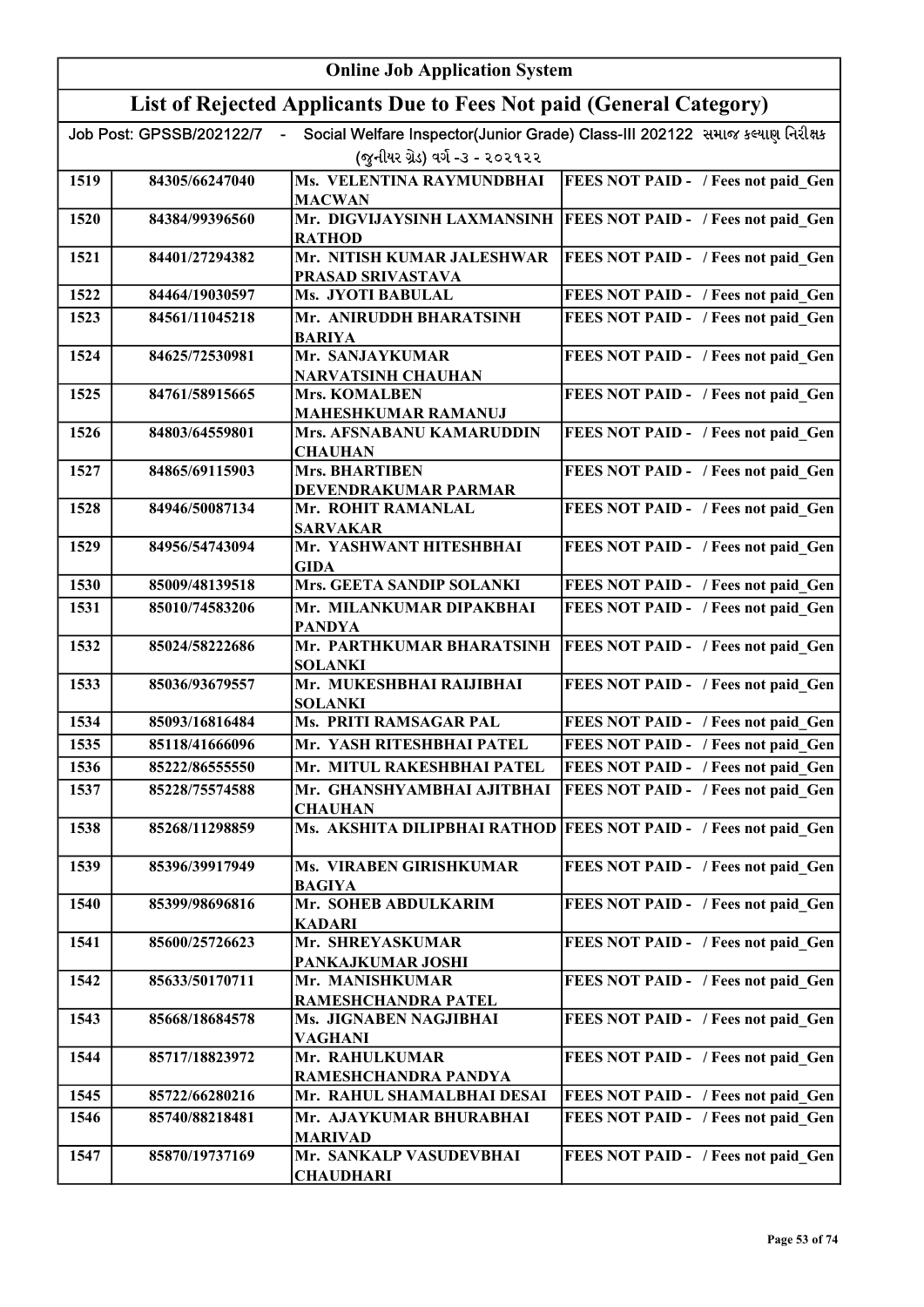|      |                          | <b>Online Job Application System</b>                                |                                                                              |
|------|--------------------------|---------------------------------------------------------------------|------------------------------------------------------------------------------|
|      |                          | List of Rejected Applicants Due to Fees Not paid (General Category) |                                                                              |
|      | Job Post: GPSSB/202122/7 |                                                                     | Social Welfare Inspector(Junior Grade) Class-III 202122 સમાજ કલ્યાણ નિરીક્ષક |
|      |                          | (જુનીયર ગ્રેડ) વર્ગ -૩ - ૨૦૨૧૨૨                                     |                                                                              |
| 1548 | 86005/36707114           | Mr. CHINTANKUMAR                                                    | FEES NOT PAID - / Fees not paid Gen                                          |
|      |                          | ARVINDBHAI PRAJAPATI                                                |                                                                              |
| 1549 | 86025/97850331           | Ms. MEENA GYANCHANDRA<br><b>GUPTA</b>                               | FEES NOT PAID - / Fees not paid Gen                                          |
| 1550 | 86190/75872630           | Ms. AMISHABEN AMARSINH<br><b>GURKHA</b>                             | FEES NOT PAID - / Fees not paid Gen                                          |
| 1551 | 86221/51369766           | Mr. PATHIK ROHITKUMAR SHAH                                          | <b>FEES NOT PAID - / Fees not paid Gen</b>                                   |
| 1552 | 86257/27405180           | Mr. SHIVSHARAN SHRI<br><b>JAGESHWARPRASAD MISHRA</b>                | FEES NOT PAID - / Fees not paid Gen                                          |
| 1553 | 86280/77184986           | Mrs. ALEFIYA YUSUFIBHAI BOTI                                        | FEES NOT PAID - / Fees not paid Gen                                          |
| 1554 | 86306/69141541           | Mr. PARTHKUMAR BHARATSINH<br><b>SOLANKI</b>                         | FEES NOT PAID - / Fees not paid Gen                                          |
| 1555 | 86410/68370763           | Mr. PRASHANT PRITAMSINH<br><b>PARMAR</b>                            | FEES NOT PAID - / Fees not paid Gen                                          |
| 1556 | 86524/44201044           | Mr. JIGNESHKUMAR<br>RAMESHBHAI PATEL                                | FEES NOT PAID - / Fees not paid_Gen                                          |
| 1557 | 86538/30304357           | Ms. HARDIKABEN                                                      | FEES NOT PAID - / Fees not paid_Gen                                          |
| 1558 | 86573/33699516           | PRAKASHCHANDRA JOSHI<br>Mr. PARIMALSINH VIKRAMSINH                  | FEES NOT PAID - / Fees not paid_Gen                                          |
| 1559 | 86588/96323497           | THAKOR<br>Ms. NARGISHBANU                                           | FEES NOT PAID - / Fees not paid Gen                                          |
|      |                          | <b>MAKBULKHAN PATHAN</b>                                            |                                                                              |
| 1560 | 86590/53491174           | Mr. PARTH VIJAYBHAI VYAS                                            | FEES NOT PAID - / Fees not paid Gen                                          |
| 1561 | 86607/23503882           | Mr. MAYURKUMAR<br><b>MAHESHBHAI MAKWANA</b>                         | <b>FEES NOT PAID - / Fees not paid_Gen</b>                                   |
| 1562 | 86634/18941226           | Mrs. NEHABEN NILESHKUMAR<br><b>PATEL</b>                            | FEES NOT PAID - / Fees not paid Gen                                          |
| 1563 | 86727/61865068           | Mr. KAPILBHAI DUDABHAI<br><b>GOHEL</b>                              | FEES NOT PAID - / Fees not paid Gen                                          |
| 1564 | 86742/10741394           | Mr. DIVYRAJSINH<br><b>MAHENDRASINH RAULJI</b>                       | <b>FEES NOT PAID - / Fees not paid_Gen</b>                                   |
| 1565 | 86852/13981636           | Mr. JIGARKUMAR                                                      | FEES NOT PAID - / Fees not paid Gen                                          |
| 1566 | 86858/42042463           | NAVINCHANDRA MODI<br>Mr. DIGPALSINH AJITSINH                        | FEES NOT PAID - / Fees not paid Gen                                          |
|      |                          | <b>JADEJA</b>                                                       |                                                                              |
| 1567 | 86889/90793736           | Mr. DHARMENDRASINH<br><b>HARDEVSINH ZALA</b>                        | FEES NOT PAID - / Fees not paid Gen                                          |
| 1568 | 86935/38429172           | Mr. DHRUVIL ASHVINBHAI<br><b>SOLANKI</b>                            | FEES NOT PAID - / Fees not paid Gen                                          |
| 1569 | 86971/22951645           | Mr. ARVINDBHAI PASABHAI<br><b>RATHAVA</b>                           | FEES NOT PAID - / Fees not paid Gen                                          |
| 1570 | 86986/11940960           | Ms. NEHA FATESINH SOLANKI                                           | FEES NOT PAID - / Fees not paid_Gen                                          |
| 1571 | 87096/97894575           | Mr. NIKULSINH MOKAMSINH<br><b>SOLANKI</b>                           | FEES NOT PAID - / Fees not paid Gen                                          |
| 1572 | 87228/27816181           | Ms. NIYATIBEN VIMALKUMAR<br><b>BHAVSAR</b>                          | FEES NOT PAID - / Fees not paid Gen                                          |
| 1573 | 87264/97961322           | Ms. AMITA RAJNIKANT PATEL                                           | FEES NOT PAID - / Fees not paid Gen                                          |
| 1574 | 87278/85872077           | Ms. ANKITA RASIKBHAI                                                | FEES NOT PAID - / Fees not paid Gen                                          |
|      |                          | <b>PRAJAPATI</b>                                                    |                                                                              |
| 1575 | 87285/35482648           | Mr. VIJAYKUMAR PRAVINBHAI<br><b>SOLANKI</b>                         | FEES NOT PAID - / Fees not paid Gen                                          |
| 1576 | 87374/72850212           | Ms. NIYATIBEN VIMALKUMAR<br><b>BHAVSAR</b>                          | FEES NOT PAID - / Fees not paid Gen                                          |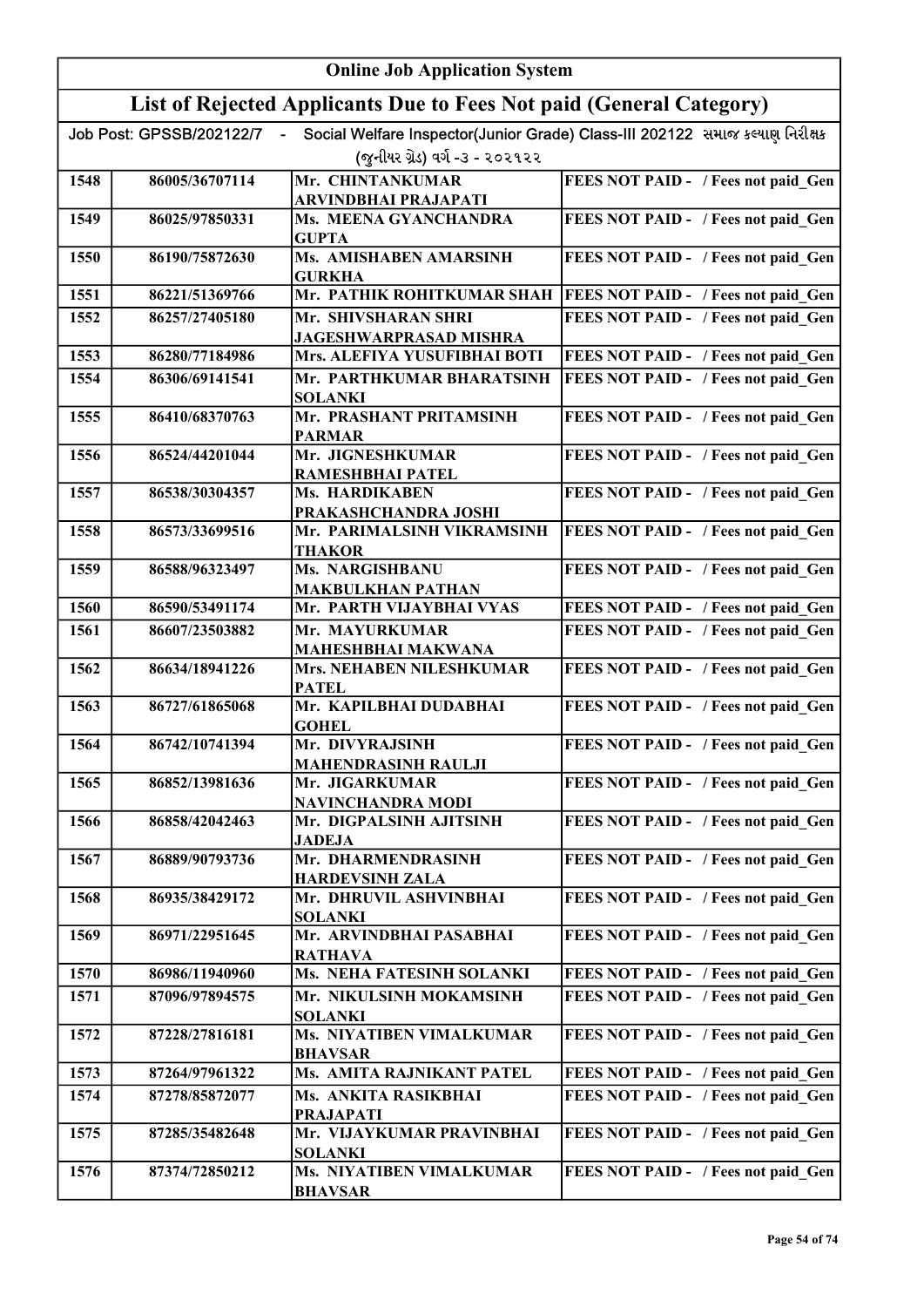|      | <b>Online Job Application System</b> |                                                                     |                                                                              |  |
|------|--------------------------------------|---------------------------------------------------------------------|------------------------------------------------------------------------------|--|
|      |                                      | List of Rejected Applicants Due to Fees Not paid (General Category) |                                                                              |  |
|      | Job Post: GPSSB/202122/7             |                                                                     | Social Welfare Inspector(Junior Grade) Class-III 202122 સમાજ કલ્યાણ નિરીક્ષક |  |
|      |                                      | (જુનીયર ગ્રેડ) વર્ગ -૩ - ૨૦૨૧૨૨                                     |                                                                              |  |
| 1577 | 87381/63516875                       | Mr. MANINDERSINGH                                                   | FEES NOT PAID - / Fees not paid Gen                                          |  |
|      |                                      | <b>TAPINDERSINGH BHUMBRA</b>                                        |                                                                              |  |
| 1578 | 87503/88009706                       | Mrs. BHARATIBA CHANDUBHA<br><b>GOHIL</b>                            | FEES NOT PAID - / Fees not paid Gen                                          |  |
| 1579 | 87572/48138784                       | Ms. APEXA LALITKUMAR JOSHI                                          | FEES NOT PAID - / Fees not paid Gen                                          |  |
| 1580 | 87580/18392619                       | Mr. PRAGNESH CHANDUBHAI<br><b>VARSANI</b>                           | FEES NOT PAID - / Fees not paid Gen                                          |  |
| 1581 | 87599/27383001                       | Mr. DILPESHKUMAR RAMJIBHAI<br><b>DODIYAR</b>                        | FEES NOT PAID - / Fees not paid Gen                                          |  |
| 1582 | 87680/84707941                       | Ms. RESHMABEN KANTILAL<br><b>PARMAR</b>                             | FEES NOT PAID - / Fees not paid Gen                                          |  |
| 1583 | 87773/95411110                       | Ms. MADHAVI HARESHBHAI<br><b>BOSAMIYA</b>                           | FEES NOT PAID - / Fees not paid Gen                                          |  |
| 1584 | 87794/27179928                       | Mr. JIGARKUMAR SHANTILAL<br><b>MACWAN</b>                           | FEES NOT PAID - / Fees not paid_Gen                                          |  |
| 1585 | 87824/74383403                       | Mrs. BHUMIKABA CHANDUBHA<br><b>GOHIL</b>                            | FEES NOT PAID - / Fees not paid Gen                                          |  |
| 1586 | 87880/64980444                       | Mr. SAHAFAHAD SHAFIK<br><b>KURESHI</b>                              | FEES NOT PAID - / Fees not paid Gen                                          |  |
| 1587 | 87951/21538904                       | Mrs. PURVA VIKRAMBHAI DAVE                                          | FEES NOT PAID - / Fees not paid Gen                                          |  |
| 1588 | 87986/23839720                       | Ms. SHRADDHABEN ARASIBHAI<br><b>CHAUHAN</b>                         | FEES NOT PAID - / Fees not paid Gen                                          |  |
| 1589 | 88074/74392392                       | Mr. SANJAYBHAI HEERABHAI<br><b>GHAGHARETIYA</b>                     | FEES NOT PAID - / Fees not paid Gen                                          |  |
| 1590 | 88117/12574258                       | Mr. PARESHKUMAR BHANJIBHAI<br><b>GOLA</b>                           | FEES NOT PAID - / Fees not paid_Gen                                          |  |
| 1591 | 88120/41379718                       | Mr. VIPUL CHOPDA                                                    | FEES NOT PAID - / Fees not paid Gen                                          |  |
| 1592 | 88169/30845736                       | Mrs. SWETA BA NARENDRASINH<br><b>CHUDASAMA</b>                      | FEES NOT PAID - / Fees not paid Gen                                          |  |
| 1593 | 88384/87986177                       | Ms. SHIVANIBEN RANJITSINH<br><b>PANJROLIYA</b>                      | FEES NOT PAID - / Fees not paid Gen                                          |  |
| 1594 | 88441/76809751                       | Mr. NITESH SUNIL SINGH                                              | FEES NOT PAID - / Fees not paid Gen                                          |  |
| 1595 | 88523/21268538                       | Mrs. DIWAKAR RAMAVTAR<br><b>SAVITABEN</b>                           | FEES NOT PAID - / Fees not paid Gen                                          |  |
| 1596 | 88577/96232689                       | Mr. JYOTISIMARAN KANTILAL<br><b>SOLANKI</b>                         | FEES NOT PAID - / Fees not paid Gen                                          |  |
| 1597 | 88704/67691348                       | Mrs. POOJA ANILKUMAR SHAH                                           | FEES NOT PAID - / Fees not paid Gen                                          |  |
| 1598 | 88815/39326019                       | Ms. BHAGAVATI SHANTIRAM<br><b>KUBAVAT</b>                           | FEES NOT PAID - / Fees not paid Gen                                          |  |
| 1599 | 88917/35333549                       | Mr. NEEL ARVINDBHAI JOSHI                                           | FEES NOT PAID - / Fees not paid Gen                                          |  |
| 1600 | 89036/53190782                       | Mr. SMIT TUSHARKUMAR<br><b>TRIVEDI</b>                              | FEES NOT PAID - / Fees not paid Gen                                          |  |
| 1601 | 89102/65083236                       | Ms. DINSHA VINUBHAI PATEL                                           | FEES NOT PAID - / Fees not paid_Gen                                          |  |
| 1602 | 89103/36110486                       | Mrs. RAHISHA ABIDBHAI SIDATAR                                       | FEES NOT PAID - / Fees not paid Gen                                          |  |
| 1603 | 89205/78427947                       | Ms. DIPIKABEN MANUBHAI<br><b>PRAJAPATI</b>                          | FEES NOT PAID - / Fees not paid Gen                                          |  |
| 1604 | 89382/60667733                       | Mr. VISHALKUMAR DINESHBHAI<br><b>DAVE</b>                           | FEES NOT PAID - / Fees not paid_Gen                                          |  |
| 1605 | 89412/84173476                       | Mr. DIXIT RAMESHBHAI<br><b>DOBARIYA</b>                             | FEES NOT PAID - / Fees not paid Gen                                          |  |
| 1606 | 89468/57504935                       | Mrs. NITABEN MONGHJIBHAI<br><b>CHAUDHARI</b>                        | FEES NOT PAID - / Fees not paid Gen                                          |  |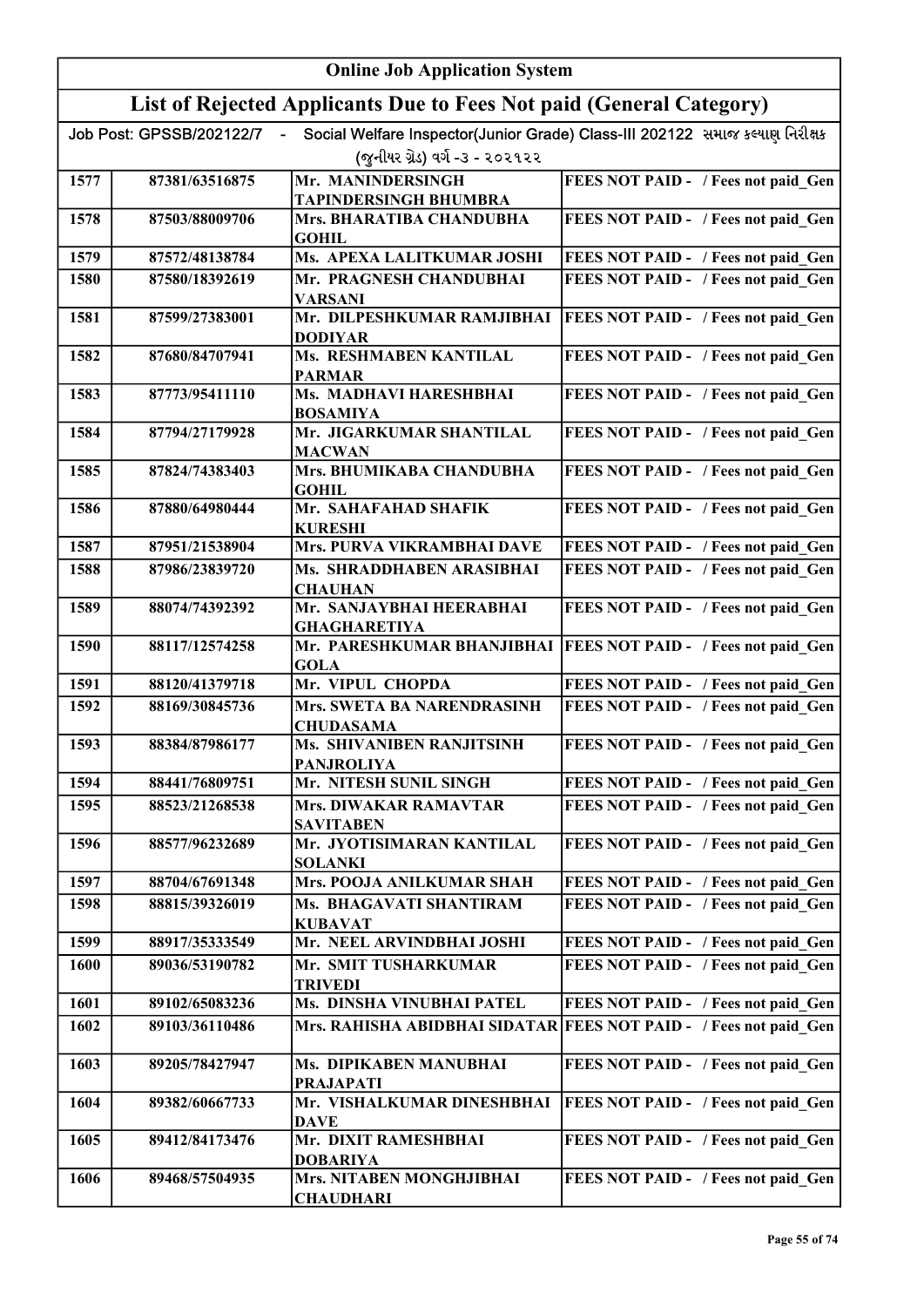|      | <b>Online Job Application System</b> |                                                                     |                                                                              |  |
|------|--------------------------------------|---------------------------------------------------------------------|------------------------------------------------------------------------------|--|
|      |                                      | List of Rejected Applicants Due to Fees Not paid (General Category) |                                                                              |  |
|      | Job Post: GPSSB/202122/7             |                                                                     | Social Welfare Inspector(Junior Grade) Class-III 202122 સમાજ કલ્યાણ નિરીક્ષક |  |
|      |                                      | (જુનીયર ગ્રેડ) વર્ગ -૩ - ૨૦૨૧૨૨                                     |                                                                              |  |
| 1607 | 89497/17185548                       | Mr. CHIRAGBHAI VRAJLAL                                              | FEES NOT PAID - / Fees not paid Gen                                          |  |
|      |                                      | <b>MALVANIYA</b>                                                    |                                                                              |  |
| 1608 | 89566/74145693                       | Ms. KIRANBA PRADYUMANSINH                                           | FEES NOT PAID - / Fees not paid_Gen                                          |  |
| 1609 | 89581/57462746                       | <b>GOHIL</b><br>Mrs. RITIKA JAYPRAKASH JAIN                         | FEES NOT PAID - / Fees not paid_Gen                                          |  |
| 1610 | 89604/92700177                       | Mr. JAY SANDIPBHAI TRIVEDI                                          | FEES NOT PAID - / Fees not paid Gen                                          |  |
| 1611 | 89627/53824769                       | Mr. KALPESHSINH BHIKHUBHA                                           | FEES NOT PAID - / Fees not paid Gen                                          |  |
|      |                                      | <b>ZALA</b>                                                         |                                                                              |  |
| 1612 | 90064/71083206                       | Mr. BHARGAVKUMAR                                                    | FEES NOT PAID - / Fees not paid Gen                                          |  |
|      |                                      | <b>MANISHKUMAR SONI</b>                                             |                                                                              |  |
| 1613 | 90066/46989153                       | Mr. VISHVADEEPSINH<br><b>ABHAYSINH RANA</b>                         | FEES NOT PAID - / Fees not paid Gen                                          |  |
| 1614 | 90124/16677523                       | Mr. NILESH BABUBHAI                                                 | FEES NOT PAID - / Fees not paid Gen                                          |  |
|      |                                      | <b>BHESANIYA</b>                                                    |                                                                              |  |
| 1615 | 90206/26812829                       | Ms. DAMINI JASVANTBHAI<br><b>PATIDAR</b>                            | FEES NOT PAID - / Fees not paid_Gen                                          |  |
| 1616 | 90246/61530742                       | Mr. GORDHANBHAI AMBABHAI<br><b>CHAUDHARI</b>                        | FEES NOT PAID - / Fees not paid Gen                                          |  |
| 1617 | 90466/49195660                       | Ms. PRACHI KIRITBHAI BHAGAT                                         | FEES NOT PAID - / Fees not paid_Gen                                          |  |
| 1618 | 90480/60890298                       | Ms. POOJA RAMAKANT NISHAD                                           | FEES NOT PAID - / Fees not paid Gen                                          |  |
| 1619 | 90490/64165702                       | Mrs. HIMALIBEN PANKAJKUMAR                                          | FEES NOT PAID - / Fees not paid Gen                                          |  |
|      |                                      | <b>SHARMA</b>                                                       |                                                                              |  |
| 1620 | 90527/32787695                       | Mr. DEVENDRASINH<br><b>KHODABHAI PARMAR</b>                         | FEES NOT PAID - / Fees not paid Gen                                          |  |
| 1621 | 90552/61340595                       | Mr. KIRANKUMAR VASANTLAL<br><b>CHAUHAN</b>                          | FEES NOT PAID - / Fees not paid Gen                                          |  |
| 1622 | 90586/53425322                       | Ms. SHRADDHA RAMYAD YADAV                                           | FEES NOT PAID - / Fees not paid Gen                                          |  |
| 1623 | 90588/65129213                       | Mr. SANJAYKUMAR RAVIBHAI<br><b>KANOJIYA</b>                         | FEES NOT PAID - / Fees not paid Gen                                          |  |
| 1624 | 90839/97894566                       | Mr. MEET MAHENDRASINH<br><b>VIHOL</b>                               | FEES NOT PAID - / Fees not paid Gen                                          |  |
| 1625 | 90853/63789159                       | Mr. BHAVESHKUMAR                                                    | FEES NOT PAID - / Fees not paid Gen                                          |  |
|      |                                      | <b>SURPALSINH CHAUHAN</b>                                           |                                                                              |  |
| 1626 | 90951/66271565                       | Mr. ANANDKUMAR<br><b>AMARATBHAI CHAUDHARY</b>                       | FEES NOT PAID - / Fees not paid Gen                                          |  |
| 1627 | 90954/41775144                       | Mr. RAVIKANT RAJPATI TIWARI                                         | FEES NOT PAID - / Fees not paid Gen                                          |  |
| 1628 | 90967/24606495                       | Mr. GOPALCHANDRA<br>HARISHCHANDRA PANDYA                            | FEES NOT PAID - / Fees not paid Gen                                          |  |
| 1629 | 91181/28744680                       | Mr. SHAILESHBHAI MADHUBHAI<br><b>RATHAVA</b>                        | FEES NOT PAID - / Fees not paid Gen                                          |  |
| 1630 | 91194/31319740                       | Mr. DIGVIJAYSINH NAVALSINH<br><b>VAGHELA</b>                        | FEES NOT PAID - / Fees not paid Gen                                          |  |
| 1631 | 91200/22274704                       | Mr. MAULIK MUKESHBHAI<br><b>SHETH</b>                               | FEES NOT PAID - / Fees not paid Gen                                          |  |
| 1632 | 91242/67031751                       | <b>PATEL</b>                                                        | Mr. YASHKUMAR KAMLESHBHAI   FEES NOT PAID - / Fees not paid Gen              |  |
| 1633 | 91261/59720914                       | Ms. HIMANI DHARMESHBHAI                                             | FEES NOT PAID - / Fees not paid Gen                                          |  |
|      |                                      | <b>GURJAR</b>                                                       |                                                                              |  |
| 1634 | 91307/25163498                       | Mr. BHUPATSINH RAMESHSINH<br><b>VAGHELA</b>                         | FEES NOT PAID - / Fees not paid Gen                                          |  |
| 1635 | 91381/46449188                       | Mr. ANILKUMAR GOPALBHAI<br><b>MARVADI</b>                           | FEES NOT PAID - / Fees not paid Gen                                          |  |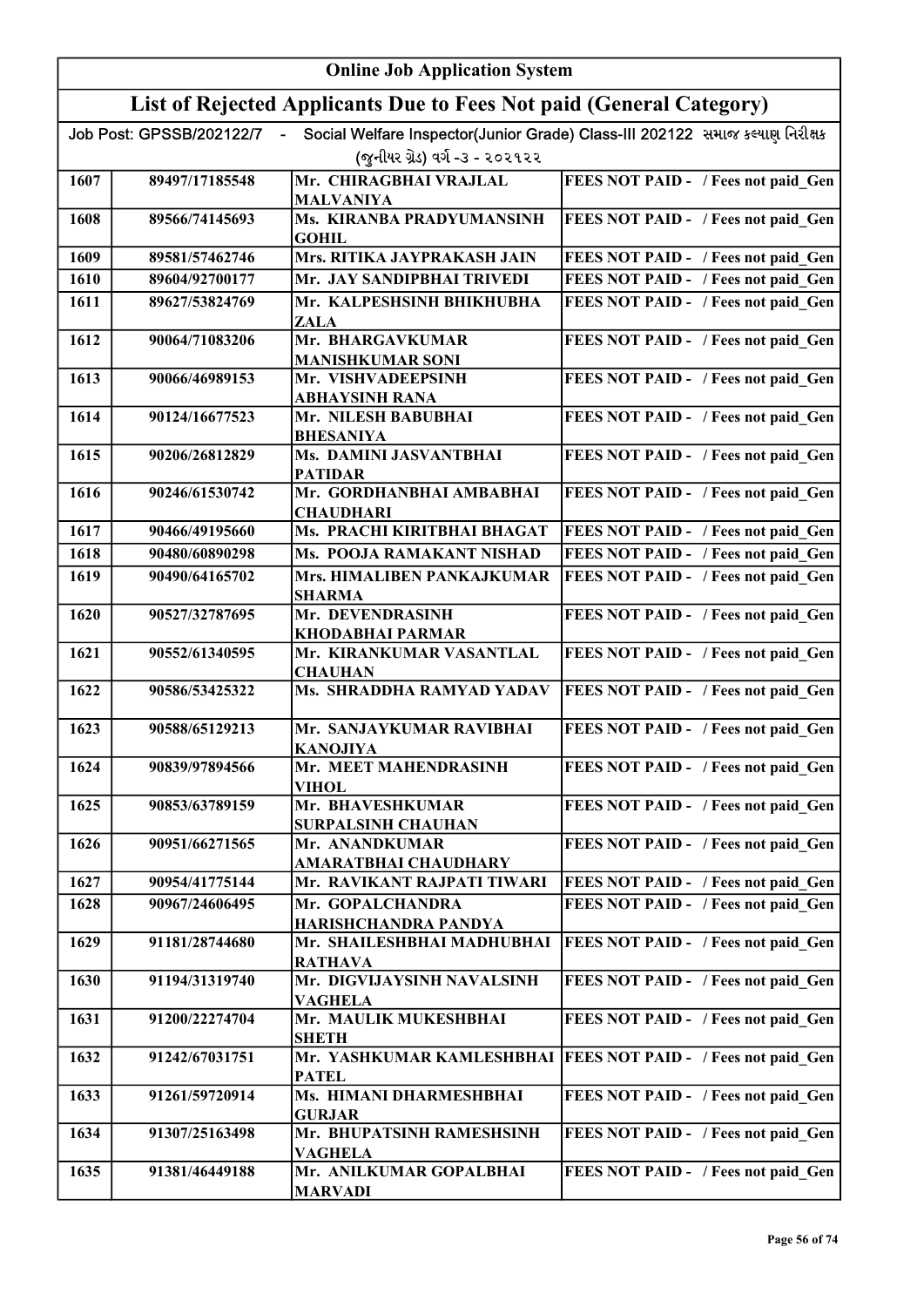|      | <b>Online Job Application System</b> |                                                                     |                                                                              |  |
|------|--------------------------------------|---------------------------------------------------------------------|------------------------------------------------------------------------------|--|
|      |                                      | List of Rejected Applicants Due to Fees Not paid (General Category) |                                                                              |  |
|      | Job Post: GPSSB/202122/7             |                                                                     | Social Welfare Inspector(Junior Grade) Class-III 202122 સમાજ કલ્યાણ નિરીક્ષક |  |
|      |                                      | (જુનીયર ગ્રેડ) વર્ગ -૩ - ૨૦૨૧૨૨                                     |                                                                              |  |
| 1636 | 91522/64755451                       | <b>Ms. SNEHALBEN RAMESHBHAI</b><br><b>PARMAR</b>                    | FEES NOT PAID - / Fees not paid_Gen                                          |  |
| 1637 | 91536/86266040                       | Mrs. HETVI MAYURBHAI SHAH                                           | FEES NOT PAID - / Fees not paid Gen                                          |  |
| 1638 | 91548/41675328                       | Mr. VISMAY BHARATBHAI<br><b>CHHATBR</b>                             | FEES NOT PAID - / Fees not paid Gen                                          |  |
| 1639 | 91574/24224165                       | Ms. MANSHI RAMANBHAI JADAV                                          | FEES NOT PAID - / Fees not paid Gen                                          |  |
| 1640 | 91671/31403023                       | Mr. ANSHAL JATINKUMAR<br><b>PANDYA</b>                              | FEES NOT PAID - / Fees not paid Gen                                          |  |
| 1641 | 91725/80655525                       | Mrs. SRUSHTIBEN JAIMINKUMAR<br><b>CHAUDHARI</b>                     | FEES NOT PAID - / Fees not paid Gen                                          |  |
| 1642 | 91815/40134749                       | Mr. RONAKBHAI ATULBHAI<br><b>SOLANKI</b>                            | FEES NOT PAID - / Fees not paid Gen                                          |  |
| 1643 | 91861/84679707                       | Mr. HIREN RAMSHANKARBHAI<br><b>PANOT</b>                            | FEES NOT PAID - / Fees not paid Gen                                          |  |
| 1644 | 91968/30201369                       | Mr. PRAKASHBHAI<br><b>JAYANTIBHAI DERVALIYA</b>                     | FEES NOT PAID - / Fees not paid_Gen                                          |  |
| 1645 | 92028/28463162                       | Mrs. SHIKHA GOVIND MASTE<br><b>MASTE</b>                            | FEES NOT PAID - / Fees not paid Gen                                          |  |
| 1646 | 92223/50799343                       | Mr. ANKITKUMAR VINODBHAI<br><b>PATEL</b>                            | FEES NOT PAID - / Fees not paid_Gen                                          |  |
| 1647 | 92269/11482215                       | Mr. ANILKUMAR BHIMABHAI<br><b>PRAJAPATI</b>                         | FEES NOT PAID - / Fees not paid_Gen                                          |  |
| 1648 | 92364/83260349                       | Mrs. DHARA PIYUSHBHAI<br><b>KAVISHWAR</b>                           | FEES NOT PAID - / Fees not paid_Gen                                          |  |
| 1649 | 92484/39671287                       | Mr. RAJATSINH ARVINDSINH<br><b>CHAVDA</b>                           | FEES NOT PAID - / Fees not paid_Gen                                          |  |
| 1650 | 92659/10946378                       | Mr. JIGNESHDAN SAMARATDAN<br><b>GADHAVI</b>                         | FEES NOT PAID - / Fees not paid Gen                                          |  |
| 1651 | 92728/90600802                       | Mr. ASHISH RAGHUNATH SAHU                                           | FEES NOT PAID - / Fees not paid Gen                                          |  |
| 1652 | 92752/70729501                       | Ms. EKTA YOGESHBHAI PATEL                                           | FEES NOT PAID - / Fees not paid Gen                                          |  |
| 1653 | 92758/74322622                       | Mr. KARTIK PRAVINBHAI PATEL                                         | FEES NOT PAID - / Fees not paid Gen                                          |  |
| 1654 | 92786/26074497                       | Mrs. HIRALBAHEN PRAVINBHAI<br><b>PATEL</b>                          | FEES NOT PAID - / Fees not paid Gen                                          |  |
| 1655 | 92822/29164195                       | Mr. RIZVAN JUSABBHAI DESAI                                          | FEES NOT PAID - / Fees not paid Gen                                          |  |
| 1656 | 92862/29454983                       | Mr. BHAVIN BALDEVBHAI DABHI                                         | FEES NOT PAID - / Fees not paid Gen                                          |  |
| 1657 | 92916/11221071                       | Ms. DARSHITA JAYESHBHAI<br><b>PATEL</b>                             | FEES NOT PAID - / Fees not paid Gen                                          |  |
| 1658 | 92919/34818481                       | Mrs. DINVISHA CHIRAGKUMAR<br><b>PATEL</b>                           | FEES NOT PAID - / Fees not paid Gen                                          |  |
| 1659 | 93008/38838258                       | Mr. RITESHKUMAR ASHOKBHAI<br><b>PARMAR</b>                          | FEES NOT PAID - / Fees not paid Gen                                          |  |
| 1660 | 93190/76473958                       | Mr. MAHESHKUMAR<br>LAXMANBHAI PARGI                                 | FEES NOT PAID - / Fees not paid Gen                                          |  |
| 1661 | 93266/58144246                       | Mrs. PAYALBEN RANJITSINH RAJ                                        | FEES NOT PAID - / Fees not paid Gen                                          |  |
| 1662 | 93427/80772883                       | Ms. SHARMISHTABEN<br>AJMELBHAI BARIYA                               | FEES NOT PAID - / Fees not paid Gen                                          |  |
| 1663 | 93436/43340322                       | Ms. SNEHALBEN TULSIBHAI<br><b>SOLANKI</b>                           | FEES NOT PAID - / Fees not paid Gen                                          |  |
| 1664 | 93534/92114140                       | Mr. NIKUNJ BABUBHAI PATEL                                           | FEES NOT PAID - / Fees not paid Gen                                          |  |
| 1665 | 93541/76601424                       | Ms. DHARTIBEN MANISHKUMAR<br><b>VYAS</b>                            | FEES NOT PAID - / Fees not paid Gen                                          |  |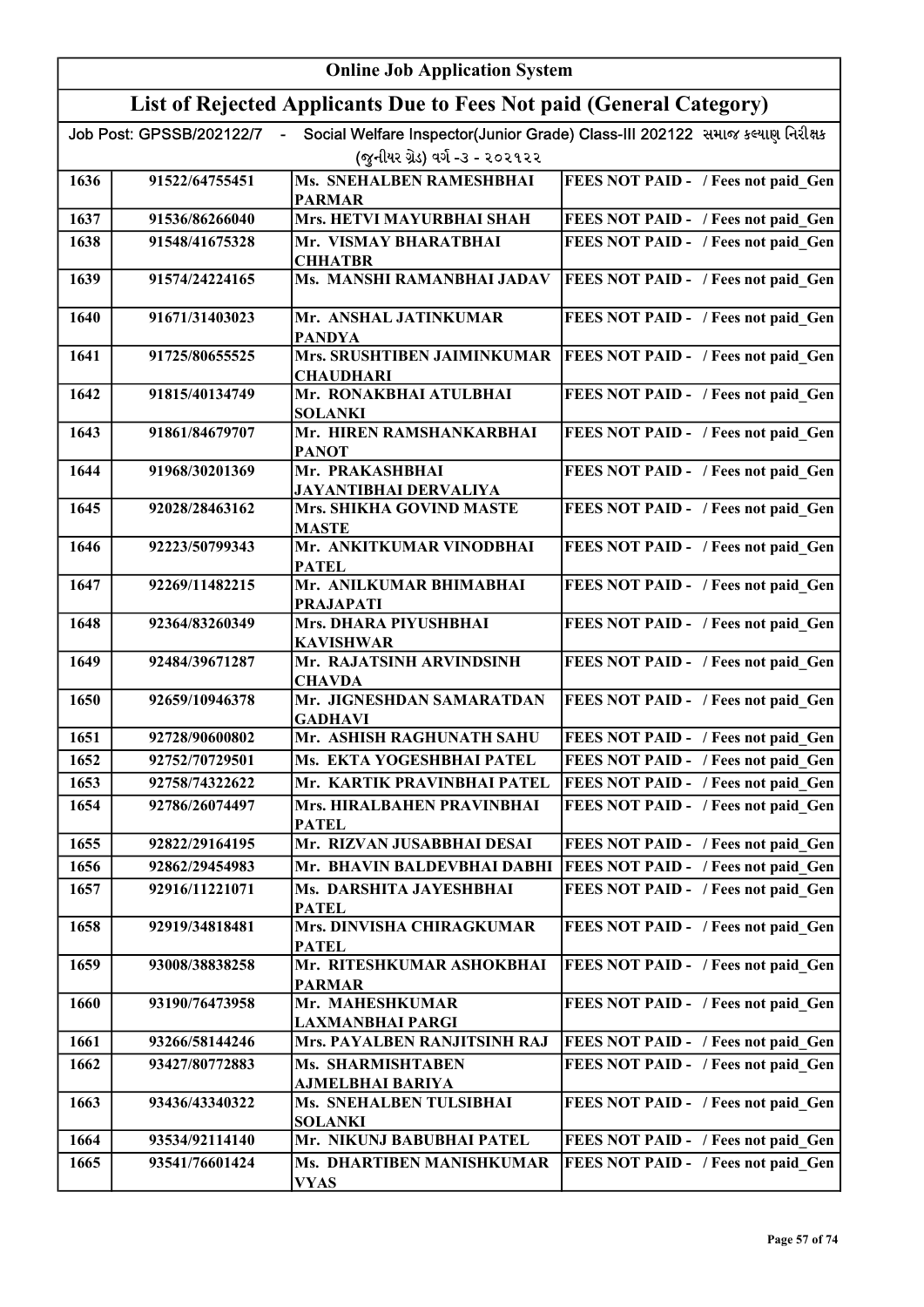|      |                          | <b>Online Job Application System</b>                                |                                                                              |
|------|--------------------------|---------------------------------------------------------------------|------------------------------------------------------------------------------|
|      |                          | List of Rejected Applicants Due to Fees Not paid (General Category) |                                                                              |
|      | Job Post: GPSSB/202122/7 |                                                                     | Social Welfare Inspector(Junior Grade) Class-III 202122 સમાજ કલ્યાણ નિરીક્ષક |
|      |                          | (જુનીયર ગ્રેડ) વર્ગ -૩ - ૨૦૨૧૨૨                                     |                                                                              |
| 1666 | 93582/88688390           | Mrs. KHUSHBU KALUSINGBHAI<br><b>CHAUDHARY</b>                       | FEES NOT PAID - / Fees not paid Gen                                          |
| 1667 | 93614/53604100           | <b>Ms. MANSI MAHESHBHAI</b><br><b>ASODARIYA</b>                     | FEES NOT PAID - / Fees not paid Gen                                          |
| 1668 | 93626/20303720           | Mr. RAVI CHANDRAKANTBHAI<br><b>MAHETA</b>                           | FEES NOT PAID - / Fees not paid Gen                                          |
| 1669 | 93751/63162293           | Mr. VISHAL ALVARBHAI<br><b>KHARADI</b>                              | FEES NOT PAID - / Fees not paid Gen                                          |
| 1670 | 93816/92152776           | Mr. RAJESHKUMAR DINESHBHAI<br><b>PAREKH</b>                         | FEES NOT PAID - / Fees not paid Gen                                          |
| 1671 | 93845/96898161           | Ms. DIPIKABEN MANISHBHAI<br><b>MONKA</b>                            | FEES NOT PAID - / Fees not paid Gen                                          |
| 1672 | 93950/61464441           | Ms. JALPABEN MANISHBHAI<br><b>MONKA</b>                             | FEES NOT PAID - / Fees not paid Gen                                          |
| 1673 | 93976/62547025           | Mr. ALPESHKUMAR RAJUBHAI<br><b>PATEL</b>                            | FEES NOT PAID - / Fees not paid Gen                                          |
| 1674 | 93982/78111876           | Mr. VINOD BHAI DEVIDASBHAI<br><b>MAHALE</b>                         | FEES NOT PAID - / Fees not paid_Gen                                          |
| 1675 | 93985/50054700           | Ms. DARSHITA JAYESHBHAI<br><b>PATEL</b>                             | FEES NOT PAID - / Fees not paid Gen                                          |
| 1676 | 94017/47491979           | Mr. JAYDIPSINH DASHRATHSINH<br><b>ZALA</b>                          | FEES NOT PAID - / Fees not paid Gen                                          |
| 1677 | 94079/40046660           | Ms. BINABEN SHAKTIDAN ISRANI                                        | <b>FEES NOT PAID - / Fees not paid Gen</b>                                   |
| 1678 | 94114/26820752           | Mrs. MANASI PRAHLADBHAI<br><b>PATEL</b>                             | FEES NOT PAID - / Fees not paid Gen                                          |
| 1679 | 94118/96667773           | Mr. JAIMIN PARSOTAMBHAI<br><b>RATHWA</b>                            | FEES NOT PAID - / Fees not paid_Gen                                          |
| 1680 | 94127/59758197           | Mr. YOGENDRASINH<br><b>RAVINDRASINH RAJPUT</b>                      | FEES NOT PAID - / Fees not paid Gen                                          |
| 1681 | 94136/16612791           | <b>PANCHAL</b>                                                      | Mr. MAYANKKUMAR AMRUTLAL FEES NOT PAID - / Fees not paid Gen                 |
| 1682 | 94240/65164071           | Mr. PUNIT BHANJIBHAI RANIPA                                         | FEES NOT PAID - / Fees not paid Gen                                          |
| 1683 | 94317/62452140           | Mr. HARDIKBHAI GOVINDBHAI<br><b>BAROT</b>                           | FEES NOT PAID - / Fees not paid Gen                                          |
| 1684 | 94454/76603800           | Mr. RAJENDRASINH<br><b>NARENDRASINH CHAUHAN</b>                     | FEES NOT PAID - / Fees not paid Gen                                          |
| 1685 | 94512/15274486           | Ms. RIDHDHY RAJNIKANTBHAI<br><b>RAJPARA</b>                         | FEES NOT PAID - / Fees not paid Gen                                          |
| 1686 | 94602/34508654           | Mrs. NARENDRABHAI ZALA<br><b>RICHABEN</b>                           | FEES NOT PAID - / Fees not paid_Gen                                          |
| 1687 | 94647/28317825           | Mr. SANJAYKUMAR<br>LAKSHMANBHAI TALPADA                             | FEES NOT PAID - / Fees not paid Gen                                          |
| 1688 | 94737/88052751           | Mr. HEMANTKUMAR<br><b>JASVANTBHAI PATEL</b>                         | FEES NOT PAID - / Fees not paid Gen                                          |
| 1689 | 94765/85868121           | Mr. HERISH DEEPAKBHAI<br><b>PARMAR</b>                              | FEES NOT PAID - / Fees not paid Gen                                          |
| 1690 | 94784/50319126           | <b>Ms. MAHESHVARIBEN</b><br><b>GAUTAMBHAI DAVE</b>                  | FEES NOT PAID - / Fees not paid Gen                                          |
| 1691 | 94835/25437364           | Ms. KEYURIBEN AKSHAYKUMAR<br><b>PANDYA</b>                          | FEES NOT PAID - / Fees not paid Gen                                          |
| 1692 | 94878/92859316           | Mr. VASIMAHMAD MUSTAQALI<br><b>MATADAR</b>                          | FEES NOT PAID - / Fees not paid Gen                                          |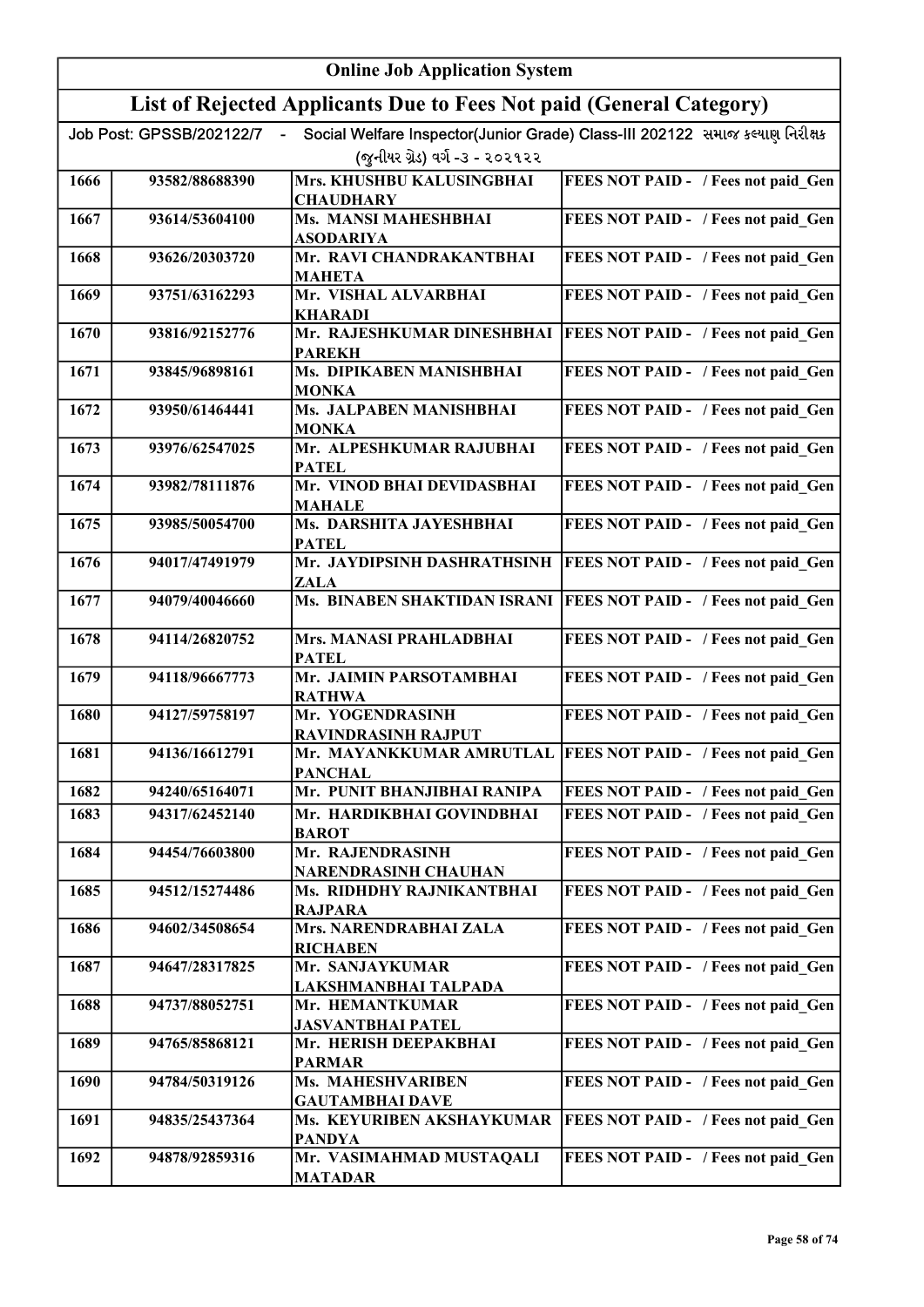|      | <b>Online Job Application System</b> |                                                                     |                                                                              |  |
|------|--------------------------------------|---------------------------------------------------------------------|------------------------------------------------------------------------------|--|
|      |                                      | List of Rejected Applicants Due to Fees Not paid (General Category) |                                                                              |  |
|      | Job Post: GPSSB/202122/7             |                                                                     | Social Welfare Inspector(Junior Grade) Class-III 202122 સમાજ કલ્યાણ નિરીક્ષક |  |
|      |                                      | (જુનીયર ગ્રેડ) વર્ગ -૩ - ૨૦૨૧૨૨                                     |                                                                              |  |
| 1693 | 94893/58830028                       | Mr. HITESHKUMAR                                                     | FEES NOT PAID - / Fees not paid Gen                                          |  |
|      |                                      | PARVATBHAI BÀRIA                                                    |                                                                              |  |
| 1694 | 94924/60927894                       | Ms. DHARA RAMESHBHAI PATEL                                          | FEES NOT PAID - / Fees not paid Gen                                          |  |
| 1695 | 94936/89528494                       | Mr. PARTH NAVNEETBHAI PATEL                                         | FEES NOT PAID - / Fees not paid Gen                                          |  |
| 1696 | 94940/64741794                       | Ms. VIRAJ SHRENIKBHAI SHAH                                          | FEES NOT PAID - / Fees not paid_Gen                                          |  |
| 1697 | 95042/19124440                       | Mr. MEET JADAV                                                      | FEES NOT PAID - / Fees not paid Gen                                          |  |
| 1698 | 95050/90401220                       | Mr. VISHAL BHARATBHAI                                               | FEES NOT PAID - / Fees not paid Gen                                          |  |
| 1699 | 95159/72778136                       | <b>CHAUHAN</b><br>Ms. CHANDRIKABEN                                  |                                                                              |  |
|      |                                      | NANDALALBHAI JANI                                                   | FEES NOT PAID - / Fees not paid_Gen                                          |  |
| 1700 | 95188/76552467                       | Ms. KAMINI MAHESHBHAI                                               | FEES NOT PAID - / Fees not paid Gen                                          |  |
|      |                                      | <b>PETHANI</b>                                                      |                                                                              |  |
| 1701 | 95227/73847311                       | Mr. AAKASHKUMAR                                                     | FEES NOT PAID - / Fees not paid Gen                                          |  |
| 1702 | 95321/77092816                       | PRAVINBHAI PATIL<br>Mr. VAIBHAV GIRISHBHAI JOSHI                    |                                                                              |  |
| 1703 |                                      | Mr. TEJAS GIRISHBHAI JOSHI                                          | FEES NOT PAID - / Fees not paid Gen                                          |  |
|      | 95356/10897070                       |                                                                     | FEES NOT PAID - / Fees not paid Gen                                          |  |
| 1704 | 95393/86090537                       | Mr. SETU SURESHBHAI PATEL                                           | FEES NOT PAID - / Fees not paid Gen                                          |  |
| 1705 | 95476/15225280                       | Ms. PURVA KANUBHAI PATEL                                            | FEES NOT PAID - / Fees not paid Gen                                          |  |
| 1706 | 95600/26353411                       | Mrs. NAYNABEN DEVANGKUMAR<br><b>CHAUHAN</b>                         | FEES NOT PAID - / Fees not paid Gen                                          |  |
| 1707 | 95603/53087331                       | <b>Mrs. RAJESHWARI</b>                                              | FEES NOT PAID - / Fees not paid Gen                                          |  |
|      |                                      | RAJENDRAKUMAR SODHA                                                 |                                                                              |  |
| 1708 | 95630/83121365                       | Mr. MAHIPATSINH KALUBHA<br><b>CHAUHAN</b>                           | FEES NOT PAID - / Fees not paid Gen                                          |  |
| 1709 | 95637/47744394                       | Mr. FAIZURRAHMAN                                                    | FEES NOT PAID - / Fees not paid Gen                                          |  |
|      |                                      | <b>GULAMMOHYUDDIN MAULVI</b>                                        |                                                                              |  |
| 1710 | 95671/90154040                       | Mr. TUSHAR BHOLABHAI JOSHI                                          | FEES NOT PAID - / Fees not paid Gen                                          |  |
| 1711 | 95920/13207698                       | Mr. RAKESH BALDEVBHAI PATEL                                         | FEES NOT PAID - / Fees not paid_Gen                                          |  |
| 1712 | 95944/38999949                       | Ms. BHUMIKABAHEN                                                    | FEES NOT PAID - / Fees not paid_Gen                                          |  |
|      |                                      | RAMESHBHAI PATEL                                                    |                                                                              |  |
| 1713 | 95991/52562198                       | Ms. PRIYANKA RAMPRAKASH                                             | FEES NOT PAID - / Fees not paid Gen                                          |  |
| 1714 | 96008/81537000                       | <b>SHUKLA</b><br>Mrs. HEENAKAUSHAR                                  | FEES NOT PAID - / Fees not paid Gen                                          |  |
|      |                                      | <b>MAHAMMED KHAN PATHAN</b>                                         |                                                                              |  |
| 1715 | 96019/86602179                       | Ms. GAYATRIBEN FATESINH                                             | FEES NOT PAID - / Fees not paid Gen                                          |  |
|      |                                      | <b>PADHIYAR</b>                                                     |                                                                              |  |
| 1716 | 96058/45868471                       |                                                                     | Mr. SHUBHAM RAJESH CHAUHAN FEES NOT PAID - / Fees not paid Gen               |  |
| 1717 | 96110/54398152                       | Mr. HAMIDHASAN                                                      | FEES NOT PAID - / Fees not paid Gen                                          |  |
|      |                                      | <b>SABBIRAHEMAD DOI</b>                                             |                                                                              |  |
| 1718 | 96163/37528444                       | Mr. ABDUL RASHID IQBAL BHAI                                         | FEES NOT PAID - / Fees not paid Gen                                          |  |
|      |                                      | <b>MOMIN</b>                                                        |                                                                              |  |
| 1719 | 96184/37440395                       | <b>CHUDASAMA</b>                                                    | Mr. VISHVAJITSINH VANRAJSINH   FEES NOT PAID - / Fees not paid Gen           |  |
| 1720 | 96193/73591461                       |                                                                     | Mr. JAYVIR MUSABHAI MEKWAN   FEES NOT PAID - / Fees not paid Gen             |  |
| 1721 | 96292/64775989                       | Mr. AJAYKUMAR SHRIRAM                                               | FEES NOT PAID - / Fees not paid Gen                                          |  |
|      |                                      | <b>SHARMA</b>                                                       |                                                                              |  |
| 1722 | 96299/63247069                       | Ms. PRIYANKA TRILOKBHAI                                             | FEES NOT PAID - / Fees not paid Gen                                          |  |
| 1723 | 96344/38674872                       | <b>SUTHAR</b><br><b>Mrs. HEENAKAUSHAR</b>                           | FEES NOT PAID - / Fees not paid Gen                                          |  |
|      |                                      | <b>MAHAMMED KHAN PATHAN</b>                                         |                                                                              |  |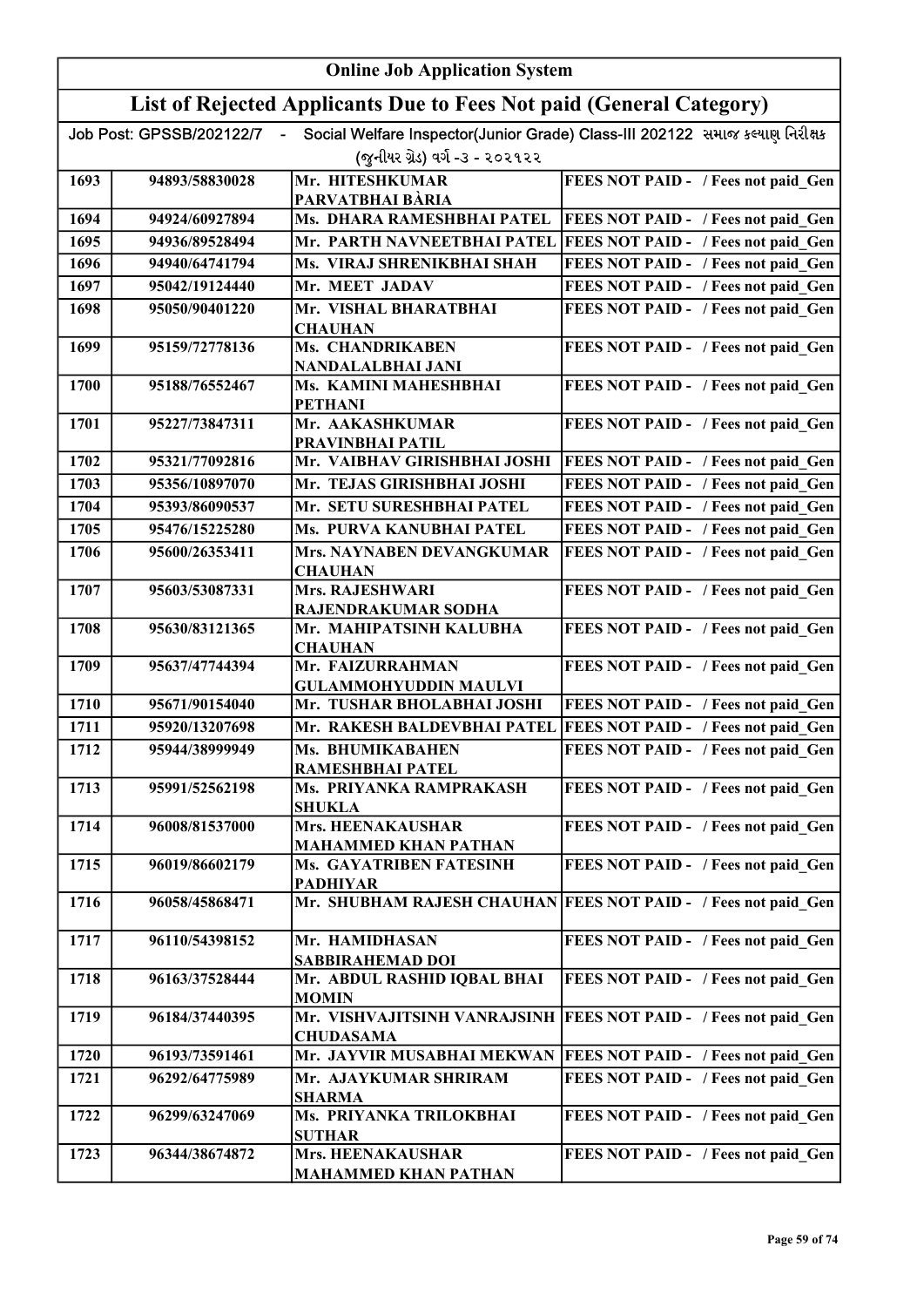|      | <b>Online Job Application System</b> |                                                                     |                                                                              |  |
|------|--------------------------------------|---------------------------------------------------------------------|------------------------------------------------------------------------------|--|
|      |                                      | List of Rejected Applicants Due to Fees Not paid (General Category) |                                                                              |  |
|      | Job Post: GPSSB/202122/7             |                                                                     | Social Welfare Inspector(Junior Grade) Class-III 202122 સમાજ કલ્યાણ નિરીક્ષક |  |
|      |                                      | (જુનીયર ગ્રેડ) વર્ગ -૩ - ૨૦૨૧૨૨                                     |                                                                              |  |
| 1724 | 96356/36942226                       | Mr. HEMANG KISHORBHAI                                               | FEES NOT PAID - / Fees not paid Gen                                          |  |
| 1725 | 96405/16509111                       | <b>TRIVEDI</b><br><b>Mrs. HIRALBEN PRAVINKUMAR</b>                  | FEES NOT PAID - / Fees not paid Gen                                          |  |
|      |                                      | <b>CHAUDHARI</b>                                                    |                                                                              |  |
| 1726 | 96414/83446366                       | Mr. BHAGIRATHSINH                                                   | FEES NOT PAID - / Fees not paid Gen                                          |  |
| 1727 | 96446/77941881                       | SHIRISHSINH SISODIYA<br>Mrs. GAYATRIBEN PRAVINSINH                  | FEES NOT PAID - / Fees not paid Gen                                          |  |
|      |                                      | <b>CHAUHAN</b>                                                      |                                                                              |  |
| 1728 | 96486/38295557                       | Mr. DISHANK JIGNESHBHAI                                             | FEES NOT PAID - / Fees not paid Gen                                          |  |
| 1729 | 96505/52885738                       | Mr. JAYDIPBHAI MANISHBHAI<br><b>MONKA</b>                           | FEES NOT PAID - / Fees not paid Gen                                          |  |
| 1730 | 96550/86474814                       | Mr. PRANAVKUMAR DHIRAJLAL                                           | FEES NOT PAID - / Fees not paid Gen                                          |  |
|      |                                      | <b>VYAS</b><br>Mr. JAYDIPSINH DILIPBHAI                             |                                                                              |  |
| 1731 | 96557/10836151                       | <b>JADAV</b>                                                        | FEES NOT PAID - / Fees not paid Gen                                          |  |
| 1732 | 96662/92968223                       | Ms. PARITIKA PRAVINBHAI                                             | FEES NOT PAID - / Fees not paid Gen                                          |  |
| 1733 | 96701/36290153                       | <b>PARMAR</b><br>Mr. PRATIKKUMAR DHULABHAI                          | FEES NOT PAID - / Fees not paid Gen                                          |  |
|      |                                      | <b>CHAUDHARI</b>                                                    |                                                                              |  |
| 1734 | 96723/13821162                       | Mr. RAVIKUMAR GOVINDBHAI<br><b>PATEL</b>                            | FEES NOT PAID - / Fees not paid Gen                                          |  |
| 1735 | 96824/65794715                       | Mr. VISHAL KUMAR                                                    | FEES NOT PAID - / Fees not paid_Gen                                          |  |
|      |                                      | RAMESHBHAI PATEL                                                    |                                                                              |  |
| 1736 | 96892/83593665                       | Mr. ROHANKUMAR<br>YASHWANTBHAI PRAJAPATI                            | FEES NOT PAID - / Fees not paid_Gen                                          |  |
| 1737 | 96933/62564186                       | Mr. PARTH TUSHARKUMAR<br><b>DESAI</b>                               | FEES NOT PAID - / Fees not paid_Gen                                          |  |
| 1738 | 96951/45539582                       | Mr. HARDIK NARENDRA<br><b>THAKKAR</b>                               | FEES NOT PAID - / Fees not paid Gen                                          |  |
| 1739 | 96964/69615981                       | Mr. LAKHA KARNABHAI<br><b>VADHIYA</b>                               | FEES NOT PAID - / Fees not paid Gen                                          |  |
| 1740 | 97053/68373359                       | Mr. DISHANK JIGNESHBHAI                                             | FEES NOT PAID - / Fees not paid Gen                                          |  |
| 1741 | 97090/79017666                       | Mr. VIPULKUMAR HAUBHA<br><b>VAGHELA</b>                             | FEES NOT PAID - / Fees not paid Gen                                          |  |
| 1742 | 97245/54209184                       | Ms. KOMAL RAYMALBHAI<br><b>DANGAR</b>                               | FEES NOT PAID - / Fees not paid Gen                                          |  |
| 1743 | 97362/23634536                       | Mr. JAYMINKUMAR KANUBHAI<br><b>PATEL</b>                            | FEES NOT PAID - / Fees not paid Gen                                          |  |
| 1744 | 97452/21673796                       | Mr. PRANAV MUKESHBHAI<br><b>PATEL</b>                               | FEES NOT PAID - / Fees not paid Gen                                          |  |
| 1745 | 97478/74813295                       | Mr. SANJAY KUMAR                                                    | FEES NOT PAID - / Fees not paid Gen                                          |  |
| 1746 | 97484/93733450                       | KHUSHALBHAI ANIYARIYA<br>Mr. MAYURDHAVJSINH                         | FEES NOT PAID - / Fees not paid Gen                                          |  |
| 1747 | 97594/56164018                       | <b>BALDEVSINH CHHASATIYA</b><br>Mrs. PRIYANKABEN BABUBHAI           | FEES NOT PAID - / Fees not paid Gen                                          |  |
| 1748 | 97624/49494460                       | <b>CHAUDHARI</b><br>Mr. CHIRAGKUMAR                                 | FEES NOT PAID - / Fees not paid Gen                                          |  |
|      |                                      | <b>CHANDUBHAI PATEL</b>                                             |                                                                              |  |
| 1749 | 97670/23760510                       | Ms. JANAVI NAVINCHANDRA<br><b>PANDYA</b>                            | FEES NOT PAID - / Fees not paid Gen                                          |  |
| 1750 | 97679/33529290                       | Mr. KRUPALKUMAR KALIDAS<br><b>PATEL</b>                             | FEES NOT PAID - / Fees not paid Gen                                          |  |
| 1751 | 97727/69828747                       | Ms. KAMALIBEN NAVINKUMAR<br><b>PATEL</b>                            | FEES NOT PAID - / Fees not paid Gen                                          |  |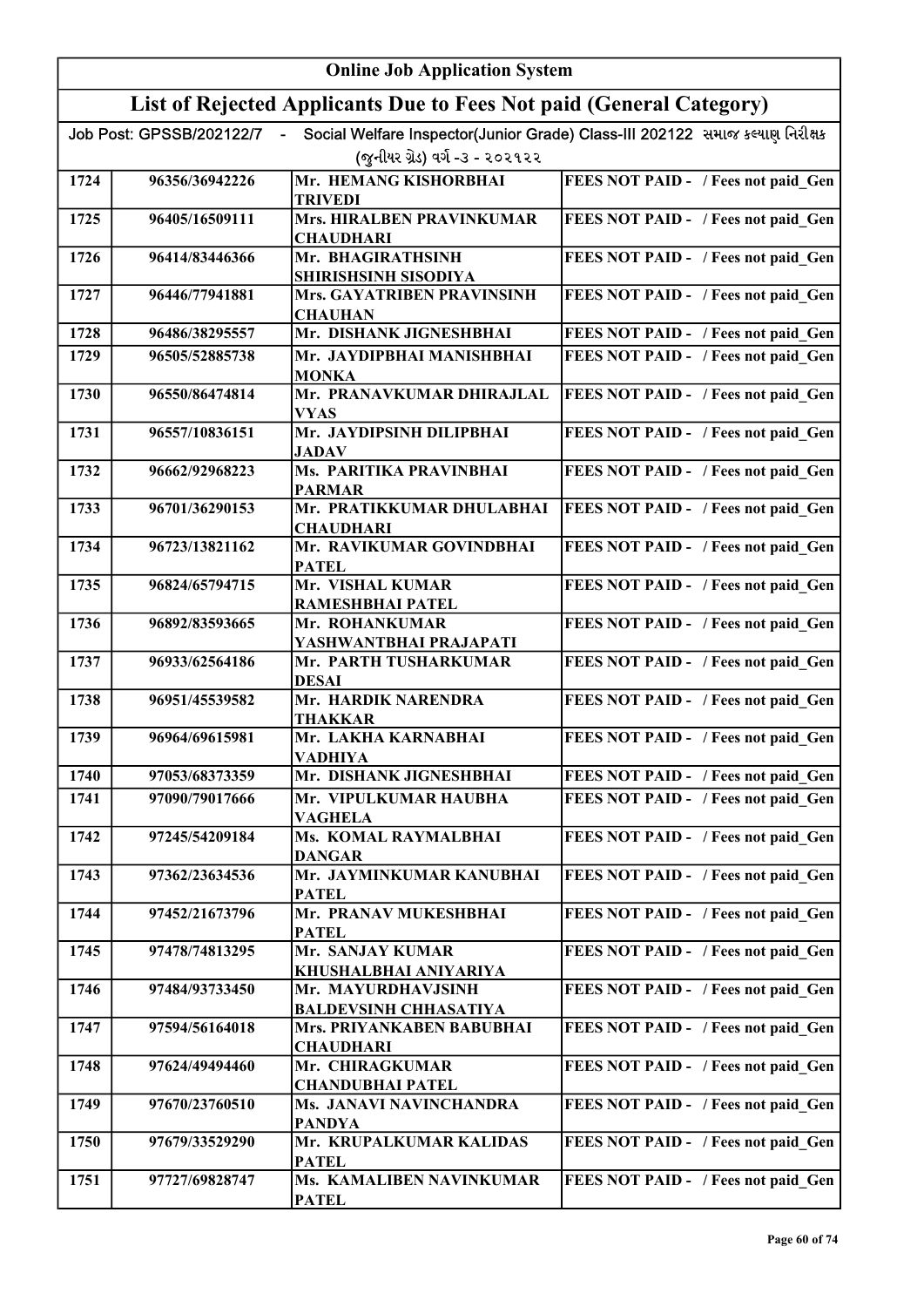| <b>Online Job Application System</b> |                                                                     |                                             |                                                                              |  |
|--------------------------------------|---------------------------------------------------------------------|---------------------------------------------|------------------------------------------------------------------------------|--|
|                                      | List of Rejected Applicants Due to Fees Not paid (General Category) |                                             |                                                                              |  |
|                                      | Job Post: GPSSB/202122/7                                            |                                             | Social Welfare Inspector(Junior Grade) Class-III 202122 સમાજ કલ્યાણ નિરીક્ષક |  |
|                                      |                                                                     | (જુનીયર ગ્રેડ) વર્ગ -૩ - ૨૦૨૧૨૨             |                                                                              |  |
| 1752                                 | 97783/86880514                                                      | <b>Ms. MITTALBEN TAKHATSINH</b>             | FEES NOT PAID - / Fees not paid Gen                                          |  |
|                                      |                                                                     | <b>THAKOR</b>                               |                                                                              |  |
| 1753                                 | 97932/89340870                                                      | Ms. JINALKUMARI MAHESHBHAI                  | <b>FEES NOT PAID - / Fees not paid Gen</b>                                   |  |
| 1754                                 | 98021/95397028                                                      | <b>PATEL</b><br>Mr. RONAK VIPULBHAI KESARIA | FEES NOT PAID - / Fees not paid_Gen                                          |  |
| 1755                                 | 98027/62245273                                                      | Mrs. POOJA DIVYANG BHAVSAR                  | FEES NOT PAID - / Fees not paid Gen                                          |  |
| 1756                                 | 98080/68255365                                                      | Mr. RANMALSINH DILIPSINH                    | FEES NOT PAID - / Fees not paid Gen                                          |  |
|                                      |                                                                     | <b>GOHIL</b>                                |                                                                              |  |
| 1757                                 | 98104/91491788                                                      | Ms. JINAL PRAVINKUMAR                       | FEES NOT PAID - / Fees not paid Gen                                          |  |
| 1758                                 | 98128/97146578                                                      | <b>PARMAR</b><br>Mr. BHARAT JETHABHAI VARU  | FEES NOT PAID - / Fees not paid Gen                                          |  |
| 1759                                 | 98150/13364301                                                      | Mr. VASANT KUMAR                            | FEES NOT PAID - / Fees not paid Gen                                          |  |
|                                      |                                                                     | PRAVINBHAI PARMAR                           |                                                                              |  |
| 1760                                 | 98198/66977380                                                      | Ms. RANI MANHARBHAI ROHIT                   | FEES NOT PAID - / Fees not paid Gen                                          |  |
| 1761                                 | 98207/16502850                                                      | Ms. VIMLA BHUPENDRAKUMAR                    | FEES NOT PAID - / Fees not paid Gen                                          |  |
|                                      |                                                                     | <b>THAKKAR</b>                              |                                                                              |  |
| 1762                                 | 98229/25207996                                                      | Mrs. PRATISHTHABEN                          | FEES NOT PAID - / Fees not paid Gen                                          |  |
| 1763                                 | 98243/15637417                                                      | <b>AJAYKUMAR MACWAN</b>                     | Ms. HITARTHI ROHITKUMAR OZA FEES NOT PAID - / Fees not paid Gen              |  |
|                                      |                                                                     |                                             |                                                                              |  |
| 1764                                 | 98342/91068358                                                      | Mr. MAHOPAL BHIMRAO                         | FEES NOT PAID - / Fees not paid Gen                                          |  |
| 1765                                 |                                                                     | <b>SAINDANE</b>                             |                                                                              |  |
|                                      | 98352/29843511                                                      | Mr. KULDEEPSINGH<br><b>MANGALDAN CHARAN</b> | FEES NOT PAID - / Fees not paid Gen                                          |  |
| 1766                                 | 98452/35231596                                                      | Mr. KAMLESHKUMAR                            | FEES NOT PAID - / Fees not paid Gen                                          |  |
|                                      |                                                                     | <b>GOVINDBHAI GOHIL</b>                     |                                                                              |  |
| 1767                                 | 98454/62088513                                                      | Mr. SAGARKUMAR NAVNITBHAI<br><b>VALAND</b>  | FEES NOT PAID - / Fees not paid Gen                                          |  |
| 1768                                 | 98464/44179095                                                      | Mr. KEYUR DAHYABHAI PATEL                   | FEES NOT PAID - / Fees not paid_Gen                                          |  |
| 1769                                 | 98566/85594654                                                      | Mr. HARDIKKUMAR                             | FEES NOT PAID - / Fees not paid Gen                                          |  |
|                                      |                                                                     | SHAMJIBHAI GADHADARA                        |                                                                              |  |
| 1770                                 | 98576/44609450                                                      | Mr. ANKITKUMAR RAMESHBHAI<br><b>PATEL</b>   | FEES NOT PAID - / Fees not paid Gen                                          |  |
| 1771                                 | 98659/66216361                                                      | Mrs. BHAVANA LAXMAN                         | FEES NOT PAID - / Fees not paid Gen                                          |  |
|                                      |                                                                     | WAGHELA                                     |                                                                              |  |
| 1772                                 | 98691/68669755                                                      | Dr. MAYURI AKASH BHURIYA                    | FEES NOT PAID - / Fees not paid Gen                                          |  |
| 1773                                 | 98725/99884851                                                      | Mr. VISHALKUMAR SURESHBHAI<br><b>BHATT</b>  | FEES NOT PAID - / Fees not paid Gen                                          |  |
| 1774                                 | 98768/18825940                                                      | <b>Mrs. ANKITABAHEN</b>                     | FEES NOT PAID - / Fees not paid Gen                                          |  |
|                                      |                                                                     | MAHESHBHAI PATEL                            |                                                                              |  |
| 1775                                 | 98873/30859210                                                      | Mr. VIJAYUMAR VISHNUBHAI<br><b>PANDOR</b>   | FEES NOT PAID - / Fees not paid_Gen                                          |  |
| 1776                                 | 98882/65829041                                                      | Ms. NEETABEN MANUJI                         | FEES NOT PAID - / Fees not paid_Gen                                          |  |
|                                      |                                                                     | <b>CHAVADA</b>                              |                                                                              |  |
| 1777                                 | 98916/79855144                                                      | Mrs. KIRAN RAKESHBHAI<br>VAGHELA            | FEES NOT PAID - / Fees not paid Gen                                          |  |
| 1778                                 | 98924/25830112                                                      | Mr. KARTIK JITENDRABHAI                     | FEES NOT PAID - / Fees not paid Gen                                          |  |
|                                      |                                                                     | <b>SHINGALA</b>                             |                                                                              |  |
| 1779                                 | 98967/31864307                                                      | <b>Mrs. JYOTIBEN PRABHUDAS</b><br>THAKKAR   | FEES NOT PAID - / Fees not paid Gen                                          |  |
| 1780                                 | 99022/28587233                                                      | Ms. SHRADDHABEN                             | FEES NOT PAID - / Fees not paid_Gen                                          |  |
|                                      |                                                                     | VIJAYKUMAR THAKKAR                          |                                                                              |  |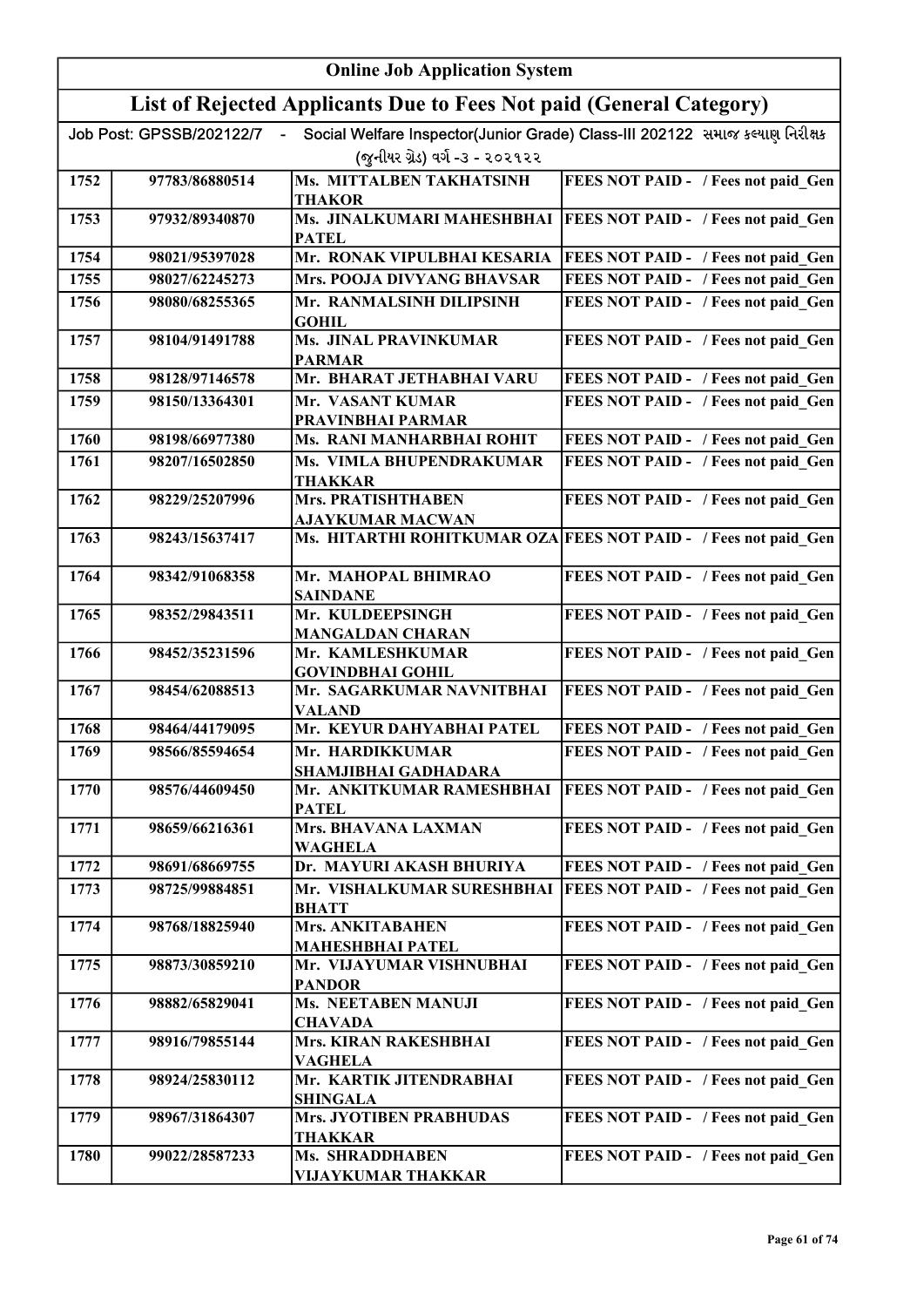|      | <b>Online Job Application System</b> |                                                                     |                                                                              |  |
|------|--------------------------------------|---------------------------------------------------------------------|------------------------------------------------------------------------------|--|
|      |                                      | List of Rejected Applicants Due to Fees Not paid (General Category) |                                                                              |  |
|      | Job Post: GPSSB/202122/7             |                                                                     | Social Welfare Inspector(Junior Grade) Class-III 202122 સમાજ કલ્યાણ નિરીક્ષક |  |
|      |                                      | (જુનીયર ગ્રેડ) વર્ગ -૩ - ૨૦૨૧૨૨                                     |                                                                              |  |
| 1781 | 99055/70519431                       | Mr. GAURANG KANAIYALAL<br><b>RANA</b>                               | FEES NOT PAID - / Fees not paid Gen                                          |  |
| 1782 | 99185/21948738                       |                                                                     | Ms. PINKAL KISHORSINH BIHOLA FEES NOT PAID - / Fees not paid Gen             |  |
| 1783 | 99186/72351195                       | Mr. UMESH BHIMA KATARA                                              | FEES NOT PAID - / Fees not paid Gen                                          |  |
| 1784 | 99227/81606650                       | Mr. BALVANTJI BAVSANGJI<br><b>PARMAR</b>                            | FEES NOT PAID - / Fees not paid Gen                                          |  |
| 1785 | 99243/70225677                       | Mr. NARANBHAI KHODABHAI<br><b>DESAI</b>                             | FEES NOT PAID - / Fees not paid Gen                                          |  |
| 1786 | 99326/90117947                       | <b>Ms. PRACHIBEN</b><br><b>CHANDRAKANTBHAI PATEL</b>                | FEES NOT PAID - / Fees not paid Gen                                          |  |
| 1787 | 99417/45935563                       | Mr. MILTON SURESHBHAI<br><b>CHRISTIAN</b>                           | FEES NOT PAID - / Fees not paid Gen                                          |  |
| 1788 | 99459/19527993                       | Ms. DIMPAL SURAJ MARADIYA                                           | FEES NOT PAID - / Fees not paid Gen                                          |  |
| 1789 | 99504/39131225                       | Mr. APURVAKUMAR<br>PRAVINBHAI PATEL                                 | FEES NOT PAID - / Fees not paid Gen                                          |  |
| 1790 | 99535/28489804                       | Ms. TRUPTI KIRANBHAI DARJI                                          | FEES NOT PAID - / Fees not paid Gen                                          |  |
| 1791 | 99649/92726632                       | Mr. HIMANSHU BHARATBHAI<br><b>KATLARIWALA</b>                       | FEES NOT PAID - / Fees not paid Gen                                          |  |
| 1792 | 99653/40794533                       | Mr. PRANAV<br><b>CHANDRAKANTBHAI BHATT</b>                          | FEES NOT PAID - / Fees not paid Gen                                          |  |
| 1793 | 99671/28733169                       | Ms. SATIBEN KARSHANBHAI<br><b>VAROTARIYA</b>                        | FEES NOT PAID - / Fees not paid Gen                                          |  |
| 1794 | 99764/68315623                       | Mrs. PRATIKSHA SHANTUSINH<br>ZALA                                   | FEES NOT PAID - / Fees not paid Gen                                          |  |
| 1795 | 99780/23527124                       | Mr. RAJDEEPSINH ARJUNSINH<br><b>VIHOL</b>                           | FEES NOT PAID - / Fees not paid Gen                                          |  |
| 1796 | 99845/16000102                       | Ms. BHARTI GANESHSINGH<br><b>BAYAS</b>                              | FEES NOT PAID - / Fees not paid Gen                                          |  |
| 1797 | 99883/80914445                       | Mr. VEERDEEPSINH<br><b>MAHENDRASINH JADEJA</b>                      | FEES NOT PAID - / Fees not paid_Gen                                          |  |
| 1798 | 99982/58823477                       | <b>PANCHAL</b>                                                      | Ms. DIVYABEN DASHARATHBHAI   FEES NOT PAID - / Fees not paid Gen             |  |
| 1799 | 99984/63927386                       | Mr. RANA YOGESH                                                     | FEES NOT PAID - / Fees not paid Gen                                          |  |
| 1800 | 100008/76897646                      | Mr. HITESHKUMAR<br>PARVATBHAI BARIA                                 | FEES NOT PAID - / Fees not paid Gen                                          |  |
| 1801 | 100013/78690039                      | Mr. SURESHBHAI PRABHATBHAI<br><b>PARMAR</b>                         | FEES NOT PAID - / Fees not paid Gen                                          |  |
| 1802 | 100058/45397326                      | Mr. YOGESHKUMAR LAKHUBHAI<br><b>GOHIL</b>                           | <b>FEES NOT PAID - / Fees not paid Gen</b>                                   |  |
| 1803 | 100162/80600403                      | Mr. RITESH SHIVSHANKAR RAM                                          | FEES NOT PAID - / Fees not paid Gen                                          |  |
| 1804 | 100257/70963293                      | Mr. RAKESH KULANJIYA<br><b>MUDLIYA</b>                              | FEES NOT PAID - / Fees not paid Gen                                          |  |
| 1805 | 100355/42478005                      | Mr. NARESHKUMAR SOMABHAI<br><b>RATHOD</b>                           | FEES NOT PAID - / Fees not paid Gen                                          |  |
| 1806 | 100373/96769609                      | Ms. RIYA SANJAYKUMAR SHAH                                           | FEES NOT PAID - / Fees not paid Gen                                          |  |
| 1807 | 100454/29312734                      | Mr. ANILKUMAR SHAMBHUJI<br><b>THAKOR</b>                            | FEES NOT PAID - / Fees not paid Gen                                          |  |
| 1808 | 100458/46776438                      | Ms. BHARTIBEN MERAMANBHAI<br><b>KODIYATAR</b>                       | FEES NOT PAID - / Fees not paid Gen                                          |  |
| 1809 | 100491/31380422                      | Mrs. SNEHABEN KISHORKUMAR<br><b>MISTRY</b>                          | FEES NOT PAID - / Fees not paid Gen                                          |  |
| 1810 | 100578/13647948                      | Mr. ASHUTOSH ASHOKBHAI<br><b>TRIVEDI</b>                            | FEES NOT PAID - / Fees not paid Gen                                          |  |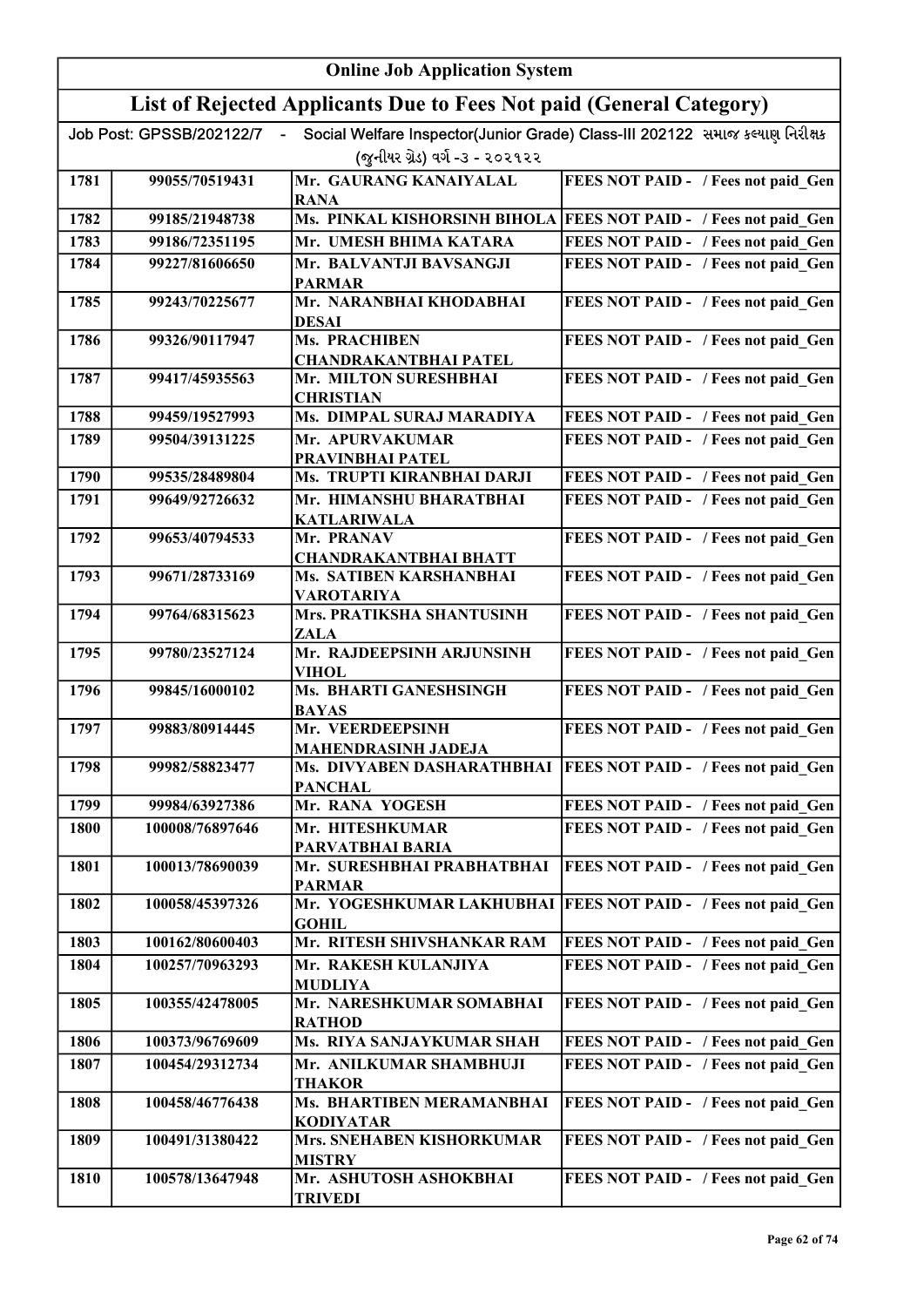|      | <b>Online Job Application System</b> |                                                                     |                                                                              |  |
|------|--------------------------------------|---------------------------------------------------------------------|------------------------------------------------------------------------------|--|
|      |                                      | List of Rejected Applicants Due to Fees Not paid (General Category) |                                                                              |  |
|      | Job Post: GPSSB/202122/7             |                                                                     | Social Welfare Inspector(Junior Grade) Class-III 202122 સમાજ કલ્યાણ નિરીક્ષક |  |
|      |                                      | (જુનીયર ગ્રેડ) વર્ગ -૩ - ૨૦૨૧૨૨                                     |                                                                              |  |
| 1811 | 100597/39719300                      | Mr. AJAYSINH HIRUJI RAJPUT                                          | FEES NOT PAID - / Fees not paid Gen                                          |  |
| 1812 | 100618/45816425                      | Ms. TWINKALBEN SANJAYBHAI                                           | FEES NOT PAID - / Fees not paid Gen                                          |  |
|      |                                      | <b>PATEL</b>                                                        |                                                                              |  |
| 1813 | 100652/77200463                      | Ms. SALONI DEVENDRA PATHAK                                          | FEES NOT PAID - / Fees not paid Gen                                          |  |
| 1814 | 100975/86983917                      | Mr. RAVI BABULAL MARVADI                                            | FEES NOT PAID - / Fees not paid Gen                                          |  |
| 1815 | 100981/86432756                      | Ms. KAVITA RAJUBHAI PATIL                                           | FEES NOT PAID - / Fees not paid Gen                                          |  |
| 1816 | 100982/44444651                      | Ms. ALPA RAKESH BHAI RATHOD                                         | FEES NOT PAID - / Fees not paid Gen                                          |  |
| 1817 | 100989/91389718                      | Mr. RITESHKUMAR RAYAJIBHAI<br><b>PATEL</b>                          | FEES NOT PAID - / Fees not paid Gen                                          |  |
| 1818 | 101172/53130345                      | Mr. DHARMENDRASINH                                                  | FEES NOT PAID - / Fees not paid Gen                                          |  |
|      |                                      | <b>BHARATSINH CHAVDA</b>                                            |                                                                              |  |
| 1819 | 101202/77893043                      | Mr. VINOD HAMIRBHAI<br><b>MAKWANA</b>                               | FEES NOT PAID - / Fees not paid Gen                                          |  |
| 1820 | 101310/94297665                      | Mr. GAURAV KUMAR MANUJI<br><b>THAKOR</b>                            | FEES NOT PAID - / Fees not paid Gen                                          |  |
| 1821 | 101552/14450478                      | Mr. IRSHADBHAI ILIYASBHAI<br><b>AGLODIYA</b>                        | FEES NOT PAID - / Fees not paid Gen                                          |  |
| 1822 | 101565/61153613                      | Mr. UPENDRASINH NAVALSINH<br><b>CHAUHAN</b>                         | FEES NOT PAID - / Fees not paid Gen                                          |  |
| 1823 | 101655/64504767                      | Mr. MITALKUMAR<br><b>BHAGVANJIBHAI TANK</b>                         | FEES NOT PAID - / Fees not paid Gen                                          |  |
| 1824 | 101658/72462254                      | Ms. JANKI BEN CHATURSINH<br><b>RATHOD</b>                           | FEES NOT PAID - / Fees not paid_Gen                                          |  |
| 1825 | 101804/33687745                      | Ms. CHANDANI ALTAF BHAI<br><b>POSHLA</b>                            | FEES NOT PAID - / Fees not paid Gen                                          |  |
| 1826 | 101878/40708944                      | Mr. KULDIPKUMAR AMRUTLAL<br><b>KATARIYA</b>                         | FEES NOT PAID - / Fees not paid Gen                                          |  |
| 1827 | 101964/70825278                      | Mr. VIJAY DHANUSH DHARI<br><b>MISHRA MISHRA</b>                     | FEES NOT PAID - / Fees not paid Gen                                          |  |
| 1828 | 102070/77408151                      | Mr. SANDIPKUMAR<br><b>MUKUNDBHAI BIRADE</b>                         | FEES NOT PAID - / Fees not paid Gen                                          |  |
| 1829 | 102332/42096854                      | Mr. AMBARAM PIRAJI RABARI                                           | FEES NOT PAID - / Fees not paid Gen                                          |  |
| 1830 | 102372/21556134                      | Mr. ANKIT CHNADUBHAI PATEL                                          | FEES NOT PAID - / Fees not paid Gen                                          |  |
| 1831 | 102385/52501309                      | Ms. PRIYANKABEN<br><b>BIPINCHANDRA PANDYA</b>                       | FEES NOT PAID - / Fees not paid Gen                                          |  |
| 1832 | 102553/46677151                      | Ms. HIRALKUMARI NAGINSINH<br><b>RATHOD</b>                          | FEES NOT PAID - / Fees not paid Gen                                          |  |
| 1833 | 102577/82191615                      | Mrs. HEMANGINI JIGNESH SHAH                                         | FEES NOT PAID - / Fees not paid Gen                                          |  |
| 1834 | 102623/44656685                      | Mr. VIVEK GIRISHBHAI GOHEL                                          | FEES NOT PAID - / Fees not paid Gen                                          |  |
| 1835 | 102630/12907158                      | Mrs. HEMANGINI JIGNESH SHAH                                         | FEES NOT PAID - / Fees not paid Gen                                          |  |
| 1836 | 102668/80858996                      | Ms. ILAXIBEN JAYENDRASINH<br><b>RAULJI</b>                          | FEES NOT PAID - / Fees not paid Gen                                          |  |
| 1837 | 102670/97301665                      | Mrs. LAXMI KRUNAL KHATRI                                            | FEES NOT PAID - / Fees not paid Gen                                          |  |
| 1838 | 102676/80054196                      | Mr. JAY DEEPAKBHAI PANDYA                                           | FEES NOT PAID - / Fees not paid Gen                                          |  |
| 1839 | 102703/58796140                      | Ms. HETALBEN MAHENDRASINH                                           | FEES NOT PAID - / Fees not paid Gen                                          |  |
| 1840 | 102750/44915691                      | <b>RANA</b><br>Ms. PALAKBEN                                         | FEES NOT PAID - / Fees not paid Gen                                          |  |
|      |                                      | <b>MAHENDRAKUMAR RANA</b><br><b>Ms. NANDINIBEN</b>                  |                                                                              |  |
| 1841 | 102808/37868644                      | KAUSHIKKUMAR THAKKAR                                                | FEES NOT PAID - / Fees not paid Gen                                          |  |
| 1842 | 102811/62317224                      | Mrs. MEGHABEN                                                       | FEES NOT PAID - / Fees not paid Gen                                          |  |
|      |                                      | RAJENDRAKUMAR SHUKAL                                                |                                                                              |  |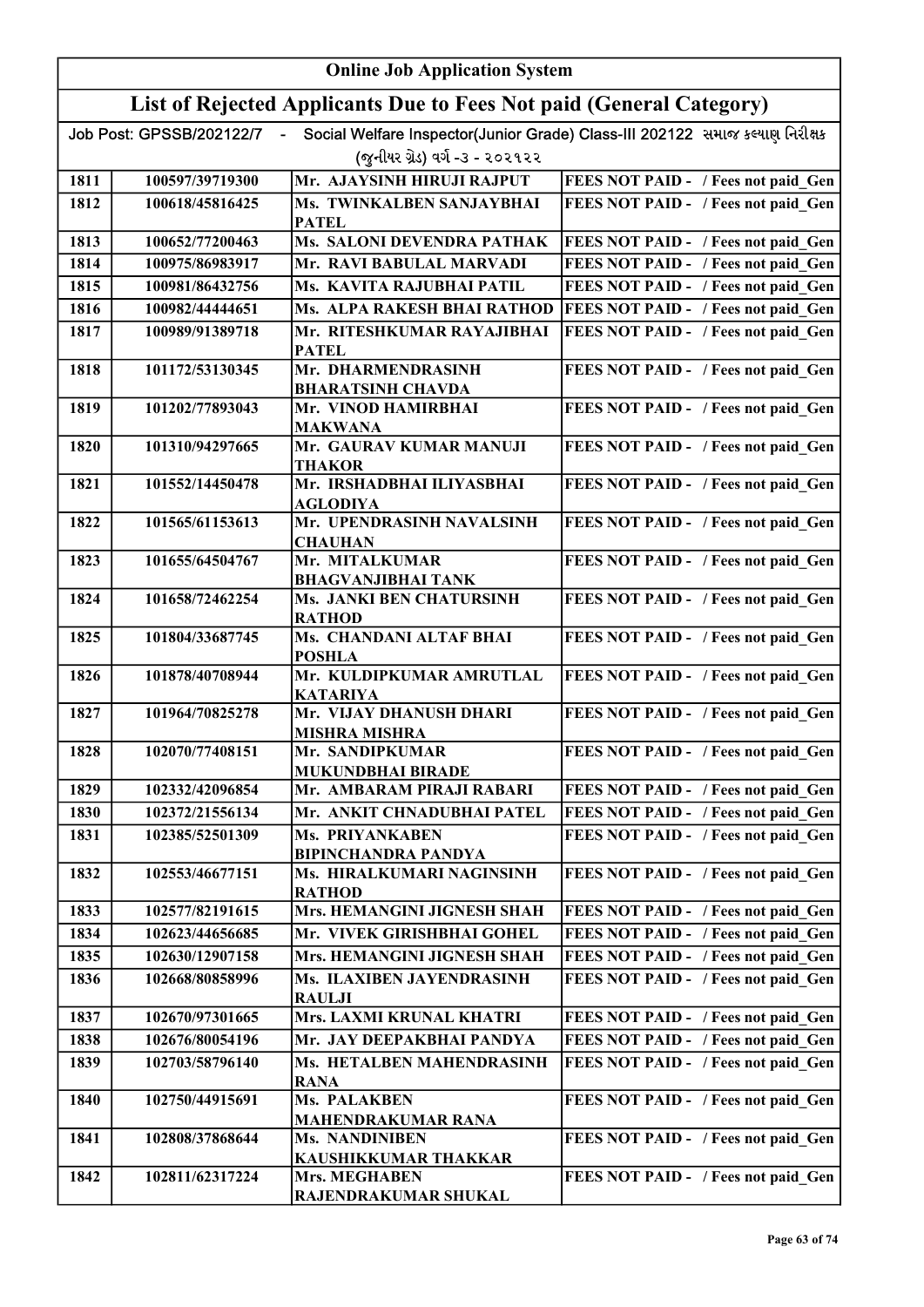|      | <b>Online Job Application System</b> |                                                                     |                                                                              |  |
|------|--------------------------------------|---------------------------------------------------------------------|------------------------------------------------------------------------------|--|
|      |                                      | List of Rejected Applicants Due to Fees Not paid (General Category) |                                                                              |  |
|      | Job Post: GPSSB/202122/7             |                                                                     | Social Welfare Inspector(Junior Grade) Class-III 202122 સમાજ કલ્યાણ નિરીક્ષક |  |
|      |                                      | (જુનીયર ગ્રેડ) વર્ગ -૩ - ૨૦૨૧૨૨                                     |                                                                              |  |
| 1843 | 102895/89041923                      | Ms. PRIYANKA RAJESH KUMAR<br><b>GOHIL</b>                           | FEES NOT PAID - / Fees not paid Gen                                          |  |
| 1844 | 102900/26356220                      | Mrs. HEMANGINIBEN JIGNESH<br><b>SHAH</b>                            | FEES NOT PAID - / Fees not paid Gen                                          |  |
| 1845 | 102975/11729334                      | Mrs. MADHURI RAJESHBHAI<br><b>PATEL</b>                             | FEES NOT PAID - / Fees not paid Gen                                          |  |
| 1846 | 102978/21041082                      | Mr. TRUSHANT GOPALBHAI<br><b>JOSHI</b>                              | FEES NOT PAID - / Fees not paid Gen                                          |  |
| 1847 | 103143/86306948                      | Mr. DHAVAL SHAMJIBHAI<br><b>PARDHI</b>                              | FEES NOT PAID - / Fees not paid Gen                                          |  |
| 1848 | 103150/30923532                      | Ms. NIMA DINESHBHAI PATEL                                           | FEES NOT PAID - / Fees not paid Gen                                          |  |
| 1849 | 103153/20690198                      | Mr. SHISHIR MANOJ PATHAK                                            | FEES NOT PAID - / Fees not paid Gen                                          |  |
| 1850 | 103307/14167293                      | Ms. ALKABEN<br><b>BHAVANISHANKAR PANDYA</b>                         | FEES NOT PAID - / Fees not paid Gen                                          |  |
| 1851 | 103387/12057332                      | Mr. MOHAMMED SHEBAZ<br><b>IQBALHUSAIN SHAIKH</b>                    | FEES NOT PAID - / Fees not paid_Gen                                          |  |
| 1852 | 103405/18116429                      | Mrs. HEENAKAUSHAR<br><b>MAHAMMED KHAN PATHAN</b>                    | FEES NOT PAID - / Fees not paid_Gen                                          |  |
| 1853 | 103514/63935094                      | Mrs. BHAVIKA BINITBHAI<br><b>SOLANKI</b>                            | FEES NOT PAID - / Fees not paid_Gen                                          |  |
| 1854 | 103621/91847969                      | Mr. KRISHNAKUMAR<br><b>MAHESHCHANDRA VERMA</b>                      | FEES NOT PAID - / Fees not paid Gen                                          |  |
| 1855 | 103625/96898629                      | Mr. HIMANSHU MANJIBHAI<br><b>JADAV</b>                              | FEES NOT PAID - / Fees not paid Gen                                          |  |
| 1856 | 103682/42641459                      | Ms. ISHVARI BALVANT BHAI<br><b>LODHA</b>                            | FEES NOT PAID - / Fees not paid Gen                                          |  |
| 1857 | 103690/87831632                      | Ms. RACHANABEN SHIVABHAI<br><b>CHAUDHARY</b>                        | FEES NOT PAID - / Fees not paid Gen                                          |  |
| 1858 | 103843/76252227                      | Mr. AKHILESH AVADHESH<br><b>YADAV</b>                               | FEES NOT PAID - / Fees not paid Gen                                          |  |
| 1859 | 103930/46029572                      | <b>DESAI</b>                                                        | Mr. MAYURKUMAR TALAJABHAI   FEES NOT PAID - / Fees not paid Gen              |  |
| 1860 | 104051/58302333                      | Mrs. KAJAL ASHISHBHAI SALET                                         | FEES NOT PAID - / Fees not paid Gen                                          |  |
| 1861 | 104058/48381123                      | Mr. MANDIPKUMAR<br><b>KABHAIBHAI BARAIYA</b>                        | FEES NOT PAID - / Fees not paid Gen                                          |  |
| 1862 | 104112/56199428                      | Mr. MITHIL PRABHUDAS<br><b>KOTWAL</b>                               | FEES NOT PAID - / Fees not paid Gen                                          |  |
| 1863 | 104207/42111201                      | <b>Mrs. PRATISHTHABEN</b><br><b>AJAYKUMAR MACWAN</b>                | FEES NOT PAID - / Fees not paid Gen                                          |  |
| 1864 | 104213/50415149                      | Mr. RONAK HIRENKUMAR<br><b>UPADHYAY</b>                             | FEES NOT PAID - / Fees not paid Gen                                          |  |
| 1865 | 104564/56144449                      | Mr. HARSH NALIN KUMAR PATEL                                         | FEES NOT PAID - / Fees not paid Gen                                          |  |
| 1866 | 104633/99452675                      | Mr. HARSHAD VITTHALBHAI<br><b>GAMBHAVA</b>                          | FEES NOT PAID - / Fees not paid Gen                                          |  |
| 1867 | 104671/42953001                      | Mr. SAURABHKUMAR<br>PRAMODKUMAR SRIVASTAVA                          | FEES NOT PAID - / Fees not paid Gen                                          |  |
| 1868 | 104672/95510799                      | Ms. NAIRUTI JAGDISHBHAI<br><b>THAKAR</b>                            | FEES NOT PAID - / Fees not paid Gen                                          |  |
| 1869 | 104679/46264140                      | Ms. NAINIKA NARESH KUMAR<br><b>XXX</b>                              | FEES NOT PAID - / Fees not paid Gen                                          |  |
| 1870 | 104721/22315073                      | Mr. RITESHKUMAR NAGINSINH<br><b>GOHIL</b>                           | FEES NOT PAID - / Fees not paid Gen                                          |  |
| 1871 | 104815/88662847                      | <b>Ms. NIMISHABEN RANJITSINH</b><br><b>RATHOD</b>                   | FEES NOT PAID - / Fees not paid Gen                                          |  |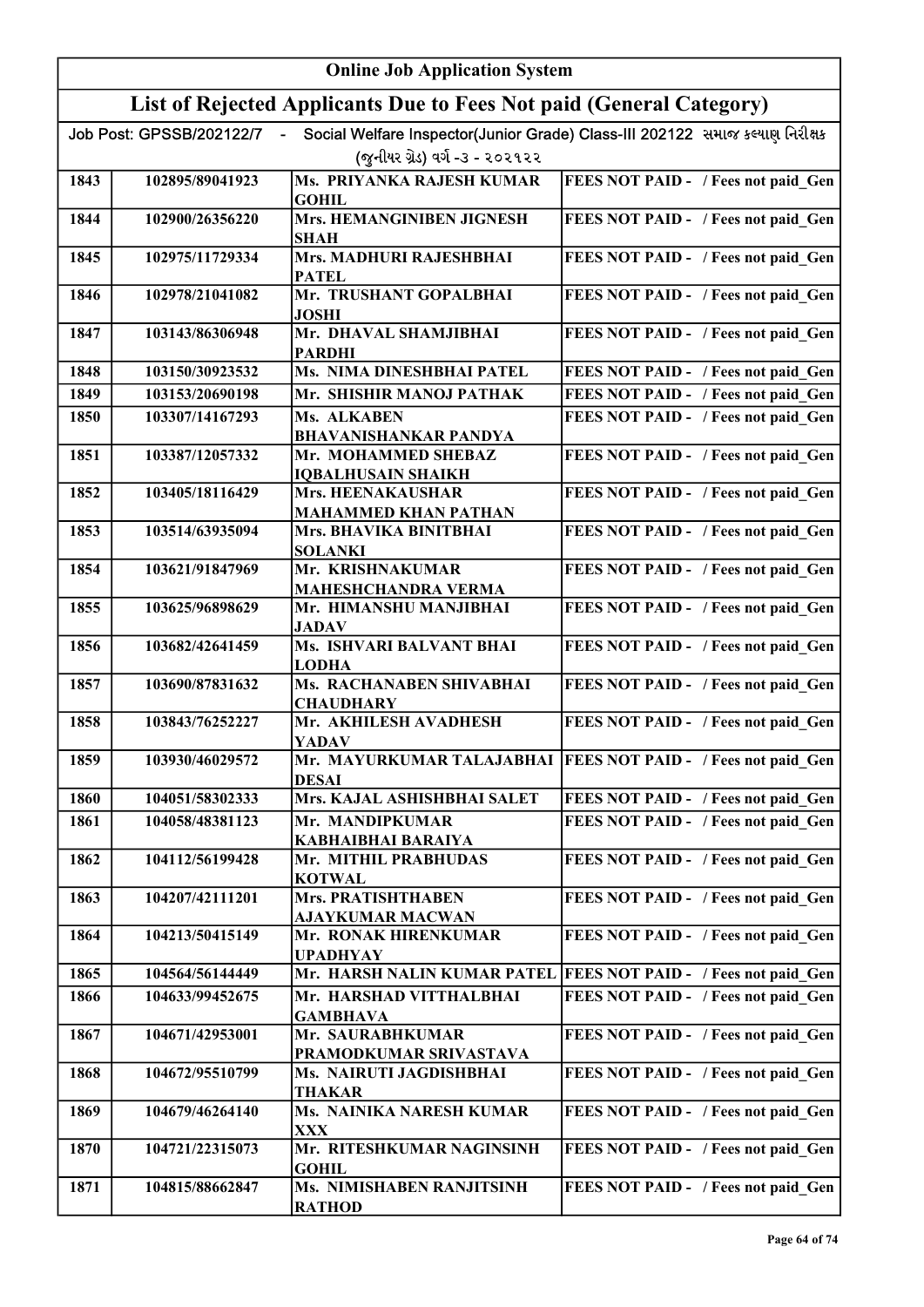| <b>Online Job Application System</b> |                          |                                                                     |                                                                              |
|--------------------------------------|--------------------------|---------------------------------------------------------------------|------------------------------------------------------------------------------|
|                                      |                          | List of Rejected Applicants Due to Fees Not paid (General Category) |                                                                              |
|                                      | Job Post: GPSSB/202122/7 | (જુનીયર ગ્રેડ) વર્ગ -૩ - ૨૦૨૧૨૨                                     | Social Welfare Inspector(Junior Grade) Class-III 202122 સમાજ કલ્યાણ નિરીક્ષક |
| 1872                                 | 104827/54992443          | Mr. PRATIKSINH NATVARSINH<br><b>GOHIL</b>                           | FEES NOT PAID - / Fees not paid Gen                                          |
| 1873                                 | 104918/94921454          | Mr. VIRAL PRADIPBHAI SHAH                                           | FEES NOT PAID - / Fees not paid Gen                                          |
| 1874                                 | 104938/81634025          | Mr. KRISHNA SUNILBHAI RANA                                          | FEES NOT PAID - / Fees not paid Gen                                          |
| 1875                                 | 104962/31474682          | Mr. SANDEEPKUMAR DINANATH<br><b>MISHRA</b>                          | FEES NOT PAID - / Fees not paid Gen                                          |
| 1876                                 | 105070/16647755          | <b>Mrs. ZANKHANABEN</b><br>NATAVARBHAI PATEL                        | FEES NOT PAID - / Fees not paid Gen                                          |
| 1877                                 | 105075/90290265          | ZAPADEEYA                                                           | Mr. BHAUTIKBHAI MATHURBHAI   FEES NOT PAID - / Fees not paid Gen             |
| 1878                                 | 105375/48080892          | Mr. ARBAZ AHMED MEHBOOB<br><b>BHAI SIPAI</b>                        | FEES NOT PAID - / Fees not paid_Gen                                          |
| 1879                                 | 105427/70728616          | Mr. DHANANJAYSINH<br>DEVENDRASINH RAULJI                            | FEES NOT PAID - / Fees not paid Gen                                          |
| 1880                                 | 105528/34154532          |                                                                     | Mr. MINHAZ HANIFBHAI RATHOD FEES NOT PAID - / Fees not paid_Gen              |
| 1881                                 | 105529/55765649          | Mr. DHARMESHKUMAR<br>DIPAKBHAI PANCHOLI                             | FEES NOT PAID - / Fees not paid Gen                                          |
| 1882                                 | 105655/68412678          | Mr. NISARG PRAVINKUMAR<br><b>PARMAR</b>                             | FEES NOT PAID - / Fees not paid Gen                                          |
| 1883                                 | 105679/47649747          | Mr. KRUNAL JAYESHKUMAR<br><b>PATEL</b>                              | FEES NOT PAID - / Fees not paid Gen                                          |
| 1884                                 | 105754/11589837          | Mr. NAVINKUMAR GAJABHAI<br>MALI                                     | FEES NOT PAID - / Fees not paid_Gen                                          |
| 1885                                 | 105785/13516225          | Mr. KUNTAL NATVARLAL<br><b>CHAUDHARI</b>                            | FEES NOT PAID - / Fees not paid Gen                                          |
| 1886                                 | 105806/25535114          | Mr. LALIT ANILKUMAR<br><b>AGNIHOTRY</b>                             | FEES NOT PAID - / Fees not paid Gen                                          |
| 1887                                 | 105870/56816370          | Mrs. PRIYANAKABA KISHORSINH<br><b>BIHOLA</b>                        | FEES NOT PAID - / Fees not paid Gen                                          |
| 1888                                 | 105920/10508880          | Mr. RAHULKUMAR RAJENDRA<br><b>MEENA</b>                             | FEES NOT PAID - / Fees not paid Gen                                          |
| 1889                                 | 106091/97166976          | Mr. NAYAN HARISHBHAI<br><b>UPADHYAY</b>                             | FEES NOT PAID - / Fees not paid Gen                                          |
| 1890                                 | 106253/73316552          | Mrs. SHILPABEN VIVEKBHAI<br><b>PARMAR</b>                           | FEES NOT PAID - / Fees not paid Gen                                          |
| 1891                                 | 106373/91430522          | Ms. PARVATIBAHEN BABUBHAI<br><b>BHARAD</b>                          | FEES NOT PAID - / Fees not paid Gen                                          |
| 1892                                 | 106415/72381275          | Mr. KAUSHAL SURESHKUMAR<br><b>SONI</b>                              | FEES NOT PAID - / Fees not paid Gen                                          |
| 1893                                 | 106437/13594933          | Mr. HEMANT MALGOUDA<br><b>GHALIMATTE</b>                            | FEES NOT PAID - / Fees not paid Gen                                          |
| 1894                                 | 106468/83456312          | Ms. VAISHALIBEN JASHUBHAI<br><b>KACHARIYA</b>                       | FEES NOT PAID - / Fees not paid Gen                                          |
| 1895                                 | 106518/32542813          | Ms. SHREYA SHYAMUBHAI<br><b>SHARMA</b>                              | FEES NOT PAID - / Fees not paid Gen                                          |
| 1896                                 | 106552/70509514          | Mr. DAXESHKUMAR<br><b>JAYANTILAL CHAUHAN</b>                        | FEES NOT PAID - / Fees not paid Gen                                          |
| 1897                                 | 106636/64319864          | Ms. NANDITABEN<br>HASMUKHBHAI KADIYA                                | FEES NOT PAID - / Fees not paid Gen                                          |
| 1898                                 | 106755/68094851          | Mr. PARASSHRI MOHANLAL<br><b>KUMAVAT</b>                            | FEES NOT PAID - / Fees not paid Gen                                          |
| 1899                                 | 106776/77326099          | Mr. MAHESHKUMAR<br><b>VASANTLAL CHAUHAN</b>                         | FEES NOT PAID - / Fees not paid Gen                                          |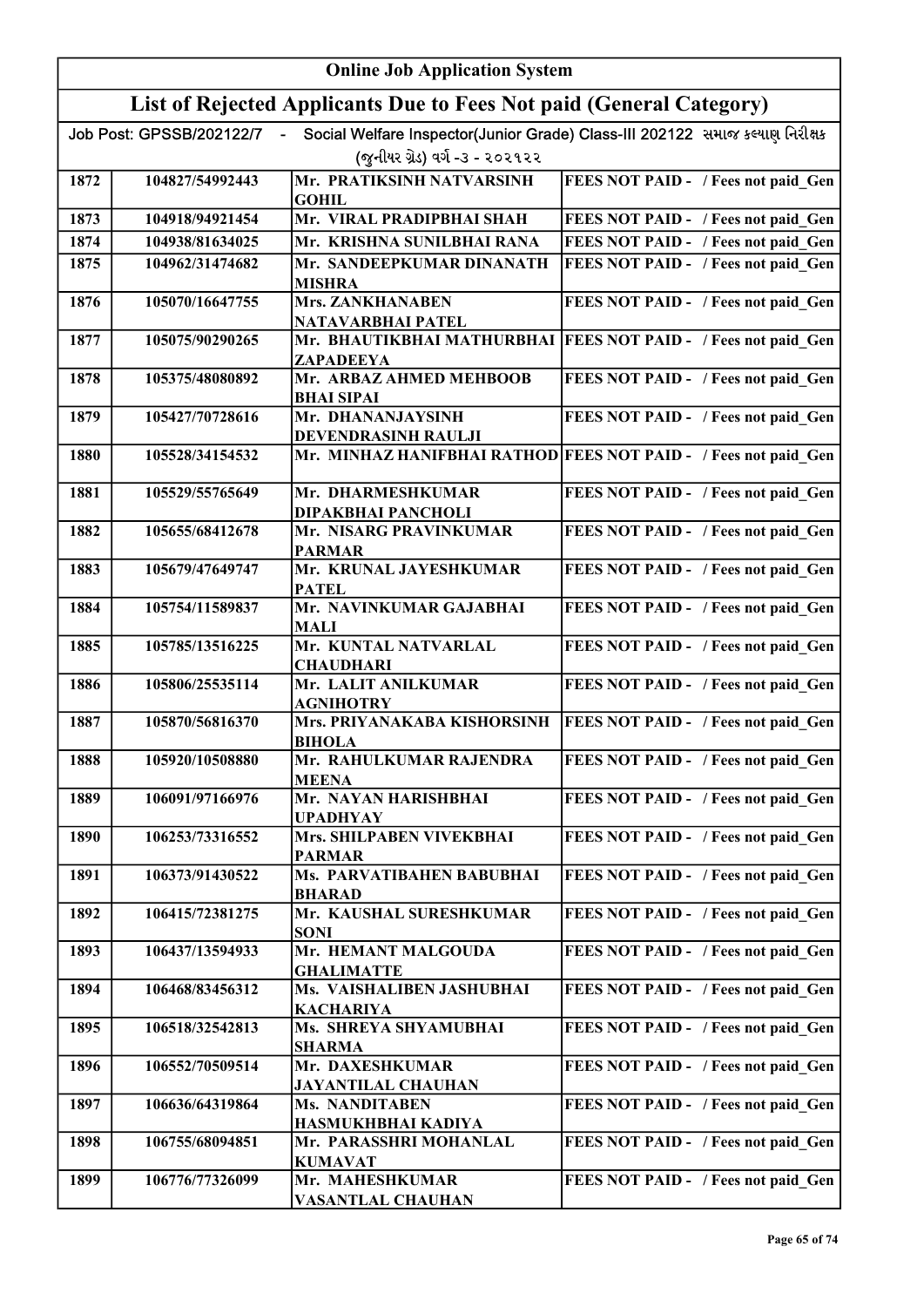|      | <b>Online Job Application System</b> |                                                                     |                                                                              |  |
|------|--------------------------------------|---------------------------------------------------------------------|------------------------------------------------------------------------------|--|
|      |                                      | List of Rejected Applicants Due to Fees Not paid (General Category) |                                                                              |  |
|      | Job Post: GPSSB/202122/7             |                                                                     | Social Welfare Inspector(Junior Grade) Class-III 202122 સમાજ કલ્યાણ નિરીક્ષક |  |
|      |                                      | (જુનીયર ગ્રેડ) વર્ગ -૩ - ૨૦૨૧૨૨                                     |                                                                              |  |
| 1900 | 106841/84329729                      | Mr. NILESH RAVINDRA PATIL                                           | FEES NOT PAID - / Fees not paid Gen                                          |  |
| 1901 | 106874/90962828                      | <b>Ms. RAJESHVARIBEN</b>                                            | FEES NOT PAID - / Fees not paid Gen                                          |  |
|      |                                      | YOGENDRSINH SEVANIYA                                                |                                                                              |  |
| 1902 | 106886/78366061                      | Mr. SUMITKUMAR BHAGVANDAS                                           | FEES NOT PAID - / Fees not paid Gen                                          |  |
|      |                                      | <b>PANCHAL</b>                                                      |                                                                              |  |
| 1903 | 106901/93075657                      | Mr. KRUNAL LALABHAI PATEL                                           | FEES NOT PAID - / Fees not paid Gen                                          |  |
| 1904 | 106946/23567205                      | Mrs. MANISHA SHANKARBHAI<br><b>CHAVDA</b>                           | FEES NOT PAID - / Fees not paid Gen                                          |  |
| 1905 | 106982/28923259                      | <b>Mrs. NEETA PARAGBHAI</b>                                         | FEES NOT PAID - / Fees not paid Gen                                          |  |
|      |                                      | <b>MAKWANA</b>                                                      |                                                                              |  |
| 1906 | 107168/67327753                      | Mr. PRIYANKKUMAR                                                    | FEES NOT PAID - / Fees not paid Gen                                          |  |
| 1907 | 107194/40493974                      | <b>JAYANTILAL JOSHI</b><br>Mr. NAYANKUMAR PARBATBHAI                | FEES NOT PAID - / Fees not paid Gen                                          |  |
|      |                                      | <b>BARAIYA</b>                                                      |                                                                              |  |
| 1908 | 107205/46656934                      | Mr. GHANSHYAM KANUBHAI<br><b>BARIA</b>                              | FEES NOT PAID - / Fees not paid_Gen                                          |  |
| 1909 | 107282/43740698                      | Mr. MIHIR HASAMUKHBHAI<br><b>DHARAJIYA</b>                          | FEES NOT PAID - / Fees not paid Gen                                          |  |
| 1910 | 107303/67934492                      | Mr. PARTH VINODBHAI TRIVEDI                                         | FEES NOT PAID - / Fees not paid_Gen                                          |  |
| 1911 | 107424/24709344                      | Mr. SANDIP SANTOSHBHAI PATIL                                        | FEES NOT PAID - / Fees not paid Gen                                          |  |
| 1912 | 107433/18398523                      | Mrs. ASHABEN SAHDEVVAN                                              | FEES NOT PAID - / Fees not paid Gen                                          |  |
|      |                                      | <b>GOSWAMI</b>                                                      |                                                                              |  |
| 1913 | 107490/73950223                      | Ms. MANIBEN CHELABHAI<br><b>CHAUDHARI</b>                           | FEES NOT PAID - / Fees not paid Gen                                          |  |
| 1914 | 107507/57360489                      |                                                                     | Ms. ALPA MOHANBHAI CHAUHAN FEES NOT PAID - / Fees not paid Gen               |  |
| 1915 | 107581/76469192                      | Mr. SIDDHARAJSINH MANUBHAI<br><b>VAGHELA</b>                        | FEES NOT PAID - / Fees not paid Gen                                          |  |
| 1916 | 107654/49355453                      | Mr. JAYMIN CHANDRAKANT                                              | FEES NOT PAID - / Fees not paid Gen                                          |  |
|      |                                      | <b>CHAUHAN</b>                                                      |                                                                              |  |
| 1917 | 107662/57212857                      | Ms. JAGRUTIBAHEN ARJUNSINH<br><b>THAKOR</b>                         | FEES NOT PAID - / Fees not paid Gen                                          |  |
| 1918 | 107663/92257838                      | Ms. DHARA MAHESHKUMAR                                               | FEES NOT PAID - / Fees not paid Gen                                          |  |
|      |                                      | <b>PANDYA</b>                                                       |                                                                              |  |
| 1919 | 107673/38940829                      | Mr. PARTH VINODBHAI TRIVEDI                                         | FEES NOT PAID - / Fees not paid Gen                                          |  |
| 1920 | 107725/58978296                      | Mr. DIPAKBHAI                                                       | FEES NOT PAID - / Fees not paid Gen                                          |  |
| 1921 | 107942/60894588                      | PURUSHOTTAMBHAI MISTRI<br>Mr. DADHICHI SHANTILAL                    | FEES NOT PAID - / Fees not paid Gen                                          |  |
|      |                                      | <b>BHATT</b>                                                        |                                                                              |  |
| 1922 | 107951/13839516                      | Mrs. MITALBEN TWINKLEKUMAR<br><b>PATEL</b>                          | FEES NOT PAID - / Fees not paid Gen                                          |  |
| 1923 | 108014/29370687                      | Mrs. HINALBEN TUSHAR PATEL                                          | FEES NOT PAID - / Fees not paid Gen                                          |  |
| 1924 | 108076/23723983                      | Ms. VIDHI RASIKBHAI MISTRY                                          | FEES NOT PAID - / Fees not paid Gen                                          |  |
| 1925 | 108104/30524153                      | Mr. GHANSHYAM ODHABHAI                                              | FEES NOT PAID - / Fees not paid Gen                                          |  |
|      |                                      | <b>MITHAPARA</b>                                                    |                                                                              |  |
| 1926 | 108172/18243408                      | Mr. KALABHAI MOTIBHAI<br><b>CHAUDHARY</b>                           | FEES NOT PAID - / Fees not paid Gen                                          |  |
| 1927 | 108178/25145526                      | Mr. YOGESHKUMAR HIMATLAL                                            | FEES NOT PAID - / Fees not paid Gen                                          |  |
|      |                                      | <b>CHAVADA</b>                                                      |                                                                              |  |
| 1928 | 108245/36876211                      | Ms. GANGABEN JIBHAI<br><b>SONAVANE</b>                              | FEES NOT PAID - / Fees not paid Gen                                          |  |
| 1929 | 108298/15627655                      | Mrs. AAYUSHIBEN                                                     | FEES NOT PAID - / Fees not paid Gen                                          |  |
|      |                                      | <b>HASMUKHBHAI TRIVEDI</b>                                          |                                                                              |  |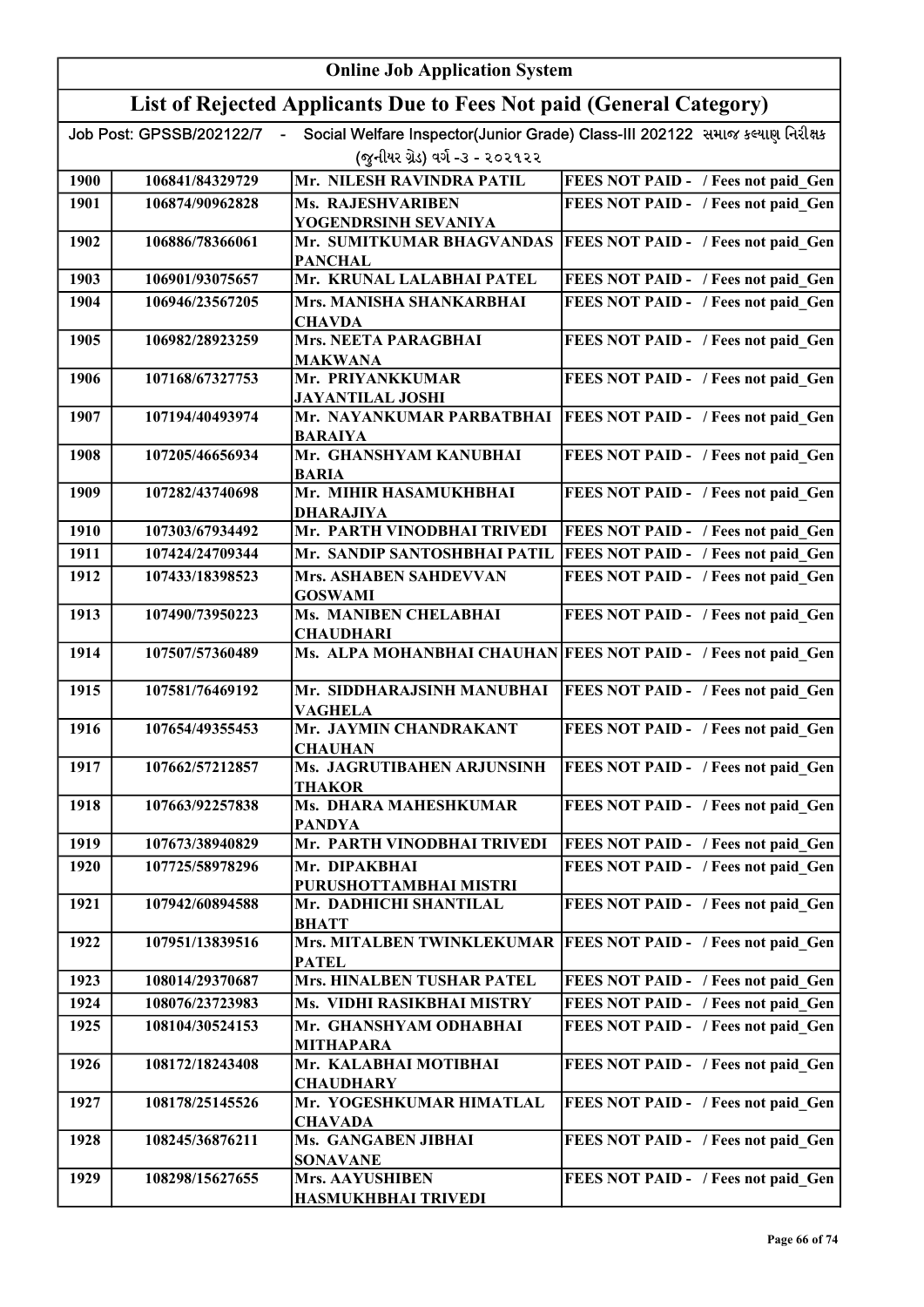| <b>Online Job Application System</b> |                          |                                                                     |                                                                              |
|--------------------------------------|--------------------------|---------------------------------------------------------------------|------------------------------------------------------------------------------|
|                                      |                          | List of Rejected Applicants Due to Fees Not paid (General Category) |                                                                              |
|                                      | Job Post: GPSSB/202122/7 |                                                                     | Social Welfare Inspector(Junior Grade) Class-III 202122 સમાજ કલ્યાણ નિરીક્ષક |
|                                      |                          | (જુનીયર ગ્રેડ) વર્ગ -૩ - ૨૦૨૧૨૨                                     |                                                                              |
| 1930                                 | 108314/63825192          | Mrs. NIDHIBEN RAKESHKUMAR<br><b>PATEL</b>                           | FEES NOT PAID - / Fees not paid Gen                                          |
| 1931                                 | 108391/56320337          | Mr. PUSHPRAJSINH                                                    | FEES NOT PAID - / Fees not paid Gen                                          |
|                                      |                          | RAJENDRASINH RAYJADA                                                |                                                                              |
| 1932                                 | 108499/19003828          | <b>Mrs. AAYUSHIBEN</b><br><b>HASMUKHBHAI TRIVEDI</b>                | FEES NOT PAID - / Fees not paid Gen                                          |
| 1933                                 | 108504/71473281          | Mrs. VARSHA BHUDARBHAI<br><b>GOPANI</b>                             | FEES NOT PAID - / Fees not paid Gen                                          |
| 1934                                 | 108584/91497780          | <b>Mrs. HEMALIBEN</b>                                               | FEES NOT PAID - / Fees not paid Gen                                          |
|                                      |                          | <b>JAYDEEPKUMAR PRAJAPATI</b>                                       |                                                                              |
| 1935                                 | 108634/52616771          | Mr. VIJAYBHAI SHANKARBHAI                                           | FEES NOT PAID - / Fees not paid Gen                                          |
| 1936                                 | 108669/99501966          | <b>PARMAR</b>                                                       | Ms. MEGHA NIKHILBHAI PANDYA FEES NOT PAID - / Fees not paid Gen              |
|                                      |                          |                                                                     |                                                                              |
| 1937                                 | 108697/51953362          | Mr. SANJAY MOTILAL RANA                                             | FEES NOT PAID - / Fees not paid Gen                                          |
| 1938                                 | 108702/17305463          | Mr. PRAKASHKUMAR<br>DASHARATHBHAI PRAJAPATI                         | FEES NOT PAID - / Fees not paid Gen                                          |
| 1939                                 | 108721/26841075          | Mr. RIXITKUMAR                                                      | FEES NOT PAID - / Fees not paid_Gen                                          |
|                                      |                          | <b>HASMUKHBHAI PATEL</b>                                            |                                                                              |
| 1940                                 | 108734/72585675          | Mr. CHETANKUMAR VIRABHAI<br><b>ADHVAN</b>                           | FEES NOT PAID - / Fees not paid_Gen                                          |
| 1941                                 | 108750/53544979          | Mrs. NIDHIBEN RAKESHKUMAR                                           | FEES NOT PAID - / Fees not paid_Gen                                          |
|                                      |                          | <b>PATEL</b>                                                        |                                                                              |
| 1942                                 | 108769/43224173          | Mr. IMRANKHAN HABIBKHAN<br><b>PATHAN</b>                            | FEES NOT PAID - / Fees not paid Gen                                          |
| 1943                                 | 108804/28128272          | Mrs. BHAVANA RAMESHKUMAR<br><b>VAGHELA</b>                          | FEES NOT PAID - / Fees not paid_Gen                                          |
| 1944                                 | 108851/58036280          | Ms. DHANSHRIBEN RAJKUMAR<br><b>CHAUDHARI</b>                        | FEES NOT PAID - / Fees not paid Gen                                          |
| 1945                                 | 108943/88550301          | Ms. JYOTIBEN BHUPENDRASINH<br><b>SOLANKI</b>                        | FEES NOT PAID - / Fees not paid Gen                                          |
| 1946                                 | 109022/72620408          | Mr. ARPAN MANSINHBHAI<br><b>BARIYA</b>                              | FEES NOT PAID - / Fees not paid Gen                                          |
| 1947                                 | 109032/11907014          | Mr. PAVAN NARAYAN JI MODI                                           | FEES NOT PAID - / Fees not paid Gen                                          |
| 1948                                 | 109073/75924204          | Mr. PRIYANK SANTOSHBHAI                                             | FEES NOT PAID - / Fees not paid Gen                                          |
| 1949                                 | 109131/57388726          | <b>KAHAR</b><br>Mr. DIVYANGKUMAR                                    | FEES NOT PAID - / Fees not paid Gen                                          |
|                                      |                          | RAJENDRABHAI AGRAWAL                                                |                                                                              |
| 1950                                 | 109185/88307281          | Mr. ABHISHEK CHAMANBHAI<br><b>VAGHELA</b>                           | FEES NOT PAID - / Fees not paid Gen                                          |
| 1951                                 | 109298/87490216          | <b>Mrs. JAYABEN PRABHUDAS</b><br><b>CHAUDHARI</b>                   | FEES NOT PAID - / Fees not paid Gen                                          |
| 1952                                 | 109336/46346441          | Mr. ASHISHKUMAR NAGJIBHAI                                           | FEES NOT PAID - / Fees not paid Gen                                          |
|                                      |                          | <b>RABARI</b>                                                       |                                                                              |
| 1953                                 | 109418/68295656          | Mr. DIVYARAJSINH<br>YOGENDRASINH SOLANKI                            | FEES NOT PAID - / Fees not paid Gen                                          |
| 1954                                 | 109456/52831076          | Mr. HARESHBHAI KHODABHAI<br><b>KOLI</b>                             | FEES NOT PAID - / Fees not paid Gen                                          |
| 1955                                 | 109476/93663417          | Ms. MAITRY GIRISHBHAI SHAH                                          | FEES NOT PAID - / Fees not paid Gen                                          |
| 1956                                 | 109531/92786033          | Mr. DIXITKUMAR MANILAL<br><b>PANCHAL</b>                            | FEES NOT PAID - / Fees not paid Gen                                          |
| 1957                                 | 109547/23760614          | Mr. MOINBHAI SIRAJBHAI                                              | FEES NOT PAID - / Fees not paid Gen                                          |
|                                      |                          | <b>VHORA</b>                                                        |                                                                              |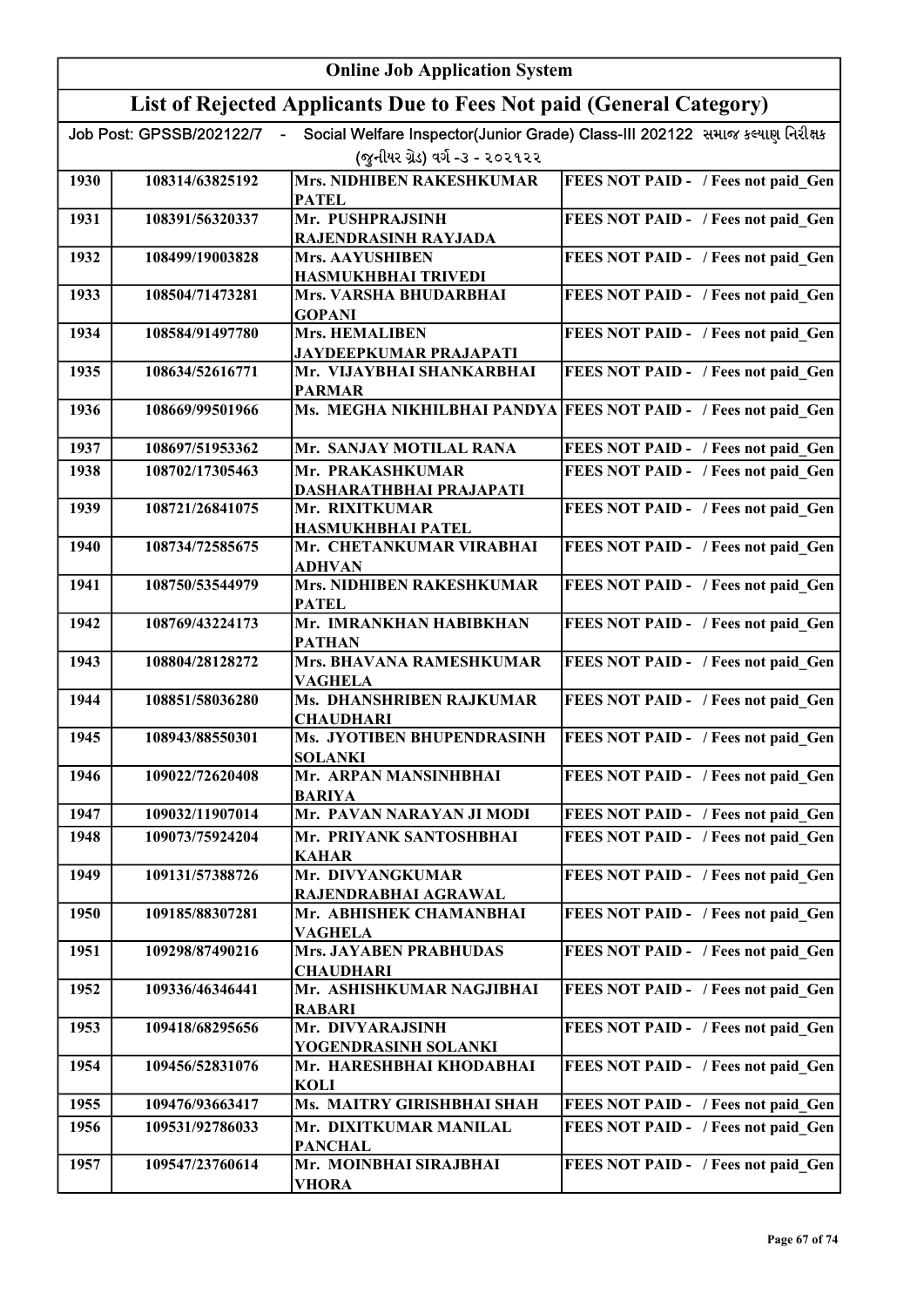|      | <b>Online Job Application System</b> |                                                                     |                                                                              |  |
|------|--------------------------------------|---------------------------------------------------------------------|------------------------------------------------------------------------------|--|
|      |                                      | List of Rejected Applicants Due to Fees Not paid (General Category) |                                                                              |  |
|      | Job Post: GPSSB/202122/7             |                                                                     | Social Welfare Inspector(Junior Grade) Class-III 202122 સમાજ કલ્યાણ નિરીક્ષક |  |
|      |                                      | (જુનીયર ગ્રેડ) વર્ગ -૩ - ૨૦૨૧૨૨                                     |                                                                              |  |
| 1958 | 109572/51260916                      | Mr. JAYVIRSINH                                                      | FEES NOT PAID - / Fees not paid_Gen                                          |  |
|      |                                      | PRADYUMANSINH ZALA                                                  |                                                                              |  |
| 1959 | 109605/88559432                      |                                                                     | Mr. HARSHIT RAJESHBHAI PATEL FEES NOT PAID - / Fees not paid Gen             |  |
| 1960 | 109606/67787404                      | Mr. BHARATKUMAR                                                     | FEES NOT PAID - / Fees not paid Gen                                          |  |
| 1961 | 109809/30428029                      | VIKRAMBHAI PARMAR                                                   | Mr. HARSHIT RAJESHBHAI PATEL FEES NOT PAID - / Fees not paid Gen             |  |
| 1962 | 109913/30020103                      | Mr. NISHANT PRASHANT DESAI                                          | FEES NOT PAID - / Fees not paid Gen                                          |  |
| 1963 | 109925/94612640                      | Mrs. REETABEN NIHARKUMAR                                            | FEES NOT PAID - / Fees not paid Gen                                          |  |
|      |                                      | <b>JOSHI</b>                                                        |                                                                              |  |
| 1964 | 109926/73841096                      | Mr. LUCKY ASHOKKUMAR                                                | FEES NOT PAID - / Fees not paid Gen                                          |  |
|      |                                      | <b>LAKHWANI LAKHWANI</b>                                            |                                                                              |  |
| 1965 | 109941/51557866                      | Ms. FALGUNI HARKUMAR<br><b>PANDYA</b>                               | FEES NOT PAID - / Fees not paid Gen                                          |  |
| 1966 | 109973/96936117                      | Ms. KOMAL MANOJBHAI MIRANI                                          | FEES NOT PAID - / Fees not paid_Gen                                          |  |
| 1967 | 110034/73104707                      | Mr. SIDDHARTH JAYANTIBHAI<br><b>SHINGALA</b>                        | FEES NOT PAID - / Fees not paid Gen                                          |  |
| 1968 | 110145/63405131                      | Mr. HARICHANDRASINH                                                 | FEES NOT PAID - / Fees not paid Gen                                          |  |
|      |                                      | PRABHATSINH RATHOD                                                  |                                                                              |  |
| 1969 | 110146/71852935                      | Ms. REEMA ANILKUMAR RAVAL                                           | FEES NOT PAID - / Fees not paid Gen                                          |  |
| 1970 | 110157/35927934                      | <b>Mrs. REETUBAHEN</b>                                              | FEES NOT PAID - / Fees not paid Gen                                          |  |
| 1971 | 110164/15710273                      | RAJENDRABHAI PATEL<br>Mr. MOHITKUMAR                                | FEES NOT PAID - / Fees not paid_Gen                                          |  |
|      |                                      | <b>SHARADKUMAR BHATT</b>                                            |                                                                              |  |
| 1972 | 110182/67582309                      | Mr. HARDIPSINH DOLATSINH<br><b>RATHOD</b>                           | FEES NOT PAID - / Fees not paid Gen                                          |  |
| 1973 | 110255/60477861                      | Mr. SANJAYBHAI KHODABHAI<br><b>MAKVANA</b>                          | FEES NOT PAID - / Fees not paid Gen                                          |  |
| 1974 | 110266/69587866                      | <b>Ms. HINABEN SHAILESHGIRI</b>                                     | FEES NOT PAID - / Fees not paid Gen                                          |  |
| 1975 | 110270/50480809                      | <b>GOSWAMI</b><br>Mr. TEJASKUMAR ASVINBHAI                          | FEES NOT PAID - / Fees not paid Gen                                          |  |
|      |                                      | <b>PATEL</b>                                                        |                                                                              |  |
| 1976 | 110322/95116072                      | Mr. HARDIPSINH DOLATSINH<br><b>RATHOD</b>                           | FEES NOT PAID - / Fees not paid Gen                                          |  |
| 1977 | 110460/61353851                      | Mr. RUPESH KUMAR RABINDRA                                           | FEES NOT PAID - / Fees not paid Gen                                          |  |
| 1978 | 110497/76174357                      | PRASAD SRIVASTAVA<br>Mr. KETAN RANCHODBHAI                          | FEES NOT PAID - / Fees not paid Gen                                          |  |
|      |                                      | <b>BELAM</b>                                                        |                                                                              |  |
| 1979 | 110604/56084760                      | Ms. MUKESHBHAI PATEL<br>AVANIBEN                                    | FEES NOT PAID - / Fees not paid Gen                                          |  |
| 1980 | 110640/80982222                      | Mr. BANNI BIPINCHANDRA                                              | FEES NOT PAID - / Fees not paid Gen                                          |  |
|      |                                      | <b>MAHANT</b>                                                       |                                                                              |  |
| 1981 | 110698/50736549                      | Mr. PAVAN ASHVINBHAI<br><b>VIRPARIYA</b>                            | FEES NOT PAID - / Fees not paid Gen                                          |  |
| 1982 | 110724/15569900                      | Mrs. RUPAL SUBHASHBHAI<br><b>TRIVEDI</b>                            | FEES NOT PAID - / Fees not paid Gen                                          |  |
| 1983 | 110737/14413221                      | Mr. AJAYSING UDESING GOHIL                                          | FEES NOT PAID - / Fees not paid Gen                                          |  |
| 1984 | 110778/84175141                      | Mr. JAYDIPKUMAR ISHWARDAN                                           | FEES NOT PAID - / Fees not paid Gen                                          |  |
|      |                                      | <b>GADHAVI</b>                                                      |                                                                              |  |
| 1985 | 110802/76165773                      | Mr. SAGARKUMAR                                                      | FEES NOT PAID - / Fees not paid Gen                                          |  |
| 1986 |                                      | RAMANIKBHAI VACHHANI                                                |                                                                              |  |
|      | 110850/33821901                      | Mr. VIKRAM MERUBHAI<br><b>ODEDARA</b>                               | FEES NOT PAID - / Fees not paid Gen                                          |  |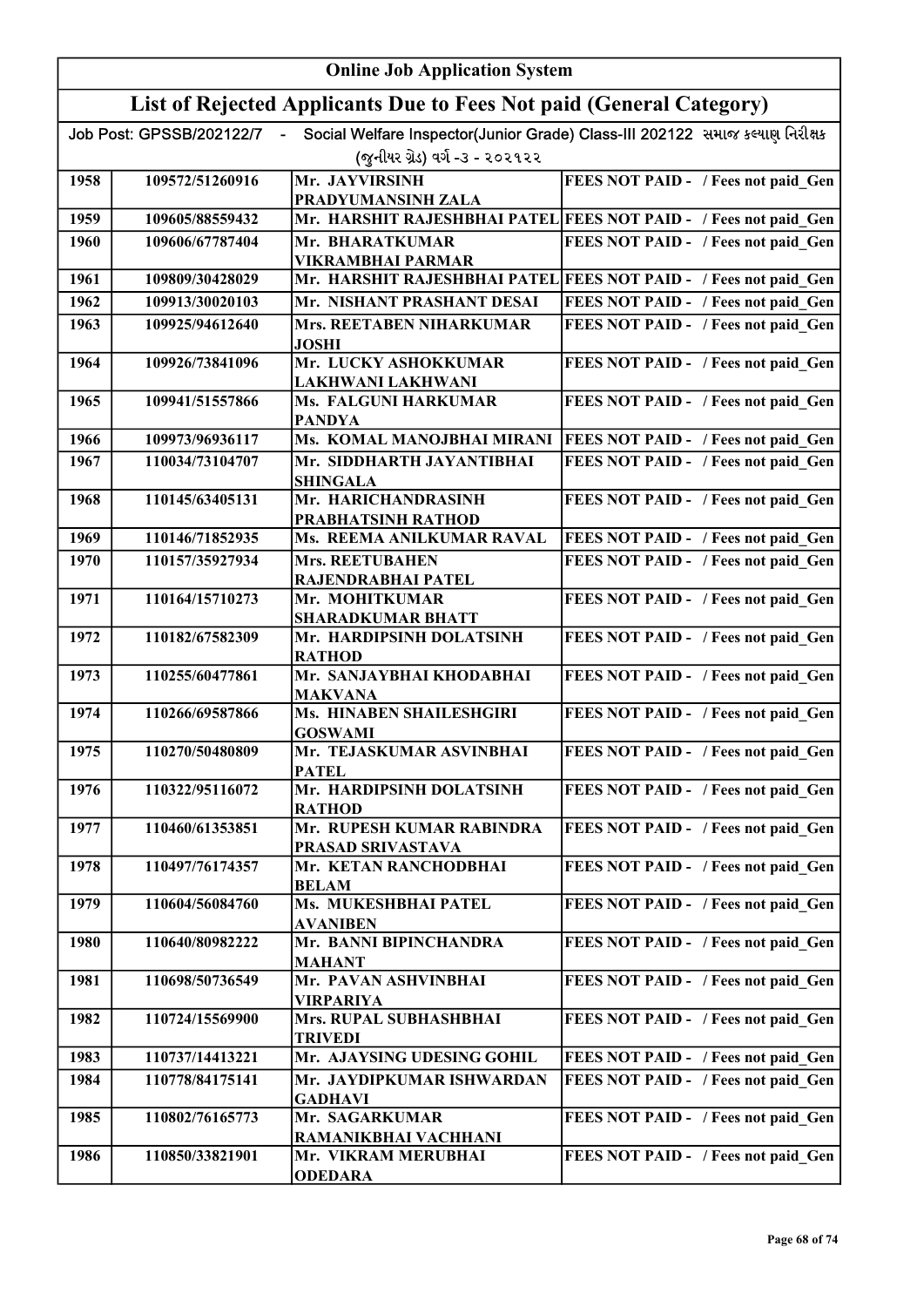|      | <b>Online Job Application System</b> |                                                                     |                                                                              |  |
|------|--------------------------------------|---------------------------------------------------------------------|------------------------------------------------------------------------------|--|
|      |                                      | List of Rejected Applicants Due to Fees Not paid (General Category) |                                                                              |  |
|      | Job Post: GPSSB/202122/7             |                                                                     | Social Welfare Inspector(Junior Grade) Class-III 202122 સમાજ કલ્યાણ નિરીક્ષક |  |
|      |                                      | (જુનીયર ગ્રેડ) વર્ગ -૩ - ૨૦૨૧૨૨                                     |                                                                              |  |
| 1987 | 110916/64073909                      | Mr. DHAVAL RAMESHBHAI<br><b>PADARIYA</b>                            | FEES NOT PAID - / Fees not paid Gen                                          |  |
| 1988 | 110918/55498140                      | Mr. VIJAYKUMAR                                                      | FEES NOT PAID - / Fees not paid Gen                                          |  |
|      |                                      | RAYSANGBHAI SOLANKI                                                 |                                                                              |  |
| 1989 | 110936/63234129                      | Ms. AVANIBEN MUKESHBHAI<br><b>PATEL</b>                             | FEES NOT PAID - / Fees not paid Gen                                          |  |
| 1990 | 111123/28801599                      | Mr. NILESHKUMAR<br><b>BHARATBHAI PATEL</b>                          | FEES NOT PAID - / Fees not paid Gen                                          |  |
| 1991 | 111127/17242528                      | Ms. KINJAL BHAVESH BHAI                                             | FEES NOT PAID - / Fees not paid Gen                                          |  |
|      |                                      | <b>DAVDA</b>                                                        |                                                                              |  |
| 1992 | 111162/31146143                      | Mrs. PRIYANKA JAYANTKUMAR<br><b>PANDYA</b>                          | FEES NOT PAID - / Fees not paid Gen                                          |  |
| 1993 | 111218/66348487                      | Mr. PRADIP KANTIBHAI PATEL                                          | FEES NOT PAID - / Fees not paid Gen                                          |  |
| 1994 | 111262/27261420                      | Mr. PARESHKUMAR                                                     | FEES NOT PAID - / Fees not paid Gen                                          |  |
|      |                                      | <b>GOVINDBHAI PRAJAPATI</b>                                         |                                                                              |  |
| 1995 | 111371/20021193                      | Mr. PRASHANTKUMAR<br>PARSHOTAM KAPADIYA                             | FEES NOT PAID - / Fees not paid_Gen                                          |  |
| 1996 | 111380/61134042                      | Ms. NAYANABEN RAMJIBHAI<br><b>CHARANIYA</b>                         | FEES NOT PAID - / Fees not paid_Gen                                          |  |
| 1997 | 111385/39389296                      | Mr. PRAVINSINH RAIJIBHAI<br><b>DABHI</b>                            | FEES NOT PAID - / Fees not paid_Gen                                          |  |
| 1998 | 111439/32701357                      | Mr. KELVIN SANJAYBHAI JANI                                          | FEES NOT PAID - / Fees not paid Gen                                          |  |
| 1999 | 111443/78742617                      | Ms. DIVYABEN GUNVANTBHAI                                            | FEES NOT PAID - / Fees not paid Gen                                          |  |
|      |                                      | <b>AACHARYA</b>                                                     |                                                                              |  |
| 2000 | 111466/60262777                      | Mr. VIVEK KISHORBHAI DAVE                                           | FEES NOT PAID - / Fees not paid Gen                                          |  |
| 2001 | 111499/33217035                      | Mr. KUSH NATAVARLAL<br><b>SAPARIYA</b>                              | FEES NOT PAID - / Fees not paid Gen                                          |  |
| 2002 | 111519/10203185                      | Mr. RISHABH PANKAJ                                                  | FEES NOT PAID - / Fees not paid Gen                                          |  |
|      |                                      | <b>BHARDWAJ BHARDWAJ</b>                                            |                                                                              |  |
| 2003 | 111553/11569913                      | <b>Mrs. NAUKABEN CHATURBHAI</b><br><b>PATEL</b>                     | <b>FEES NOT PAID - / Fees not paid_Gen  </b>                                 |  |
| 2004 | 111600/34258352                      | Ms. KAJALBEN CHIMANBHAI<br><b>SHIYATAR</b>                          | FEES NOT PAID - / Fees not paid Gen                                          |  |
| 2005 | 111613/14836658                      | Mr. WASEEM                                                          | FEES NOT PAID - / Fees not paid Gen                                          |  |
|      |                                      | SHERMAHMEDBHAI BLOCH                                                |                                                                              |  |
| 2006 | 111654/15156412                      | Ms. YAMINI PRAVIN VERMA                                             | FEES NOT PAID - / Fees not paid Gen                                          |  |
| 2007 | 111786/33987617                      | Mr. BHARATKUMAR KALUBHAI<br><b>MAKWANA</b>                          | FEES NOT PAID - / Fees not paid Gen                                          |  |
| 2008 | 111818/42169029                      | Mr. HITESHGIRI MAHESHGIRI                                           | FEES NOT PAID - / Fees not paid Gen                                          |  |
| 2009 | 111821/19496438                      | <b>GAUSWAMI</b><br>Mr. RAHULKUMAR                                   | FEES NOT PAID - / Fees not paid Gen                                          |  |
|      |                                      | PARASOTTAMBHAI PARAMAR                                              |                                                                              |  |
| 2010 | 111915/42131057                      | Ms. SMRUTI KALUBHAI<br><b>CHHODVADIYA</b>                           | FEES NOT PAID - / Fees not paid Gen                                          |  |
| 2011 | 111960/73360434                      |                                                                     | Mrs. KHYATI HARESHBHAI PATEL   FEES NOT PAID - / Fees not paid_Gen           |  |
| 2012 | 112108/55543331                      | Ms. MARGIBAHEN RAMANBHAI<br><b>PATEL</b>                            | FEES NOT PAID - / Fees not paid Gen                                          |  |
| 2013 | 112111/50097580                      | Ms. HIRALBEN BHAVESHKUMAR                                           | FEES NOT PAID - / Fees not paid Gen                                          |  |
| 2014 | 112128/91511041                      | <b>MODHA</b><br>Mr. MAYANK JASHAVANTRAY                             | FEES NOT PAID - / Fees not paid_Gen                                          |  |
|      |                                      | <b>SOLANKI</b>                                                      |                                                                              |  |
| 2015 | 112195/76046720                      | Mr. MILAN RAMESHBHAI JANI                                           | FEES NOT PAID - / Fees not paid Gen                                          |  |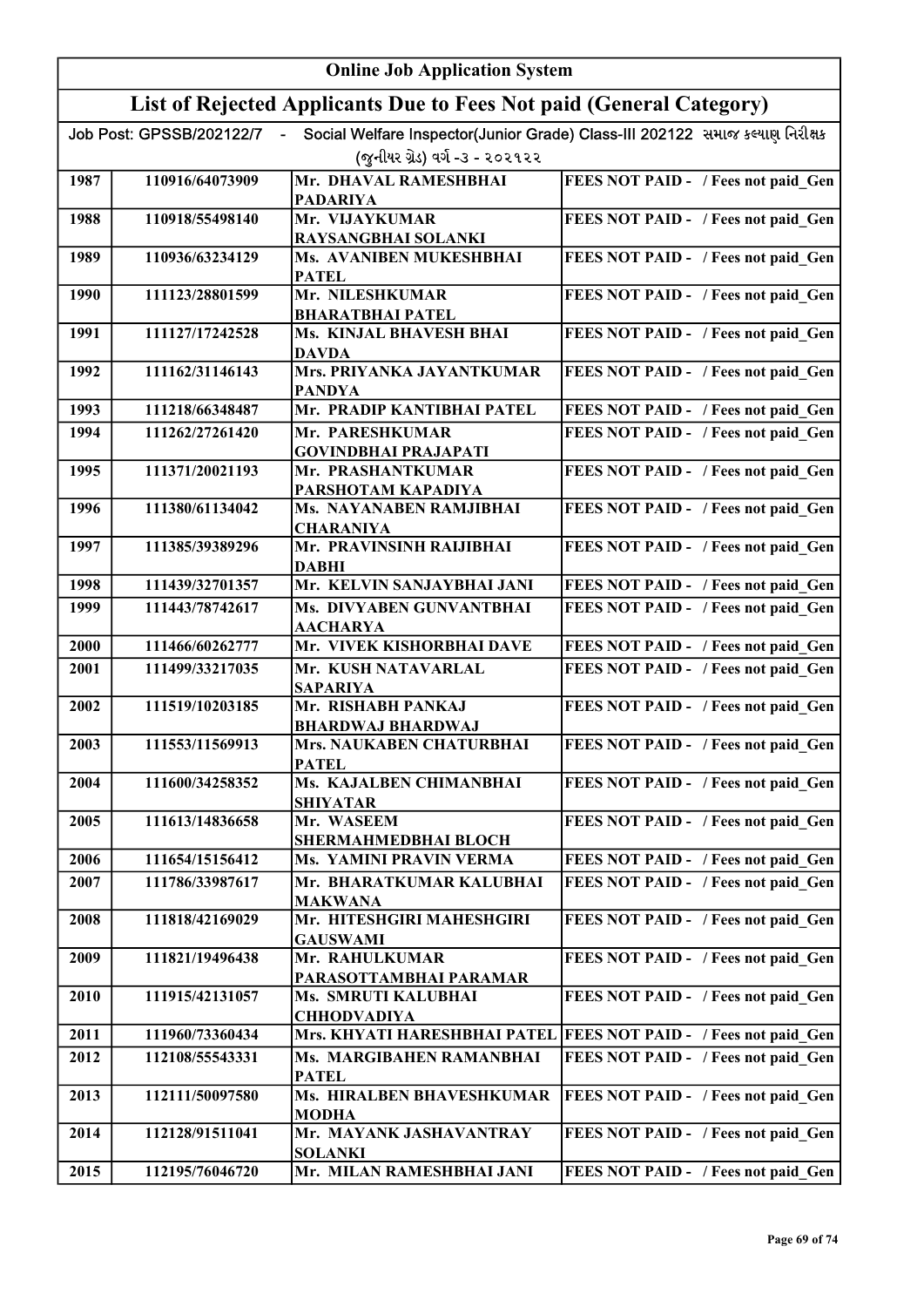|      | <b>Online Job Application System</b> |                                                                     |                                                                              |  |
|------|--------------------------------------|---------------------------------------------------------------------|------------------------------------------------------------------------------|--|
|      |                                      | List of Rejected Applicants Due to Fees Not paid (General Category) |                                                                              |  |
|      | Job Post: GPSSB/202122/7             |                                                                     | Social Welfare Inspector(Junior Grade) Class-III 202122 સમાજ કલ્યાણ નિરીક્ષક |  |
|      |                                      | (જુનીયર ગ્રેડ) વર્ગ -૩ - ૨૦૨૧૨૨                                     |                                                                              |  |
| 2016 | 112240/42743884                      | Mrs. NAUKABEN CHATURBHAI                                            | FEES NOT PAID - / Fees not paid Gen                                          |  |
|      |                                      | <b>PATEL</b>                                                        |                                                                              |  |
| 2017 | 112275/48953221                      | Mr. DARSHAN PRAKASH BHAI<br><b>LODHIYA</b>                          | FEES NOT PAID - / Fees not paid_Gen                                          |  |
| 2018 | 112378/66148846                      | Ms. KHUSBOO DHRUPATKUMAR                                            | FEES NOT PAID - / Fees not paid Gen                                          |  |
|      |                                      | <b>LIMBACHIYA</b>                                                   |                                                                              |  |
| 2019 | 112457/13608433                      | Mr. YAGNESH MUKESHBHAI<br><b>PANCHAL</b>                            | FEES NOT PAID - / Fees not paid Gen                                          |  |
| 2020 | 112574/46988849                      | Mr. NEEL SHAILESHKUMAR                                              | FEES NOT PAID - / Fees not paid Gen                                          |  |
|      |                                      | <b>PATEL</b>                                                        |                                                                              |  |
| 2021 | 112634/93224500                      | Mr. KHALID SAEEDBHAI HILALI                                         | FEES NOT PAID - / Fees not paid Gen                                          |  |
| 2022 | 112660/33568144                      | Mr. PRIYANKKUMAR<br>ARVINDBHAI MARVANIYA                            | FEES NOT PAID - / Fees not paid Gen                                          |  |
| 2023 | 112808/19443522                      | Mrs. RAXITA JITUBHAI                                                | FEES NOT PAID - / Fees not paid Gen                                          |  |
|      |                                      | <b>MATHUKIYA</b>                                                    |                                                                              |  |
| 2024 | 112817/87405474                      | Ms. MUSKANBEN BABUBHAI<br><b>VAHORA</b>                             | FEES NOT PAID - / Fees not paid Gen                                          |  |
| 2025 | 112834/26673042                      | Mr. VAIBHAVKUMAR                                                    | FEES NOT PAID - / Fees not paid Gen                                          |  |
|      |                                      | DINESHBHAI JANI                                                     |                                                                              |  |
| 2026 | 112892/10285405                      |                                                                     | Mr. MUSTAQ SALIMBHAI NAGORI FEES NOT PAID - / Fees not paid Gen              |  |
| 2027 | 112913/92195416                      |                                                                     | Ms. URVIBEN BHARATBHAI GOTI  FEES NOT PAID - / Fees not paid Gen             |  |
| 2028 | 112916/98894172                      | Mr. HARSHILKUMAR<br>PRAVINBHAI PATEL                                | FEES NOT PAID - / Fees not paid Gen                                          |  |
| 2029 | 113052/80174846                      | Mr. PRATIK AJIT BHATT                                               | FEES NOT PAID - / Fees not paid Gen                                          |  |
| 2030 | 113062/97292579                      | Mr. MEHULKUMAR SARADBHAI                                            | FEES NOT PAID - / Fees not paid Gen                                          |  |
|      |                                      | <b>DAVE</b>                                                         |                                                                              |  |
| 2031 | 113103/99663151                      | Mr. VAIBHAVKUMAR<br><b>DINESHBHAI JANI</b>                          | FEES NOT PAID - / Fees not paid Gen                                          |  |
| 2032 | 113106/12082673                      | Mr. ATULKUMAR RAMESHBHAI<br><b>PARMAR</b>                           | FEES NOT PAID - / Fees not paid Gen                                          |  |
| 2033 | 113158/47526094                      | Mr. VIPULKUMAR DHANJIBHAI<br><b>PATEL</b>                           | FEES NOT PAID - / Fees not paid Gen                                          |  |
| 2034 | 113189/45722400                      | Mr. SUNILKUMAR                                                      | FEES NOT PAID - / Fees not paid Gen                                          |  |
|      |                                      | <b>SHANKARBHAI ROHIT</b>                                            |                                                                              |  |
| 2035 | 113201/30726463                      | Mrs. ANKITA ASHISH JOSHI                                            | FEES NOT PAID - / Fees not paid Gen                                          |  |
| 2036 | 113311/30044494                      | Mr. SUNILKUMAR PRADIPBHAI<br><b>YADAV</b>                           | FEES NOT PAID - / Fees not paid Gen                                          |  |
| 2037 | 113316/93648215                      | Mr. MAKSUD SHABBIRHUSEN                                             | FEES NOT PAID - / Fees not paid Gen                                          |  |
| 2038 | 113335/44360442                      | <b>NIMAKWALA</b><br>Mr. BAHAUDDIN MAYUDIN                           | FEES NOT PAID - / Fees not paid Gen                                          |  |
|      |                                      | <b>MEMON</b>                                                        |                                                                              |  |
| 2039 | 113473/64873338                      | Mr. KALPESH LAXMAN THORAT                                           | FEES NOT PAID - / Fees not paid Gen                                          |  |
| 2040 | 113589/31622335                      | Ms. NILAMBEN JAYANTILAL<br><b>PATEL</b>                             | FEES NOT PAID - / Fees not paid Gen                                          |  |
| 2041 | 113664/47192254                      | Mr. HARIBHAI AMRUTBHAI                                              | FEES NOT PAID - / Fees not paid Gen                                          |  |
| 2042 | 113803/16303132                      | <b>RABARI</b><br>Mr. DEEPSINH PRATAPBHAI                            | FEES NOT PAID - / Fees not paid Gen                                          |  |
|      |                                      | <b>SOLANKI</b>                                                      |                                                                              |  |
| 2043 | 113891/78437204                      | Ms. BHOOMI DILIPBHAI                                                | FEES NOT PAID - / Fees not paid Gen                                          |  |
| 2044 | 113909/50067926                      | <b>AGRAWAL</b><br>Mr. KASHYAP KISHANBHAI                            | FEES NOT PAID - / Fees not paid_Gen                                          |  |
|      |                                      | <b>DANTANI</b>                                                      |                                                                              |  |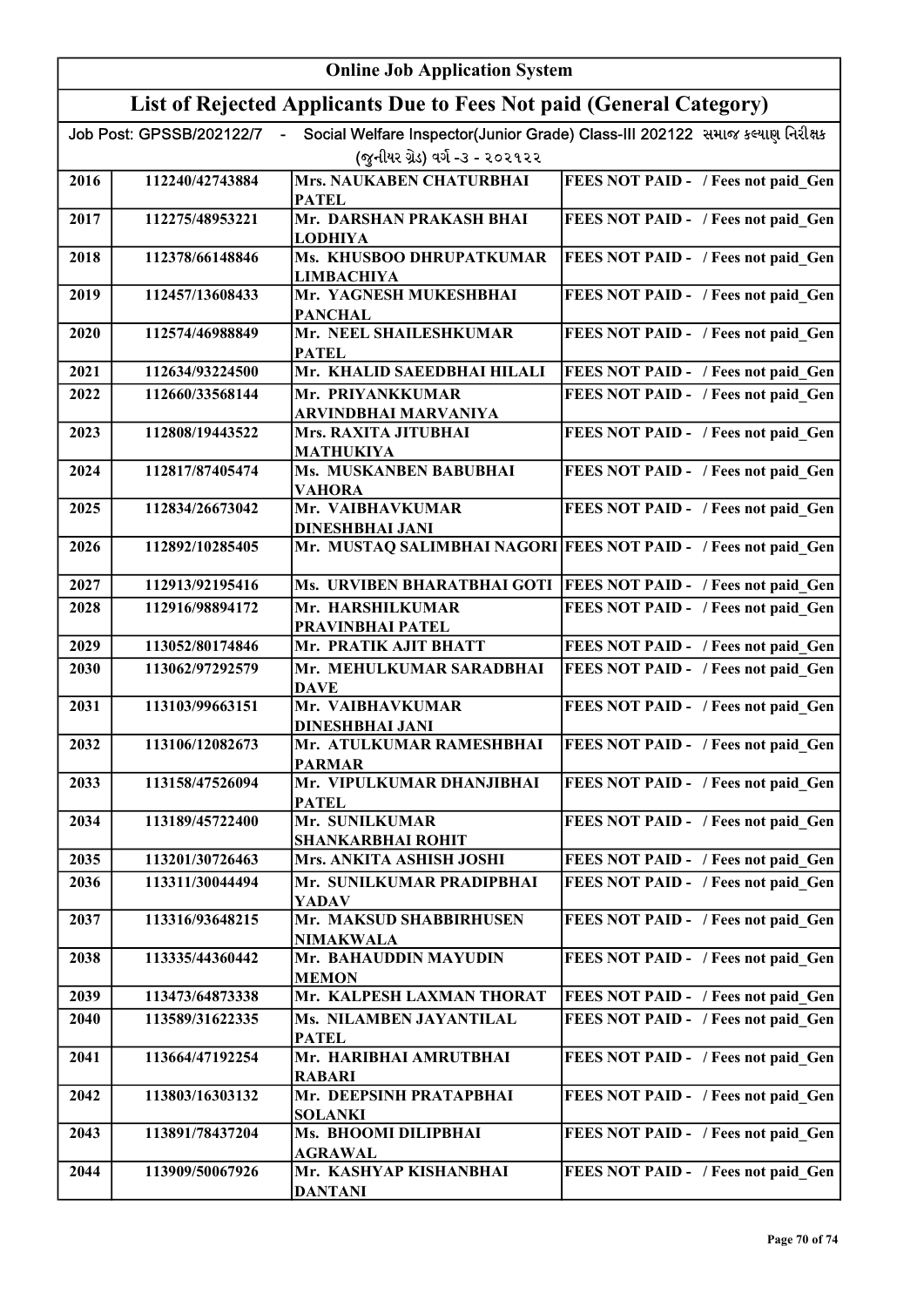|      | <b>Online Job Application System</b> |                                                                     |                                                                              |  |
|------|--------------------------------------|---------------------------------------------------------------------|------------------------------------------------------------------------------|--|
|      |                                      | List of Rejected Applicants Due to Fees Not paid (General Category) |                                                                              |  |
|      | Job Post: GPSSB/202122/7             |                                                                     | Social Welfare Inspector(Junior Grade) Class-III 202122 સમાજ કલ્યાણ નિરીક્ષક |  |
|      |                                      | (જુનીયર ગ્રેડ) વર્ગ -૩ - ૨૦૨૧૨૨                                     |                                                                              |  |
| 2045 | 113911/96961290                      | Mr. SAGARKUMAR KALUBHAI<br><b>MAKWANA</b>                           | FEES NOT PAID - / Fees not paid Gen                                          |  |
| 2046 | 114005/77765820                      | Ms. BHARTIBEN BHIMABHAI<br><b>PUROHIT</b>                           | FEES NOT PAID - / Fees not paid_Gen                                          |  |
| 2047 | 114028/99365202                      | <b>CHAUDHARY</b>                                                    | Mr. BHARATKUMAR LAXMANAJI   FEES NOT PAID - / Fees not paid Gen              |  |
| 2048 | 114064/35320857                      | Mr. FAKHARUDDIN<br><b>MAHEBUBBHAI BHATTI</b>                        | FEES NOT PAID - / Fees not paid Gen                                          |  |
| 2049 | 114082/40520191                      | Mr. BHAVIKKUMAR<br>RAMCHANDRA PATEL                                 | FEES NOT PAID - / Fees not paid Gen                                          |  |
| 2050 | 114223/23289623                      | Mr. KARTIKKUMAR MANILAL                                             | FEES NOT PAID - / Fees not paid Gen                                          |  |
| 2051 | 114249/57082564                      | <b>PATEL</b><br>Mr. KULDEEPSINH JAGATSINH                           | FEES NOT PAID - / Fees not paid Gen                                          |  |
| 2052 | 114257/69439562                      | <b>RANA</b><br>Mr. DHAVALKUMAR                                      | FEES NOT PAID - / Fees not paid Gen                                          |  |
| 2053 | 114286/78676157                      | <b>RAMESHBHAI PATEL</b><br>Mr. UMANG RAJENDRABHAI                   | FEES NOT PAID - / Fees not paid Gen                                          |  |
| 2054 | 114378/80422438                      | <b>GUNJAL</b><br>Mr. BANKIMBHAI                                     | FEES NOT PAID - / Fees not paid Gen                                          |  |
| 2055 | 114400/98040853                      | <b>GAJENDRABHAI CHAUDHARI</b><br>Mr. DIVYESHBHAI MUKESHBHAI         | FEES NOT PAID - / Fees not paid Gen                                          |  |
| 2056 | 114483/66375316                      | <b>PAL</b><br>Mr. RAHULKUMAR SURESHBHAI                             | FEES NOT PAID - / Fees not paid Gen                                          |  |
| 2057 | 114568/28157833                      | <b>PATEL</b><br>Mr. SARTHAK DHARMESHBHAI<br><b>RAVAL</b>            | FEES NOT PAID - / Fees not paid Gen                                          |  |
| 2058 | 114573/58989108                      | Mr. RAVI ASHOKBHAI GOHIL                                            | FEES NOT PAID - / Fees not paid Gen                                          |  |
| 2059 | 114621/82306602                      | Mrs. SHRADHDHA RENIS GANDHI                                         | FEES NOT PAID - / Fees not paid Gen                                          |  |
| 2060 | 114646/79365397                      | Mr. AYAJ ILYASBHAI MANSURI                                          | FEES NOT PAID - / Fees not paid Gen                                          |  |
| 2061 | 114717/19025144                      | Mr. FAIYAZKHAN<br>NISARAHMADKHAN PATHAN                             | FEES NOT PAID - / Fees not paid_Gen                                          |  |
| 2062 | 114751/66595698                      | Mrs. NAUKABEN CHATURBHAI<br><b>PATEL</b>                            | FEES NOT PAID - / Fees not paid Gen                                          |  |
| 2063 | 114753/58214735                      | Mr. RUCHITKUMAR RAMANLAL<br><b>PATEL</b>                            | FEES NOT PAID - / Fees not paid Gen                                          |  |
| 2064 | 114766/94632931                      | Mr. HARESHKUMAR DHULAJI<br><b>MAKVANA</b>                           | FEES NOT PAID - / Fees not paid_Gen                                          |  |
| 2065 | 114884/93072551                      | Ms. LIZA NITINBHAI PATEL                                            | FEES NOT PAID - / Fees not paid Gen                                          |  |
| 2066 | 114928/42463791                      | Mr. BHARATBHAI VIRABHAI<br><b>AHIR</b>                              | FEES NOT PAID - / Fees not paid Gen                                          |  |
| 2067 | 115001/31220553                      | Mr. VISHAL JIGNESHBHAI<br><b>PANDYA</b>                             | FEES NOT PAID - / Fees not paid Gen                                          |  |
| 2068 | 115035/83622824                      | Mrs. HETALBEN SADULBHAI<br><b>ANIYALIYA</b>                         | FEES NOT PAID - / Fees not paid Gen                                          |  |
| 2069 | 115051/15895856                      | Mr. MOHAMMADTANVIR<br>MOHAMMADIQBAL SAIYED                          | FEES NOT PAID - / Fees not paid Gen                                          |  |
| 2070 | 115187/81667143                      | Mrs. BHAVNABEN MAFATBHAI<br><b>PARMAR</b>                           | FEES NOT PAID - / Fees not paid Gen                                          |  |
| 2071 | 115217/81971065                      |                                                                     | Ms. DHARA RAJESHBHAI GURJAR FEES NOT PAID - / Fees not paid_Gen              |  |
| 2072 | 115395/34498045                      | Mr. SANTOSHKUMAR                                                    | FEES NOT PAID - / Fees not paid_Gen                                          |  |
| 2073 | 115427/10951285                      | <b>BACHUBHAI RATHWA</b><br>Mr. HARSH SHAILESH BHAI<br><b>BHATT</b>  | FEES NOT PAID - / Fees not paid Gen                                          |  |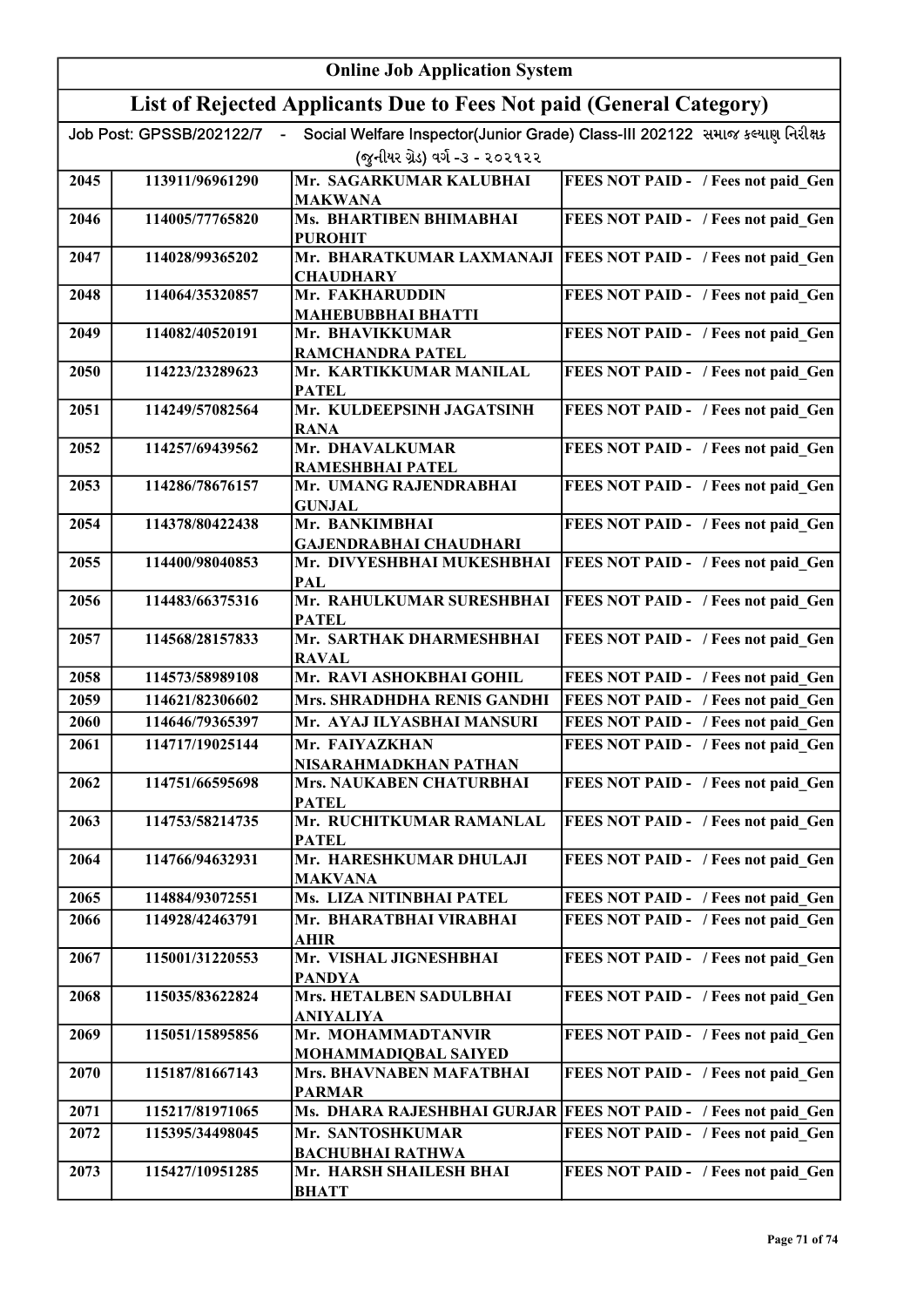|      | <b>Online Job Application System</b> |                                                                     |                                                                              |  |
|------|--------------------------------------|---------------------------------------------------------------------|------------------------------------------------------------------------------|--|
|      |                                      | List of Rejected Applicants Due to Fees Not paid (General Category) |                                                                              |  |
|      | Job Post: GPSSB/202122/7             |                                                                     | Social Welfare Inspector(Junior Grade) Class-III 202122 સમાજ કલ્યાણ નિરીક્ષક |  |
|      |                                      | (જુનીયર ગ્રેડ) વર્ગ -૩ - ૨૦૨૧૨૨                                     |                                                                              |  |
| 2074 | 115446/68859954                      |                                                                     | Mr. RAVI UMESHKUMAR TRIVEDI FEES NOT PAID - / Fees not paid Gen              |  |
| 2075 | 115457/76482992                      | Ms. TWINKLEBEN JAYANTIBHAI                                          | FEES NOT PAID - / Fees not paid Gen                                          |  |
| 2076 | 115470/79626409                      | <b>PRAJAPATI</b><br>Mr. BRIJESH LAXMANBHAI                          | FEES NOT PAID - / Fees not paid Gen                                          |  |
|      |                                      | <b>SAPARIYA</b>                                                     |                                                                              |  |
| 2077 | 115547/22826574                      | Ms. RADHIKABAHEN AMRUTLAL<br><b>PRAJAPATI</b>                       | FEES NOT PAID - / Fees not paid Gen                                          |  |
| 2078 | 115600/45410658                      | Mr. KASHYAP KISHANBHAI<br><b>DANTANI</b>                            | FEES NOT PAID - / Fees not paid Gen                                          |  |
| 2079 | 115632/60744638                      | Mr. MOHAMMADTANVIR<br>MOHAMMADIQBAL SAIYED                          | FEES NOT PAID - / Fees not paid_Gen                                          |  |
| 2080 | 115666/95690778                      | Mr. AKSHAYKUMAR<br>RANCHHODBHAI PATEL                               | FEES NOT PAID - / Fees not paid_Gen                                          |  |
| 2081 | 115683/94721198                      | Ms. GUNJAN NARENDRAKUMAR<br><b>LIMANI</b>                           | FEES NOT PAID - / Fees not paid Gen                                          |  |
| 2082 | 115739/90060904                      | Mr. SAMIRMIYAN ZAHIRMIYAN<br><b>BELIM</b>                           | FEES NOT PAID - / Fees not paid Gen                                          |  |
| 2083 | 115824/59692308                      | Mr. DHARMENDRA                                                      | FEES NOT PAID - / Fees not paid_Gen                                          |  |
|      |                                      | PRAKASHBHAI VAGHADIYA                                               |                                                                              |  |
| 2084 | 115839/82295197                      | Mr. VIKRAMSINH<br>VADAGIYABHAI VASAVA                               | FEES NOT PAID - / Fees not paid_Gen                                          |  |
| 2085 | 115944/55631201                      | Mr. BHAUTIK PRAHLADBHAI<br><b>RAVAL</b>                             | FEES NOT PAID - / Fees not paid_Gen                                          |  |
| 2086 | 115950/88139816                      | Mr. YOGESH KUMAR LAVJIBHAI<br><b>PARIK</b>                          | FEES NOT PAID - / Fees not paid_Gen                                          |  |
| 2087 | 116110/59551075                      | Mr. JALPESH HARDASBHAI<br><b>MANDANI</b>                            | FEES NOT PAID - / Fees not paid Gen                                          |  |
| 2088 | 116127/87574892                      | Ms. DIVYABEN PANKAJKUMAR<br><b>UPADHYAY</b>                         | FEES NOT PAID - / Fees not paid Gen                                          |  |
| 2089 | 116294/70897471                      | Mr. DHAVALKUMAR<br><b>MANOJBHAI SOLANKI</b>                         | FEES NOT PAID - / Fees not paid Gen                                          |  |
| 2090 | 116301/80003982                      | Mr. CHIRAGKUMAR                                                     | FEES NOT PAID - / Fees not paid Gen                                          |  |
| 2091 | 116347/84094256                      | <b>ARVINDBHAI PATEL</b><br>Mrs. RITU AKASH KUMAR                    | FEES NOT PAID - / Fees not paid Gen                                          |  |
|      |                                      | <b>MORDANI</b>                                                      |                                                                              |  |
| 2092 | 116349/59936849                      | Mrs. GAYATRIBEN RATILAL<br><b>PATEL</b>                             | FEES NOT PAID - / Fees not paid Gen                                          |  |
| 2093 | 116386/56963052                      | Mr. HARSHANGKUMAR<br><b>DINESHBHAI PATEL</b>                        | FEES NOT PAID - / Fees not paid Gen                                          |  |
| 2094 | 116389/50010879                      | Mr. RAHULKUMAR SURESHBHAI<br><b>PATEL</b>                           | FEES NOT PAID - / Fees not paid Gen                                          |  |
| 2095 | 116432/88644830                      | Mr. RAJANCHANDRA<br>PRADIPBHAI GHOSH                                | FEES NOT PAID - / Fees not paid Gen                                          |  |
| 2096 | 116439/91718941                      | Mr. PRATIKSINH SOMSINH                                              | FEES NOT PAID - / Fees not paid Gen                                          |  |
| 2097 | 116476/29140128                      | <b>PANADA</b><br>Mr. SHREEJIKUMAR                                   | FEES NOT PAID - / Fees not paid Gen                                          |  |
| 2098 | 116554/71777169                      | <b>RAMANBHAI RATHAVA</b><br>Ms. BABITA YUVRAJBHAI PATIL             | FEES NOT PAID - / Fees not paid Gen                                          |  |
| 2099 | 116558/73398639                      | Mr. HIMANSHU GHANSHYAM                                              | FEES NOT PAID - / Fees not paid Gen                                          |  |
|      |                                      | <b>BHAI PANDYA</b>                                                  |                                                                              |  |
| 2100 | 116590/82594991                      | Ms. HIRALBEN VIKRAMSINH<br><b>CHAUHAN</b>                           | FEES NOT PAID - / Fees not paid Gen                                          |  |
| 2101 | 116635/27986646                      | Mr. ABHISHEK RAMESHBHAI<br><b>RAVAL</b>                             | FEES NOT PAID - / Fees not paid Gen                                          |  |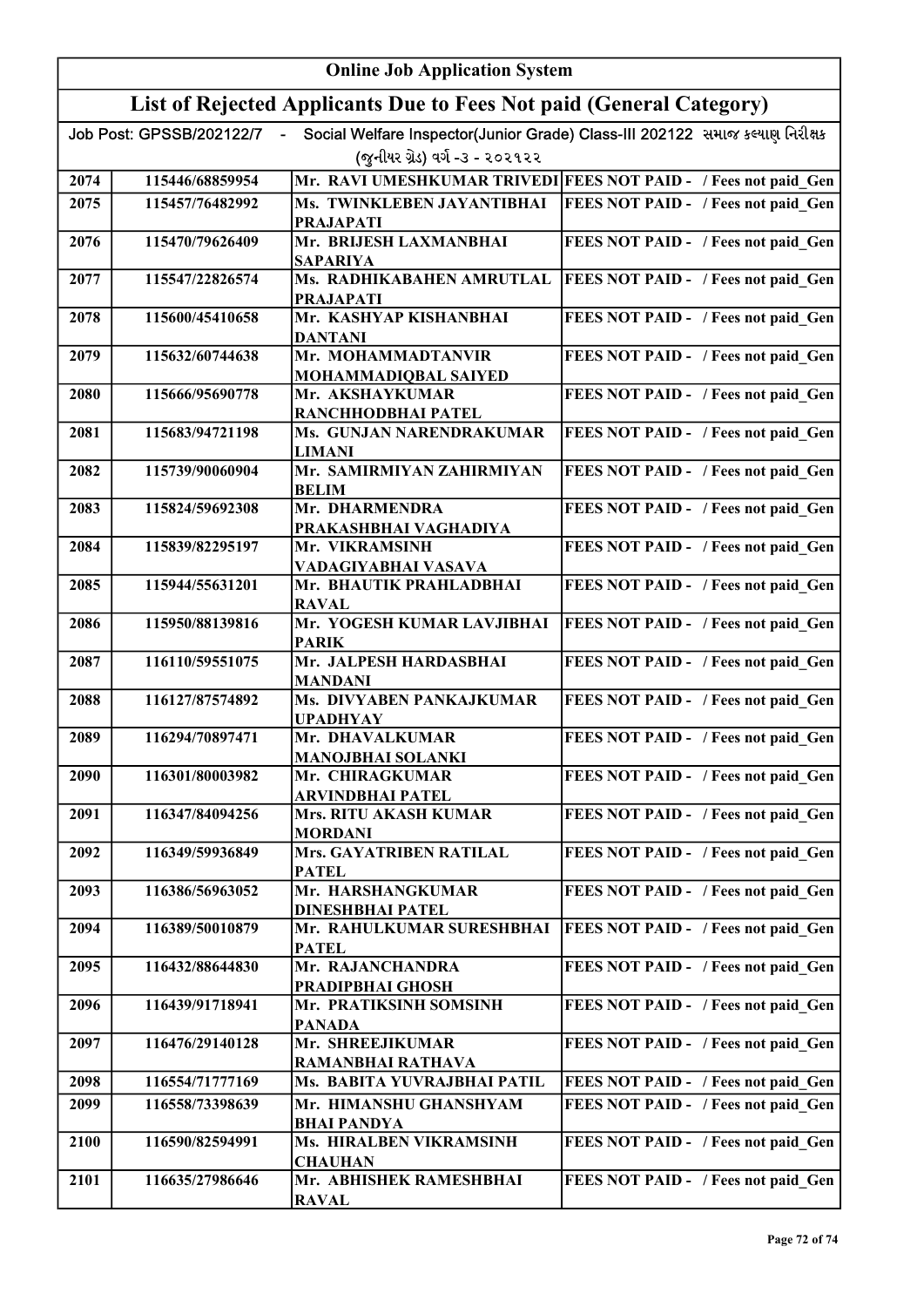|                                                                     | <b>Online Job Application System</b> |                                                                    |                                                                              |  |  |
|---------------------------------------------------------------------|--------------------------------------|--------------------------------------------------------------------|------------------------------------------------------------------------------|--|--|
| List of Rejected Applicants Due to Fees Not paid (General Category) |                                      |                                                                    |                                                                              |  |  |
|                                                                     | Job Post: GPSSB/202122/7             |                                                                    | Social Welfare Inspector(Junior Grade) Class-III 202122 સમાજ કલ્યાણ નિરીક્ષક |  |  |
|                                                                     |                                      | (જુનીયર ગ્રેડ) વર્ગ -૩ - ૨૦૨૧૨૨                                    |                                                                              |  |  |
| 2102                                                                | 116666/14232929                      | Mr. IRFAN ISMAILALI SAIYAD                                         | FEES NOT PAID - / Fees not paid Gen                                          |  |  |
| 2103                                                                | 116703/41915253                      | Ms. NAMRATA ASHOKBHAI<br><b>PATEL</b>                              | FEES NOT PAID - / Fees not paid Gen                                          |  |  |
| 2104                                                                | 116738/43709849                      | Ms. SHRADDHA RAMESHBHAI                                            | FEES NOT PAID - / Fees not paid Gen                                          |  |  |
| 2105                                                                | 116761/61560496                      | <b>BARIA</b><br>Mr. DEEPAKKUMAR                                    | FEES NOT PAID - / Fees not paid Gen                                          |  |  |
|                                                                     |                                      | <b>BHARATBHAI PATEL</b>                                            |                                                                              |  |  |
| 2106                                                                | 116763/96159869                      | Mr. KRIPALSINH JORUBHAI<br><b>RATHOD</b>                           | FEES NOT PAID - / Fees not paid Gen                                          |  |  |
| 2107                                                                | 116819/96710289                      | Mrs. NILAMBEN VISHALSINH<br><b>VAGHELA</b>                         | FEES NOT PAID - / Fees not paid_Gen                                          |  |  |
| 2108                                                                | 116824/56621858                      | <b>Ms. MIRA SHANTILAL</b><br><b>BHANKHAR</b>                       | FEES NOT PAID - / Fees not paid Gen                                          |  |  |
| 2109                                                                | 116849/22494207                      | Mr. VIRAL MUKESHBHAI RAVAL                                         | FEES NOT PAID - / Fees not paid Gen                                          |  |  |
| 2110                                                                | 116877/88711794                      | Mr. YASH DEEPAKBHAI PANDYA                                         | FEES NOT PAID - / Fees not paid Gen                                          |  |  |
| 2111                                                                | 116942/66800186                      | Ms. SHEFALIBEN RAJENDRASINH<br><b>SOLANKI</b>                      | FEES NOT PAID - / Fees not paid Gen                                          |  |  |
| 2112                                                                | 116944/67637821                      | Mr. MAHESH KARSHANBHAI<br><b>VAGHELA</b>                           | FEES NOT PAID - / Fees not paid Gen                                          |  |  |
| 2113                                                                | 116967/36346411                      | Mr. RUDRIK PRARTHAN JOSHI                                          | FEES NOT PAID - / Fees not paid Gen                                          |  |  |
| 2114                                                                | 116982/39404144                      | Mr. RIYAZKHAN JABBARKHAN<br><b>PATHAN</b>                          | FEES NOT PAID - / Fees not paid Gen                                          |  |  |
| 2115                                                                | 117020/46578521                      | Mr. SHARVIK PRARTHAN JOSHI                                         | FEES NOT PAID - / Fees not paid Gen                                          |  |  |
| 2116                                                                | 117046/66826823                      | Ms. KAILASHBEN CHANDRASINH<br><b>BARIA</b>                         | FEES NOT PAID - / Fees not paid Gen                                          |  |  |
| 2117                                                                | 117057/30968959                      | Mr. BALDEVBHAI CHIMANBHAI                                          | FEES NOT PAID - / Fees not paid Gen                                          |  |  |
| 2118                                                                | 117061/16643488                      | <b>MAKWANA</b><br>Mr. TUSHARKUMAR                                  | FEES NOT PAID - / Fees not paid_Gen                                          |  |  |
| 2119                                                                |                                      | <b>MANSANGBHAI CHAUDHARI</b>                                       |                                                                              |  |  |
|                                                                     | 117077/97429793                      | Mrs. JAGRUTIBEN AJAMELJI<br>THAKOR                                 | FEES NOT PAID - / Fees not paid Gen                                          |  |  |
| 2120                                                                | 117094/37872683                      | Mr. DINESHKUMAR<br>RAMESHCHANDRA TIWARI                            | FEES NOT PAID - / Fees not paid Gen                                          |  |  |
| 2121                                                                | 117167/10941500                      | Mr. SAGARKUMAR                                                     | FEES NOT PAID - / Fees not paid Gen                                          |  |  |
| 2122                                                                | 117217/85976584                      | RANCHHODBHAI CHAUDHARI<br>Mr. RAJESHBHAI SOMABHAI<br><b>PARMAR</b> | FEES NOT PAID - / Fees not paid Gen                                          |  |  |
| 2123                                                                | 117249/67746695                      | Mr. RAVI BHIKHESHKUMAR                                             | FEES NOT PAID - / Fees not paid Gen                                          |  |  |
| 2124                                                                | 117269/51470552                      | <b>BRAHMBHATT</b><br>Mr. KAPILKUMAR GOVINDBHAI                     | FEES NOT PAID - / Fees not paid Gen                                          |  |  |
| 2125                                                                | 117319/89212003                      | <b>DANGAR</b><br>Ms. DHARA HARESHBHAI                              | FEES NOT PAID - / Fees not paid Gen                                          |  |  |
| 2126                                                                | 117389/46171516                      | <b>CHHATROLA</b><br>Mrs. ANISHABANU SADDAM                         | FEES NOT PAID - / Fees not paid Gen                                          |  |  |
|                                                                     |                                      | <b>DIWAN</b>                                                       |                                                                              |  |  |
| 2127                                                                | 117492/62038685                      | Mr. PARTH SHAILESHBHAI                                             | FEES NOT PAID - / Fees not paid Gen                                          |  |  |
| 2128                                                                | 117527/26995081                      | Mr. PANKAJKUMAR<br>PRATAPSINH PADHIYAR                             | FEES NOT PAID - / Fees not paid Gen                                          |  |  |
| 2129                                                                | 117554/73141367                      | Mr. RAVIRAJSHINH DHIRUBHA<br><b>PADHIYAR</b>                       | FEES NOT PAID - / Fees not paid Gen                                          |  |  |
| 2130                                                                | 117597/44685788                      | Mrs. MONIKA KRUNALKUMAR<br><b>PATEL</b>                            | FEES NOT PAID - / Fees not paid Gen                                          |  |  |